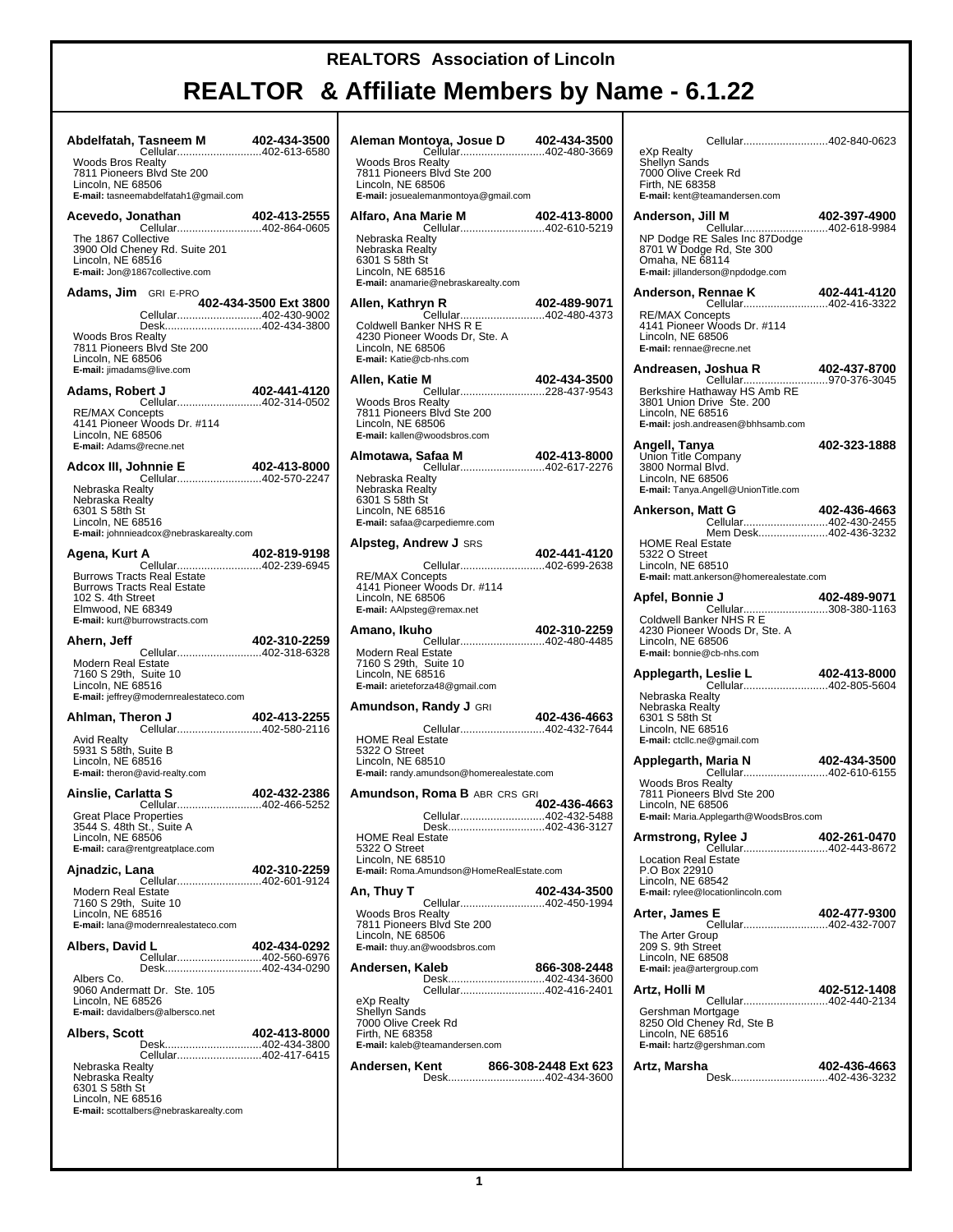| Cellular402-525-1215<br><b>HOME Real Estate</b>                                                                                                                                                                                                               |              |
|---------------------------------------------------------------------------------------------------------------------------------------------------------------------------------------------------------------------------------------------------------------|--------------|
| 5322 O Street<br>Lincoln, NE 68510<br>E-mail: Marsha.Artz@HomeRealEstate.com                                                                                                                                                                                  |              |
| <b>Austin, James J CRS GRI</b>                                                                                                                                                                                                                                |              |
| Cellular402-499-4343<br>Mem Desk402-817-3528<br><b>HOME Real Estate</b><br>5322 O Street<br>Lincoln, NE 68510<br>E-mail: James.Austin@homerealestate.com                                                                                                      | 402-436-4663 |
| <b>Avers, Donna J</b> GRI                                                                                                                                                                                                                                     |              |
| Cellular402-525-4829<br>The 1867 Collective<br>3900 Old Cheney Rd. Suite 201<br>Lincoln, NE 68516<br>E-mail: donna@1867collective.com                                                                                                                         | 402-413-2555 |
| Avitia, Sonia                                                                                                                                                                                                                                                 | 402-434-3500 |
| Cellular402-335-7154<br>Woods Bros Realty<br>7811 Pioneers Blvd Ste 200<br>Lincoln, NE 68506<br>E-mail: sonia.avitia@woodsbros.com                                                                                                                            |              |
| Ayers, Amber M<br>Cellular402-440-0661                                                                                                                                                                                                                        | 402-261-3366 |
| <b>SimpliCity Real Estate</b><br>6206 S. 96th St.<br>Lincoln, NE 68526<br>E-mail: amber@simplicitybuyandsell.com                                                                                                                                              |              |
| Babahanov, Ruslan<br>Cellular402-525-5754                                                                                                                                                                                                                     | 402-434-3500 |
| Mem Desk402-434-3500<br><b>Woods Bros Realty</b><br>7811 Pioneers Blvd Ste 200<br>Lincoln, NE 68506<br>E-mail: Ruslan.Babahanov@WoodsBros.com                                                                                                                 |              |
|                                                                                                                                                                                                                                                               |              |
| Baber, Kelani L                                                                                                                                                                                                                                               | 402-441-4120 |
| Cellular308-360-2566<br><b>RE/MAX Concepts</b><br>4141 Pioneer Woods Dr. #114<br>Lincoln, NE 68506<br>E-mail: kbaber@remax.net                                                                                                                                |              |
| Baker, Jill                                                                                                                                                                                                                                                   | 402-434-3500 |
| Desk402-434-3600<br>Cellular402-432-3808<br><b>Woods Bros Realty</b><br>7811 Pioneers Blvd Ste 200<br>Lincoln, NE 68506<br>E-mail: jill.baker@woodsbros.com                                                                                                   |              |
|                                                                                                                                                                                                                                                               | 402-413-8000 |
| Cellular402-217-0977<br>Nebraska Realty<br>6301 S 58th St<br>Lincoln, NE 68516<br>E-mail: saul@nebraskarealty.com                                                                                                                                             |              |
|                                                                                                                                                                                                                                                               | 402-413-8000 |
| Nebraska Realty<br>Nebraska Realty<br>6301 S 58th St<br>Lincoln, NE 68516<br>E-mail: Heather@LincolnSelect.com                                                                                                                                                |              |
|                                                                                                                                                                                                                                                               | 402-434-3500 |
| Bakewell, Saul<br>Nebraska Realty<br><b>Baldwin, Heather M</b><br><b>Balkus, Lance P</b><br><b>402-434-3500<br/>Cellular402-770-8459</b><br><b>Woods Bros Realty</b><br>7811 Pioneers Blvd Ste 200<br>Lincoln, NE 68506<br>E-mail: lance.balkus@woodsbros.com |              |
| <b>Ball, John W CRS</b>                                                                                                                                                                                                                                       | 402-413-8000 |

| Ball, Mike R<br>Cellular402-730-2205                                                                                                       | 402-441-5800 |
|--------------------------------------------------------------------------------------------------------------------------------------------|--------------|
| NAI FMA Realty<br>1248 O St., Suite 550<br>Lincoln, NE 68508<br>E-mail: mball@naifmarealty.com                                             |              |
| Bard, Dylan M<br>Cellular402-580-2770                                                                                                      | 402-328-0200 |
| Keller Williams Lincoln<br>301 S 70th Street, Ste. 200<br>Lincoln, NE 68510<br>E-mail: dylan.bard@kw.com                                   |              |
| Bard, Greg M<br>Cellular402-580-6498                                                                                                       | 402-328-0200 |
| Keller Williams Lincoln<br>301 S 70th Street, Ste. 200<br>Lincoln, NE 68510<br>E-mail: gregorymbard@kw.com                                 |              |
| Barker, Lea R<br>Cellular402-432-9784                                                                                                      | 402-434-2222 |
| NP Dodge RE Sales Inc Lincoln<br>7575 S 57th St<br>Lincoln, NE 68516<br>E-mail: lea.barker@npdodge.com                                     |              |
| <b>anelle K</b> 402-434-3500<br>Cellular303-507-3676<br>Barnhard, Janelle K                                                                |              |
| <b>Woods Bros Realty</b><br>7811 Pioneers Blvd Ste 200<br>Lincoln, NE 68506<br>E-mail: janelle.barnhard@woodsbros.com                      |              |
| <b>Barnhart, Alesia M</b> GRI                                                                                                              |              |
| Cellular402-570-0808<br>CJ Burleigh Real Estate<br>4300 S 48th Street, Ste 5<br>Lincoln, NE 68516<br>E-mail: alesia@welcomehomelincoln.com | 402-560-9088 |
| Barnhill, Shari<br>Charter West Bank<br>2901 S. 84th St., Suite 10<br>Lincoln, NE 68506<br>E-mail: sbarnhill@charterwest.com               | 402-484-0363 |
| Barratt, Dennis G<br><b>Digital Perfection</b><br>8200 W. Whittstruck Road<br>Crete, NE 68333<br>E-mail: dennisbarratt76@gmail.com         | 402-484-8774 |
| Barrett, Ben L<br>Cellular402-429-5626                                                                                                     | 402-328-6001 |
| Desk403-328-6003<br>Belay Bank<br>8600 Executive Woods Dr #500<br>Lincoln, NE 68512<br>E-mail: ben.barrett@belaybank.com                   |              |
| Bartee, Derek L<br>Cellular402-525-5572                                                                                                    | 402-416-9721 |
| Stonecreek Appraisal<br>P.O. Box 23141<br>Lincoln, NE 68542<br>E-mail: DLBartee@gmail.com                                                  |              |
| Bartels, Wade J<br><b>HOME Real Estate</b><br>5322 O Street<br>Lincoln, NE 68510<br>E-mail: wade.bartels@homerealestate.com                | 402-436-4663 |
| <b>Bartunek, Jane R</b>                                                                                                                    | 402-436-4663 |
| Mem Desk402-436-4663<br><b>HOME Real Estate</b><br>5322 O Street<br>Lincoln, NE 68510<br>E-mail: jane.bartunek@homerealestate.com          |              |
| <b>Bates Dickinson, Kayla</b>                                                                                                              | 402-436-4663 |
| Cellular402-560-3003<br><b>HOME Real Estate</b><br>5322 O Street<br>Lincoln, NE 68510<br>E-mail: Kayla.bates@homerealestate.com            |              |

| Bauer, Paul J<br>667-402-402-402-1<br>Cellular402-310-7567                                                                                                        | 402-450-1355 |
|-------------------------------------------------------------------------------------------------------------------------------------------------------------------|--------------|
| kwELITE<br>17838 Burke Street, Suite 201<br>Omaha, NE 68118<br>E-mail: pbauer7541@gmail.com                                                                       |              |
| Baxter, Kara L<br><b>L 402-436-4663</b><br>Cellular402-202-5740                                                                                                   |              |
| <b>HOME Real Estate</b><br>5322 O Street<br>Lincoln, NE 68510<br>E-mail: kara.baxter@homerealestate.com                                                           |              |
| 4 <b>02-474-6653</b><br>Cellular402-560-6444<br>Bayne, Dave                                                                                                       |              |
| A-1 Mold Testing & Remediation<br>3900 S. 6th St., Suite 2<br>Lincoln, NE 68502-5354<br>E-mail: dbayne@a1moldtesting.com                                          |              |
| <b>Bayne, Lauren</b> GRI                                                                                                                                          |              |
| Nebraska Realty<br>Nebraska Realty<br>6301 S 58th St<br>Lincoln, NE 68516<br>E-mail: lauren@carpediemre.com                                                       |              |
| Bayne, Tim L                                                                                                                                                      | 402-413-8000 |
| Cellular402-429-8121<br>Nebraska Realty<br>Nebraska Realty<br>6301 S 58th St<br>Lincoln, NE 68516<br>E-mail: tim.bayne@carpediemre.com                            |              |
| Bazan, Vladimir N<br>imir N 402-413-8000<br>Cellular402-805-0197                                                                                                  |              |
| Nebraska Realty<br>Nebraska Realty<br>6301 S 58th St<br>Lincoln, NE 68516<br>E-mail: vladimircrghouses@gmail.com                                                  |              |
|                                                                                                                                                                   |              |
| Bebout, Tyler                                                                                                                                                     | 402-310-2259 |
| Mem Desk402-237-1997<br>Desk402-739-1646                                                                                                                          |              |
| Cellular402-617-7808<br>Modern Real Estate<br>7160 S 29th, Suite 10<br>Lincoln, NE 68516<br>E-mail: Tyler@modernrealestateco.com                                  |              |
| Beck, Kinsey N                                                                                                                                                    |              |
| <b>y N 402-413-8000</b><br>Cellular402-212-7451<br>Nebraska Realty<br>Nebraska Realty<br>6301 S 58th St<br>Lincoln, NE 68516<br>E-mail: kinsey@nebraskarealty.com |              |
| Beck, TJ                                                                                                                                                          | 402-413-8000 |
| Cellular402-802-6540<br>Desk402-434-3800<br>Nebraska Realty<br>Nebraska Realty<br>6301 S 58th St<br>Lincoln, NE 68516<br>E-mail: tj.beck@nebraskarealty.com       |              |
| Beckenhauer, Tonya L                                                                                                                                              | 402-413-8000 |
| <b>1, TOHya L</b><br>Cellular402-610-3575<br>Nebraska Realty<br>Nebraska Realty<br>6301 S 58th St<br>Lincoln, NE 68516<br>E-mail: Tonya.b@nebraskarealty.com      |              |
| Becker, Jayson GRI                                                                                                                                                |              |
| Cellular402-610-1013<br>BancWise Realty<br>6120 Apples Way<br>Lincoln, NE 68516<br>E-mail: jbecker@bancwise.com                                                   | 402-323-6777 |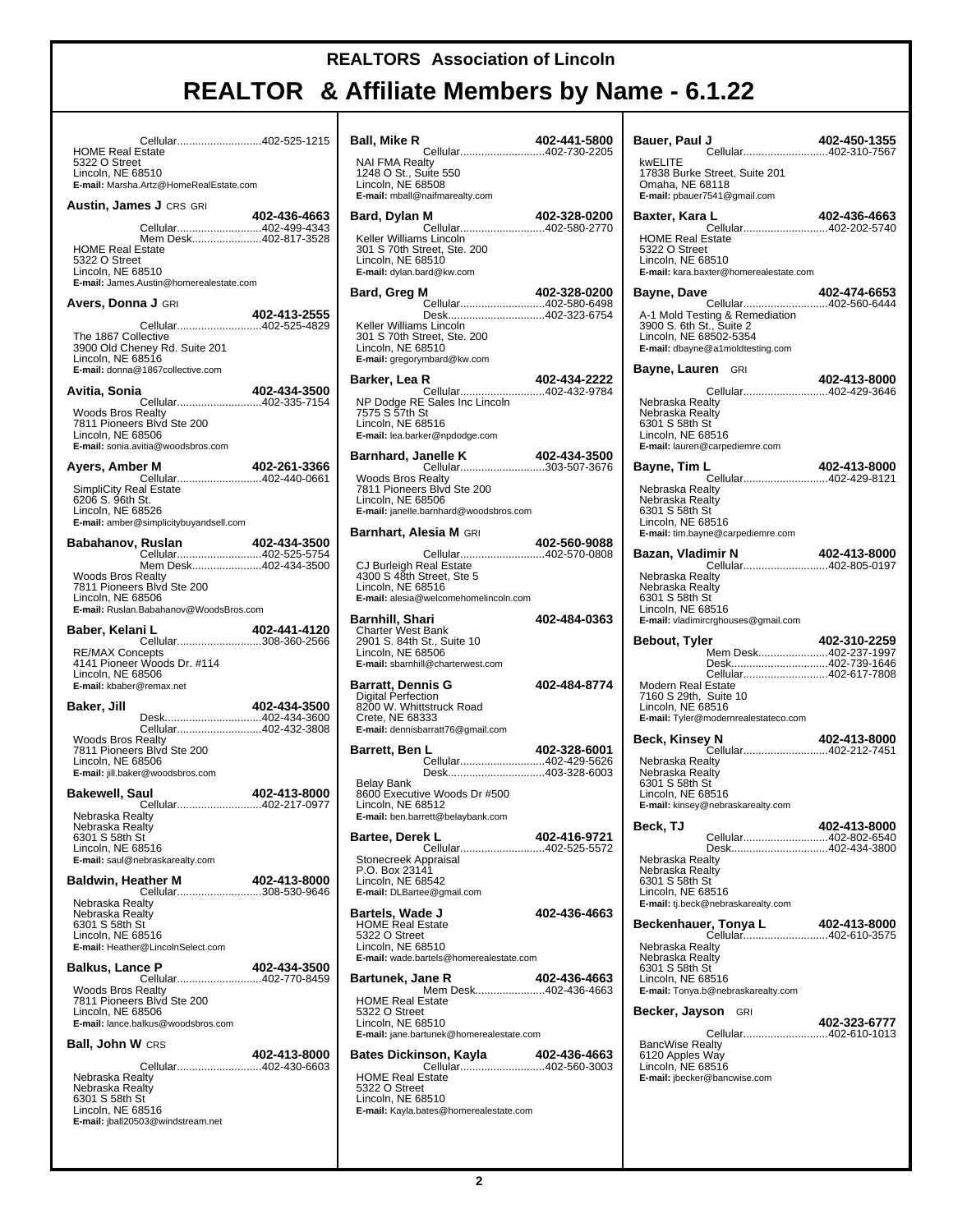## **REALTOR & Affiliate Members by Name - 6.1.22**

T

| Becker, Nicki M<br>cellular402-525-0460                                                                                        | 402-323-6777 |  |
|--------------------------------------------------------------------------------------------------------------------------------|--------------|--|
| <b>BancWise Realty</b><br>6120 Apples Way<br>Lincoln, NE 68516<br>E-mail: nicki.becker@bancwise.com                            |              |  |
| <b>Beckius, Thomas</b>                                                                                                         | 402-473-5311 |  |
| Nebraska Brokerage LLC<br>6333 Apples Way Ste 115<br>Lincoln, NE 68516<br>E-mail: tbeckius@theinagroup.com                     |              |  |
| Beel, Quintin C<br>110-02-323-07<br>Cellular402-641-9693                                                                       | 402-323-6777 |  |
| <b>BancWise Realty</b><br>6120 Apples Way<br>Lincoln, NE 68516<br>E-mail: beelquintin@gmail.com                                |              |  |
| Behmer, Nicki D<br><b>402-441-4120 402-441</b><br>Cellular402-730-8142                                                         | 402-441-4120 |  |
| <b>RE/MAX Concepts</b><br>4141 Pioneer Woods Dr. #114<br>Lincoln, NE 68506<br>E-mail: nicki@recne.net                          |              |  |
| Bell, Kimberly A<br>Cellular402-310-5909                                                                                       | 402-435-5000 |  |
| Nebraska RE Invest. Solutions<br>6121 S. 58th St., Suite A<br>Lincoln, NE 68516<br>E-mail: kbell@NebraskaRIS.com               |              |  |
| Bell, Lucas A<br>Cellular402-202-7118                                                                                          | 402-441-4120 |  |
| <b>RE/MAX Concepts</b><br>4141 Pioneer Woods Dr. #114<br>Lincoln, NE 68506<br>E-mail: lukebell@remax.net                       |              |  |
| d 402-261-6109 Ext 8303<br>Cellular402-613-8303<br>Beman, Shad                                                                 |              |  |
| Performance Property Mgmt<br>6201 S 58th Street, Suite C<br>Lincoln, NE 68516<br>E-mail: shad@ppmlincoln.com                   |              |  |
| <b>Benes, Michelle S PMN</b>                                                                                                   | 402-441-4120 |  |
| Cellular402-432-7125<br>Desk402-432-7125                                                                                       |              |  |
| <b>RE/MAX Concepts</b><br>4141 Pioneer Woods Dr. #114<br>Lincoln, NE 68506<br>E-mail: Michelle@recne.net                       |              |  |
| Bennett, Jean A                                                                                                                | 402-434-0292 |  |
| Cellular402-875-3109<br>Albers Co.<br>9060 Andermatt Dr. Ste. 105<br>Lincoln, NE 68526<br><b>E-mail:</b> jbennett@albersco.net |              |  |
| Bergholz, Randy<br>Cellular402-202-6993                                                                                        | 402-438-4040 |  |
| Lincoln Appraisal Group<br>5507 S 73rd St<br>Lincoln, NE 68516<br>E-mail: randy@lincolnapprgroup.com                           |              |  |
| Bergman, Jordan L<br>Cellular402-309-6928                                                                                      | 402-310-2259 |  |
| Modern Real Estate<br>7160 S 29th, Suite 10<br>Lincoln, NE 68516<br>E-mail: jordan@modernrealestateco.com                      |              |  |
| Bertucci, Jamie L<br>Cellular402-803-8238                                                                                      | 402-413-8000 |  |
| Nebraska Realty<br>Nebraska Realty<br>6301 S 58th St<br>Lincoln, NE 68516<br>E-mail: jamie@nebraskarealty.com                  |              |  |
|                                                                                                                                |              |  |

| Besse, Dave R<br>Cellular402-643-0290                                                                                          | 402-643-3636 |
|--------------------------------------------------------------------------------------------------------------------------------|--------------|
| <b>Besse Real Estate</b><br>1266 Clarissa St. PO Box 62<br>Goehner, NE 68364<br>E-mail: dbesse53@gmail.com                     |              |
| Beyer, Josh A                                                                                                                  | 402-434-3500 |
| <b>Woods Bros Realty</b><br>7811 Pioneers Blvd Ste 200<br>Lincoln, NE 68506<br>E-mail: josh.beyer@woodsbros.com                |              |
| Beyke, Alan J<br>ار ابر 1 <b>-402-436-4663</b><br>Cellular402-430-6341                                                         |              |
| <b>HOME Real Estate</b><br>5322 O Street<br>Lincoln, NE 68510<br>E-mail: alan.beyke@homerealestate.com                         |              |
| L 402-413-8000<br>Cellular402-707-1452<br>Bibins, Eric L                                                                       |              |
| Nebraska Realty<br>Nebraska Realty<br>6301 S 58th St<br>Lincoln, NE 68516<br>E-mail: eric@lincolnselect.com                    |              |
| Bird, Troy<br>The Hoppe Law Firm<br>5631 S. 48th St. Suite 220<br>Lincoln, NE 68516-4107<br>E-mail: troy@thehoppelawfirm.com   | 402-328-8100 |
| Birkholz, Amy<br>Cellular402-730-6788                                                                                          | 402-436-4663 |
| Mem Desk402-436-3223                                                                                                           |              |
| <b>HOME Real Estate</b><br>5322 O Street<br>Lincoln, NE 68510<br>E-mail: Amy.Birkholz@homerealestate.com                       |              |
| Bishoff, Sarah<br>Cellular402-304-6409                                                                                         | 402-489-9071 |
| Coldwell Banker NHS R E<br>4230 Pioneer Woods Dr, Ste. A<br>Lincoln, NE 68506<br>E-mail: sarah@cb-nhs.com                      |              |
| Blackmon, Romius D 402-434-3500<br>Cellular402-937-2173                                                                        |              |
| <b>Woods Bros Realty</b><br>7811 Pioneers Blvd Ste 200<br>Lincoln, NE 68506<br>E-mail: romius.blackmon@woodsbros.com           |              |
| Bleess, Rebecca<br>Cellular402-314-1669                                                                                        | 402-476-8818 |
| Mem Desk402-323-3820<br>Nebraska Title Company<br>5601 S. 59th, Suite C<br>Lincoln, NE 68516<br>E-mail: bbleess@nebtitleco.com |              |
| <b>Bleicher, Andrea</b>                                                                                                        | 402-437-8700 |
| Berkshire Hathaway HS Amb RE<br>3801 Union Drive Ste. 200<br>Lincoln, NE 68516<br>E-mail: Andrea.bleicher@bhhsamb.com          |              |
| Bleicher, Ben D<br><b>PD D</b><br>Cellular402-419-6309                                                                         | 402-437-8700 |
| Berkshire Hathaway HS Amb RE<br>3801 Union Drive Ste. 200<br>Lincoln, NE 68516<br>E-mail: ben.bleicher@bhhsamb.com             |              |
| <b>Blomker, Lindsay G</b>                                                                                                      |              |
| Nebraska Realty<br>Nebraska Realty<br>6301 S 58th St<br>Lincoln, NE 68516<br>E-mail: lindsay@nebraskarealty.com                |              |

| <b>Red City Realty</b><br>8410 Executive Woods Dr. Ste F<br>Lincoln, NE 68512<br>E-mail: corenejobloom@gmail.com                                               |              |
|----------------------------------------------------------------------------------------------------------------------------------------------------------------|--------------|
| Bock, Brian<br>Lincoln Federal Savings Bank<br>PO Box 80038<br>8400 Maddox Drive<br>Lincoln, NE 68520<br>E-mail: bbock@lincolnfed.com                          | 402-474-1400 |
| Bock, Eugene E                                                                                                                                                 | 402-432-3462 |
| Cellular402-520-5140<br>Kracke R.E./Keller Williams<br>Don Kracke<br>7990 SW 142nd Rd<br>Dewitt, NE 68341<br>E-mail: eugene.bock@aol.com                       |              |
| Boeckner, Dave                                                                                                                                                 | 402-434-3500 |
| Cellular402-890-1353<br><b>Woods Bros Realty</b><br>7811 Pioneers Blvd Ste 200<br>Lincoln, NE 68506<br>E-mail: Dave.Boeckner@WoodsBros.com                     |              |
| <b>Boelts, Richard</b><br>402-320-0200<br>Cellular402-419-4339                                                                                                 | 402-328-0200 |
| Keller Williams Lincoln<br>301 S 70th Street, Ste. 200<br>Lincoln, NE 68510<br>E-mail: rboelts@kw.com                                                          |              |
| Boender, Connie GRI                                                                                                                                            | 402-436-4663 |
| Mem Desk402-436-3332<br>Cellular402-440-4195                                                                                                                   |              |
| Desk402-436-3332<br><b>HOME Real Estate</b><br>5322 O Street<br>Lincoln, NE 68510<br>E-mail: Connie.Boender@HomeRealEstate.com                                 |              |
| Bohling, April                                                                                                                                                 |              |
|                                                                                                                                                                | 402-434-3500 |
| Desk402-323-8700<br>Cellular402-570-3870<br>Woods Bros Realty<br>7811 Pioneers Blvd Ste 200<br>Lincoln, NE 68506<br><b>E-mail:</b> april.bohling@woodsbros.com |              |
| Bohling, Jonathan                                                                                                                                              | 402-473-4300 |
| Desk402-473-4307<br><b>Farm Credit Services</b><br>855 Fallbrook Blvd<br>Lincoln, NE 68521-0298<br>E-mail: jon.bohling@fcsamerica.com                          |              |
| Bomberger, Chelsea B                                                                                                                                           | 402-434-3500 |
| Cellular402-800-6011<br>Woods Bros Realty<br>7811 Pioneers Blvd Ste 200<br>Lincoln, NE 68506<br>E-mail: chelsea.bomberger@woodsbros.com                        |              |
| <b>Bonnstetter, Lori</b><br>2-10 Home Buyers Warranty<br>13928 Shirley St<br>Omaha, NE 68144<br>E-mail: Ibonnstetter@2-10.com                                  | 402-612-0440 |
| Bonta, Laura K<br>Cellular402-525-0843<br><b>Woods Bros Realty</b><br>7811 Pioneers Blvd Ste 200<br>Lincoln, NE 68506<br>E-mail: laura.bonta@woodsbros.com     | 402-434-3500 |
| <b>Boosalis, Debbie</b>                                                                                                                                        | 402-436-4663 |
| Cellular402-432-1500<br><b>HOME Real Estate</b><br>5322 O Street<br>Lincoln, NE 68510<br>E-mail: Debbie.Boosalis@HomeRealEstate.com                            |              |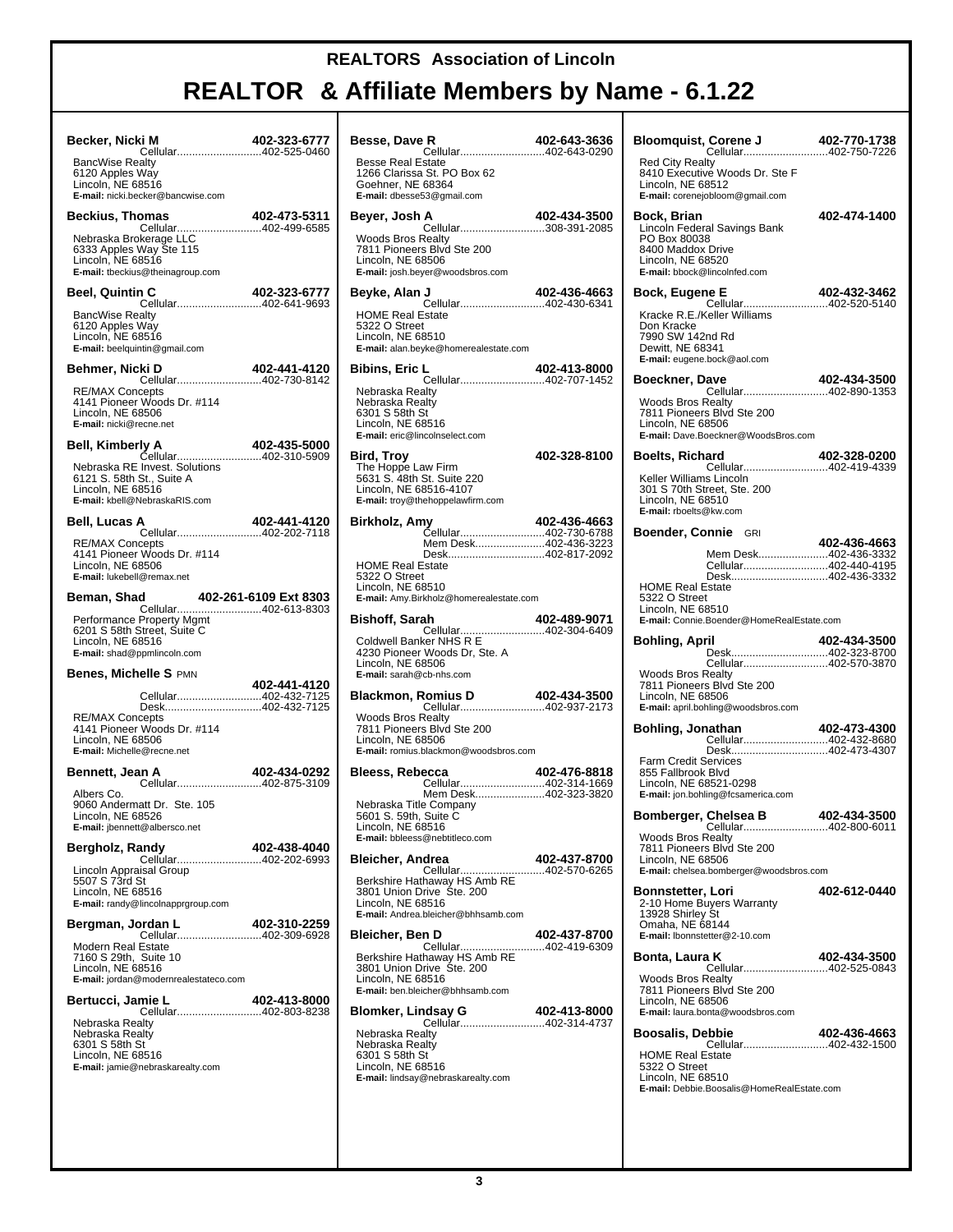Т

| Boosalis, Gregg                                                                                                                                            | 402-436-4663 |
|------------------------------------------------------------------------------------------------------------------------------------------------------------|--------------|
| Cellular402-432-3666<br><b>HOME Real Estate</b><br>5322 O Street<br>Lincoln, NE 68510<br>E-mail: Gregg.Boosalis@HomeRealEstate.com                         |              |
| Borchardt, Brittney M 402-413-2555<br>Cellular308-529-1301                                                                                                 | 402-413-2555 |
| The 1867 Collective<br>3900 Old Cheney Rd. Suite 201<br>Lincoln, NE 68516<br>E-mail: Brittney@1867collective.com                                           |              |
| <b>Boucher, Kristin</b>                                                                                                                                    | 402-858-4003 |
| Cellular402-672-3615<br>Fairway Independent Mortgage<br>2901 S 84th Street, Suite 10<br>Lincoln, NE 68506<br>E-mail: kristin.boucher@fairwaymc.com         |              |
| Bouma, Rocky<br>Union Title Company<br>3800 Normal Blvd.<br>Lincoln, NE 68506<br>E-mail: Rocky.Bouma@uniontitle.com                                        | 402-323-1888 |
| Bowers, Aaron M<br><b>Location Real Estate</b><br>P.O Box 22910<br>Lincoln, NE 68542<br>E-mail: abowers@locationlincoln.com                                | 402-261-0470 |
| Bowers, Jamie M<br>Modern Real Estate<br>7160 S 29th, Suite 10<br>Lincoln, NE 68516<br>E-mail: jamieb@modernrealestateco.com                               | 402-310-2259 |
| Bowers, Jaysa R<br>Cellular402-405-6822                                                                                                                    | 402-370-0903 |
| LH Real Estate<br>10020 S 31 Street<br>Roca, NE 68430<br>E-mail: jaysa@lhrealestatene.com                                                                  |              |
|                                                                                                                                                            |              |
| Bown, Jeff L                                                                                                                                               | 402-434-3500 |
| Cellular402-440-0692<br>Desk402-434-3600<br>Woods Bros Realty<br>7811 Pioneers Blvd Ste 200<br>Lincoln, NE 68506<br>E-mail: jeffrey.bown@fontanelle.com    |              |
| <b>Boyd, Doug R GRI</b>                                                                                                                                    |              |
| Cellular402-617-3286<br>Desk402-434-3600<br><b>Woods Bros Realty</b><br>7811 Pioneers Blvd Ste 200<br>Lincoln, NE 68506<br>E-mail: doug.boyd@woodsbros.com | 402-434-3500 |
|                                                                                                                                                            |              |
| Cellular402-499-6526<br>Mem Desk402-323-8779<br>Desk402-323-8700<br><b>HOME Real Estate</b>                                                                | 402-436-4663 |
| 5322 O Street<br>Lincoln, NE 68510<br>E-mail: Leighun.Brabec@homerealestate.com                                                                            |              |
| <b>Bradford, Michael M SRES</b><br>Cellular504-452-1428                                                                                                    | 402-802-7779 |
| <b>Giving Realty</b><br>1205 High Street<br>Lincoln, NE 68502<br>E-mail: mike@giving-realty.com                                                            |              |
| Brabec, Leighun M CRS GRI<br>Brady, Scott I                                                                                                                | 402-413-2555 |
| Cellular402-314-8106<br>The 1867 Collective<br>3900 Old Cheney Rd. Suite 201<br>Lincoln, NE 68516<br>E-mail: Scott@1867collective.com                      |              |

| Brake, H. Gene GRI CRB                                                                                                                                                 | 402-434-3700 |
|------------------------------------------------------------------------------------------------------------------------------------------------------------------------|--------------|
| Cellular402-432-0231                                                                                                                                                   |              |
| Desk402-434-3610<br>HomeServices of Nebraska<br>7811 Pioneers Blvd Ste 200                                                                                             |              |
| Lincoln, NE 68506<br>E-mail: jane.bartunek@Homeservices-ne.com                                                                                                         |              |
| Braman, Garret S                                                                                                                                                       | 402-413-8000 |
| Cellular308-672-5214<br>Nebraska Realty<br>Nebraska Realty<br>6301 S 58th St<br>Lincoln, NE 68516<br>E-mail: garret.braman@nebraskarealty.com                          |              |
| <b>Branchaud, Bob</b>                                                                                                                                                  | 402-434-3500 |
| Cellular402-432-1186<br>Mem Desk402-434-3600                                                                                                                           |              |
| Desk402-434-3664<br><b>Woods Bros Realty</b>                                                                                                                           |              |
| 7811 Pioneers Blvd Ste 200<br>Lincoln, NE 68506<br>E-mail: bob.branchaud@woodsbros.com                                                                                 |              |
| Brandl, Zach                                                                                                                                                           | 402-434-3500 |
| Cellular402-802-2341<br><b>Woods Bros Realty</b>                                                                                                                       |              |
| 7811 Pioneers Blvd Ste 200<br>Lincoln, NE 68506<br>E-mail: zach.brandl@woodsbros.com                                                                                   |              |
| Brandt, Heidi J                                                                                                                                                        | 402-436-4663 |
| Cellular413-854-7760<br><b>HOME Real Estate</b>                                                                                                                        |              |
| 5322 O Street<br>Lincoln, NE 68510<br>E-mail: heidi.brandt@homerealestate.com                                                                                          |              |
| Brasch, Jordan L                                                                                                                                                       | 402-730-6652 |
| Good Life Real Estate, LLC.<br>6700 Van Dorn Street<br>Lincoln, NE 68506                                                                                               |              |
| <b>E-mail:</b> jordan@goodlifene.com                                                                                                                                   |              |
| <b>Bredthauer, Susan</b><br><b>Charter West Bank</b>                                                                                                                   | 402-484-0363 |
| 2901 S. 84th St., Suite 10<br>Lincoln, NE 68506                                                                                                                        |              |
| E-mail: sbredthauer@charterwest.com                                                                                                                                    |              |
| <b>Brestel, Brianne M</b><br>Cellular402-570-5881                                                                                                                      | 402-413-2555 |
| The 1867 Collective<br>3900 Old Cheney Rd. Suite 201<br>Lincoln, NE 68516<br>E-mail: bri@1867collective.com                                                            |              |
| Bridge, Ian H                                                                                                                                                          | 402-413-8000 |
| Cellular308-650-0795<br>Nebraska Realty<br>Nebraska Realty                                                                                                             |              |
| 6301 S 58th St<br>Lincoln, NE 68516                                                                                                                                    |              |
| E-mail: ianbridgerealtor@gmail.com                                                                                                                                     |              |
| Bridges, Sherri L<br>Cellular402-440-4298                                                                                                                              | 402-413-2255 |
| <b>Avid Realty</b><br>5931 S 58th, Suite B<br>Lincoln, NE 68516<br>E-mail: sherri@avid-realty.com                                                                      |              |
| Briggs, Amy                                                                                                                                                            | 402-437-8700 |
| Cellular402-202-0319<br>Berkshire Hathaway HS Amb RE<br>3801 Union Drive Ste. 200<br>Lincoln, NE 68516<br>E-mail: amy.briggs@bhhsamb.com                               |              |
| Brinkman, Anita R<br>Mem Desk402-323-8700                                                                                                                              | 402-525-7523 |
| Cellular402-525-7523<br><b>Brinkman Real Estate LLC</b><br>Anita R Brinkman<br>4306 NW 140th Street<br>Pleasant Dale, NE 68423<br>E-mail: brinkmanrealestate@gmail.com |              |

| Brinkman, Cody<br>1 TUL TUL TUL TUL TUL TUL<br>2525-9237 Coldwell Banker NHS R E                                        | 402-489-9071 |
|-------------------------------------------------------------------------------------------------------------------------|--------------|
| 4230 Pioneer Woods Dr, Ste. A<br>Lincoln, NE 68506<br>E-mail: brinkman.recm@gmail.com                                   |              |
| Brock, Ann                                                                                                              | 402-443-4728 |
| <b>Brock Appraisal</b><br>569 N. Broadway<br>Wahoo, NE 68066<br>E-mail: brockappr@windstream.net                        |              |
| Brodd, Kayla E<br>Cellular402-202-8950                                                                                  | 402-437-8700 |
| Berkshire Hathaway HS Amb RE<br>3801 Union Drive Ste. 200<br>Lincoln. NE 68516<br>E-mail: kayla@thebrileyteam.com       |              |
| Broeker, Brenda A<br>Cellular402-429-9079<br>Desk402-434-3500                                                           | 402-434-3500 |
| <b>Woods Bros Realty</b><br>7811 Pioneers Blvd Ste 200<br>Lincoln, NE 68506<br>E-mail: Brenda.Broeker@WoodsBros.com     |              |
| Brooks, Kelly R                                                                                                         | 402-489-1000 |
| Cellular402-489-1000<br>FOUND IT, LLC<br>13000 Old Cheney Rd.<br>Walton, NE 68461<br>E-mail: ezrabrook@yahoo.com        |              |
|                                                                                                                         |              |
| <b>Woods Bros Realty</b><br>7811 Pioneers Blvd Ste 200<br>Lincoln, NE 68506<br>E-mail: rachel.brouillette@woodsbros.com |              |
| Brown, Carl D<br>Cellular402-440-0988                                                                                   | 402-413-8000 |
| Mem Desk402-434-3870<br>Desk402-434-3800                                                                                |              |
| Nebraska Realty<br>Nebraska Realty<br>6301 S 58th St<br>Lincoln, NE 68516<br>E-mail: carlbrownster@gmail.com            |              |
| <b>Brown, Charles</b>                                                                                                   |              |
| Seward, NE 68434<br>E-mail: cb57chevy@yahoo.com                                                                         |              |
| Brown, Eddie F<br>Cellular402-570-7209                                                                                  | 402-441-4120 |
| <b>RE/MAX Concepts</b><br>4141 Pioneer Woods Dr. #114<br>Lincoln, NE 68506<br>E-mail: eddiebrown@remax.net              |              |
| Brown, Emma J                                                                                                           | 402-441-4120 |
| <b>RE/MAX Concepts</b><br>4141 Pioneer Woods Dr. #114<br>Lincoln, NE 68506<br>E-mail: emmaj.brown99@gmail.com           |              |
| Brown, Eric<br>Cellular402-570-3797                                                                                     | 402-436-4663 |
| <b>HOME Real Estate</b><br>5322 O Street<br>Lincoln, NE 68510<br>E-mail: Eric.Brown@HomeRealEstate.com                  |              |
| Brown, Luke<br>Cellular402-613-7905                                                                                     | 402-323-6777 |
| <b>BancWise Realty</b><br>6120 Apples Way<br>Lincoln, NE 68516<br>E-mail: luke.brown@bancwise.com                       |              |
|                                                                                                                         |              |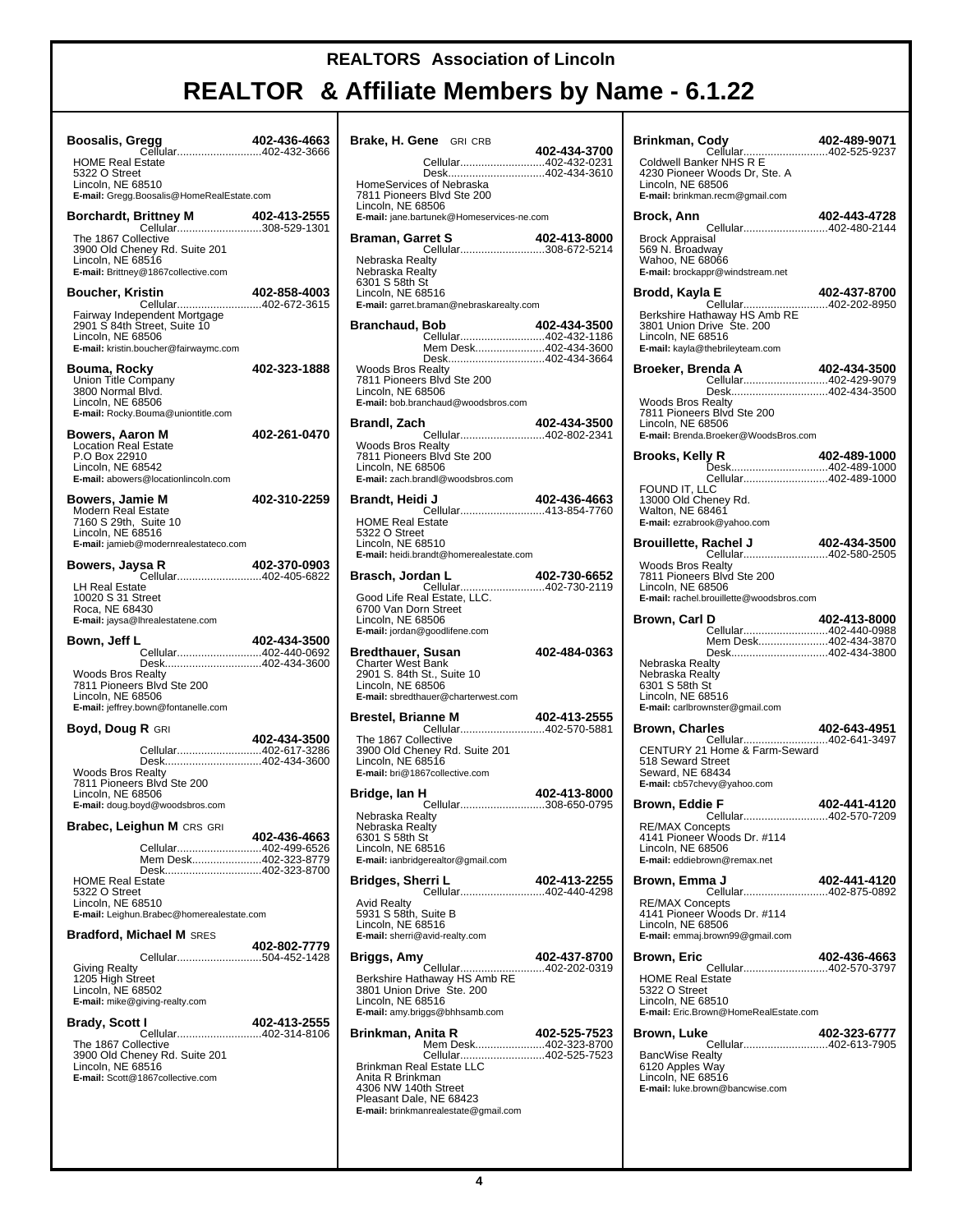# **REALTOR & Affiliate Members by Name - 6.1.22**

┱

| Brown, Rachael E<br><b>122-304-5199 402-304</b><br>Cellular402-304-5199                                                                                                                                                                                                                     | 402-304-5199 | Buet                                     |
|---------------------------------------------------------------------------------------------------------------------------------------------------------------------------------------------------------------------------------------------------------------------------------------------|--------------|------------------------------------------|
| Mook Appraisal Service<br>1246 Washinton St. Ste. 200<br>Lincoln, NE 68502<br>E-mail: rachaelbrown@windstream.net                                                                                                                                                                           |              | Rea<br>440<br>Linc<br>E-ma               |
| hen 402-434-3500<br>Cellular531-333-0082<br>Brown, Stephen                                                                                                                                                                                                                                  |              | Buet                                     |
| <b>Woods Bros Realty</b><br>7811 Pioneers Blvd Ste 200<br>Lincoln, NE 68506<br>E-mail: stephen.brown@woodsbros.com                                                                                                                                                                          |              | Rea<br>440<br>Linc<br>E-ma               |
| Bruns, Aaron W                                                                                                                                                                                                                                                                              |              | Buff                                     |
| 102-792-2820<br>United Country First State RE<br>Hickness Vice Country First State RE<br>BT40 Woodland Blvd. Ste P<br>Hickness Vice Country Prince Country Prince Country<br>Hickness Vice Country Prince Country Prince Country Prince<br>Hickman, NE 68372<br>E-mail: awbruns14@gmail.com |              | Neb<br>Neb<br>$630^{\circ}$<br>Linc      |
| Bruns, Nikki F<br>Cellular402-730-5618                                                                                                                                                                                                                                                      | 402-435-0000 | E-ma                                     |
| Desk402-473-5320<br>McCombs Commercial Realty LLC<br>6333 Apples Way, Ste. 115<br>Lincoln, NE 68516<br>E-mail: Nicolefbruns@gmail.com                                                                                                                                                       |              | Bugl<br>HON<br>5322                      |
| na D<br>Cellular402-770-9968<br>Bryan, Carma D                                                                                                                                                                                                                                              |              | Linc<br>E-ma                             |
| <b>BancWise Realty</b><br>6120 Apples Way                                                                                                                                                                                                                                                   |              | Bulle                                    |
| Lincoln, NE 68516<br>E-mail: carma.bryan@bancwise.com                                                                                                                                                                                                                                       |              | Mod<br>7160<br>Linc                      |
| inda 402-413-8000<br>Cellular402-802-3108<br>Bryceson, Linda                                                                                                                                                                                                                                |              | E-ma                                     |
| Nebraska Realty<br>Nebraska Realty<br>6301 S 58th St<br>Lincoln, NE 68516<br>E-mail: lbryceson@nebraskarealty.com                                                                                                                                                                           |              | Bulo<br>Unic<br>364:<br>Linc             |
| Bubak, Natalie R                                                                                                                                                                                                                                                                            |              | E-ma                                     |
| <b>Woods Bros Realty</b><br>7811 Pioneers Blvd Ste 200<br>Lincoln, NE 68506<br>E-mail: natalie.bubak@woodsbros.com                                                                                                                                                                          |              | Bulo                                     |
| <b>Buchanan, Mitzy K</b> 402-413-8000<br>Cellular402-770-2487<br>Nebraska Realty                                                                                                                                                                                                            |              | HON<br>5322<br>Linc<br>E-ma              |
| Nebraska Realty<br>6301 S 58th St<br>Lincoln, NE 68516<br>E-mail: mitzy@nebraskarealty.com                                                                                                                                                                                                  |              | Burt                                     |
| Buck, Melissa R                                                                                                                                                                                                                                                                             | 402-434-3500 | HON                                      |
| Cellular402-417-6276<br>Woods Bros Realty<br>7811 Pioneers Blvd Ste 200<br>Lincoln, NE 68506                                                                                                                                                                                                |              | 532<br>Linc<br>E-ma                      |
| E-mail: melissa.buck@woodsbros.com<br>Budler, Bill                                                                                                                                                                                                                                          | 402-323-6777 | Burc                                     |
| Cellular402-641-0060<br><b>BancWise Realty</b><br>6120 Apples Way<br>Lincoln, NE 68516<br>E-mail: bill@bancwise.com                                                                                                                                                                         |              | NP I<br>757<br>Linc                      |
| Buel, Jeff L<br>Cellular402-432-3813                                                                                                                                                                                                                                                        | 402-781-2160 | E-ma<br>Bure                             |
| Mem Desk402-436-4663<br>Desk402-436-3189                                                                                                                                                                                                                                                    |              | Cha                                      |
| <b>Signature Real Estate</b><br>725 So. 1st Street<br>Eagle, NE 68347<br>E-mail: jjbuel@aol.com                                                                                                                                                                                             |              | 633:<br>Linc<br>E-ma                     |
| Buettner, Emily C                                                                                                                                                                                                                                                                           | 402-934-0074 | Burk                                     |
| <br>Cellular402-598-7892<br>Realty ONE Group Sterling<br>440 N 8th St. Ste 120<br>Lincoln, NE 68508<br>E-mail: emilyb@lifestylesrealtygroup.com                                                                                                                                             |              | Berk<br>380 <sup>.</sup><br>Linc<br>E-ma |
|                                                                                                                                                                                                                                                                                             |              |                                          |

| <b>Buettner, Susan</b>                                                                                                                                                     | 402-934-0074 |
|----------------------------------------------------------------------------------------------------------------------------------------------------------------------------|--------------|
| Realty ONE Group Sterling<br>440 N 8th St. Ste 120<br>Lincoln, NE 68508<br>E-mail: susanb@lifestylesrealtygroup.com                                                        |              |
| <b>Buettner, William T</b>                                                                                                                                                 | 402-934-0074 |
| Realty ONE Group Sterling<br>440 N 8th St. Ste 120<br>Lincoln, NE 68508<br>E-mail: billb@lifestylesrealtygroup.com                                                         |              |
| Buffum, April J<br>Cellular402-957-0337                                                                                                                                    | 402-413-8000 |
| Nebraska Realty<br>Nebraska Realty<br>6301 S 58th St<br>Lincoln. NE 68516<br>E-mail: april.buffum@nebraskarealty.com                                                       |              |
| Bugbee, Katie<br>Cellular402-416-7040                                                                                                                                      | 402-436-4663 |
| Mem Desk402-323-8744                                                                                                                                                       |              |
| Desk402-323-8700<br><b>HOME Real Estate</b><br>5322 O Street<br>Lincoln, NE 68510<br>E-mail: Katie.Bugbee@HomeRealEstate.com                                               |              |
| Buller, Jacque L                                                                                                                                                           | 402-310-2259 |
| Cellular402-217-6460<br>Modern Real Estate<br>7160 S 29th, Suite 10<br>Lincoln, NE 68516<br>E-mail: jacque.buller77@gmail.com                                              |              |
| Bulow, Barb                                                                                                                                                                | 402-323-1828 |
| Union Bank & Trust Company<br>3643 S. 48th St.<br>Lincoln, NE 68506<br>E-mail: barb.bulow@ubt.com                                                                          |              |
| <b>Bulow, Josh SFR</b>                                                                                                                                                     |              |
| Cellular402-450-8900<br>Desk402-436-4663<br>Mem Desk402-436-3106<br><b>HOME Real Estate</b><br>5322 O Street<br>Lincoln, NE 68510<br>E-mail: josh.bulow@homerealestate.com | 402-436-4663 |
| Burback, Betty J GRI                                                                                                                                                       |              |
| Cellular402-432-3151<br>Mem Desk402-436-4663<br><b>HOME Real Estate</b><br>5322 O Street                                                                                   | 402-436-4663 |
| Lincoln, NE 68510<br>E-mail: Betty.Burback@HomeRealestate.com                                                                                                              |              |
| <b>Burchess Adams, Nanci</b> CRS                                                                                                                                           |              |
| Cellular402-730-8407                                                                                                                                                       | 402-434-2222 |
| Desk402-434-3577<br>Mem Desk402-434-3500<br>NP Dodge RE Sales Inc Lincoln<br>7575 S 57th St<br>Lincoln, NE 68516<br>E-mail: nanci.burchessadams@npdodge.com                |              |
| Buresh, Laura S                                                                                                                                                            | 402-435-1244 |
| Cellular402-369-0088<br><b>Charter Title &amp; Escrow</b><br>6333 Apples Way, Suite 115<br>Lincoln, NE 68516<br>E-mail: Iburesh@charter-title.net                          |              |
| Burkholder, Jason L<br>Cellular531-220-6269                                                                                                                                | 402-437-8700 |

| Burklund, Kevin J                                                                                              | 402-434-3500 |
|----------------------------------------------------------------------------------------------------------------|--------------|
|                                                                                                                |              |
| Desk402-434-3800<br>Mem Desk402-434-3855                                                                       |              |
| Woods Bros Realty<br>7811 Pioneers Blvd Ste 200<br>Lincoln, NE 68506                                           |              |
| E-mail: kevin.burklund@woodsbros.com                                                                           |              |
|                                                                                                                |              |
| CJ Burleigh Real Estate<br>4300 S 48th Street, Ste 5<br>Lincoln, NE 68516<br>E-mail: CJ@WelcomeHomeLincoln.com |              |
| Burmeister, Abby                                                                                               | 402-436-4663 |
| Cellular402-480-1727                                                                                           |              |
| Desk402-436-4663<br><b>HOME Real Estate</b>                                                                    |              |
| 5322 O Street<br>Lincoln, NE 68510<br>E-mail: Abby.Burmeister@HomeRealEstate.com                               |              |
| Burnham, Bret C                                                                                                |              |
| <b>ret C</b> 402-362-6062<br>Cellular402-366-0045                                                              |              |
| Burnham Appraisal Company<br>116 E. 3rd St.<br>York, NE 68467<br>E-mail: bret@burnhamappraisal.com             |              |
| Burrows, Robert J                                                                                              |              |
| <b>bert J</b> 402-819-9198 Ext 1<br>Desk402-819-9198                                                           |              |
| Cellular402-525-7722<br><b>Burrows Tracts Real Estate</b>                                                      |              |
| <b>Burrows Tracts Real Estate</b><br>102 S. 4th Street                                                         |              |
| Elmwood, NE 68349                                                                                              |              |
| E-mail: bj@burrowstracts.com                                                                                   |              |
| Busch, Derek<br><br>Cellular402-416-1882                                                                       | 402-436-4663 |
| <b>HOME Real Estate</b><br>5322 O Street<br>Lincoln, NE 68510<br>E-mail: Derek.Busch@Homerealestate.com        |              |
| Buser, Bri                                                                                                     |              |
|                                                                                                                |              |
| Nebraska Realty<br>Nebraska Realty                                                                             |              |
| 6301 S 58th St<br>Lincoln, NE 68516                                                                            |              |
| E-mail: bri@nebraskarealty.com                                                                                 |              |
| Buss, Holly                                                                                                    | 402-434-3500 |
| Desk402-434-3600<br>Cellular402-217-0692                                                                       |              |
| Woods Bros Realty<br>7811 Pioneers Blvd Ste 200                                                                |              |
| Lincoln, NE 68506                                                                                              |              |
| E-mail: Holly.Buss@WoodsBros.com                                                                               |              |
| Butalla, Shannon<br>Cellular402-429-5650                                                                       | 402-413-8000 |
| Nebraska Realty<br>Nebraska Realty                                                                             |              |
| 6301 S 58th St                                                                                                 |              |
| Lincoln, NE 68516<br>E-mail: shannon@nebraskarealty.com                                                        |              |
| Byorth, Angelika T<br>Cellular402-450-4024                                                                     | 402-436-4663 |
| <b>HOME Real Estate</b>                                                                                        |              |
| 5322 O Street<br>Lincoln, NE 68510<br>E-mail: angierealtor@hotmail.com                                         |              |
| Cacan, Goncagul                                                                                                | 402-405-4442 |
| -------------------------------------402-405-4442<br>Cellular402-405-4442                                      |              |
| Queensberry Group Inc<br>233 S 13th St Ste 1158                                                                |              |
| Lincoln, NE 68508<br>E-mail: queensberrygroup@outlook.com                                                      |              |
|                                                                                                                |              |
|                                                                                                                |              |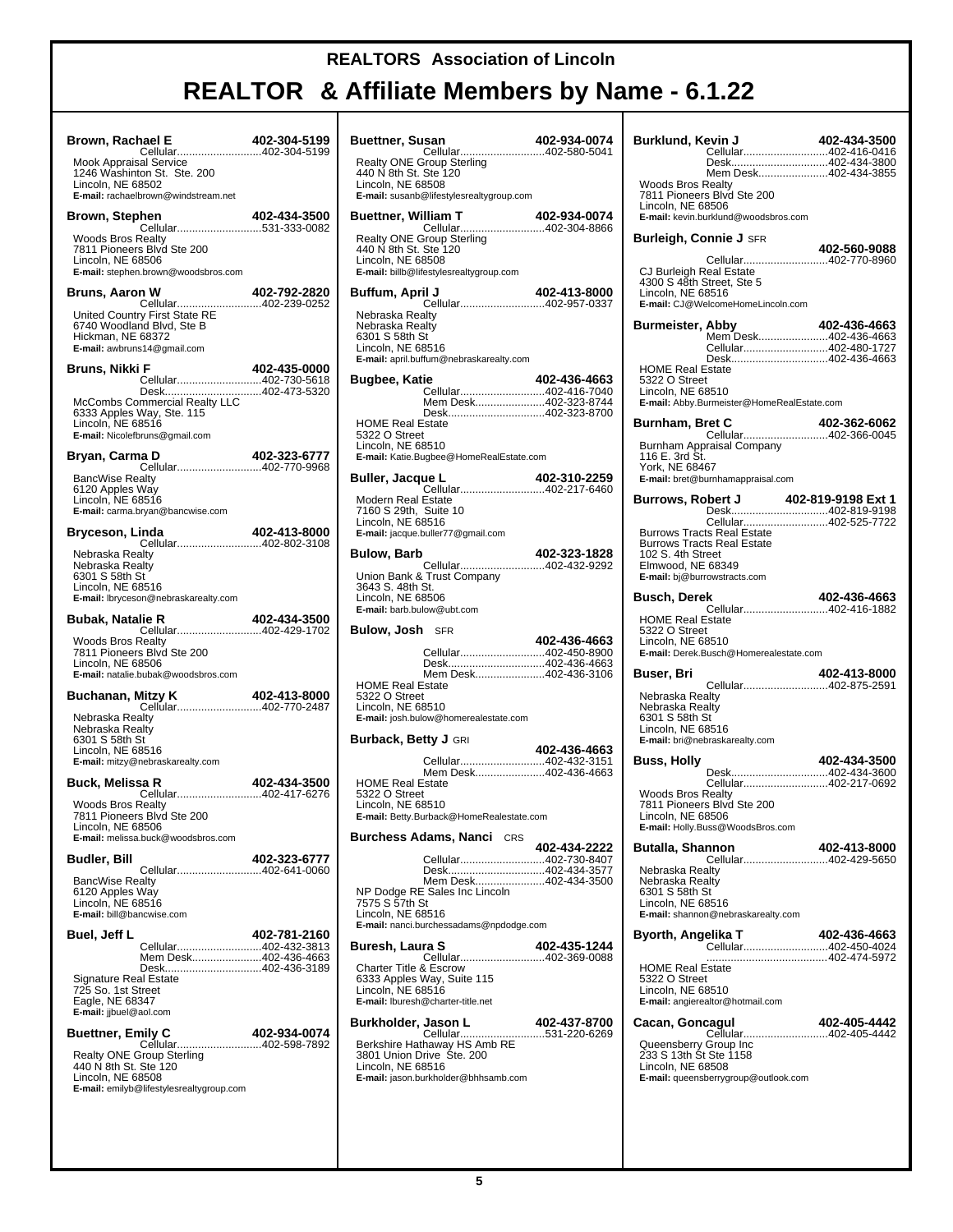| <b>Calhoun, Charles</b><br>Cellular402-432-9516<br><b>SimpliCity Real Estate</b>                                                                   | 402-261-3366 |
|----------------------------------------------------------------------------------------------------------------------------------------------------|--------------|
| 6206 S. 96th St.<br>Lincoln, NE 68526<br>E-mail: charlie.calhoun.re@gmail.com                                                                      |              |
|                                                                                                                                                    |              |
| <b>RE/MAX Concepts</b><br>4141 Pioneer Woods Dr. #114<br>Lincoln, NE 68506<br>E-mail: JessicaCammarano@recne.net                                   |              |
| Campbell, Brian<br>Campbell Electric, Inc.<br>6030 Davey Rd.<br>Lincoln, NE 68517<br>E-mail: brianc@campbellelectricinc.com                        | 402-450-4687 |
| Cappos, Jennifer E                                                                                                                                 | 402-434-3500 |
| Cellular402-560-6741<br><b>Woods Bros Realty</b><br>7811 Pioneers Blvd Ste 200<br>Lincoln, NE 68506<br>E-mail: jennifer.cappos@woodsbros.com       |              |
|                                                                                                                                                    |              |
| Nebraska Realty<br>Nebraska Realty<br>6301 S 58th St<br>Lincoln, NE 68516<br>E-mail: jeremy.cardamone@gmail.com                                    |              |
| Carlson, Amy D                                                                                                                                     | 402-434-3737 |
| Mem Desk402-817-2147<br><b>HomeServices Title</b><br>7811 Pioneers Blvd, Suite 200<br>Lincoln, NE 68506<br>E-mail: bobbie.parde@homeservicesne.com |              |
| Carlson, Brenda J                                                                                                                                  |              |
| 3801 Union Drive Ste. 200<br>Lincoln, NE 68516<br>E-mail: brenda.carlson@bhhsamb.com                                                               |              |
| <b>Carmer, Julie A CRS</b>                                                                                                                         |              |
| Cellular402-730-3367                                                                                                                               | 402-434-2222 |
| Desk402-434-6786<br>NP Dodge RE Sales Inc Lincoln<br>7575 S 57th St<br>Lincoln, NE 68516<br>E-mail: Julie.Carmer@npdodge.com                       |              |
| <b>Iby L</b> 402-434-3500<br>Cellular402-937-3728<br>Carney, Shelby L                                                                              |              |
| <b>Woods Bros Realty</b><br>7811 Pioneers Blvd Ste 200<br>Lincoln, NE 68506<br>E-mail: shelby.carney@woodsbros.com                                 |              |
| Carper, Vicki L                                                                                                                                    | 402-413-8000 |
| Cellular402-432-5671<br>Nebraska Realty<br>Nebraska Realty<br>6301 S 58th St<br>Lincoln, NE 68516<br>E-mail: vcarper@nebraskarealty.com            |              |
| <b>Carraher, Elliott A</b>                                                                                                                         | 402-436-4663 |
| Cellular402-641-8135<br><b>HOME Real Estate</b><br>5322 O Street<br>Lincoln, NE 68510<br>E-mail: elliott.carraher@homerealestate.com               |              |
| Carter, Bob                                                                                                                                        | 402-440-8214 |
| Cellular402-440-8214<br>Carter Well &Septic Inspection<br>Bob<br>7300 HIckman Rd.<br>Hickman, NE 68372<br>E-mail: mejadaty@gmail.com               |              |
|                                                                                                                                                    |              |

| Carter, Brad A<br>Cellular402-430-6223                                                                                                                                    | 402-434-3500 |
|---------------------------------------------------------------------------------------------------------------------------------------------------------------------------|--------------|
| Desk402-434-3800                                                                                                                                                          |              |
| <b>Woods Bros Realty</b><br>7811 Pioneers Blvd Ste 200<br>Lincoln, NE 68506<br>E-mail: bcarter@woodsbros.com                                                              |              |
| Carter, Grant<br>Lincoln Federal Savings Bank<br>PO Box 80038<br>8400 Maddox Drive<br>Lincoln, NE 68520<br>E-mail: GCarter@LincolnFed.com                                 | 402-474-1400 |
| Carter, Julie A                                                                                                                                                           | 402-413-8000 |
| Nebraska Realty<br>Nebraska Realty<br>6301 S 58th St<br>Lincoln, NE 68516<br>E-mail: julie.carter@nebraskarealty.com                                                      |              |
| Casper, Jacob L<br>ob L 402-261-7873<br>Cellular402-802-4123                                                                                                              |              |
| <b>Redfin Corporation</b><br>11060 Oak St Ste 8<br>Omaha, NE 68144<br>E-mail: jacob.casper@redfin.com                                                                     |              |
| Catalina, Daniel W<br><b>1112-402-404-5300</b><br>Cellular531-289-0362                                                                                                    | 402-434-3500 |
| <b>Woods Bros Realty</b><br>7811 Pioneers Blvd Ste 200<br>Lincoln, NE 68506<br>E-mail: daniel.catalina@woodsbros.com                                                      |              |
| Catlett, Bill                                                                                                                                                             | 402-413-8000 |
| Cellular402-770-6682<br>Desk402-730-9465<br>Nebraska Realty<br>Nebraska Realty<br>6301 S 58th St<br>Lincoln, NE 68516<br>E-mail: bill@bawesomehomes.com                   |              |
| <b>Caudy, Chris</b><br>Select Plumbing Inc.<br>425 SW 1st Street<br>Lincoln, NE 68508<br>E-mail: SelectPlumbing01@Gmail.com                                               | 402-560-6197 |
| Cavitt, Windy S<br>Cellular402-217-7174<br><b>Realty ONE Group Sterling</b><br>440 N 8th St. Ste 120<br>Lincoln, NE 68508<br>E-mail: windy.cavitt@gmail.com               | 402-934-0074 |
| Cervantes, Katie B                                                                                                                                                        | 402-499-5511 |
| Desk402-499-5511<br>Cellular402-202-7524<br>Casa Property Management<br>Katie Cervantes. M.A.<br>1331 S 33rd Street<br>Lincoln, NE 68510<br>E-mail: Katie@LincolnCasa.com |              |
| Cervantes, Pablo                                                                                                                                                          | 402-499-5511 |
| Cellular402-202-7300<br>Casa Property Management<br>Katie Cervantes, M.A.<br>1331 S 33rd Street<br>Lincoln, NE 68510<br>E-mail: pablo@lincolncasa.com                     |              |
| Chadd, Sarah J                                                                                                                                                            | 402-441-4120 |
| Cellular402-417-6808<br><b>RE/MAX Concepts</b><br>4141 Pioneer Woods Dr. #114<br>Lincoln, NE 68506<br>E-mail: sarah@recne.net                                             |              |
| Chaloupka, Jeff<br>Cellular402-430-0245                                                                                                                                   | 402-436-3492 |
| National Furnace & A/C Company<br>3740 S. 6th Suite C<br>Lincoln, NE 68502<br>E-mail: NationalFurnace@gmail.com                                                           |              |

| LH Real Estate<br>10020 S 31 Street<br>Roca, NE 68430<br>E-mail: andrea@lhrealestatene.com                                                                                           |                     |
|--------------------------------------------------------------------------------------------------------------------------------------------------------------------------------------|---------------------|
| <b>Chancellor, Robert A</b><br><b>Charter West Bank</b><br>2901 S. 84th St., Suite 10<br>Lincoln, NE 68506<br>E-mail: bchancellor@charterwest.com                                    | 402-484-0363        |
| Chapin, Mark A<br><b>FK A</b> 402-483-2301<br>Cellular402-610-2947<br>Red Door Realty/Manzitto<br>4400 Lucille Drive<br>Lincoln, NE 68516<br>E-mail: mark@reddoorne.com              |                     |
| Chen, George C                                                                                                                                                                       | 402-476-0086        |
| Cellular402-840-9918<br>Concorde Real Estate Advisors<br>1314 O Street, Suite 101<br>Lincoln, NE 68508<br>E-mail: gchen@concordemgmt.com                                             |                     |
| <b>Chevalier, Randy P</b><br>andy P 102-434-7368<br>Cellular402-436-3111<br>Commercial Investment Prop. Co<br>7211 S 27th St<br>Lincoln, NE 68512-9300<br>E-mail: randyc@rentcip.com | 402-434-7368        |
| Chmelka, Gloria J<br>Cellular402-430-3430                                                                                                                                            | 402-434-4217        |
| Desk402-434-4809<br>Wells Fargo Home Mortgage<br>4600 No. 27th St.<br>Lincoln, NE 68521<br>E-mail: gloria.chmelka@wellsfargo.com                                                     |                     |
| Chrastil, Alicia J SRES                                                                                                                                                              | 402-413-8000        |
| Cellular402-499-8147<br>Nebraska Realty<br>Nebraska Realty<br>6301 S 58th St<br>Lincoln, NE 68516<br>E-mail: alicia@nebraskarealty.com                                               |                     |
| <b>Chrastil, Timothy J</b> 402-413-8000<br>Cellular402-305-6510                                                                                                                      |                     |
| Nebraska Realty<br>Nebraska Realty<br>6301 S 58th St<br>Lincoln, NE 68516<br>E-mail: tjchrastil@yahoo.com                                                                            |                     |
| Christensen, Jill<br>Cellular402-429-4271                                                                                                                                            | 402-429-4271        |
| Prosperity Home Mortgage<br>5322 O Street<br>Lincoln, NE 68510<br>E-mail: jill.christensen@phmloans.com                                                                              |                     |
| Christensen, Marilyn M<br>Cellular402-560-7554                                                                                                                                       | 402-488-8844        |
| Desk402-434-3500<br>Impact Realty, LLC<br>2834 S Folsom St. #4<br>Lincoln, NE 68522<br>E-mail: info@impactrealtyco.com                                                               |                     |
| Christina, Peter A<br>BugZ Termite & Pest Control<br>1316 Cachelin<br>Carter Lake, IA 51510<br>E-mail: bugz.help@gmail.com                                                           | 402-991-4005        |
| <b>Church, Ashley S</b>                                                                                                                                                              | 402-450-1355 Ext 70 |
| Cellular402-875-0344<br>kwELITE<br>17838 Burke Street, Suite 201<br>Omaha, NE 68118<br>E-mail: ashley.peterson@prglincoln.com                                                        |                     |
|                                                                                                                                                                                      |                     |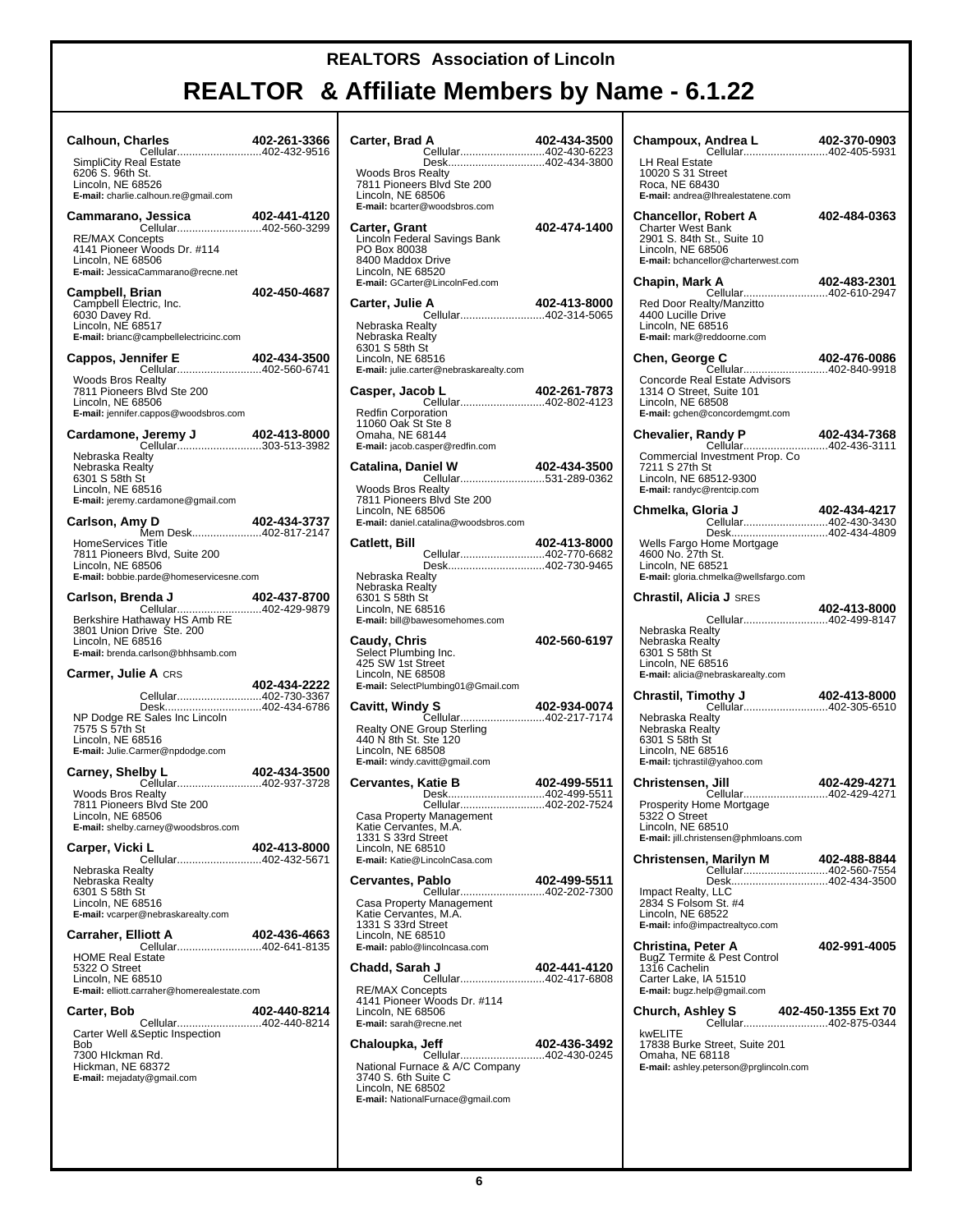| Cline, Heidi<br>Cellular402-350-9494                                                                                                                                                                      | 402-225-6564 |
|-----------------------------------------------------------------------------------------------------------------------------------------------------------------------------------------------------------|--------------|
| <b>Tenacious Realty</b><br>3301 N Street<br>Lincoln, NE 68510<br>E-mail: Heidi@TeamTenacious.com                                                                                                          |              |
| <b>Cline, Scott S</b><br>S 402-225-6564 Ext 8047<br>Cellular402-350-8047<br><b>Tenacious Realty</b><br>3301 N Street<br>Lincoln, NE 68510                                                                 |              |
| E-mail: Scott@TeamTenacious.com<br><b>Clure, Carrie</b><br>Ambassador Title Services<br>3801 Union Drive #200<br>Lincoln, NE 68516<br>E-mail: cclure@ambassadortitle.com                                  | 402-884-4500 |
| Coen, Julie                                                                                                                                                                                               | 402-450-3511 |
| Cellular402-450-3511<br>Sugarhouse Properties, LLC.<br>3900 Old Cheney Rd. #201-200<br>Lincoln, NE 68516<br>E-mail: sugarhouse.lincoln@gmail.com                                                          |              |
| Cole, Luke R                                                                                                                                                                                              | 402-413-8000 |
| Nebraska Realty<br>Nebraska Realty<br>6301 S 58th St<br>Lincoln, NE 68516<br>E-mail: Icole@nebraskarealty.com                                                                                             |              |
| <b>Collier, Chase E</b><br>Cellular402-659-0840                                                                                                                                                           | 402-437-8700 |
| Berkshire Hathaway HS Amb RE<br>3801 Union Drive Ste. 200<br>Lincoln, NE 68516<br>E-mail: chase.collier@bhhsamb.com                                                                                       |              |
| Collins, John Casey<br>Cellular402-223-8146                                                                                                                                                               | 402-434-3500 |
| Mem Desk402-362-2220<br>Woods Bros Realty<br>7811 Pioneers Blvd Ste 200<br>Lincoln, NE 68506<br>E-mail: Casey.Collins@WoodsBros.com                                                                       |              |
| Conklin, Jamie                                                                                                                                                                                            | 402-489-9071 |
| Cellular308-379-6385<br>Coldwell Banker NHS R E<br>4230 Pioneer Woods Dr, Ste. A<br>Lincoln, NE 68506<br>E-mail: jconklin33@gmail.com                                                                     |              |
|                                                                                                                                                                                                           |              |
| The 1867 Collective<br>3900 Old Cheney Rd. Suite 201<br>Lincoln, NE 68516<br>E-mail: brandon@1867collective.com                                                                                           |              |
| Cooper, Michael                                                                                                                                                                                           | 402-325-0777 |
| Cellular402-610-0274<br>Omega Insurance Group, LLC<br>501 N 46th Street<br>Lincoln, NE 68503<br>E-mail: michael@omegainsgroup.com                                                                         |              |
| Copeland, Kaitlynn<br>Mem Desk402-327-2907                                                                                                                                                                | 402-476-8818 |
| Nebraska Title Company<br>5601 S. 59th, Suite C<br>Lincoln, NE 68516<br>E-mail: kcopeland@nebtitleco.com                                                                                                  |              |
| Corbett, Larry W<br>Cellular402-430-8496<br>Mem Desk402-434-3810<br>Desk402-434-3800<br>Woods Bros Realty<br>7811 Pioneers Blvd Ste 200<br>Lincoln, NE 68506<br>E-mail: larry.corbett@woodsbrosrealty.com | 402-434-3500 |
|                                                                                                                                                                                                           |              |

| Corral, Lorena E<br><b>402-320-0200 402-340</b><br>Cellular402-601-1872                                                                                       | 402-328-0200 |
|---------------------------------------------------------------------------------------------------------------------------------------------------------------|--------------|
| Keller Williams Lincoln<br>301 S 70th Street, Ste. 200<br>Lincoln, NE 68510<br>E-mail: lorena.corral04@yahoo.com                                              |              |
| Courtney, Joe T<br>Cellular402-304-1583                                                                                                                       | 402-328-0200 |
| Desk402-323-6761<br>Keller Williams Lincoln<br>301 S 70th Street, Ste. 200<br>Lincoln, NE 68510<br>E-mail: joecourtney@kw.com                                 |              |
| Coviello, Brennan J<br><b>ennan J                      402-328-0200</b><br>Cellular308-289-4296                                                               | 402-328-0200 |
| Keller Williams Lincoln<br>301 S 70th Street, Ste. 200<br>Lincoln, NE 68510<br>E-mail: brennancoviello@kw.com                                                 |              |
| Cowell, Nikki<br><b>Brokers of Real Estate</b><br><b>Brokers of Real Estate</b><br>1221 Cottonwood Drive<br>Lincoln, NE 68510<br>E-mail: nikki.recm@gmail.com | 402-416-1775 |
| <b>Cross, Amber</b><br>Desk402-434-3500                                                                                                                       | 402-413-8000 |
| Cellular308-386-8049<br>Nebraska Realty<br>Nebraska Realty<br>6301 S 58th St<br>Lincoln, NE 68516<br>E-mail: ambercrosssellinglincoln@gmail.com               |              |
| Crouse, Janelle<br>Cellular402-310-5737                                                                                                                       | 402-261-0470 |
| <b>Location Real Estate</b><br>P.O Box 22910<br>Lincoln, NE 68542<br>E-mail: jcrouse@locationlincoln.com                                                      |              |
| Crowdell, Ashley<br>Cellular402-641-8666<br>Mem Desk402-643-3300<br><b>HOME Real Estate</b>                                                                   | 402-436-4663 |
| 5322 O Street<br>Lincoln, NE 68510<br>E-mail: UnderwoodTeam@HomeRealEstate.com                                                                                |              |
| Crumrine, John<br>Cellular402-499-5079                                                                                                                        | 402-413-8000 |
| Nebraska Realty<br>Nebraska Realty<br>6301 S 58th St<br>Lincoln, NE 68516<br>E-mail: johnc@nebraskarealty.com                                                 |              |
| <b>y M</b><br>Cellular402-613-1154<br>Cruz, Brandy M                                                                                                          |              |
| Nebraska Realty<br>Nebraska Realty<br>6301 S 58th St<br>Lincoln, NE 68516<br>E-mail: brandy@nebraskarealty.com                                                |              |
| Cubas, Rocio<br>Cellular402-826-0101                                                                                                                          | 402-310-2259 |
| <b>Modern Real Estate</b><br>7160 S 29th, Suite 10<br>Lincoln, NE 68516<br>E-mail: rocio@modernrealestateco.com                                               |              |
| Cuda, Dan L<br>Cellular402-430-8180                                                                                                                           | 402-421-7777 |
| Appraisal Management, Inc.<br>PO Box 21948<br>Lincoln, NE 68542<br>E-mail: apprcom@aol.com                                                                    |              |
| Cunningham, Kelli A<br><b>Charter Title &amp; Escrow</b><br>6333 Apples Way, Suite 115<br>Lincoln, NE 68516<br>E-mail: kcunningham@charter-title.net          | 402-435-1244 |

| Curry, Brian K                                              | 402-310-6102 |
|-------------------------------------------------------------|--------------|
| Cellular402-276-4613<br>Midwest Radon                       |              |
| PO Box 4203<br>Lincoln, NE 68504                            |              |
| E-mail: brian@midwestradon.us                               |              |
| Curry, Maxwell M                                            | 402-441-3541 |
| Cellular402-802-4396<br>LincOne Federal Credit Union        |              |
| 2500 N Street<br>Lincoln, NE 68502                          |              |
| E-mail: mcurry@linconefcu.org                               |              |
| <b>Curtis, Jeanine K</b> GRI                                |              |
| Cellular402-429-1200                                        | 402-436-4663 |
| Mem Desk402-436-4663<br>Desk402-437-7502                    |              |
| <b>HOME Real Estate</b><br>5322 O Street                    |              |
| Lincoln, NE 68510                                           |              |
| E-mail: jeanine.curtis@homerealestate.com                   |              |
| Daake, Jeffrey<br>Cellular402-540-3506                      | 402-540-3506 |
| <b>Broadoak Realty</b><br>Jeffrey Daake                     |              |
| 508 S Exeter St, PO Box 198                                 |              |
| Malcolm, NE 68402<br>E-mail: jeff@broadoakrealty.com        |              |
| Dahlquist, Donald K CRS                                     |              |
| Cellular402-429-5342                                        | 402-436-4663 |
| Mem Desk402-436-3232                                        |              |
| Desk402-323-7035<br><b>HOME Real Estate</b>                 |              |
| 5322 O Street<br>Lincoln, NE 68510                          |              |
| E-mail: Don@DonSold.com                                     |              |
| Dailey, Stacey                                              | 402-434-2222 |
| Cellular402-443-9314<br>Mem Desk402-443-9314                |              |
| Desk402-443-3415                                            |              |
| NP Dodge RE Sales Inc Lincoln<br>7575 S 57th St             |              |
| Lincoln, NE 68516<br>E-mail: stacey@staceydailey.com        |              |
| Danek, Richard J                                            | 402-430-9855 |
| Danek Appraisal Company                                     |              |
| PO Box 249                                                  |              |
| Walton, NE 68461<br>E-mail: danekappraisalcompany@yahoo.com |              |
| Dang, Sylvia                                                | 402-413-8000 |
| Nebraska Realty                                             |              |
| Nebraska Realty                                             |              |
| 6301 S 58th St<br>Lincoln, NE 68516                         |              |
| E-mail: sylvia.dang@nebraskarealty.com                      |              |
| Danielson, Donna GRI                                        | 402-436-4663 |
| Desk402-323-8700<br>Cellular402-217-2182                    |              |
| <b>HOME Real Estate</b>                                     |              |
|                                                             |              |
| 5322 O Street<br>Lincoln, NE 68510                          |              |
| E-mail: Donna.Danielson@HomeRealEstate.com                  |              |
| <b>Danley, Bob B CRS CSP GRI</b>                            | 402-434-2222 |
|                                                             |              |
| NP Dodge RE Sales Inc Lincoln<br>7575 S 57th St             |              |
| Lincoln, NE 68516<br>E-mail: bob.danley@npdodge.com         |              |
|                                                             |              |
| Davis, Amy M<br>Desk402-323-1985                            | 402-465-1122 |
| Liberty First Credit Union<br>PO Box 5248                   |              |
| Lincoln, NE 68504-3507                                      |              |
| E-mail: AmyD@LibertyFirstCU.com                             |              |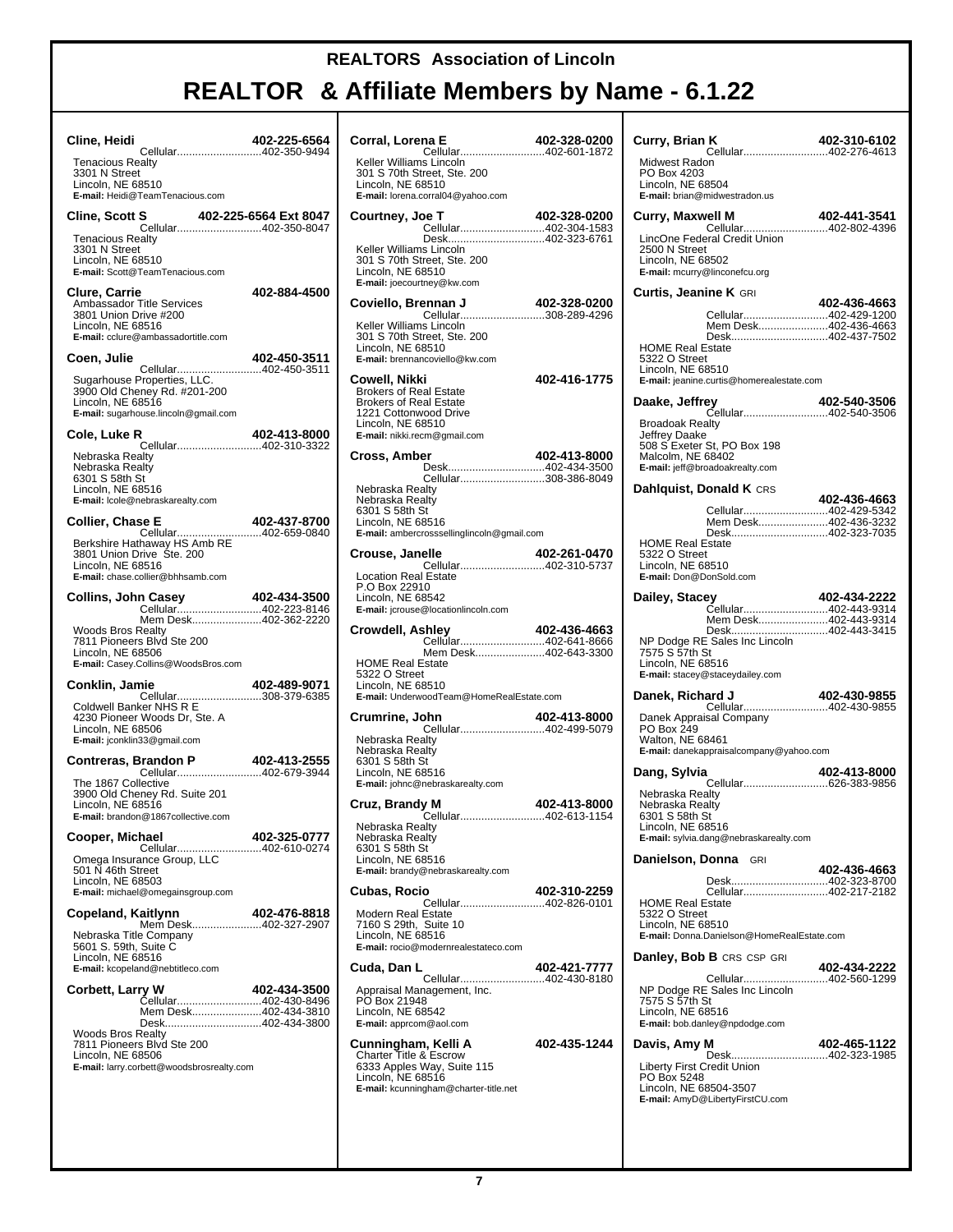| Davis, Chelsea R<br>Cellular402-525-9449                                                                                              | 402-436-4663 |
|---------------------------------------------------------------------------------------------------------------------------------------|--------------|
| <b>HOME Real Estate</b><br>5322 O Street<br>Lincoln, NE 68510<br>E-mail: chelsea.davis@homerealestate.com                             |              |
| rah W 402-413-8000<br>Cellular402-770-0500<br>Davis, Deborah W                                                                        |              |
| Nebraska Realty<br>Nebraska Realty<br>6301 S 58th St<br>Lincoln, NE 68516<br>E-mail: debdavis@nebraskarealty.com                      |              |
| Davis. Lea                                                                                                                            | 402-466-8181 |
| Cellular402-613-1345<br><b>EXIT Realty Professionals</b><br>5540 South Street, Ste 208<br>Lincoln, NE 68506<br>E-mail: Lea@exitrp.com |              |
| 402-436-4663<br>Cellular402-440-6073<br>Davis, Lisa J                                                                                 |              |
| <b>HOME Real Estate</b><br>5322 O Street<br>Lincoln, NE 68510<br>E-mail: Lisa.Davis@HomeRealEstate.com                                |              |
| Davison, Justin<br>Cellular402-309-6254                                                                                               | 402-512-1408 |
| Gershman Mortgage<br>8250 Old Cheney Rd, Ste B<br>Lincoln, NE 68516<br>E-mail: thinton@gershman.com                                   |              |
| Dawkins, Melanie K                                                                                                                    | 402-450-1355 |
| kwELITE<br>17838 Burke Street, Suite 201<br>Omaha, NE 68118<br>E-mail: melaniedawkins@kw.com                                          |              |
| Day, Reina E<br>Cellular402-440-6149                                                                                                  | 402-441-4120 |
| <b>RE/MAX Concepts</b><br>4141 Pioneer Woods Dr. #114<br>Lincoln, NE 68506<br>E-mail: reinaday@remax.net                              |              |
| Deal, Kristin G<br>Cellular402-499-0481                                                                                               | 402-261-3366 |
| <b>SimpliCity Real Estate</b><br>6206 S. 96th St.<br>Lincoln, NE 68526<br>E-mail: Kristin@simplicitybuyandsell.com                    |              |
| Debus, Jayne V CRS PMN                                                                                                                | 402-434-3500 |
| Cellular402-432-9555<br>Desk402-434-3600<br><b>Woods Bros Realty</b><br>7811 Pioneers Blvd Ste 200<br>Lincoln, NE 68506               |              |
| E-mail: jayne.debus@woodsbros.com                                                                                                     |              |
| Deck, Ann E GRI<br>Cellular402-432-0566<br>Desk402-434-3500                                                                           | 402-434-3500 |
| Mem Desk402-434-3819<br><b>Woods Bros Realty</b><br>7811 Pioneers Blvd Ste 200<br>Lincoln, NE 68506<br>E-mail: aedeck@yahoo.com       |              |
| Dedick, Catherine<br>Cellular402-429-2413                                                                                             | 402-802-7779 |
| Giving Realty<br>1205 High Street<br>Lincoln, NE 68502<br>E-mail: catherine@giving-realty.com                                         |              |
| DeLair, Sally L<br>Desk402-441-5822                                                                                                   | 402-441-5800 |
| Cellular402-432-4499<br><b>NAI FMA Realty</b><br>1248 O St., Suite 550<br>Lincoln, NE 68508<br>E-mail: sdelair@naifma.com             |              |

| Delaney, Erik K                                                                                                                                                                        | 402-467-2525 |
|----------------------------------------------------------------------------------------------------------------------------------------------------------------------------------------|--------------|
| Cellular402-890-4709<br>Greenleaf Comm Real Estate<br>300 North 44th St., Suite 112<br>Lincoln, NE 68503<br>E-mail: ErikDelaney@gmail.com                                              |              |
| mond E 402-991-5153<br>Cellular402-730-4438<br>DeMar, Raymond E                                                                                                                        |              |
| <b>NEAMB</b><br>Ray DeMar<br>770 N. Cotner Blvd., Suite 404<br>Lincoln, NE 68505<br>E-mail: rdemar@firstumb.com                                                                        |              |
| Dennis, Nate<br>Mem Desk402-434-3600                                                                                                                                                   | 402-434-3500 |
| Cellular402-430-5610<br><b>Woods Bros Realty</b><br>7811 Pioneers Blvd Ste 200<br>Lincoln, NE 68506<br>E-mail: Nate.Dennis@WoodsBros.com                                               |              |
| Deprez, Kimberly<br>Cellular402-890-5516                                                                                                                                               | 402-413-8000 |
| Nebraska Realty<br>Nebraska Realty<br>6301 S 58th St<br>Lincoln, NE 68516<br>E-mail: kimd@nebraskarealty.com                                                                           |              |
| Derun, Vita                                                                                                                                                                            | 402-436-4663 |
| <b>HOME Real Estate</b><br>5322 O Street<br>Lincoln, NE 68510<br>E-mail: vita.derun@homerealestate.com                                                                                 |              |
| Deubelbeiss, Kim D                                                                                                                                                                     | 402-434-2222 |
| Desk402-436-4663<br>NP Dodge RE Sales Inc Lincoln<br>7575 S 57th St<br>Lincoln, NE 68516<br>E-mail: kim.deubelbeiss@npdodge.com                                                        |              |
|                                                                                                                                                                                        |              |
| DeVries, Eric S                                                                                                                                                                        |              |
| <b>S                              402-436-4663</b><br>Cellular402-217-9298<br><b>HOME Real Estate</b><br>5322 O Street<br>Lincoln, NE 68510<br>E-mail: eric.devries@homerealestate.com |              |
| Dickson, Bryce                                                                                                                                                                         | 402-441-4120 |
| Cellular402-419-4449<br>Mem Desk402-436-3232<br><b>RE/MAX Concepts</b><br>4141 Pioneer Woods Dr. #114<br>Lincoln, NE 68506<br>E-mail: Bryce@SoldOnBryce.com                            |              |
| Divis, Bernie GRI                                                                                                                                                                      |              |
| Cellular402-432-8723                                                                                                                                                                   | 402-436-4663 |
| Mem Desk402-436-4663<br>Desk402-440-8723<br><b>HOME Real Estate</b><br>5322 O Street<br>Lincoln, NE 68510<br>E-mail: Bernie.Divis@HomeRealEstate.com                                   |              |
| Divis, Jerry A                                                                                                                                                                         | 402-413-8000 |
| Desk402-443-3415<br>Cellular402-443-9092<br>Nebraska Realty<br>Nebraska Realty<br>6301 S 58th St<br>Lincoln, NE 68516<br>E-mail: JerryDivis@hotmail.com                                |              |
| Divizinskiy, Vladislav Y                                                                                                                                                               | 402-436-4663 |
| Cellular402-525-1784<br><b>HOME Real Estate</b><br>5322 O Street<br>Lincoln, NE 68510<br>E-mail: VladD@HomeRealEstate.com                                                              |              |

| Dixon, Kathryn CRS GRI<br>Cellular402-304-7842                                                                                                  | 402-436-4663 |
|-------------------------------------------------------------------------------------------------------------------------------------------------|--------------|
| Mem Desk402-436-4663<br><b>HOME Real Estate</b><br>5322 O Street<br>Lincoln, NE 68510<br>E-mail: kathy.dixon@homerealestate.com                 |              |
| Doeschot, Melanie<br>Ambassador Title Services<br>3801 Union Drive #200<br>Lincoln, NE 68516<br>E-mail: mdoeschot@ambassadortitle.com           | 402-884-4500 |
| Domangue, Matt W<br>Matt W 402-875-5555<br>Cellular402-580-1354                                                                                 |              |
| <b>Arrow Capital</b><br>2000 S 10th Street<br>Lincoln, NE 68502<br>E-mail: matt@arrowlincoln.com                                                |              |
| Dominguez, Gary M GRI                                                                                                                           | 402-413-8000 |
|                                                                                                                                                 |              |
| Cellular402-432-6316                                                                                                                            |              |
| Modem402-323-6029<br>Desk402-323-8700                                                                                                           |              |
| Nebraska Realty                                                                                                                                 |              |
| Nebraska Realty<br>6301 S 58th St<br>Lincoln. NE 68516<br>E-mail: GaryD@nebraskarealty.com                                                      |              |
| Donner, Brenda M                                                                                                                                |              |
| <b>RE/MAX Concepts</b><br>4141 Pioneer Woods Dr. #114<br>Lincoln, NE 68506<br>E-mail: brenda.donner1966@gmail.com                               |              |
| nothy J 102-441-5800<br>Cellular402-560-5065<br>Dornbos, Timothy J                                                                              |              |
| <b>NAI FMA Realty</b><br>1248 O St., Suite 550<br>Lincoln, NE 68508<br>E-mail: tdornbos@naifma.com                                              |              |
| Dotson, Adam S<br><b>m S</b> 866-308-2448<br>Cellular402-601-2344                                                                               |              |
| eXp Realty<br>Shellyn Sands<br>7000 Olive Creek Rd<br>Firth, NE 68358<br>E-mail: adam.dotson@exprealty.com                                      |              |
| <b>Aike L 402-436-4663</b><br>Cellular402-890-5391<br>Douglass, Mike L                                                                          |              |
| <b>HOME Real Estate</b><br>5322 O Street<br>Lincoln, NE 68510<br>E-mail: Mike.Douglass@HomeRealEstate.com                                       |              |
| Downing, Ricky R                                                                                                                                | 402-858-4003 |
| Cellular402-310-1186<br>Fairway Independent Mortgage<br>2901 S 84th Street, Suite 10<br>Lincoln, NE 68506<br>E-mail: rick.downing@fairwaymc.com |              |
| Downing, Ryan J<br>Cellular308-340-0581                                                                                                         | 402-413-8000 |
| Nebraska Realty<br>Nebraska Realty<br>6301 S 58th St<br>Lincoln, NE 68516<br>E-mail: ryan@lincolnselect.com                                     |              |
| Dozler, Christine M                                                                                                                             | 402-413-8000 |
| Cellular402-304-4095<br>Nebraska Realty<br>Nebraska Realty<br>6301 S 58th St<br>Lincoln, NE 68516<br>E-mail: cdozler@nebraskarealty.com         |              |
| Drahota, Patricia K                                                                                                                             | 402-436-4663 |
|                                                                                                                                                 |              |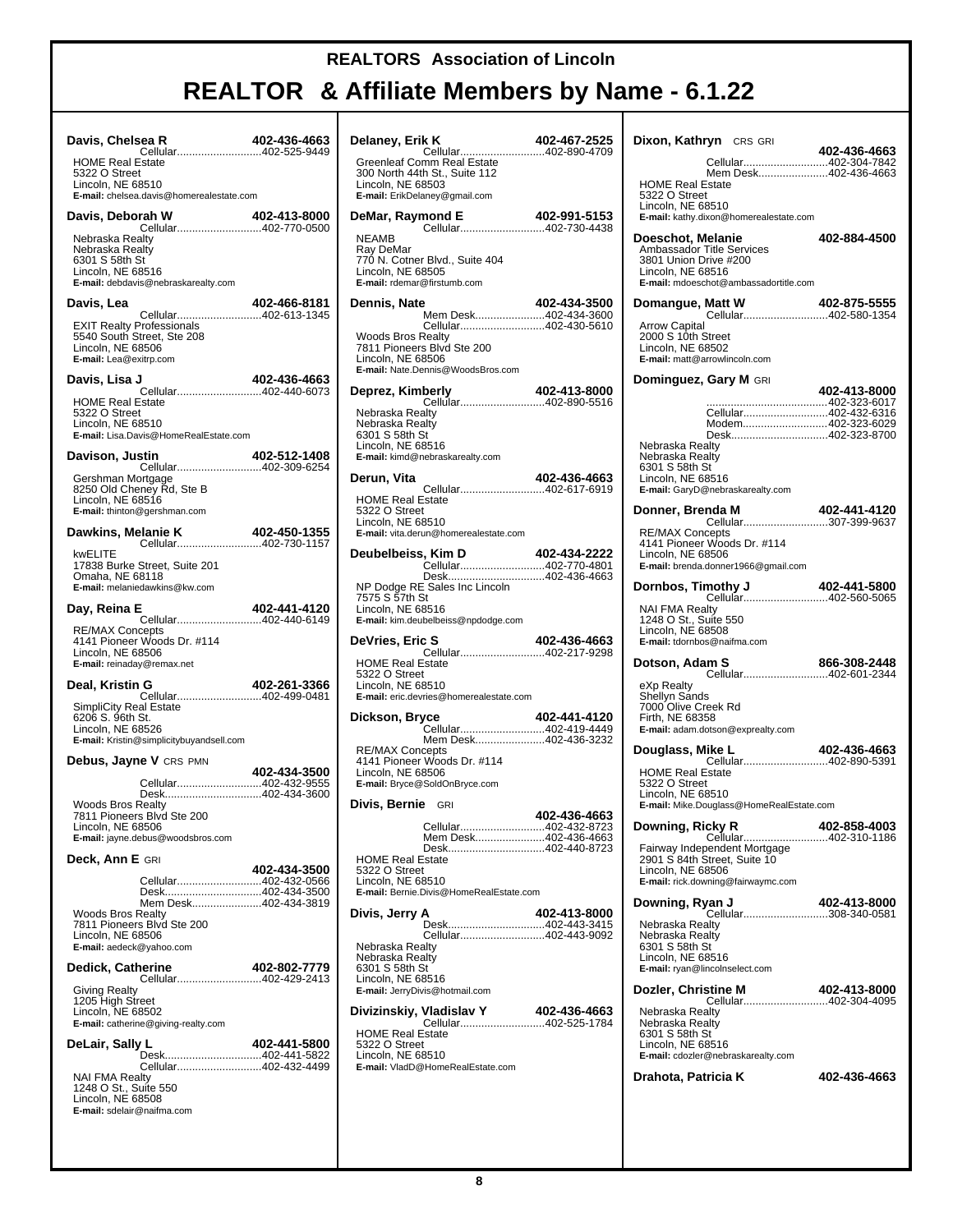| Cellular402-540-4670<br><b>HOME Real Estate</b><br>5322 O Street<br>Lincoln. NE 68510                                                                          |                                          |  |
|----------------------------------------------------------------------------------------------------------------------------------------------------------------|------------------------------------------|--|
| E-mail: trish.drahota@homerealestate.com                                                                                                                       |                                          |  |
| Draves, Chantel R<br>Cellular308-227-1222                                                                                                                      | 402-413-8000                             |  |
| Nebraska Realtv<br>Nebraska Realty<br>6301 S 58th St<br>Lincoln, NE 68516<br>E-mail: chandraves@gmail.com                                                      |                                          |  |
| Dritley, Amy L<br>Cellular402-650-8631                                                                                                                         | 402-484-0363                             |  |
| <b>Charter West Bank</b><br>2901 S. 84th St., Suite 10<br>Lincoln, NE 68506<br>E-mail: adritley@charterwest.com                                                |                                          |  |
| Dubas, Joseph F<br>Cellular402-499-4133                                                                                                                        | 402-413-8000                             |  |
| Nebraska Realty<br>Nebraska Realty<br>6301 S 58th St<br>Lincoln, NE 68516<br>E-mail: joedubas@hotmail.com                                                      | Desk402-434-3800                         |  |
| Ducharme, Luz E                                                                                                                                                | 402-437-8700                             |  |
| Cellular402-730-1062                                                                                                                                           | Mem Desk402-436-3232<br>Desk402-437-7549 |  |
| Berkshire Hathaway HS Amb RE<br>3801 Union Drive Co. 371 No. 3801 Union Drive<br>3801 Union Drive Ste. 200<br>Lincoln, NE 68516<br>E-mail: ledcharm@icloud.com |                                          |  |
| Duckett, Steve D<br>Midwest Inspection & Testing<br>1475 Bluff Road<br>Pleasant Dale, NE 68423-6842<br>E-mail: Steve@MITinspections.com                        | 402-405-1193                             |  |
| Dukich, Valerie A                                                                                                                                              | 402-434-3500                             |  |
| Cellular402-937-0017<br><b>Woods Bros Realty</b><br>7811 Pioneers Blvd Ste 200<br>Lincoln, NE 68506<br>E-mail: agentvalerie@icloud.com                         |                                          |  |
| Duncan, Kalyssa M                                                                                                                                              | 402-450-1355                             |  |
| Cellular402-450-6565<br>kwELITE<br>17838 Burke Street, Suite 201<br>Omaha, NE 68118<br>E-mail: kalyssa@kw.com                                                  |                                          |  |
| Duncan, Karen                                                                                                                                                  | 402-434-3500                             |  |
| Desk402-434-3800<br><b>Woods Bros Realty</b><br>7811 Pioneers Blvd Ste 200<br>Lincoln, NE 68506<br>E-mail: karen.duncan@woodsbros.com                          | Cellular402-202-9166                     |  |
| Dupsky, Alysha F<br>Cellular402-802-5518                                                                                                                       | 402-434-3500                             |  |
|                                                                                                                                                                |                                          |  |
| <b>Woods Bros Realty</b><br>7811 Pioneers Blvd Ste 200<br>Lincoln, NE 68506<br>E-mail: alysha.dupsky@woodsbros.com                                             |                                          |  |
|                                                                                                                                                                | 402-413-8000                             |  |
| Cellular402-480-1656<br>Nebraska Realty<br>Nebraska Realty<br>6301 S 58th St<br>Lincoln, NE 68516<br>E-mail: jake.duren@nebraskarealty.com                     |                                          |  |
| Duren, Jacob R<br>Duval, Cheryl                                                                                                                                | 402-413-8000<br>Cellular402-525-5380     |  |

| Earnest, Ron L                                         | 402-413-8000 |
|--------------------------------------------------------|--------------|
| Cellular402-730-6439                                   |              |
| Desk402-434-3800                                       |              |
| Mem Desk402-434-3197                                   |              |
| Nebraska Realty<br>Nebraska Realty                     |              |
| 6301 S 58th St<br>Lincoln, NE 68516                    |              |
| E-mail: ronnieearnest@gmail.com                        |              |
| Easley, Matthew R                                      | 402-437-8700 |
| Cellular402-540-3617                                   |              |
|                                                        |              |
| 3801 Union Drive Ste. 200                              |              |
| Lincoln, NE 68516<br>E-mail: mattheweasley3@gmail.com  |              |
| Ebeler, Eric D                                         | 402-434-2222 |
| Cellular402-202-4590                                   |              |
| NP Dodge RE Sales Inc Lincoln<br>7575 S 57th St        |              |
| Lincoln, NE 68516                                      |              |
| E-mail: eric.ebeler@npdodge.com                        |              |
| Eddie, Brett M<br>Desk402-443-3415                     | 402-413-8000 |
| Cellular402-480-0014                                   |              |
| Nebraska Realtv<br>Nebraska Realty                     |              |
| 6301 S 58th St                                         |              |
| Lincoln, NE 68516<br>E-mail: bretteddie@gmail.com      |              |
|                                                        | 402-310-2259 |
| Edgerley, Lori<br><b>Modern Real Estate</b>            |              |
| 7160 S 29th, Suite 10<br>Lincoln, NE 68516             |              |
| E-mail: lori@modernrealestateco.com                    |              |
| <b>Edwards, Brian C</b> GRI                            |              |
|                                                        | 402-436-4663 |
| Cellular402-560-7735<br><b>HOME Real Estate</b>        |              |
| 5322 O Street<br>Lincoln, NE 68510                     |              |
|                                                        |              |
| E-mail: brian.edwards@homerealestate.com               |              |
|                                                        |              |
| Eggert, Virginia K GRI                                 | 402-434-3500 |
| Cellular402-430-6508<br>Desk402-434-3800               |              |
| Mem Desk402-434-3851                                   |              |
| <b>Woods Bros Realty</b><br>7811 Pioneers Blvd Ste 200 |              |
| Lincoln, NE 68506                                      |              |
| E-mail: virginia.eggert@woodsbrosrealty.com            |              |
| Egr, Brian D                                           | 866-308-2448 |
| Cellular402-610-0669<br>eXp Realty                     |              |
| Shellyn Sands<br>7000 Olive Creek Rd                   |              |
| Firth, NE 68358                                        |              |
| E-mail: Brian@onetenpropertiesne.com                   |              |
| Ehmcke, Morgan L                                       | 402-413-8000 |
| Nebraska Realty                                        |              |
| Nebraska Realty<br>6301 S 58th St                      |              |
| Lincoln, NE 68516                                      |              |
| E-mail: morgan.ehmcke@nebraskarealty.com               |              |
| Elgert, Chris M<br>Mem Desk402-421-8929                | 402-474-1400 |
| Cellular402-202-9426                                   |              |
| Lincoln Federal Savings Bank<br>PO Box 80038           |              |
| 8400 Maddox Drive                                      |              |
| Lincoln, NE 68520<br>E-mail: celgert@lincolnfed.com    |              |
|                                                        | 402-434-2222 |
| Elgert, Patrick E<br>Desk402-434-6716                  |              |
| Cellular402-570-9546<br>NP Dodge RE Sales Inc Lincoln  |              |
| 7575 S 57th St<br>Lincoln, NE 68516                    |              |

| Ellwanger, Gina R<br>Cellular402-770-5138                                                                                               | 402-858-4003 |
|-----------------------------------------------------------------------------------------------------------------------------------------|--------------|
| Fairway Independent Mortgage<br>2901 S 84th Street, Suite 10<br>Lincoln, NE 68506<br>E-mail: gina.sturdevant@fairwaymc.com              |              |
| Elwell, Brandon L<br><b>don L 402-434-3500</b><br>Cellular402-219-4440<br><b>Woods Bros Realty</b><br>7811 Pioneers Blvd Ste 200        | 402-434-3500 |
| Lincoln, NE 68506<br>E-mail: brandon.elwell@woodsbros.com<br><b>Emmett, Jennifer L</b> GRI SFR                                          |              |
| Cellular402-202-3514                                                                                                                    | 402-413-8000 |
| Desk402-434-3800<br>Nebraska Realty<br>Nebraska Realty<br>6301 S 58th St<br>Lincoln, NE 68516                                           |              |
| E-mail: jenniferemmett@nebraskarealty.com                                                                                               |              |
| Cellular402-890-7819<br>Mem Desk402-323-8700                                                                                            |              |
| Kelley Emmons Real Estate Bkr<br>2724 S. 14th Street<br>Lincoln, NE 68502<br>E-mail: emmons.kelley@gmail.com                            |              |
| <b>Emmons, Kenneth D CRS GRI</b>                                                                                                        |              |
| Cellular402-430-6699                                                                                                                    | 402-441-4120 |
| Desk402-430-6699<br><b>RE/MAX Concepts</b><br>4141 Pioneer Woods Dr. #114<br>Lincoln, NE 68506<br>E-mail: ken@recne.net                 |              |
| Epley, Jane                                                                                                                             |              |
| <b>Woods Bros Realty</b><br>7811 Pioneers Blvd Ste 200<br>Lincoln, NE 68506<br>E-mail: jane.epley@woodsbros.com                         |              |
| ua E 866-308-2448<br>Cellular402-730-9131<br>Erabu, Joshua E                                                                            |              |
| eXp Realty<br>Shellyn Sands<br>7000 Olive Creek Rd<br>Firth, NE 68358<br>E-mail: joshua.erabu@gmail.com                                 |              |
| Erickson. Kim<br>Cellular402-730-3215                                                                                                   | 402-434-3500 |
| Desk402-434-3872<br>Woods Bros Realty<br>7811 Pioneers Blvd Ste 200<br>Lincoln, NE 68506<br>E-mail: kim.erickson@woodsbros.com          |              |
| Ernst, Scott<br>Wells Fargo Home Mortgage<br>3901 Old Cheney Rd<br>Lincoln, NE 68516<br>E-mail: scott.d.ernst@wellsfargo.com            | 402-434-4750 |
| Erpelding, Taylor J                                                                                                                     | 402-434-3500 |
| Cellular308-390-6202<br><b>Woods Bros Realty</b><br>7811 Pioneers Blvd Ste 200<br>Lincoln, NE 68506<br>E-mail: terpelding2014@gmail.com |              |
| <b>Eschliman, Robin S CCIM</b>                                                                                                          |              |
| Desk402-441-5811<br>Eschliman Commercial RE<br>2865 O'Hanlon Drive, Ste 101<br>Lincoln, NE 68516<br>E-mail: robin@ecrproperty.com       | 402-420-3239 |
| Eschliman, Ted E                                                                                                                        | 402-420-3239 |
|                                                                                                                                         |              |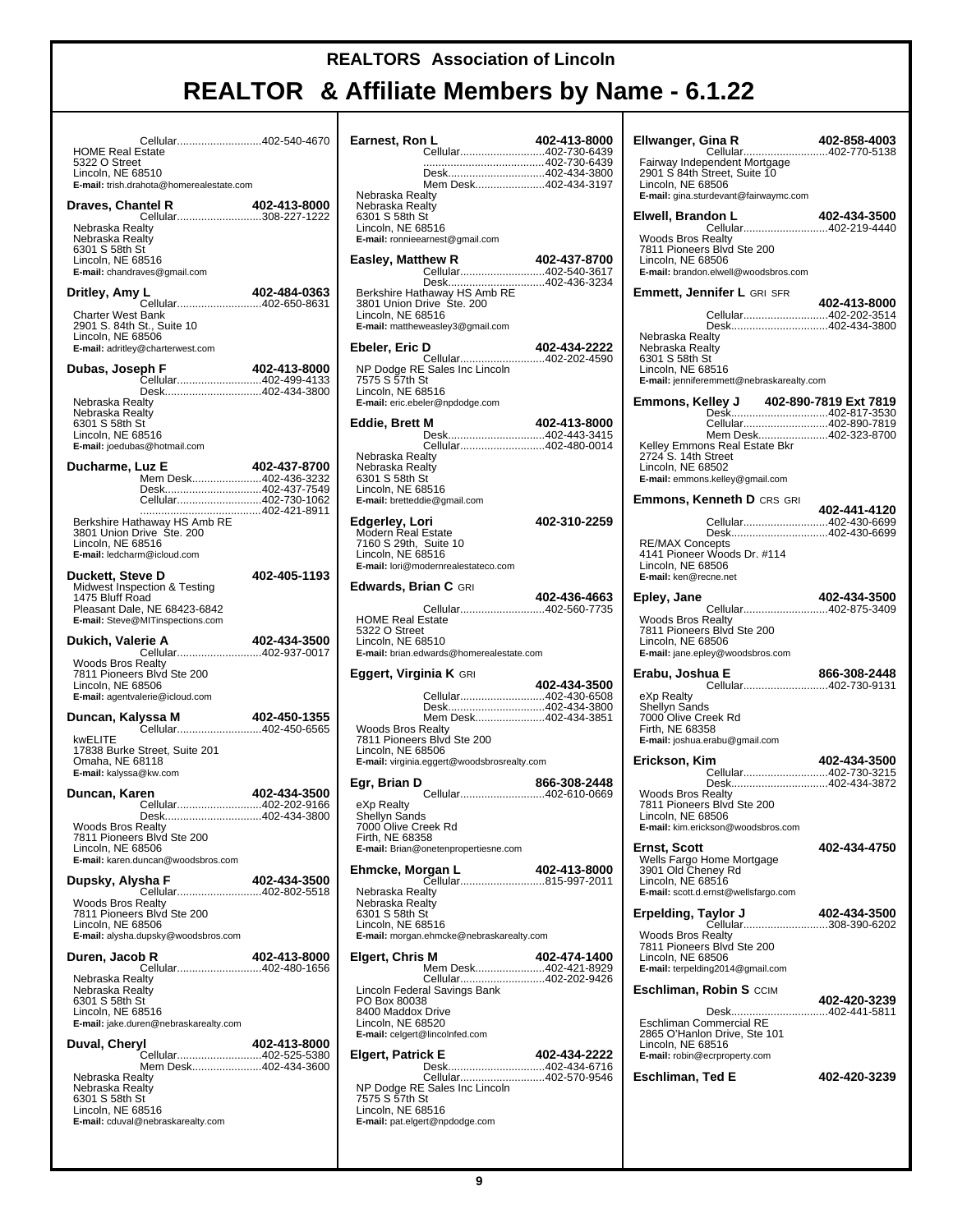# **REALTOR & Affiliate Members by Name - 6.1.22**

 $\top$ 

| Cellular402-432-6404<br>Eschliman Commercial RE<br>2865 O'Hanlon Drive, Ste 101<br>Lincoln, NE 68516                                                                                   |              |  |
|----------------------------------------------------------------------------------------------------------------------------------------------------------------------------------------|--------------|--|
| E-mail: ted@ecrproperty.com                                                                                                                                                            |              |  |
| Faatz, Mark                                                                                                                                                                            | 402-413-8000 |  |
| Nebraska Realty<br>Nebraska Realty<br>6301 S 58th St<br>Lincoln, NE 68516<br>E-mail: markfaatz@nebraskarealty.com                                                                      |              |  |
| Faden, Renee S                                                                                                                                                                         | 402-484-5553 |  |
| Mem Desk402-484-5553<br>Cellular402-432-5552<br>Faden Appraisal<br>1640 So. 58th Street<br>Lincoln, NE 68506<br>E-mail: renee@fadenappraisal.com                                       |              |  |
| Fandrey, Ruth A GRI                                                                                                                                                                    |              |  |
| Cellular402-419-3036<br><b>Woods Bros Realty</b><br>7811 Pioneers Blvd Ste 200                                                                                                         | 402-434-3500 |  |
| Lincoln, NE 68506<br>E-mail: ruth.fandrey@woodsbros.com                                                                                                                                |              |  |
| Farris, Katelynn A                                                                                                                                                                     | 402-802-7779 |  |
| Cellular402-318-4434<br>Giving Realty<br>1205 High Street<br>Lincoln, NE 68502<br>E-mail: kate@realtyworksne.com                                                                       |              |  |
| Feess, Monika N                                                                                                                                                                        | 402-476-8818 |  |
| Mem Desk402-323-3831<br>Nebraska Title Company<br>5601 S. 59th, Suite C<br>Lincoln, NE 68516<br>E-mail: mfeess@nebtitleco.com                                                          |              |  |
| Fenton, Aaron C<br>Cellular402-560-1613<br>Concorde Real Estate Advisors<br>1314 O Street, Suite 101<br>Lincoln, NE 68508<br>E-mail: AFenton@Concordemgmt.com                          | 402-476-0086 |  |
| Ferguson, A. Jeff<br><b>Titan Inspection Services</b><br>9027 Leighton Ave<br>Lincoln, NE 68507<br>E-mail: jeff@titaninspection.services                                               | 531-500-2866 |  |
| eather E 402-436-4663<br>Cellular402-499-6653<br>Ferguson, Heather E                                                                                                                   |              |  |
| <b>HOME Real Estate</b><br>5322 O Street<br>Lincoln, NE 68510<br>E-mail: heather.ferguson@homerealestate.com                                                                           |              |  |
| Fernandez, Stacy                                                                                                                                                                       | 402-489-9071 |  |
| Desk402-466-8100<br>Modem402-466-7462<br>Cellular402-413-9558<br>Coldwell Banker NHS R E<br>4230 Pioneer Woods Dr, Ste. A<br>Lincoln, NE 68506<br>E-mail: nerealestate.stacy@gmail.com |              |  |
| Fernando, Samodha C<br><b>amodha C</b> 402-413-8000<br>Cellular405-762-0853<br>bliss                                                                                                   |              |  |
| Nebraska Realty<br>Nebraska Realty<br>6301 S 58th St<br>Lincoln, NE 68516<br>E-mail: samodha@nebraskarealty.com                                                                        |              |  |
| Ferris, Susan<br>Cellular402-730-4669                                                                                                                                                  | 402-441-4120 |  |
| Desk402-434-3600<br><b>RE/MAX Concepts</b><br>4141 Pioneer Woods Dr. #114<br>Lincoln, NE 68506<br>E-mail: SusanFerris@remax.net                                                        |              |  |
|                                                                                                                                                                                        |              |  |

| Ferris-McGhee, Jenna<br>Cellular402-802-1156                                                                                                                                 | 402-441-4120         |
|------------------------------------------------------------------------------------------------------------------------------------------------------------------------------|----------------------|
| <b>RE/MAX Concepts</b><br>4141 Pioneer Woods Dr. #114<br>Lincoln, NE 68506<br>E-mail: jenna@recne.net                                                                        |                      |
| Fett, Nic GRI                                                                                                                                                                | 402-261-3366         |
| Cellular402-326-5632<br>SimpliCity Real Estate<br>6206 S. 96th St.<br>Lincoln, NE 68526<br>E-mail: nic@highlinerealestategroup.com                                           |                      |
| <b>Figueroa, Mike</b> SFR                                                                                                                                                    |                      |
| Mem Desk402-314-5615<br>Cellular402-314-5609<br>Toll Free402-314-5615<br><b>BancWise Realty</b><br>6120 Apples Way<br>Lincoln, NE 68516<br>E-mail: mikeandpollyfig@gmail.com | 402-323-6777         |
| <b>Figueroa, Polly</b> GRI                                                                                                                                                   |                      |
| Desk402-314-5609<br>Toll Free402-314-5609<br>Cellular402-314-5615<br><b>BancWise Realty</b><br>6120 Apples Way<br>Lincoln, NE 68516<br>E-mail: mikeandpollyfig@gmail.com     | 402-323-6777         |
| <b>Fink, John R GRI</b>                                                                                                                                                      |                      |
| Cellular402-429-9598<br><b>HOME Real Estate</b><br>5322 O Street<br>Lincoln, NE 68510<br>E-mail: john.fink@homerealestate.com                                                | 402-436-4663         |
| <b>Fisbeck, Deborah S</b> GRI                                                                                                                                                |                      |
| Cellular402-730-5801<br>Keller Williams Lincoln<br>301 S 70th Street, Ste. 200<br>Lincoln, NE 68510<br>E-mail: debfisbeck@kw.com                                             | 402-328-0200         |
| Fisbeck, Randy W                                                                                                                                                             | 402-328-0200         |
| Cellular402-730-8787<br>Keller Williams Lincoln<br>301 S 70th Street, Ste. 200<br>Lincoln, NE 68510<br>E-mail: randy.fisbeck@kw.com                                          |                      |
| Fisher, Lynne G<br>Cellular402-432-2386<br><b>Great Place Properties</b><br>3544 S. 48th St., Suite A<br>Lincoln, NE 68506<br>E-mail: lynn@rentgreatplace.com                | 402-432-2386         |
| Fisher, Toby                                                                                                                                                                 | 402-328-0200         |
| Cellular402-335-0492<br>Keller Williams Lincoln<br>301 S 70th Street, Ste. 200<br>Lincoln, NE 68510<br>E-mail: TobyFisher@KW.com                                             |                      |
| Fisser, Steven D                                                                                                                                                             | 402-489-9071         |
| Cellular<br>Coldwell Banker NHS R E<br>4230 Pioneer Woods Dr, Ste. A<br>Lincoln, NE 68506<br>E-mail: stevenf@cb-nhs.com                                                      | 303-877-2531         |
| Fitz, Karla L                                                                                                                                                                | 402-441-4120         |
| Cellular402-469-4976<br><b>RE/MAX Concepts</b><br>4141 Pioneer Woods Dr. #114<br>Lincoln, NE 68506<br>E-mail: karlafitz@remax.net                                            |                      |
| Fleck GRI, Shawn                                                                                                                                                             | 402-476-1144 Ext 725 |

| Cellular402-525-2395                                                                                                                            |              |
|-------------------------------------------------------------------------------------------------------------------------------------------------|--------------|
| Great Plains Appraisal<br>PO Box 6415<br>Lincoln, NE 68506<br>E-mail: residential@gpappraisal.com                                               |              |
| <b>an K 402-770-1738</b><br>Cellular402-770-1738<br>Flentje, Susan K                                                                            |              |
| Red City Realty<br>8410 Executive Woods Dr. Ste F<br>Lincoln, NE 68512<br>E-mail: redcityrealty@gmail.com                                       |              |
| Flesner, Dennis E CRS GRI                                                                                                                       | 402-434-3500 |
| Cellular402-430-7506<br>Mem Desk402-434-3600<br>Desk402-434-3675<br><b>Woods Bros Realty</b><br>7811 Pioneers Blvd Ste 200<br>Lincoln, NE 68506 |              |
| E-mail: dennis.flesner@woodsbros.com                                                                                                            |              |
| Fletcher, Darlene M GRI                                                                                                                         | 402-434-3500 |
| Cellular402-432-2426<br><b>Woods Bros Realty</b><br>7811 Pioneers Blvd Ste 200<br>Lincoln, NE 68506<br>E-mail: dmfletch@windstream.net          |              |
| Florer, Doug C<br><b>C                                   402-328-8527</b><br>Cellular402-499-8537                                               | 402-328-8527 |
| Exchange Bank<br><b>Bob Panzer</b><br>7655 Pioneers Blvd<br>Lincoln, NE 68506<br>E-mail: dflorer@eb-us.com                                      |              |
| ony 402-441-4120<br>Cellular970-629-8213<br><b>Flores, Anthony</b>                                                                              |              |
| <b>RE/MAX Concepts</b><br>4141 Pioneer Woods Dr. #114<br>Lincoln, NE 68506<br>E-mail: anthony@recne.net                                         |              |
| Luke 402-875-5555<br>Cellular402-802-3199<br>Flowerday, Luke                                                                                    |              |
| Arrow Brokerage<br>1621 A Street<br>Lincoln, NE 68502<br>E-mail: flowerdayinvesting@gmail.com                                                   |              |
| Folkers, Bennett D<br>Cellular308-529-2263                                                                                                      | 402-413-2555 |
| The 1867 Collective<br>3900 Old Cheney Rd. Suite 201<br>Lincoln, NE 68516<br>E-mail: bennettfolkers@gmail.com                                   |              |
| Folmer, Steve J<br>Cellular402-525-6420                                                                                                         | 402-421-7777 |
| Appraisal Management, Inc.<br>PO Box 21948<br>Lincoln, NE 68542<br>E-mail: stephenfolmer@yahoo.com                                              |              |
| <b>Ford, Charles R</b><br>Cellular402-430-3996                                                                                                  | 402-413-2555 |
| The 1867 Collective<br>3900 Old Cheney Rd. Suite 201<br>Lincoln, NE 68516<br>E-mail: chuck@1867collective.com                                   |              |
| Ford. Heather E<br>Cellular308-520-0907                                                                                                         | 402-413-2555 |
| The 1867 Collective<br>3900 Old Cheney Rd. Suite 201<br>Lincoln, NE 68516<br>E-mail: heather@1867collective.com                                 |              |
| Foreman, Tracy<br>Desk402-434-3600                                                                                                              | 402-413-8000 |
| Cellular402-430-6723<br>Nebraska Realty<br>Nebraska Realty<br>6301 S 58th St<br>Lincoln, NE 68516<br>E-mail: tracy@nebraskarealty.com           |              |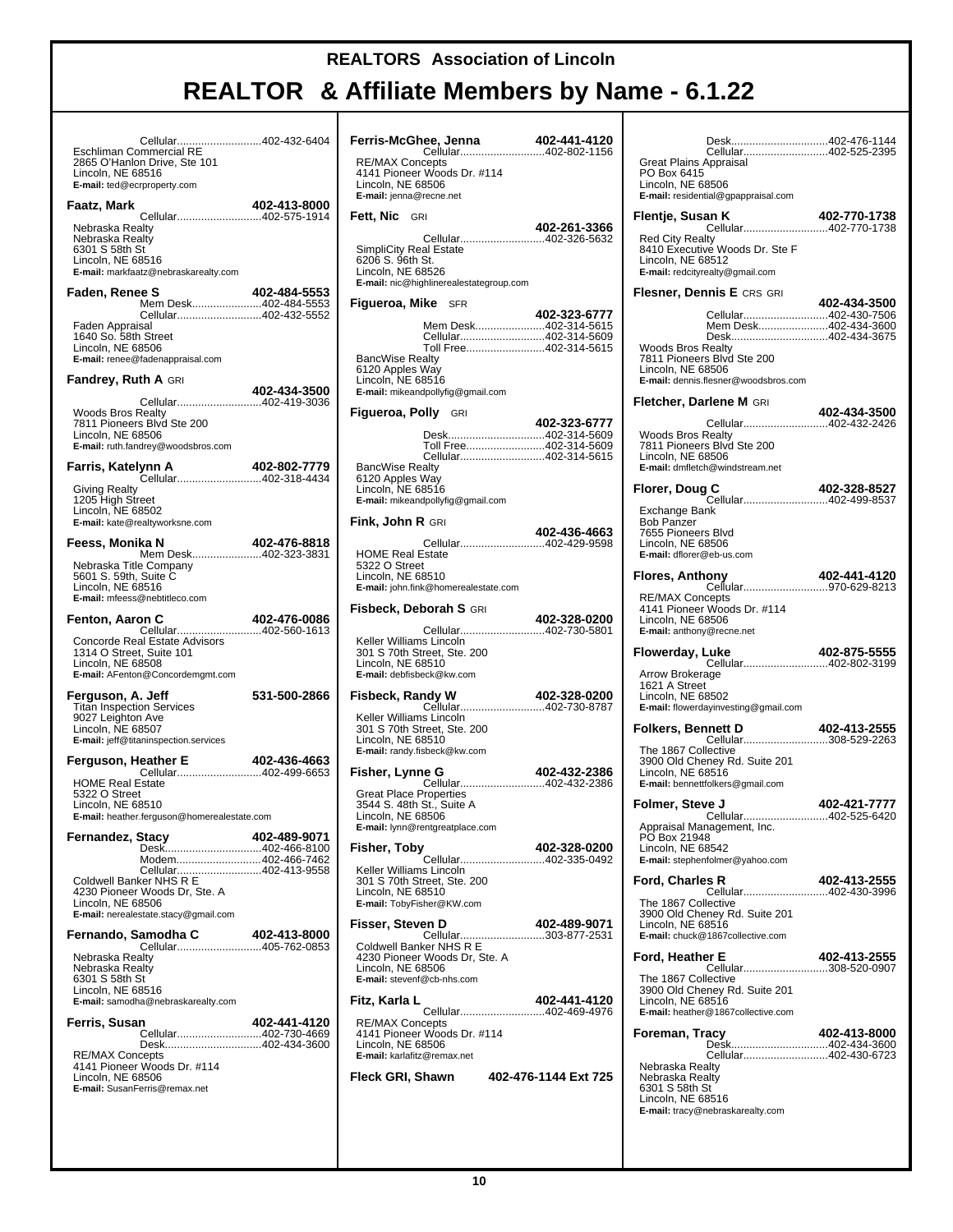| Foster, Cynthia A<br>Cellular402-432-6688<br>Mem Desk402-436-4663                                                                                                          | 402-434-2222 |
|----------------------------------------------------------------------------------------------------------------------------------------------------------------------------|--------------|
| Desk402-436-3177<br>NP Dodge RE Sales Inc Lincoln<br>7575 S 57th St<br>Lincoln, NE 68516<br>E-mail: cindy.foster@npdodge.com                                               |              |
| Foster, Kathy A<br><b>y A                        402-421-7700</b><br>Cellular402-326-5527                                                                                  | 402-421-7700 |
| Thompson Realty Group<br>2601 Jamie Lane, Suite 110<br>Lincoln, NE 68512<br>E-mail: kfoster@cretrg.com                                                                     |              |
|                                                                                                                                                                            |              |
| Nebraska Realty<br>Nebraska Realty<br>6301 S 58th St<br>Lincoln, NE 68516<br>E-mail: bfowler@fowlercustomhomes.com                                                         |              |
| Fowler, Brandon S<br>Nebraska Realty                                                                                                                                       | 402-413-8000 |
| Nebraska Realty<br>6301 S 58th St<br>Lincoln, NE 68516<br>E-mail: bsfowler@fowlercustomhomes.com                                                                           |              |
| Fowler, John T<br>Cellular402-430-5549                                                                                                                                     | 402-430-5549 |
| Home Services Reno & Rep<br>5549 S. 74th<br>Lincoln, NE 68516<br>E-mail: Arla@NebraskaRealty.com                                                                           |              |
| Fredrick, Amy S                                                                                                                                                            | 402-580-5555 |
| Mem Desk402-436-4663<br>Home Smart Realty<br>1342 Pelican Bay Pl<br>Lincoln, NE 68528<br>E-mail: amy@homesmartlincoln.com                                                  |              |
| Fredrick, Jeff                                                                                                                                                             |              |
|                                                                                                                                                                            |              |
| ff 402-580-5555<br>Cellular402-580-5555<br>Home Smart Realty<br>1342 Pelican Bay Pl<br>Lincoln, NE 68528<br>E-mail: jfredrick@live.com                                     |              |
| French, Brian J                                                                                                                                                            | 402-413-8000 |
| +U J<br>Cellular636-498-9895<br>Nebraska Realty<br>Nebraska Realty<br>6301 S 58th St<br>Lincoln, NE 68516<br>E-mail: brian.french@nebraskarealty.com                       |              |
| Frerichs, Anne Marie                                                                                                                                                       |              |
| <b>ne Marie 402-441-4120</b><br>Cellular402-202-5414<br>Cents<br><b>RE/MAX Concepts</b><br>4141 Pioneer Woods Dr. #114<br>Lincoln, NE 68506<br>E-mail: afrerichs@remax.net |              |
| Friend, Kelly E                                                                                                                                                            | 402-413-8000 |
| Nebraska Realty<br>Nebraska Realty<br>6301 S 58th St<br>Lincoln, NE 68516<br>E-mail: kelly.friend@nebraskarealty.com                                                       |              |
| Friend, Lu A                                                                                                                                                               | 402-742-2409 |
| U.S. Bank<br>2640 Ticonderoga Dr<br>Lincoln, NE 68521<br>E-mail: Lu.Friend@usbank.com                                                                                      |              |
|                                                                                                                                                                            |              |
| <b>Woods Bros Realty</b><br>7811 Pioneers Blvd Ste 200<br>Lincoln, NE 68506<br>E-mail: amy.fries@woodsbros.com                                                             |              |

| Friesen, Andrew W<br><b>Cellular402-770-4207</b>                                                                                          | 402-323-6777 |
|-------------------------------------------------------------------------------------------------------------------------------------------|--------------|
| <b>BancWise Realty</b><br>6120 Apples Way<br>Lincoln, NE 68516<br>E-mail: andrew.friesen@bancwise.com                                     |              |
| Friesen, Tabbitha L<br>Cellular402-580-3292                                                                                               | 402-436-4663 |
| <b>HOME Real Estate</b><br>5322 O Street<br>Lincoln, NE 68510<br>E-mail: tabbitha@homerealestate.com                                      |              |
| Friesen, Zachary T<br>Cellular308-258-2637                                                                                                | 402-436-4663 |
| <b>HOME Real Estate</b><br>5322 O Street<br>Lincoln, NE 68510<br>E-mail: zach.friesen@homerealestate.com                                  |              |
| Froehlich, Jared R<br>Cellular402-570-9991                                                                                                | 402-441-5800 |
| <b>NAI FMA Realty</b><br>1248 O St., Suite 550<br>Lincoln, NE 68508<br>E-mail: jfroehlich@naifma.com                                      |              |
| <b>Fry GRI, Paul R GRI</b>                                                                                                                | 402-434-2222 |
| Cellular402-613-2810<br>NP Dodge RE Sales Inc Lincoln<br>7575 S 57th St<br>Lincoln, NE 68516<br>E-mail: paul.fry@npdodge.com              |              |
| <b>Fulbright, Justin</b><br>Complete Inspec Services LLC<br>PO Box 22908<br>Lincoln, NE 68542<br>E-mail: justin@completeinspectionne.com  | 402-821-2030 |
| Fuller, Ann M                                                                                                                             | 402-932-5989 |
| Cellular402-413-9897<br>Better Homes and Gardens R.E.<br>4908 Underwood Ave., Suite 201<br>Omaha, NE 68132<br>E-mail: ann@copperagent.com |              |
| Funk, Katie M                                                                                                                             | 402-437-8700 |
| Cellular402-640-3331<br>Berkshire Hathaway HS Amb RE<br>3801 Union Drive Ste. 200<br>Lincoln, NE 68516<br>E-mail: Katie@thebrileyteam.com |              |
| <b>rly J</b> 402-413-8000<br>Cellular402-450-4107<br>Funk, Kimberly J                                                                     |              |
| Nebraska Realty<br>Nebraska Realty<br>6301 S 58th St<br>Lincoln, NE 68516<br><b>E-mail:</b> kim.funk@nebraskarealty.com                   |              |
| Gaber, Terry L GRI CRS                                                                                                                    | 402-413-8000 |
| Pager 402-430-6885<br>Cellular402-432-6885                                                                                                |              |
| Desk402-434-3879<br>Nebraska Realty<br>Nebraska Realty<br>6301 S 58th St<br>Lincoln, NE 68516<br>E-mail: tergaber@gmail.com               |              |
| Gabriel, Kyle A<br>Cellular402-770-2959                                                                                                   | 402-413-2255 |
| <b>Avid Realty</b><br>5931 S 58th, Suite B<br>Lincoln, NE 68516<br><b>E-mail:</b> kyle@avid-realty.com                                    |              |
| Gade, Kevin L<br>Mem Desk402-434-6786<br>Cellular402-429-9483                                                                             | 402-434-2222 |
| NP Dodge RE Sales Inc Lincoln<br>7575 S 57th St<br>Lincoln, NE 68516<br>E-mail: kevin.gade@npdodge.com                                    |              |

| Gaines, Jodi K<br><br>Cellular720-557-4454                                                                                              | 402-413-8000 |
|-----------------------------------------------------------------------------------------------------------------------------------------|--------------|
| Nebraska Realtv<br>Nebraska Realty<br>6301 S 58th St<br>Lincoln, NE 68516<br>E-mail: jodi@nebraskarealty.com                            |              |
| Gale, Julia C                                                                                                                           | 402-937-8855 |
| <b>LINE Commercial Real Estate</b><br>1040 "O" Street, #200<br>Lincoln, NE 68510<br>E-mail: jgale@linepartners.com                      |              |
| Gall, Kurt<br>Cellular402-413-8119                                                                                                      | 402-261-3366 |
| SimpliCity Real Estate<br>6206 S. 96th St.<br>Lincoln, NE 68526<br>E-mail: Kurt@simplicitybuyandsell.com                                |              |
| Gamba, Giselle<br>Cellular402-309-0022                                                                                                  | 402-466-8181 |
| <b>EXIT Realty Professionals</b><br>5540 South Street, Ste 208<br>Lincoln, NE 68506<br>E-mail: giselle@exitrp.com                       |              |
| Garner, Christie L GRI                                                                                                                  | 402-436-4663 |
| Cellular402-499-9042<br><b>HOME Real Estate</b>                                                                                         |              |
| 5322 O Street<br>Lincoln, NE 68510<br>E-mail: christie.garner@homerealestate.com                                                        |              |
| 2611355-40 <b>2-450</b><br>Cellular402-613-3709<br>Garner, Matt                                                                         |              |
| kwELITE<br>17838 Burke Street, Suite 201<br>Omaha, NE 68118<br>E-mail: matt.garner@kw.com                                               |              |
|                                                                                                                                         |              |
| Cellular402-429-5528<br>Nebraska Realty<br>Nebraska Realty<br>6301 S 58th St<br>Lincoln, NE 68516<br>E-mail: kimmyjo@nebraskarealty.com |              |
| Garrison, Krislin M<br>Cellular402-202-1541                                                                                             | 402-413-8000 |
| Nebraska Realty<br>Nebraska Realty<br>6301 S 58th St<br>Lincoln, NE 68516<br>E-mail: krislin@nebraskarealty.com                         |              |
| Garthright, Mitzi M<br>Cellular402-202-7229                                                                                             | 402-436-4663 |
| <b>HOME Real Estate</b><br>5322 O Street<br>Lincoln, NE 68510<br>E-mail: Mitzi.Garthright@Homerealestate.com                            |              |
| Gayed, Makaylee L                                                                                                                       | 402-435-0000 |
| Cellular402-432-6880<br>McCombs Commercial Realty LLC<br>6333 Apples Way, Ste. 115<br>Lincoln, NE 68516<br>E-mail: mgayed@mccrealty.com |              |
| Geer, Terrie L                                                                                                                          | 402-261-0470 |
| Cellular402-601-6043<br><b>Location Real Estate</b><br>P.O Box 22910<br>Lincoln, NE 68542<br>E-mail: Tgeer@locationlincoln.com          |              |
| Gengler, Jacob D<br><b>cob D</b> 402-413-8000<br>Cellular402-525-9220                                                                   |              |
| Nebraska Realty<br>Nebraska Realty<br>6301 S 58th St<br>Lincoln, NE 68516<br>E-mail: dukegengler@nebraskarealty.com                     |              |
|                                                                                                                                         |              |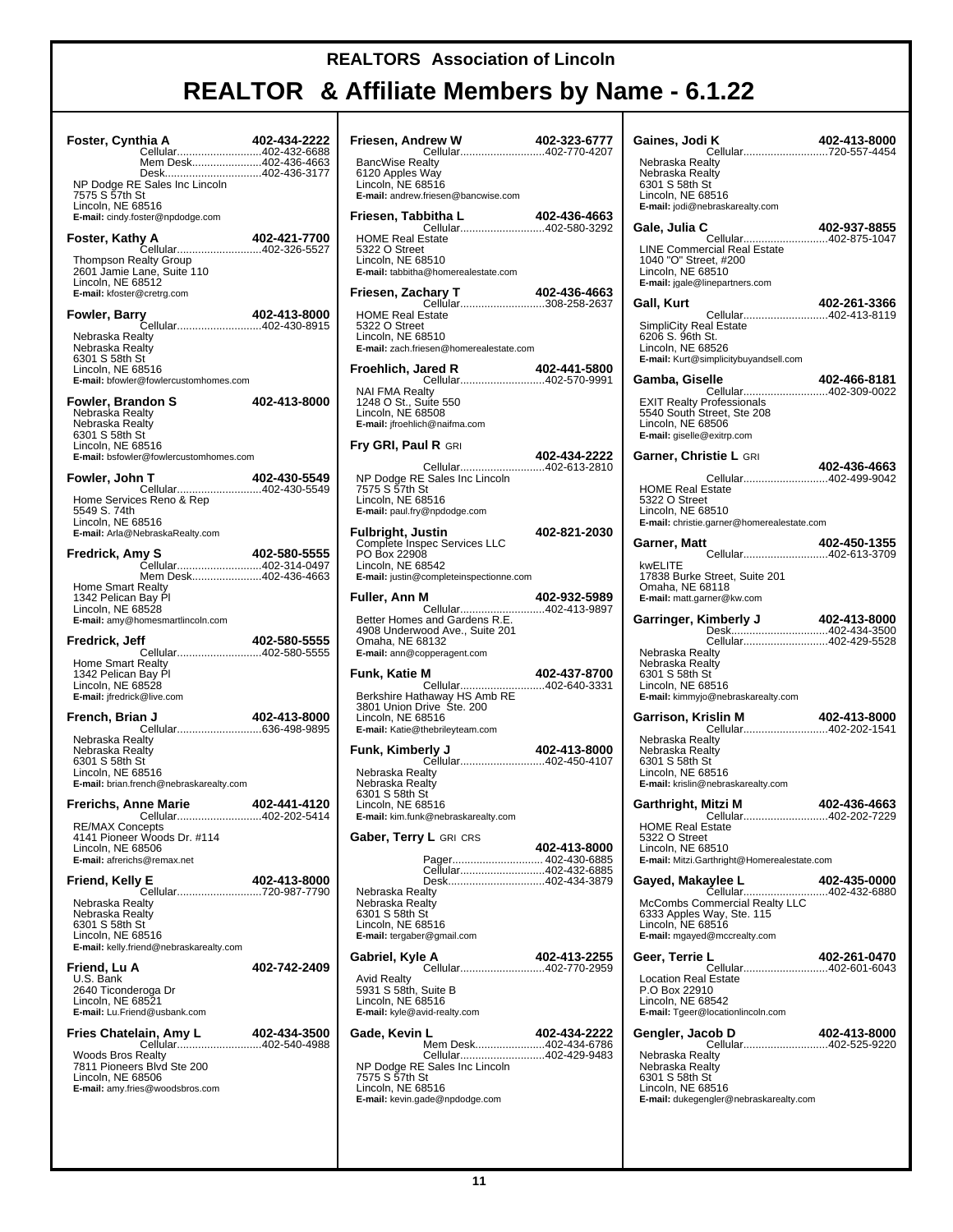| German, Kenny R<br>Cellular402-910-4591                                                                                                                   | 402-436-4663 |
|-----------------------------------------------------------------------------------------------------------------------------------------------------------|--------------|
| <b>HOME Real Estate</b><br>5322 O Street<br>Lincoln, NE 68510<br>E-mail: kenny.german@homerealestate.com                                                  |              |
| Germansky, Evan S<br>Evan S 402-413-8000<br>Cellular310-490-2579                                                                                          |              |
| Nebraska Realty<br>Nebraska Realty<br>6301 S 58th St<br>Lincoln, NE 68516<br>E-mail: evan@carpediemre.com                                                 |              |
| Gessford, Colene A<br>Cellular402-499-2551<br><b>HOME Real Estate</b><br>5322 O Street<br>Lincoln, NE 68510<br>E-mail: colene.gessford@homerealestate.com | 402-436-4663 |
| Gewecke, Amy L<br><b>Woods Bros Realty</b><br>7811 Pioneers Blvd Ste 200<br>Lincoln, NE 68506<br>E-mail: amy.gewecke@woodsbros.com                        | 402-434-3500 |
| Gewecke, Steve A<br>Atlas Home Inspections, LLC<br>2200 S 38th Street<br>Lincoln, NE 68506<br>E-mail: steve@atlashomeinspector.com                        | 402-890-5043 |
| Ghafoor, Abdul<br>Cellular402-405-9402                                                                                                                    | 402-328-0200 |
| Keller Williams Lincoln<br>301 S 70th Street, Ste. 200<br>Lincoln, NE 68510<br>E-mail: abdul.ghafoor@kw.com                                               |              |
| Gibbons, Tyson<br>Cellular402-499-9163                                                                                                                    | 402-413-8000 |
| Nebraska Realty<br>Nebraska Realty<br>6301 S 58th St<br>Lincoln, NE 68516<br>E-mail: tj.gibb@nebraskarealty.com                                           |              |
| Gibson, Shanna R<br>Cellular402-417-3758                                                                                                                  | 402-323-6777 |
| <b>BancWise Realty</b><br>6120 Apples Way<br>Lincoln, NE 68516<br>E-mail: shanna.gibson@bancwise.com                                                      |              |
| Gifford, Thomas<br>Cellular402-326-2413                                                                                                                   | 402-326-2413 |
| Pager 402-473-8711<br>Anchor Real Estate P.C<br>Thomas<br>11411 Links Dr.<br>Lincoln, NE 68526<br>E-mail: tjgifford@speedwayproperties.com                |              |
| Gill, Tyler D                                                                                                                                             | 402-413-8000 |
| Cellular402-405-6300<br>Nebraska Realty<br>Nebraska Realty<br>6301 S 58th St<br>Lincoln, NE 68516<br>E-mail: tyler.gill@nebraskarealty.com                |              |
| Gillespie, Shontelle GRI                                                                                                                                  | 402-441-4120 |
| Cellular402-525-7030<br><b>RE/MAX Concepts</b><br>4141 Pioneer Woods Dr. #114<br>Lincoln, NE 68506<br>E-mail: Shontelle.Gillespie@gmail.com               |              |
| Gipson, Jessica<br>Cellular402-890-6650<br><b>HOME Real Estate</b><br>5322 O Street                                                                       | 402-436-4663 |
| Lincoln, NE 68510<br>E-mail: Jessi.Gipson@homerealestate.com                                                                                              |              |

| Glabe, Dori E                                         | 402-476-8818                                 |
|-------------------------------------------------------|----------------------------------------------|
| Nebraska Title Company                                |                                              |
| 5601 S. 59th, Suite C<br>Lincoln, NE 68516            |                                              |
| E-mail: dglabe@nebtitleco.com                         |                                              |
|                                                       |                                              |
| Glaser III, Ted V<br>Cellular402-440-3000             | 402-436-4663                                 |
| <b>HOME Real Estate</b>                               |                                              |
| 5322 O Street                                         |                                              |
| Lincoln, NE 68510                                     |                                              |
| E-mail: ted.glaser@homerealestate.com                 |                                              |
| <b>Golden, Anna M</b> GRI                             |                                              |
|                                                       | 402-413-8000                                 |
| Nebraska Realty                                       | Cellular402-499-1440                         |
| Nebraska Realty                                       |                                              |
| 6301 S 58th St                                        |                                              |
| Lincoln. NE 68516                                     |                                              |
| E-mail: Anna@nebraskarealty.com                       |                                              |
| Goldsberry, Neale P                                   |                                              |
|                                                       | Neale P 402-413-8000<br>Cellular308-830-0057 |
| Nebraska Realty                                       |                                              |
| Nebraska Realty<br>6301 S 58th St                     |                                              |
| Lincoln, NE 68516                                     |                                              |
| E-mail: neale@nebraskarealty.com                      |                                              |
| Goodro-Sincebaugh, Brittany G402-413-8000             |                                              |
|                                                       | Cellular402-890-9206                         |
| Nebraska Realty                                       |                                              |
| Nebraska Realtv                                       |                                              |
| 6301 S 58th St<br>Lincoln, NE 68516                   |                                              |
| E-mail: brittany@nebraskarealty.com                   |                                              |
|                                                       |                                              |
| Gorbun, Lydi                                          | 402-436-4663                                 |
| <b>HOME Real Estate</b>                               | Cellular402-217-6771                         |
| 5322 O Street                                         |                                              |
| Lincoln, NE 68510                                     |                                              |
|                                                       |                                              |
| E-mail: Lydi.Gorbun@homerealestate.com                |                                              |
|                                                       |                                              |
| Gorbun, Vladimer V<br>Cellular402-217-0771            | 402-436-4663                                 |
| <b>HOME Real Estate</b>                               |                                              |
| 5322 O Street                                         |                                              |
| Lincoln, NE 68510                                     |                                              |
| E-mail: vladimer.gorbun@homerealestate.com            |                                              |
| Gordon, Ashlee J                                      | 402-434-3500                                 |
|                                                       | Cellular531-510-2588                         |
| Woods Bros Realty<br>7811 Pioneers Blvd Ste 200       |                                              |
| Lincoln, NE 68506                                     |                                              |
| E-mail: ashlee.gordon@woodsbros.com                   |                                              |
| Gould, Tina K                                         | 402-323-1888                                 |
|                                                       |                                              |
| Union Title Company                                   |                                              |
| 3800 Normal Blvd.<br>Lincoln. NE 68506                |                                              |
| E-mail: tina.gould@uniontitle.com                     |                                              |
|                                                       |                                              |
| Goyette, Phil                                         | 402-434-2519                                 |
| <b>Frontier Bank</b>                                  | Cellular402-730-3805                         |
| 8380 Glynoaks Dr.                                     |                                              |
| Lincoln, NE 68516                                     |                                              |
| E-mail: PGoyette@frontbank.com                        |                                              |
| Grady, John                                           | 402-441-4120                                 |
|                                                       |                                              |
| <b>RE/MAX Concepts</b><br>4141 Pioneer Woods Dr. #114 |                                              |
| Lincoln, NE 68506                                     |                                              |
| E-mail: jgrady@remax.net                              |                                              |
|                                                       |                                              |
| Graf, Thomas                                          | 402-441-5800<br>Cellular402-202-7725         |
|                                                       | Mem Desk402-441-5823                         |
| <b>NAI FMA Realty</b>                                 |                                              |
| 1248 O St., Suite 550                                 |                                              |
| Lincoln, NE 68508<br>E-mail: tgraf@naifmarealty.com   |                                              |
|                                                       |                                              |

| Graham, Mark<br><br>Cellular402-430-6287                                                                                                                | 402-434-3500 |
|---------------------------------------------------------------------------------------------------------------------------------------------------------|--------------|
| Desk402-434-3600<br><b>Woods Bros Realty</b><br>7811 Pioneers Blvd Ste 200<br>Lincoln, NE 68506<br>E-mail: Mark.Graham@woodsbros.com                    |              |
| Graham, Michael M<br>Liberty First Credit Union<br>PO Box 5248<br>Lincoln, NE 68504-3507<br>E-mail: mikeg@libertyfirstcu.com                            | 402-465-1122 |
| Grantski, Michelle J                                                                                                                                    | 402-261-6109 |
| Cellular402-326-2462<br>Performance Property Mgmt<br>6201 S 58th Street, Suite C<br>Lincoln, NE 68516<br>E-mail: michelle@ppmlincoln.com                |              |
| Grasmick, Jake                                                                                                                                          | 402-436-4663 |
| Desk402-436-3232<br>Cellular402-450-6451<br><b>HOME Real Estate</b><br>5322 O Street<br>Lincoln, NE 68510<br>E-mail: Jake.Grasmick@HomeRealEstate.com   |              |
| Grassi, Hannah C                                                                                                                                        | 866-308-2448 |
| Cellular402-432-5557<br>Desk402-436-3332                                                                                                                |              |
| Mem Desk402-323-7099<br>eXp Realty<br>Shellyn Sands<br>7000 Olive Creek Rd<br>Firth, NE 68358<br>E-mail: legacyteamlincoln@gmail.com                    |              |
| Grassi, Wessley J<br><b>sley J</b> 866-308-2448<br>Cellular402-770-0137                                                                                 |              |
| eXp Realty<br>Shellyn Sands<br>7000 Olive Creek Rd<br>Firth, NE 68358<br>E-mail: legacyteamlincoln@gmail.com<br>Greenwood, Gary<br>Cellular402-219-1544 | 402-413-2555 |
| The 1867 Collective<br>3900 Old Cheney Rd. Suite 201<br>Lincoln, NE 68516<br>E-mail: Gary@1867collective.com                                            |              |
| Gregg, Kyle<br>Desk402-323-8700                                                                                                                         | 402-261-6101 |
| Cellular402-770-7749<br>Sellstate Empire Realty<br>4210 S 33rd St, Ste. 200<br>Lincoln, NE 68506<br>E-mail: kyle.gregg@sellstatene.com                  |              |
| Grossenbacher, Jen GRI                                                                                                                                  | 402-436-4663 |
| Cellular402-419-1862<br><b>HOME Real Estate</b><br>5322 O Street<br>Lincoln, NE 68510<br>E-mail: Jen.Grossenbacher@HomeRealEstate.com                   |              |
| Grove, Kallyn A                                                                                                                                         | 402-484-4404 |
| U.S. Bank<br>1440 S 70th St<br>Lincoln, NE 68506<br>E-mail: kallyn.grove@usbank.com                                                                     |              |
| <b>Gruhn, Jason</b><br>Knights Home Inspection LLC<br>Jason Gruhn<br>P.O. Box 85746<br>Lincoln, NE 68501<br>E-mail: office@knightshomeinspection.com    | 402-770-3405 |
| Guenther, Randy<br>U.S. Bank<br>233 S. 13th St.<br>Lincoln, NE 68508<br>E-mail: randy.guenther@usbank.com                                               |              |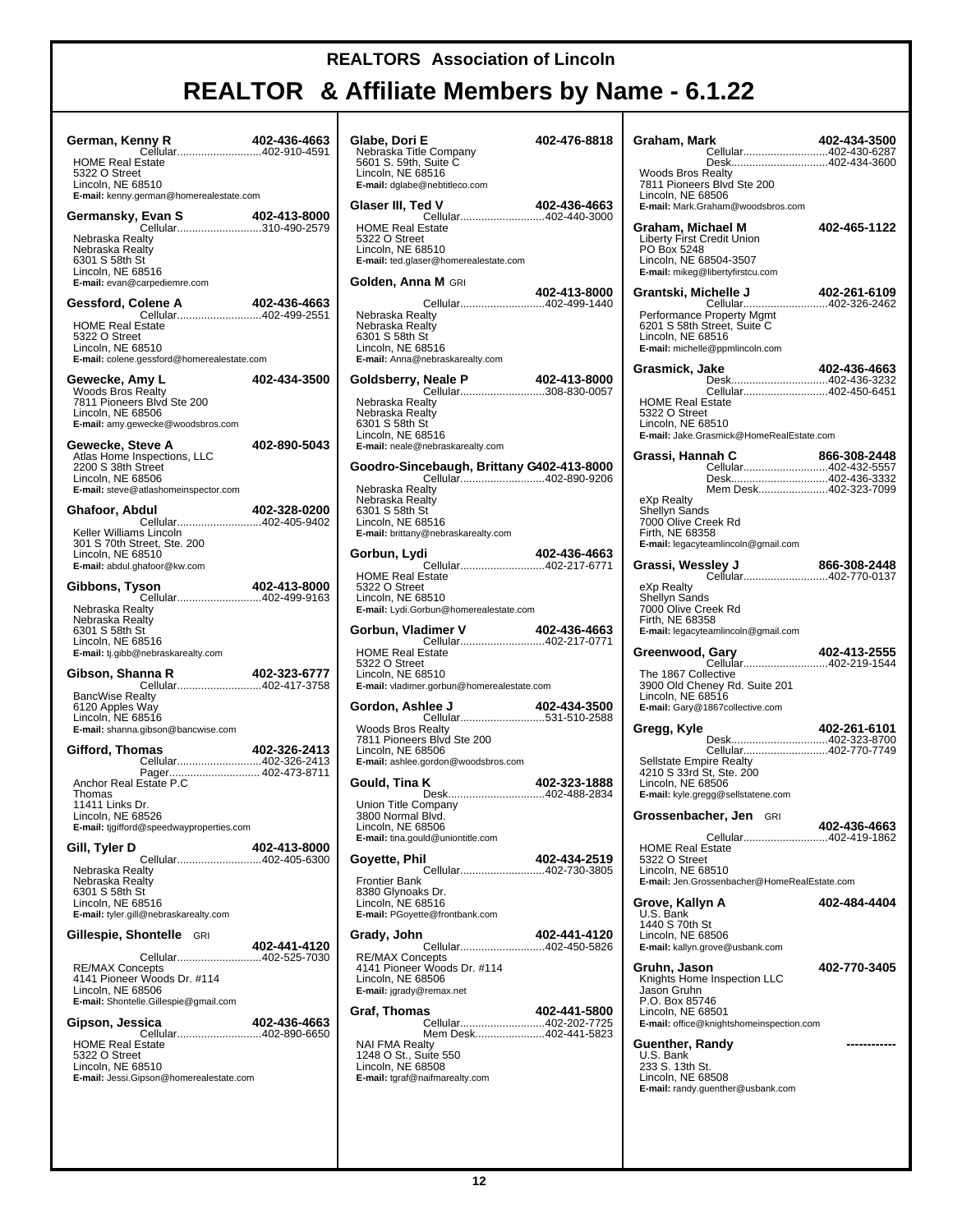| Guerrero, Cesar<br>Luxury Comfort Solutions<br>Cesar Guerrero<br>1800 Windhoek Driver                                                                          | 402-610-1106 |  |
|----------------------------------------------------------------------------------------------------------------------------------------------------------------|--------------|--|
| Lincoln, NE 68512<br>E-mail: cesar@luxurycomfortsolutions.com                                                                                                  |              |  |
| Gulbranson, Nichole L<br>Nichole L 402-413-8000<br>Cellular402-416-1864                                                                                        |              |  |
| Nebraska Realty<br>Nebraska Realty<br>6301 S 58th St<br>Lincoln, NE 68516<br>E-mail: nichole@nebraskarealty.com                                                |              |  |
| Guthard, Darren<br>Complete Pest Elimination<br>805 Sunflower Dr.<br>Hickman, NE 68372<br>E-mail: completepestelimination@windstream.net                       | 402-440-8280 |  |
| Guthard, Renae J<br>Cellular402-416-0047                                                                                                                       | 402-441-4120 |  |
| <b>RE/MAX Concepts</b><br>4141 Pioneer Woods Dr. #114<br>Lincoln, NE 68506<br>E-mail: renaeguthard@remax.net                                                   |              |  |
|                                                                                                                                                                | 402-436-4663 |  |
| <b>HOME Real Estate</b><br>5322 O Street<br>Lincoln, NE 68510<br>E-mail: susanne.guthrie@homerealestate.com                                                    |              |  |
| Haase Sothan, Gigi<br>Cellular402-770-8030                                                                                                                     | 402-802-7779 |  |
| <b>Giving Realty</b><br>1205 High Street<br>Lincoln, NE 68502<br>E-mail: gigi@giving-realty.com                                                                |              |  |
| Hackwith, Sidney R<br>Cellular402-405-4381                                                                                                                     | 402-484-0363 |  |
| Desk531-739-3910<br><b>Charter West Bank</b><br>2901 S. 84th St., Suite 10<br>Lincoln, NE 68506<br>E-mail: shackwith@charterwest.com                           |              |  |
| Haeffner, Amy<br>Lincoln Federal Savings Bank<br>PO Box 80038<br>8400 Maddox Drive<br>Lincoln, NE 68520<br>E-mail: AHaeffner@LincolnFed.com                    | 402-474-1400 |  |
| Hafner, Mary Beth B<br>Cellular402-440-5545                                                                                                                    | 402-434-3500 |  |
| <b>Woods Bros Realty</b><br>7811 Pioneers Blvd Ste 200<br>Lincoln, NE 68506<br>E-mail: marybeth.hafner@woodsbros.com                                           |              |  |
| Hahn, Bruce A SRES CRS GRI                                                                                                                                     | 402-413-8000 |  |
| Cellular402-890-4246<br>Desk402-434-3500<br>Nebraska Realty<br>Nebraska Realty<br>6301 S 58th St<br>Lincoln, NE 68516<br>E-mail: bruce.hahn@nebraskarealty.com |              |  |
| <b>Hall Asboe, Kathy F CRS GRI</b>                                                                                                                             |              |  |
| Cellular402-499-3314<br><b>RE/MAX Concepts</b><br>4141 Pioneer Woods Dr. #114<br>Lincoln, NE 68506<br>E-mail: kathy@recne.net                                  | 402-441-4120 |  |
| Hall, Michelle R<br>Cellular402-310-3506                                                                                                                       | 402-413-8000 |  |
| Nebraska Realty<br>Nebraska Realty<br>6301 S 58th St<br>Lincoln, NE 68516<br>E-mail: michellehall.realty@gmail.com                                             |              |  |
|                                                                                                                                                                |              |  |

| <b>HOME Real Estate</b><br>5322 O Street<br>Lincoln, NE 68510<br>E-mail: Dave.Halvorsen@HomeRealEstate.com                                                                 |              |
|----------------------------------------------------------------------------------------------------------------------------------------------------------------------------|--------------|
| Hamm, Keith D                                                                                                                                                              | 402-413-8000 |
| Cellular402-217-6250<br>Nebraska Realty<br>Nebraska Realty<br>6301 S 58th St<br>Lincoln, NE 68516<br>E-mail: keithdhamm@gmail.com                                          |              |
| Haney Jr., John J<br>0004-474-4200<br>Cellular402-440-9573                                                                                                                 | 402-474-4200 |
| Lincoln Land & Mortgage<br>PO Box 80038<br>Lincoln, NE 68501<br>E-mail: jjhaney@lincolnfed.com                                                                             |              |
| ary 402-413-8000<br>Cellular402-641-8579<br>Hanigan, Hilary                                                                                                                |              |
| Nebraska Realty<br>Nebraska Realty<br>6301 S 58th St<br>Lincoln, NE 68516<br>E-mail: hilary@nebraskarealty.com                                                             |              |
| <b>Hanna, Doug D</b> GRI                                                                                                                                                   |              |
| Mem Desk402-436-3232<br>Cellular402-430-5402<br>Desk402-436-3210<br><b>HOME Real Estate</b><br>5322 O Street<br>Lincoln, NE 68510<br>E-mail: doug.hanna@homerealestate.com | 402-436-4663 |
|                                                                                                                                                                            |              |
| <b>HOME Real Estate</b><br>5322 O Street<br>Lincoln, NE 68510<br>E-mail: andrew.hanna@homerealestate.com<br>Hannaford, Brooke A                                            | 402-261-3366 |
| <b>SimpliCity Real Estate</b><br>6206 S. 96th St.<br>Lincoln, NE 68526<br>E-mail: brooke@simplicitybuyandsell.com                                                          |              |
| <b>gail A 402-413-8000</b><br>Cellular402-450-3641<br>Hansen, Abigail A                                                                                                    |              |
| Nebraska Realty<br>Nebraska Realty<br>6301 S 58th St<br>Lincoln, NE 68516<br>E-mail: abby.hansen@nebraskarealty.com                                                        |              |
| Hansen, Pamela A                                                                                                                                                           | 402-489-5911 |
| Cellular402-430-0649<br>CENTURY 21 Home & Farm Realty<br>847 South 48th Street<br>Lincoln, NE 68510<br>E-mail: pamc21@msn.com                                              |              |
|                                                                                                                                                                            |              |
| <b>RE/MAX Concepts</b><br>4141 Pioneer Woods Dr. #114<br>Lincoln, NE 68506<br>E-mail: barbara@recne.net                                                                    |              |
|                                                                                                                                                                            |              |
| Nebraska Realty<br>Nebraska Realty<br>6301 S 58th St<br>Lincoln, NE 68516                                                                                                  |              |
| E-mail: lindsayh@nebraskarealty.com                                                                                                                                        |              |
| <b>Harder, Sandra L</b> GRI                                                                                                                                                | 402-434-3500 |

| Desk402-434-3600<br><b>Woods Bros Realty</b><br>7811 Pioneers Blvd Ste 200<br>Lincoln, NE 68506                                                                                                 |              |
|-------------------------------------------------------------------------------------------------------------------------------------------------------------------------------------------------|--------------|
| E-mail: Sandra.Harder@woodsbros.com<br>Hardesty, Matt W<br>Desk402-434-3800<br><b>Woods Bros Realty</b><br>7811 Pioneers Blvd Ste 200                                                           | 402-434-3500 |
| Lincoln, NE 68506<br>E-mail: matt.hardesty@woodsbros.com<br>Hardt, Gary<br>Cellular402-314-5484<br><b>HOME Real Estate</b>                                                                      | 402-436-4663 |
| 5322 O Street<br>Lincoln, NE 68510<br>E-mail: Gary.Hardt@HomeRealEstate.com<br>Hardt, Nick<br>Desk402-323-8700<br>Cellular402-304-7057                                                          | 402-436-4663 |
| <b>HOME Real Estate</b><br>5322 O Street<br>Lincoln, NE 68510<br>E-mail: nick.hardt@homerealestate.com<br>Harner, Shannon                                                                       | 402-436-4663 |
| Desk402-441-1040<br><b>HOME Real Estate</b><br>5322 O Street<br>Lincoln, NE 68510<br>E-mail: shannon.harner@nifa.org                                                                            |              |
| Harris, Brett<br>Greenleaf Comm Real Estate<br>300 North 44th St., Suite 112<br>Lincoln, NE 68503<br>E-mail: brett@greenleafcommercial.com                                                      | 402-467-2525 |
| Harris, Jessica C<br>ica C 402-483-2301<br>Cellular402-801-0448<br>Red Door Realty/Manzitto<br>4400 Lucille Drive<br>Lincoln, NE 68516<br>E-mail: jescamhar@gmail.com                           |              |
| Harris, Michael J<br>Cellular402-415-5377<br><b>Burrows Tracts Real Estate</b><br><b>Burrows Tracts Real Estate</b><br>102 S. 4th Street<br>Elmwood, NE 68349<br>E-mail: mike@burrowstracts.com | 402-819-9198 |
| Harris, Stephan C<br>Cellular402-314-1863<br>Nebraska Realty<br>Nebraska Realtv<br>6301 S 58th St<br>Lincoln, NE 68516<br>E-mail: stephan.harris@nebraskarealty.com                             | 402-413-8000 |
| Harrison, Chris<br>Cellular402-480-1262<br>Nebraska Realty<br>Nebraska Realty<br>6301 S 58th St<br>Lincoln, NE 68516<br>E-mail: chrisharrison@nebraskarealty.com                                | 402-413-8000 |
| Harrison, John K<br>Cellular402-499-0128<br><b>Harrison Roofing LLC</b><br>1840 Mindoro Drive<br>Lincoln, NE 68506<br>E-mail: john@harrisonroofingllc.com                                       | 402-499-0128 |
| Harstick, Jason J<br>Cellular402-430-8414<br>Keller Williams Lincoln<br>301 S 70th Street, Ste. 200<br>Lincoln, NE 68510<br>E-mail: jharstick@kw.com                                            | 402-328-0200 |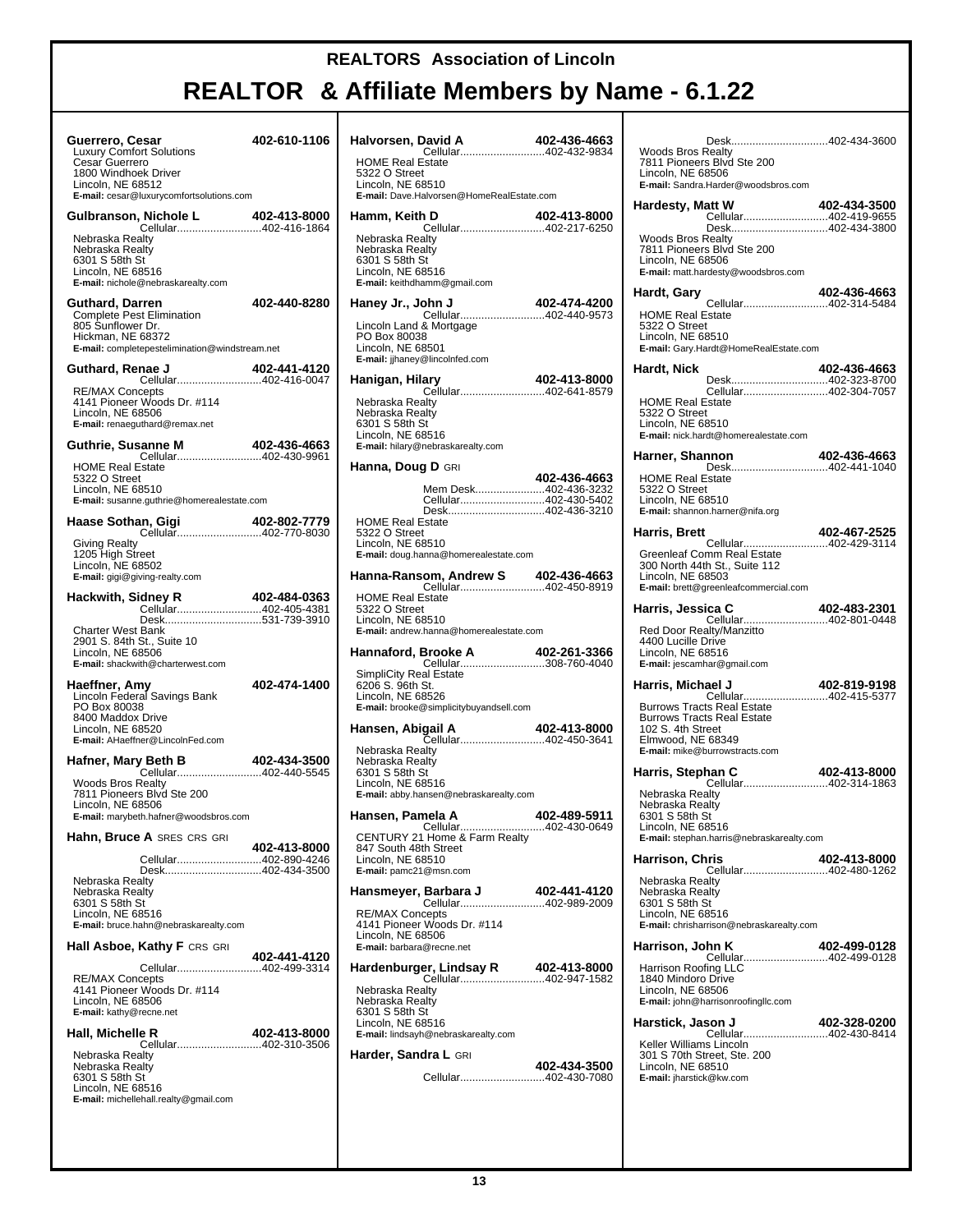| Hartgerink, Stacy<br><b>HOME Real Estate</b><br>5322 O Street<br>Lincoln, NE 68510<br>E-mail: Stacy.Hartgerink@HomeRealEstate.com                                  | 402-436-4663<br>Cellular402-450-9800<br>Mem Desk402-761-2051 |
|--------------------------------------------------------------------------------------------------------------------------------------------------------------------|--------------------------------------------------------------|
| Harth, James E<br>Prosperity Home Mortgage<br>3737 S 27th Street<br>Lincoln, NE 68502<br>E-mail: jim.harth@phmloans.com                                            | 402-980-9041<br>Cellular402-980-9041                         |
| Avid Realty<br>5931 S 58th, Suite B<br>Lincoln, NE 68516<br>E-mail: chrishartleyrealtor@gmail.com                                                                  |                                                              |
| Hartmann, Sharon<br>Nebraska Realty<br>Nebraska Realty<br>6301 S 58th St<br>Lincoln. NE 68516<br>E-mail: shartmann@nebraskarealty.com                              | Sharon 402-413-8000<br>Cellular402-643-0776                  |
| <b>RE/MAX Concepts</b><br>4141 Pioneer Woods Dr. #114<br>Lincoln, NE 68506<br>E-mail: ahartshorn@remax.net                                                         |                                                              |
| Hartshorn, Charli<br><b>RE/MAX Concepts</b><br>4141 Pioneer Woods Dr. #114<br>Lincoln, NE 68506<br>E-mail: Charli@recne.net                                        | 2 <b>harli 402-441-4120</b><br>Cellular402-202-5009          |
| Hartwig, Jerilyn E<br><b>HOME Real Estate</b><br>5322 O Street<br>Lincoln, NE 68510<br>E-mail: jerilyn.hartwig@homerealestate.com                                  | 402-436-4663<br>Cellular402-314-2812                         |
| Nebraska Realty<br>Nebraska Realty<br>6301 S 58th St<br>Lincoln, NE 68516<br>E-mail: chaundra@nebraskarealty.com                                                   |                                                              |
| Haskell, Angela L<br><b>SimpliCity Real Estate</b><br>6206 S. 96th St.<br>Lincoln, NE 68526<br>E-mail: angela@highlinerealestategroup.com                          | 402-261-3366<br><b>902-261-3366</b><br>Cellular402-480-2146  |
| Hauck, Teresa<br>Coldwell Banker NHS R E<br>4230 Pioneer Woods Dr, Ste. A<br>Lincoln, NE 68506<br>E-mail: teresa@cb-nhs.com                                        | 402-489-9071<br>Cellular402-540-2957                         |
| Haupt, Lisa M<br>Brinkman Real Estate LLC<br>Anita R Brinkman<br>4306 NW 140th Street<br>Pleasant Dale, NE 68423<br>E-mail: lisahaupt.brinkmanrealestate@gmail.com | 402-525-7523                                                 |
| Hausmann, Marc D<br><b>NAI FMA Realty</b><br>1248 O St., Suite 550<br>Lincoln, NE 68508<br>E-mail: MHausmann@NAIFMA.com                                            | 402-441-5800<br>Cellular402-770-6908                         |

| Hazzard, Charlotte I ABR GRI SRES                                                                                                                                                          | 402-436-4663 |
|--------------------------------------------------------------------------------------------------------------------------------------------------------------------------------------------|--------------|
| Cellular402-580-1187<br>Mem Desk402-436-3232<br><b>HOME Real Estate</b>                                                                                                                    |              |
| 5322 O Street<br>Lincoln, NE 68510<br>E-mail: charlotte.hazzard@homerealestate.com                                                                                                         |              |
| Hedgecock, Bailey J 402-413-8000<br>Cellular402-984-9379                                                                                                                                   |              |
| Nebraska Realty<br>Nebraska Realty<br>6301 S 58th St<br>Lincoln, NE 68516<br>E-mail: bailey@lincolnselect.com                                                                              |              |
| Heier, Tiffany A<br>Cellular402-304-4836                                                                                                                                                   | 402-436-4663 |
| Desk402-434-3500<br><b>HOME Real Estate</b><br>5322 O Street<br>Lincoln, NE 68510<br>E-mail: Tiffany.Heier@HomeRealEstate.com                                                              |              |
| Heine, Wade D                                                                                                                                                                              | 402-817-1605 |
| <b>West Blue Realty</b><br>1120 K Street, Ste 200<br>Lincoln, NE 68508<br>E-mail: wade.heine@westbluerealty.com                                                                            |              |
| Heinzle, Karen<br>Desk402-436-3232                                                                                                                                                         | 402-436-4663 |
| Cellular402-610-0624<br><b>HOME Real Estate</b><br>5322 O Street<br>Lincoln, NE 68510<br>E-mail: Karen.Heinzle@HomeRealEstate.com                                                          |              |
| Heironymus, Steven E-PRO                                                                                                                                                                   | 402-436-4663 |
| Cellular402-430-7100<br>Mem Desk402-323-8700<br>Desk402-436-3226                                                                                                                           |              |
| <b>HOME Real Estate</b><br>5322 O Street<br>Lincoln, NE 68510<br>E-mail: SteveH@HomeRealEstate.com                                                                                         |              |
| Heiser, Patrick J<br><b>CCCOO-102-937-0033</b><br>Cellular402-875-3600                                                                                                                     | 402-937-8855 |
| LINE Commercial Real Estate<br>1040 "O" Street, #200<br>Lincoln, NE 68510<br>E-mail: pheiser@linepartners.com                                                                              |              |
| <b>Hejl, John</b> ABR CRS GRISRES                                                                                                                                                          | 402-261-0470 |
| Cellular402-730-8484<br><b>Location Real Estate</b><br>P.O Box 22910<br>Lincoln, NE 68542<br>E-mail: jhejl@locationlincoln.com                                                             |              |
| Hejl, Raymond E ABR GRI SRES                                                                                                                                                               | 402-489-9071 |
| Mem Desk402-437-8700<br>Cellular402-730-3640<br>Coldwell Banker NHS R E<br>4230 Pioneer Woods Dr, Ste. A<br>Lincoln, NE 68506<br>E-mail: Raymond@cb-nhs.com                                |              |
| <b>Heldenbrand, Jessie</b><br><b>d, Jessie                    402-4<i>3</i>4-3500</b><br>Cellular402-984-5263                                                                              | 402-434-3500 |
| <b>Woods Bros Realty</b><br>7811 Pioneers Blvd Ste 200<br>Lincoln, NE 68506<br>E-mail: jessie.heldenbrand@woodsbros.com                                                                    |              |
| Hellerich, Lynette                                                                                                                                                                         | 402-416-1775 |
| Desk402-466-8100<br>Cellular402-202-9231<br><b>Brokers of Real Estate</b><br><b>Brokers of Real Estate</b><br>1221 Cottonwood Drive<br>Lincoln, NE 68510<br>E-mail: hellerichrcm@gmail.com |              |

| Helman, Gary<br>-<br>Cellular402-890-2671                                                                                                                              | 402-436-4663 |
|------------------------------------------------------------------------------------------------------------------------------------------------------------------------|--------------|
| Mem Desk402-436-4663<br><b>HOME Real Estate</b><br>5322 O Street<br>Lincoln, NE 68510<br>E-mail: Gary.Helman@homerealestate.com                                        |              |
| Helzer, Cody N                                                                                                                                                         | 402-413-2555 |
| The 1867 Collective<br>3900 Old Cheney Rd. Suite 201<br>Lincoln, NE 68516<br>E-mail: cody@1867collective.com                                                           |              |
| Helzer, Nick L<br><b>ABC Pest Control</b><br>5610 Holdrege St<br>Lincoln, NE 68505<br>E-mail: ABCtermitepc@gmail.com                                                   | 402-434-3290 |
| Hemmer, Jacob L<br>Cellular402-601-0536                                                                                                                                | 402-413-8000 |
| Nebraska Realty<br>Nebraska Realty<br>6301 S 58th St<br>Lincoln, NE 68516<br>E-mail: jhemmer@nebraskarealty.com                                                        |              |
| Hemmer, Kimberly L 402-413-8000<br>Cellular402-601-0535                                                                                                                |              |
| Nebraska Realty<br>Nebraska Realty<br>6301 S 58th St<br>Lincoln, NE 68516<br>E-mail: kimberly_lynn54@hotmail.com                                                       |              |
| Henderson, Kenetta E                                                                                                                                                   |              |
| Desk402-436-3332                                                                                                                                                       |              |
| Mem Desk402-436-3375<br><b>HOME Real Estate</b><br>5322 O Street<br>Lincoln, NE 68510<br>E-mail: kenetta.henderson@homerealestate.com                                  |              |
|                                                                                                                                                                        |              |
| Heng, Jill M                                                                                                                                                           | 402-413-8000 |
| Nebraska Realty<br>Nebraska Realty<br>6301 S 58th St<br>Lincoln, NE 68516<br>E-mail: jillheng@nebraskarealty.com                                                       |              |
| <b>Henrichs, Jeffrey S</b>                                                                                                                                             |              |
| leffrey S 402-328-0200<br>Cellular916-835-3687<br>Keller Williams Lincoln<br>301 S 70th Street, Ste. 200<br>Lincoln, NE 68510<br>E-mail: jeffreyhenrichs@kw.com        |              |
| Henry, Alissa D                                                                                                                                                        | 402-890-4469 |
| Cellular402-890-4469<br><b>BB Roofing LLC</b><br>Alissa Henry<br>245 South 84th Street, #210<br>Lincoln, NE 68510<br>E-mail: Dave@bbroofingllc.com                     |              |
| Herman, Deonne K                                                                                                                                                       | 402-436-4663 |
| Desk402-437-7507<br>Cellular402-730-7772                                                                                                                               |              |
| Mem Desk402-436-4663<br><b>HOME Real Estate</b><br>5322 O Street<br>Lincoln, NE 68510<br>E-mail: Deonne.herman@homerealestate.com                                      |              |
| Herms, Jon                                                                                                                                                             | 402-416-1775 |
| Cellular402-432-5554<br><b>Brokers of Real Estate</b><br><b>Brokers of Real Estate</b><br>1221 Cottonwood Drive<br>Lincoln, NE 68510<br>E-mail: jon@sellinglincoln.com |              |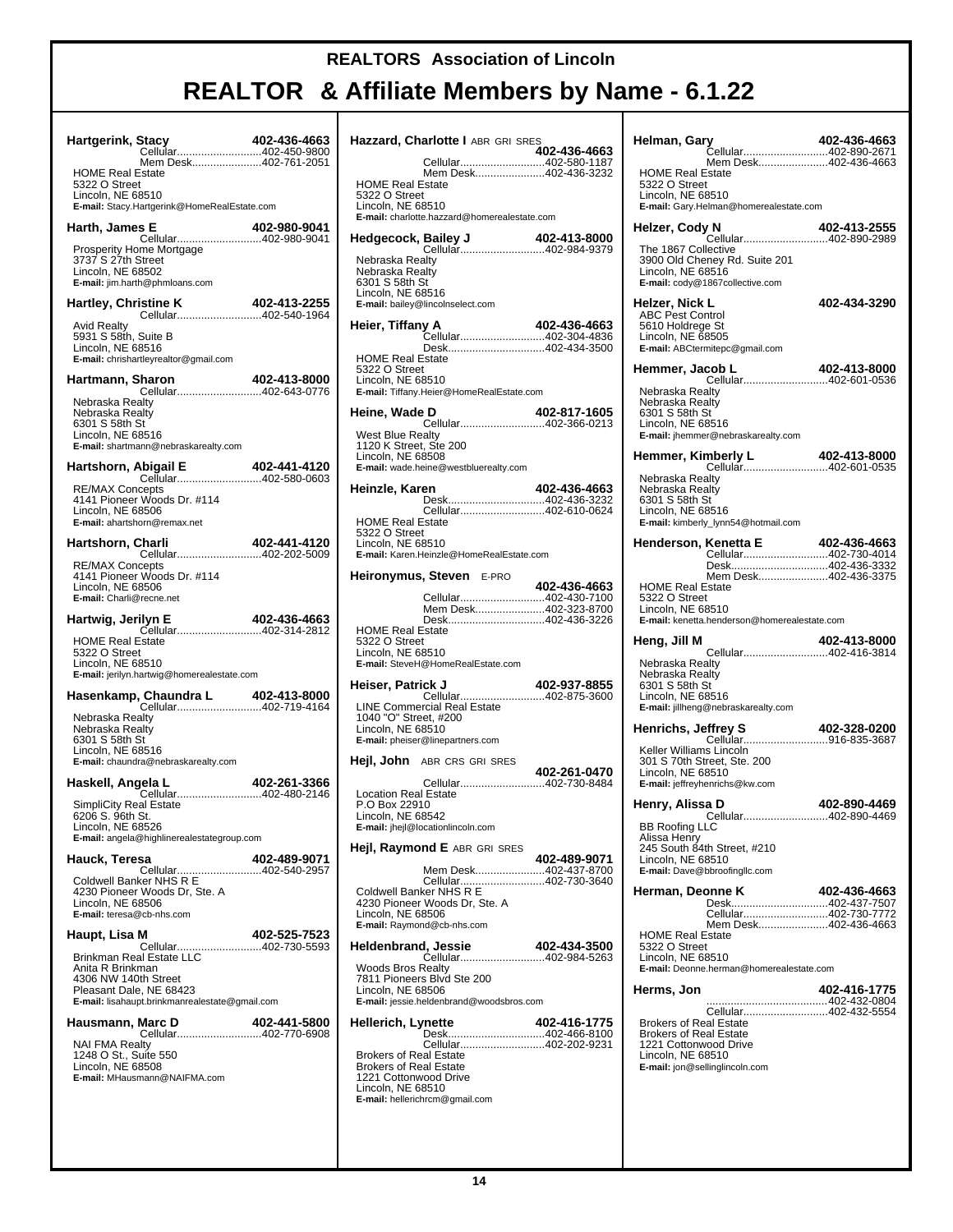| Herold, Alyssa J<br>Sa J 866-308-2448<br>Cellular402-430-7258                                                                                                 |              |
|---------------------------------------------------------------------------------------------------------------------------------------------------------------|--------------|
| eXp Realty<br>Shellyn Sands<br>7000 Olive Creek Rd<br>Firth, NE 68358<br>E-mail: alyssa.herold@exprealty.com                                                  |              |
| Herrington, Noel<br>Cellular402-304-2958                                                                                                                      | 402-413-8000 |
| Mem Desk402-436-3249<br>Nebraska Realty<br>Nebraska Realty<br>6301 S 58th St<br>Lincoln, NE 68516<br>E-mail: noel@nebraskarealty.com                          |              |
| Herrold, James A                                                                                                                                              | 402-434-2222 |
| NP Dodge RE Sales Inc Lincoln<br>7575 S 57th St<br>Lincoln, NE 68516<br>E-mail: james.herrold@npdodge.com                                                     |              |
| <b>Hervert, Valerie</b> CRS GRI SRES                                                                                                                          | 402-434-2222 |
| Cellular402-499-8947<br>NP Dodge RE Sales Inc Lincoln<br>7575 S 57th St<br>Lincoln, NE 68516<br>E-mail: valerie.hervert@npdodge.com                           |              |
| Hester, Brian<br>Brian Hester Heating & A/C<br>3250 North 20th Street # 2<br>Lincoln, NE 68521<br>E-mail: hesterheating@windstream.net                        | 402-477-2097 |
| <b>Hewitt, Anthony J</b>                                                                                                                                      | 402-434-3500 |
| Cellular402-440-3737<br>Woods Bros Realty<br>7811 Pioneers Blvd Ste 200<br>Lincoln, NE 68506<br>E-mail: tony.hewitt@woodsbros.com                             |              |
| Hiatt, Jeremy J<br>Wells Fargo Home Mortgage<br>4303 S. 70th St.<br>Lincoln, NE 68516<br>E-mail: jeremy.j.hiatt@wellsfargo.com                                | 402-434-4484 |
| Hiatt, Mark D<br>Cellular402-430-3480                                                                                                                         | 402-328-0200 |
| Keller Williams Lincoln<br>301 S 70th Street, Ste. 200<br>Lincoln, NE 68510<br>E-mail: MarkSellsLincoln@kw.com                                                |              |
| <b>High, Ellen Walsh</b> CRS GRI PMN                                                                                                                          | 402-436-4663 |
| Cellular402-432-0334                                                                                                                                          |              |
| Mem Desk402-432-3232<br>Desk402-817-2088<br><b>HOME Real Estate</b><br>5322 O Street<br>Lincoln, NE 68510<br>E-mail: Ellen.High@HomeRealEstate.com            |              |
| High, Jeffrey D                                                                                                                                               | 402-413-8000 |
| Cellular402-432-1362<br>Desk402-489-6431<br>Nebraska Realty<br>Nebraska Realty<br>6301 S 58th St<br>Lincoln, NE 68516<br>E-mail: jeff.high@nebraskarealty.com |              |
| <b>Hilgert, Derek</b> CRS GRI                                                                                                                                 | 402-441-4120 |
| Cellular402-499-5394<br>Mem Desk402-436-3232<br><b>RE/MAX Concepts</b><br>4141 Pioneer Woods Dr. #114<br>Lincoln, NE 68506<br>E-mail: derek@hilgertgroup.com  |              |
|                                                                                                                                                               |              |

| Hill, Cindy J<br>Cellular206-715-9995                                                                                                                                                                                                          | 402-225-6564 |
|------------------------------------------------------------------------------------------------------------------------------------------------------------------------------------------------------------------------------------------------|--------------|
| <b>Tenacious Realty</b><br>3301 N Street<br>Lincoln. NE 68510<br>E-mail: chill@teamtenacious.com                                                                                                                                               |              |
| Hill, Curtis W                                                                                                                                                                                                                                 | 402-225-6564 |
| Cellular206-799-0114<br><b>Tenacious Realty</b><br>3301 N Street<br>Lincoln, NE 68510<br>E-mail: chill@teamtenacious.com                                                                                                                       |              |
| Hill, Jack N<br>Cellular402-525-3462                                                                                                                                                                                                           | 402-450-1355 |
| kwELITE<br>17838 Burke Street, Suite 201<br>Omaha, NE 68118<br>E-mail: jack.hill@kw.com                                                                                                                                                        |              |
| Hillman, Kelly                                                                                                                                                                                                                                 | 402-323-1828 |
| <b>uy محت</b> ب بارتها بارتها بارتها بارتها بارتها بارتها بارتها بارتها بارتها بارتها بارتها بارتها بارتها بارتها بار<br>1828-023-1828<br>Union Bank & Trust Company<br>3643 S. 48th St.<br>Lincoln, NE 68506<br>E-mail: kelly.hillman@ubt.com |              |
| <b>Hines, Carla B</b> GRI CRS                                                                                                                                                                                                                  | 402-434-3500 |
| Cellular402-432-0252<br>Desk402-434-3800                                                                                                                                                                                                       |              |
| <b>Woods Bros Realty</b><br>7811 Pioneers Blvd Ste 200<br>Lincoln, NE 68506<br>E-mail: carla.hines@woodsbros.com                                                                                                                               |              |
| Hinkley, Ronald D<br><b>ald D</b> 402-466-1686<br>Cellular402-770-1822                                                                                                                                                                         |              |
| R.D. Hinkley & Associates<br>2734 N. 48th St.<br>Lincoln, NE 68504-3301<br>E-mail: staff@rdhinkley.com                                                                                                                                         |              |
| Hinn, Celsey<br><b>Security First Bank</b><br>5505 Red Rock Ln.<br>Lincoln, NE 68516<br>E-mail: chinn@security1stbank.com                                                                                                                      | 402-323-8003 |
|                                                                                                                                                                                                                                                |              |
| Gershman Mortgage<br>8250 Old Cheney Rd, Ste B<br>Lincoln, NE 68516<br>E-mail: thinton@gershman.com                                                                                                                                            |              |
| <b>Hoefer, Karalyn M</b> CRS GRI SFR                                                                                                                                                                                                           |              |
| Cellular402-450-1355<br>Desk402-434-3600<br>kwELITE<br>17838 Burke Street, Suite 201<br>Omaha, NE 68118<br>E-mail: Karalyn@integritygrouplincoln.com                                                                                           | 402-450-1355 |
| Hoffman, Kathy K                                                                                                                                                                                                                               | 402-323-6777 |
| Cellular402-802-1798<br><b>BancWise Realty</b><br>6120 Apples Way<br>Lincoln, NE 68516<br>E-mail: khoffman@bancwise.com                                                                                                                        |              |
| Hoffschneider, Kelly<br><b>er, Kelly 402-817-1605</b><br>Cellular402-202-2312                                                                                                                                                                  | 402-817-1605 |
| West Blue Realty<br>1120 K Street, Ste 200<br>Lincoln, NE 68508<br>E-mail: krh@westbluerealty.com                                                                                                                                              |              |
| Hohlen, Heidi A<br>Cellular402-326-1600                                                                                                                                                                                                        | 402-323-6777 |
| <b>BancWise Realty</b><br>6120 Apples Way<br>Lincoln, NE 68516<br>E-mail: hhohlen@bancwise.com                                                                                                                                                 |              |
|                                                                                                                                                                                                                                                |              |

| Holliday, Stacie D<br><b>BancWise Realty</b>                                                                                                           |              |
|--------------------------------------------------------------------------------------------------------------------------------------------------------|--------------|
| 6120 Apples Way<br>Lincoln, NE 68516<br>E-mail: stacie.holliday@bancwise.com                                                                           | 402-488-0011 |
| <b>Hollingsworth, Bret</b><br>Hollingsworth Appraisal Serv.<br>15516 Margo Street<br>Omaha, NE 68138<br>E-mail: brethollingsworth@yahoo.com            |              |
| <b>Holmes, Larry</b> GRI CRS SRES                                                                                                                      | 402-441-4120 |
| <b>RE/MAX Concepts</b><br>4141 Pioneer Woods Dr. #114<br>Lincoln, NE 68506<br>E-mail: LarryHolmes@REMAX.net                                            |              |
| Holroyd, Michael R CPM                                                                                                                                 | 402-465-8911 |
| Desk402-465-8911<br>HIP Realty<br>5000 Central Park Dr. #204<br>Lincoln, NE 68504-3465<br>E-mail: michael@HIPrealty.com                                |              |
| Holscher, Renee GRI SRES                                                                                                                               | 402-436-4663 |
| Cellular402-560-1103<br>Mem Desk402-436-3232<br><b>HOME Real Estate</b><br>5322 O Street<br>Lincoln, NE 68510                                          |              |
| E-mail: renee.holscher@homerealestate.com                                                                                                              |              |
| Holt-Stanard, Kyle ABR GRI<br>Cellular402-432-8594<br>Desk402-434-3800                                                                                 | 402-434-3500 |
| Mem Desk402-434-3863<br><b>Woods Bros Realty</b><br>7811 Pioneers Blvd Ste 200                                                                         |              |
| Lincoln, NE 68506<br>E-mail: kyle.holtstanard@woodsbrosrealty.com                                                                                      |              |
| <b>Hoppe Jr., John L</b> CCIM E-PRO                                                                                                                    |              |
| Mem Desk402-441-4088                                                                                                                                   | 402-441-4085 |
| Cellular402-432-6074<br><b>PrimeSites</b><br>PrimeSites, L.L.C<br>5631 South 48th St - Suite 280<br>Lincoln, NE 68516<br>E-mail: John@HoppeInc.com     |              |
| Hoppe, Mandy                                                                                                                                           | 402-434-2222 |
| <b>402-434-2222</b><br>Cellular402-890-1156<br>NP Dodge RE Sales Inc Lincoln<br>7575 S 57th St<br>Lincoln, NE 68516<br>E-mail: Mandy.Hoppe@npdodge.com |              |
| Hoppe, W. Fred<br>The Hoppe Law Firm<br>5631 S. 48th St. Suite 220<br>Lincoln, NE 68516-4107<br>E-mail: amber@thehoppelawfirm.com                      | 402-328-8100 |
| Hornby, Landon D                                                                                                                                       | 402-413-8000 |
| Cellular402-314-4996<br>Nebraska Realty<br>Nebraska Realty<br>6301 S 58th St<br>Lincoln, NE 68516<br>E-mail: landon.hornby@nebraskarealty.com          |              |
| Horner, Jane S                                                                                                                                         | 402-413-8000 |
| Cellular402-429-0522<br>Nebraska Realty<br>Nebraska Realty<br>6301 S 58th St<br>Lincoln, NE 68516<br>E-mail: janehorner@nebraskarealty.com             |              |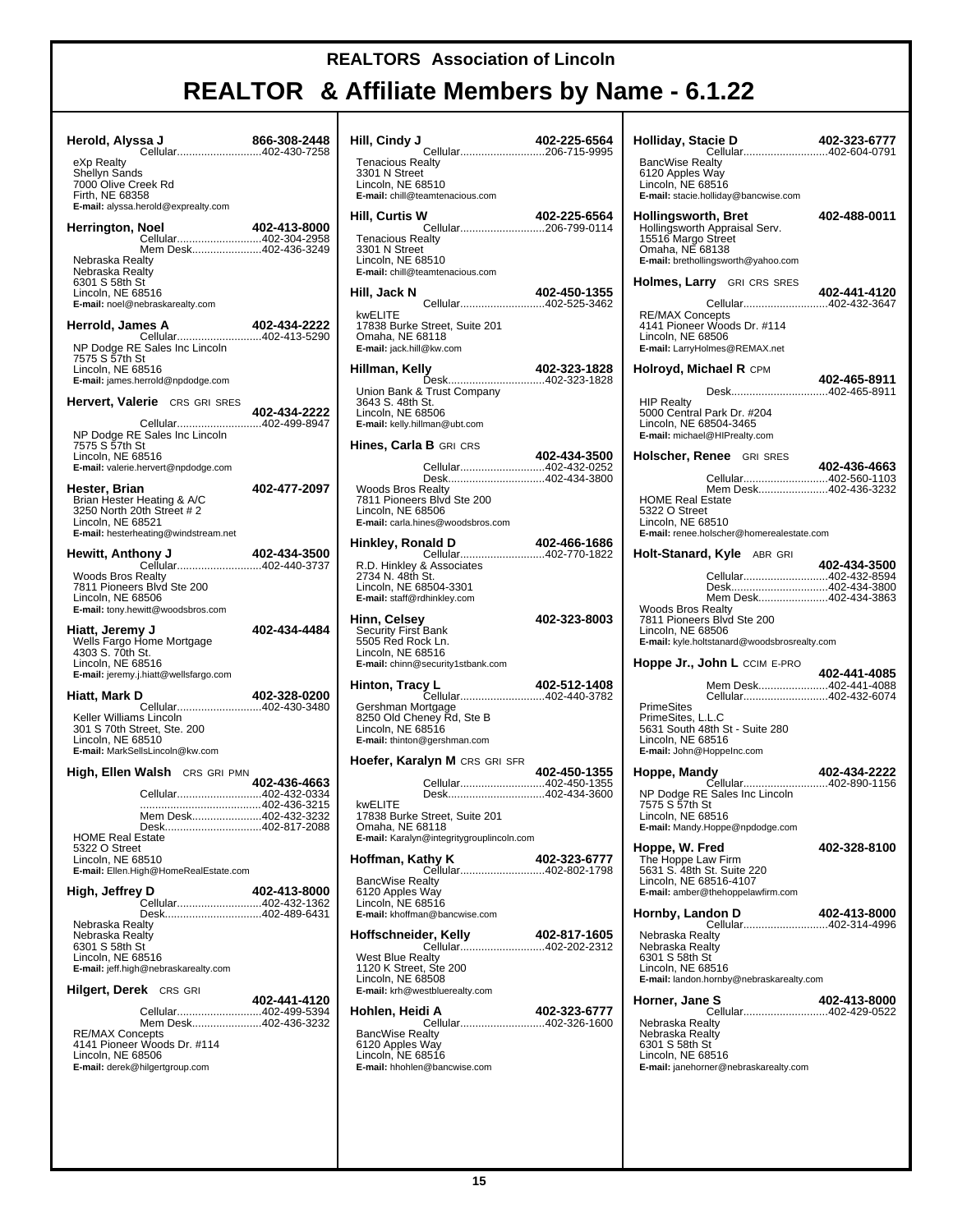| Hottovy, Todd<br>A to Z Radon Solutions<br>PO Box 21886<br>Lincoln, NE 68542<br>E-mail: Office@AtoZCompass.com                                              | 402-742-5806 | <b>BancWise F</b><br>6120 Apples<br>Lincoln, NE<br>E-mail: ashle                 |
|-------------------------------------------------------------------------------------------------------------------------------------------------------------|--------------|----------------------------------------------------------------------------------|
| Howard, Ashley E<br><b>1ley E                          531-207-0295</b><br>Cellular402-676-5512                                                             | 531-207-0295 | Hustad, Je                                                                       |
| Home Federal Bank<br>5220 S 48th St, Suite 4<br>Lincoln, NE 68510<br>E-mail: ahoward@homefederalne.com                                                      |              | BancWise F<br>6120 Apples<br>Lincoln, NE<br>E-mail: jess.h                       |
| Howe, Nancy C<br>Cellular402-310-3583<br>Nebraska Realty<br>Nebraska Realty<br>6301 S 58th St<br>Lincoln, NE 68516                                          | 402-413-8000 | <b>Hutchins, /</b><br>Nebraska T<br>5601 S. 59tl<br>Lincoln, NE<br>E-mail: jlang |
| E-mail: NHowe@nebraskarealty.com                                                                                                                            |              | Hutsell, De                                                                      |
| Hudson, Hosie J<br>sie J                           402-310-2259<br>Cellular308-383-4694<br>Modern Real Estate<br>7160 S 29th, Suite 10<br>Lincoln, NE 68516 | 402-310-2259 | <b>BancWise F</b><br>6120 Apples<br>Lincoln, NE<br>E-mail: dhuts                 |
| E-mail: jamar@modernrealestateco.com                                                                                                                        |              | Hybl, Patri                                                                      |
| <b>Huebner, Becky</b> GRI<br>Cellular402-770-1350<br>Coldwell Banker NHS R E<br>4230 Pioneer Woods Dr, Ste. A                                               | 402-489-9071 | Woods Bros<br>7811 Pione<br>Lincoln, NE<br>E-mail: patric                        |
| Lincoln, NE 68506<br>E-mail: beckyhuebner6@gmail.com                                                                                                        |              | Hyland, Jo                                                                       |
| kson P 402-323-6777<br>Cellular402-560-9224<br>Hueser, Jackson P<br><b>BancWise Realty</b>                                                                  |              | NAI FMA Re<br>1248 O St.,<br>Lincoln, NE<br>E-mail: jhylan                       |
| 6120 Apples Way<br>Lincoln, NE 68516<br>E-mail: jackson.hueser@bancwise.com                                                                                 |              | Hynek, Ber                                                                       |
| Hull, Heidi<br><b>Stewart Title</b><br>Title Dept.                                                                                                          | 402-434-3260 | Valuation C<br>1650 S. 70tl<br>Lincoln, NE<br>E-mail: benhy                      |
| 770 N Cotner Blvd. #407<br>Lincoln, NE 68505-2320<br>E-mail: heidi.hull@stewart.com                                                                         |              | Hynek, Bol                                                                       |
| Hulse, Brad CRB GRI<br>Desk402-434-2205                                                                                                                     | 402-413-2555 | Valuation C<br>1650 S. 70tl<br>Lincoln, NE<br>E-mail: bobhy                      |
| Cellular402-570-0128<br>The 1867 Collective<br>3900 Old Cheney Rd. Suite 201<br>Lincoln, NE 68516<br>E-mail: Brad@1867collective.com                        |              | lckes, Lind<br>Concorde R<br>1314 O Stre                                         |
| <b>Hunt, Nelda J</b> GRI CRS                                                                                                                                | 402-436-4663 | Lincoln, NE<br>E-mail: laicke                                                    |
| Cellular402-730-6897<br>Mem Desk402-436-3232<br>Desk402-436-3209                                                                                            |              | Ihde, Darre                                                                      |
| <b>HOME Real Estate</b><br>5322 O Street<br>Lincoln. NE 68510<br>E-mail: nelda.hunt@homerealestate.com                                                      |              | NP Dodge F<br>7575 S 57th<br>Lincoln, NE<br>E-mail: ihder                        |
| Hunter, Angela K<br>Cellular402-612-3308                                                                                                                    | 402-261-7873 | Ireland, Sa                                                                      |
| Desk402-261-7873<br><b>Redfin Corporation</b><br>11060 Oak St Ste 8<br>Omaha, NE 68144<br>E-mail: angela.hunter@redfin.com                                  |              | Lincoln Lan<br><b>PO Box 800</b><br>Lincoln, NE<br>E-mail: sirela                |
| Hurt, Jennifer L<br>Cellular402-432-1040<br>Coldwell Banker NHS R E                                                                                         | 402-489-9071 | Ireland, Sa<br>Lincoln Fed<br><b>PO Box 800</b><br>8400 Maddo                    |
| 4230 Pioneer Woods Dr, Ste. A<br>Lincoln, NE 68506<br>E-mail: jen@cb-nhs.com                                                                                |              | Lincoln, NE<br>E-mail: sirela                                                    |
| Hustad, Ashley N<br>Mem Desk402-323-6779<br>Cellular402-217-0702                                                                                            | 402-323-6777 | Irons, Tyle<br>VRLY<br>1033 O St.                                                |
|                                                                                                                                                             |              | Lincoln, NE<br>E-mail: tyler@                                                    |

| Desk402-323-6779<br><b>BancWise Realty</b><br>6120 Apples Way<br>Lincoln, NE 68516                                                                         | k  |
|------------------------------------------------------------------------------------------------------------------------------------------------------------|----|
| E-mail: ashley.hustad@bancwise.com                                                                                                                         |    |
| 402-323-6777<br>Hustad, Jess<br>Cellular402-890-3239<br><b>BancWise Realty</b><br>6120 Apples Way<br>Lincoln, NE 68516<br>E-mail: jess.hustad@bancwise.com | k  |
| 402-476-8818<br>Hutchins, Alyssa<br>Nebraska Title Company<br>5601 S. 59th, Suite C<br>Lincoln, NE 68516<br>E-mail: jlang@nebtitleco.com                   | I۱ |
| Hutsell, Deborah R<br>402-323-6777                                                                                                                         |    |
| <b>BancWise Realty</b><br>6120 Apples Way<br>Lincoln, NE 68516<br>E-mail: dhutsell@bancwise.com                                                            |    |
| Hybl, Patrick A<br>402-434-3500<br>Cellular402-326-9788                                                                                                    |    |
| <b>Woods Bros Realty</b><br>7811 Pioneers Blvd Ste 200<br>Lincoln, NE 68506<br>E-mail: patrick.hybl@woodsbros.com                                          |    |
| 402-441-5800<br>Hyland, John W<br>Cellular402-540-0414                                                                                                     |    |
| <b>NAI FMA Realty</b><br>1248 O St., Suite 550<br>Lincoln, NE 68508<br>E-mail: jhyland@naifma.com                                                          |    |
| Hynek, Benjamin J<br>402-483-0187                                                                                                                          |    |
| <b>Valuation Consultants</b><br>1650 S. 70th St. #102<br>Lincoln, NE 68506-1569<br>E-mail: benhynek@gmail.com                                              |    |
| <b>Hynek, Bob J</b> MAI SRA<br>402-483-0187                                                                                                                |    |
| <b>Valuation Consultants</b><br>1650 S. 70th St. #102<br>Lincoln, NE 68506-1569<br>E-mail: bobhynek@yahoo.com                                              |    |
| 402-476-0086<br>Ickes, Lindsay M<br>Cellular402-590-7129                                                                                                   |    |
| Concorde Real Estate Advisors<br>1314 O Street, Suite 101<br>Lincoln, NE 68508<br>E-mail: laickes6@gmail.com                                               |    |
| <b>Ihde, Darrell H</b> GRI CRS<br>402-434-2222                                                                                                             |    |
| Cellular<br>402-432-0994<br>NP Dodge RE Sales Inc Lincoln<br>7575 S 57th St<br>Lincoln, NE 68516<br>E-mail: ihderealtor@hotmail.com                        | J  |
| Ireland, Sandra K<br>402-474-4200                                                                                                                          |    |
| Cellular402-432-6614<br>Lincoln Land & Mortgage<br>PO Box 80038<br>Lincoln. NE 68501<br>E-mail: sireland@lincolnfed.com                                    | J  |
| <b>Ireland, Sandy</b><br>402-474-1400                                                                                                                      |    |
| Lincoln Federal Savings Bank<br>PO Box 80038<br>8400 Maddox Drive<br>Lincoln, NE 68520<br>E-mail: sireland@lincolnfed.com                                  |    |
| 402-486-5058<br>Irons, Tyler<br>Cellular402-570-4196                                                                                                       |    |
| VRLY<br>1033 O St.<br>Lincoln, NE 68508<br>E-mail: tyler@getvrly.com                                                                                       |    |
|                                                                                                                                                            |    |

| <b>Isaacson, Michael L</b><br>Lincoln Federal Savings Bank<br>PO Box 80038<br>8400 Maddox Drive<br>Lincoln, NE 68520<br>E-mail: misaacson@lincolnfed.com            | 402-474-1400 |
|---------------------------------------------------------------------------------------------------------------------------------------------------------------------|--------------|
| <b>Israel, Jarryd J</b><br>Jarryd J Israel, Broker<br>Jarryd Israel<br>3105 Rawhide Drive<br>Lincoln, NE 68507<br>E-mail: jarrydisrael@gmail.com                    | 402-210-5061 |
|                                                                                                                                                                     |              |
| Nebraska Realty<br>Nebraska Realty<br>6301 S 58th St<br>Lincoln, NE 68516<br>E-mail: anastasiya@nebraskarealty.com                                                  |              |
| Jabbar, Haneen S                                                                                                                                                    |              |
| <b>HOME Real Estate</b><br>5322 O Street<br>Lincoln, NE 68510<br>E-mail: haneen.jabbar@homerealestate.com                                                           |              |
| Jackson, Josh<br>Cellular402-540-2525                                                                                                                               | 402-466-8181 |
| EXIT Realty Professionals<br>5540 South Street, Ste 208<br>Lincoln, NE 68506<br>E-mail: JJackson@EXITRP.com                                                         |              |
| Jacobs, Amy<br>Nebraska Title Company<br>5601 S. 59th, Suite C<br>Lincoln, NE 68516<br>E-mail: ajacobs@nebtitleco.com                                               | 402-476-8818 |
| Jacquot, Noelle                                                                                                                                                     | 402-234-8234 |
| Cellular402-219-1502<br><b>CMG Financial</b><br>5800 Hidcote Dr Suite 106<br>Lincoln, NE 68516<br>E-mail: njacquot@cmgfi.com                                        |              |
| Jaeger, Stacey R                                                                                                                                                    | 402-802-4377 |
| Cellular402-802-4377<br>Landmark Broker Svcs, LLC<br>PO Box 375<br>Waverly, NE 68462<br>E-mail: staceyworks4u@gmail.com                                             |              |
| Jahde, Merle G<br>Cellular402-432-0443                                                                                                                              | 402-436-4663 |
| Mem Desk402-436-3332                                                                                                                                                |              |
| Desk402-436-3332                                                                                                                                                    |              |
| <b>HOME Real Estate</b><br>5322 O Street<br>Lincoln, NE 68510<br>E-mail: MerleJahde@gmail.com                                                                       |              |
| Janovec, Terese M<br><b>11/ 402-323-br</b><br>Cellular402-770-9447                                                                                                  | 402-323-6777 |
| <b>BancWise Realty</b><br>6120 Apples Way<br>Lincoln, NE 68516<br>E-mail: tjanovec1@gmail.com                                                                       |              |
| Janovy III, John<br>Mem Desk402-434-3833                                                                                                                            | 402-434-3500 |
| Cellular402-890-5381                                                                                                                                                |              |
| Desk402-434-3800<br><b>Woods Bros Realty</b><br>7811 Pioneers Blvd Ste 200<br>Lincoln, NE 68506<br>E-mail: john.janovy@woodsbros.com                                |              |
| <b>Jarvis, Trish L</b> GRI                                                                                                                                          | 402-434-3500 |
| Cellular402-430-2181                                                                                                                                                |              |
| Desk402-434-3800<br>Mem Desk402-434-3835<br><b>Woods Bros Realty</b><br>7811 Pioneers Blvd Ste 200<br>Lincoln, NE 68506<br>E-mail: trish.jarvis@woodsbrosrealty.com |              |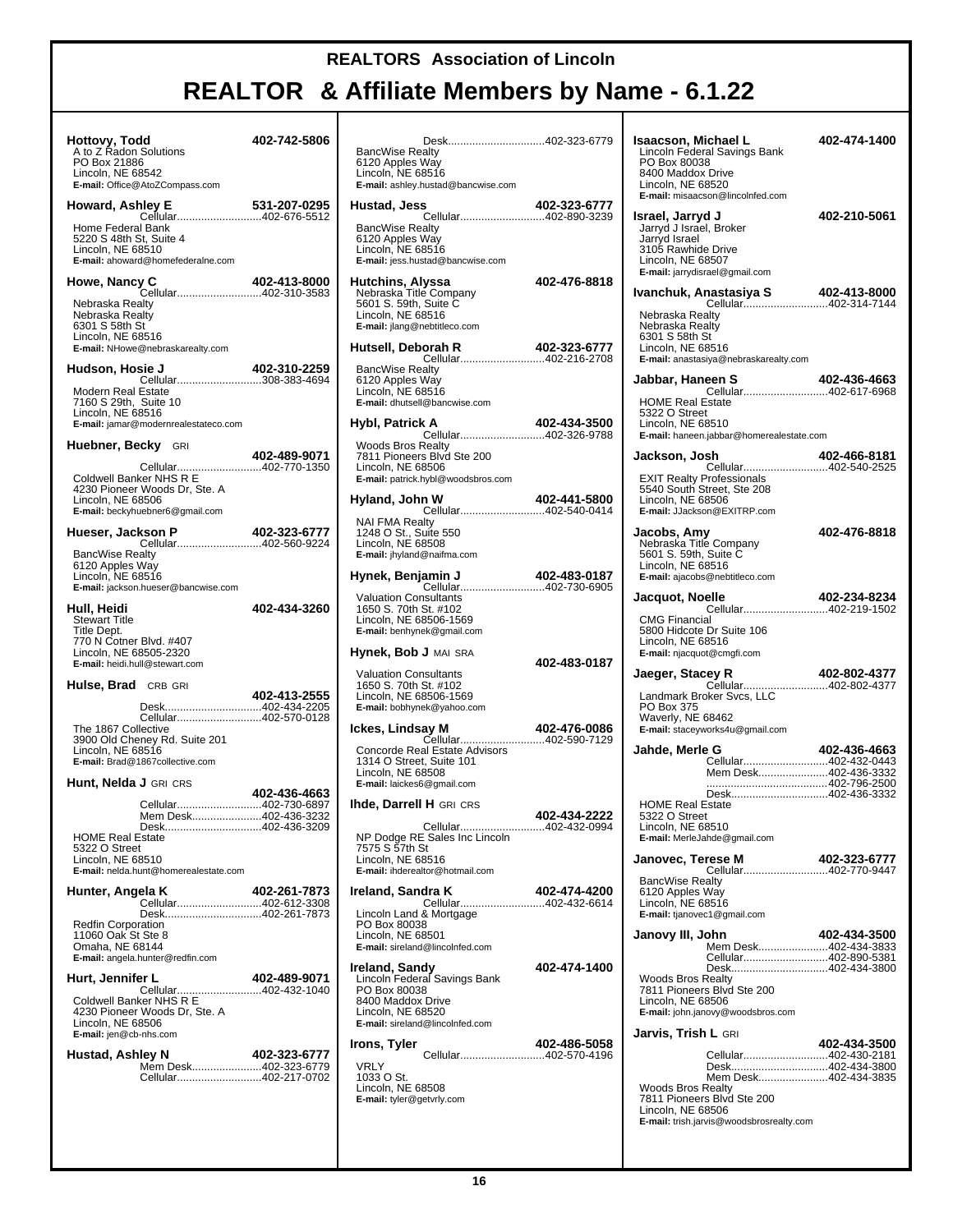T

| Javorsky, Deryl L                                                         | Cellular402-730-0311<br>Mem Desk402-436-3332<br>Desk402-730-0312                                                                      | 402-436-4663 |
|---------------------------------------------------------------------------|---------------------------------------------------------------------------------------------------------------------------------------|--------------|
| <b>HOME Real Estate</b><br>5322 O Street<br>Lincoln, NE 68510             | E-mail: Deryl44@aol.com                                                                                                               |              |
|                                                                           | Javorsky, Larisa GRI                                                                                                                  |              |
| <b>HOME Real Estate</b><br>5322 O Street<br>Lincoln, NE 68510             | Cellular402-730-0312<br>Mem Desk402-436-3332<br>Desk402-730-0311<br>E-mail: Larisa919@aol.com                                         | 402-436-4663 |
| Jedlicka, Jeff K                                                          | <b>ff K</b> 402-802-7779<br>Cellular402-314-2298                                                                                      |              |
| <b>Giving Realty</b><br>1205 High Street<br>Lincoln, NE 68502             | E-mail: jeffjedlicka@hotmail.com                                                                                                      |              |
| Jeffery, William                                                          | Cellular402-217-3067                                                                                                                  | 402-540-6047 |
| <b>Cornhusker Property</b><br>740 S. 48th St.<br>Lincoln, NE 68510        | E-mail: william@gocornhusker.com                                                                                                      |              |
| Jelinek, Scott R                                                          | Cellular402-429-9814                                                                                                                  | 402-413-8000 |
| Nebraska Realty<br>Nebraska Realty<br>6301 S 58th St<br>Lincoln, NE 68516 | E-mail: scottj@nebraskarealty.com                                                                                                     |              |
|                                                                           |                                                                                                                                       |              |
| Nebraska Realty<br>Nebraska Realty                                        |                                                                                                                                       |              |
| 6301 S 58th St<br>Lincoln, NE 68516                                       | E-mail: warren@nebraskarealty.com                                                                                                     |              |
| Jensen, D. Thane                                                          | Cellular402-450-2004                                                                                                                  | 402-413-8000 |
| Nebraska Realty<br>Nebraska Realty<br>6301 S 58th St<br>Lincoln. NE 68516 | Desk402-434-3500<br>E-mail: thane@nebraskarealty.com                                                                                  |              |
|                                                                           | <b>Joeckel, Julie M</b> CRB CRS GRI                                                                                                   |              |
| Woods Bros Realty<br>Lincoln, NE 68506                                    | Cellular402-450-8386<br>Desk402-436-4663<br>Mem Desk402-817-2402<br>7811 Pioneers Blvd Ste 200<br>E-mail: julie.joeckel@woodsbros.com | 402-434-3500 |
| Johansen, Eric L                                                          |                                                                                                                                       | 402-261-6101 |
| Lincoln, NE 68506                                                         | Cellular402-560-3012<br><b>Sellstate Empire Realty</b><br>4210 S 33rd St, Ste. 200<br>E-mail: johansen18@yahoo.com                    |              |
| Johnson, Brad                                                             |                                                                                                                                       | 402-436-4663 |
| <b>HOME Real Estate</b><br>5322 O Street<br>Lincoln, NE 68510             | <del>ou</del><br>Cellular402-617-3663<br>E-mail: melissa@donjohnsonhomes.com                                                          |              |
| Johnson, Carly A                                                          | Cellular308-529-1965                                                                                                                  | 402-413-8000 |

| <b>Johnson, Cheryl A SRES</b>                                                                                                                                                   | 402-434-2222 |
|---------------------------------------------------------------------------------------------------------------------------------------------------------------------------------|--------------|
| Cellular402-432-4936<br>Mem Desk402-436-4663<br>NP Dodge RE Sales Inc Lincoln<br>7575 S 57th St<br>Lincoln, NE 68516<br>E-mail: cheryl.johnson@npdodge.com                      |              |
| Johnson, Jeff J                                                                                                                                                                 | 402-436-4663 |
| Cellular402-432-0756<br>Desk402-436-3332<br>Mem Desk402-436-3302<br><b>HOME Real Estate</b><br>5322 O Street<br>Lincoln, NE 68510<br>E-mail: Jeff.Johnson@HomeRealEstate.com    |              |
| Johnson, Jolene J<br><b>olene J 402-413-8000</b><br>Cellular720-273-0697                                                                                                        |              |
| Nebraska Realty<br>Nebraska Realty<br>6301 S 58th St<br>Lincoln, NE 68516<br>E-mail: jolenejjohnson@nebraskarealty.com                                                          |              |
| Johnson, Jonathan W 402-483-2301<br>Cellular308-830-3978                                                                                                                        |              |
| Red Door Realty/Manzitto<br>4400 Lucille Drive<br>Lincoln, NE 68516<br>E-mail: jonathan@reddoorne.com                                                                           |              |
| Johnson, Julie J<br>Cellular402-304-2686                                                                                                                                        | 402-436-4663 |
| <b>HOME Real Estate</b><br>5322 O Street<br>Lincoln, NE 68510<br>E-mail: julie@donjohnsonhomes.com                                                                              |              |
| Johnson CRS, Kimberlee A GRI SFR                                                                                                                                                | 402-436-4663 |
| Cellular402-310-4876<br>Desk402-484-7616<br>Mem Desk402-436-3151                                                                                                                |              |
| <b>HOME Real Estate</b><br>5322 O Street<br>Lincoln, NE 68510<br>E-mail: Kimberlee.Johnson@HomeRealEstate.com                                                                   |              |
|                                                                                                                                                                                 |              |
| <b>Johnson, Lisa GRI</b><br>Cellular402-817-8331<br>NP Dodge RE Sales Inc Lincoln<br>7575 S 57th St<br>Lincoln, NE 68516<br>E-mail: lisa.johnson@npdodge.com                    | 402-434-2222 |
| <b>Johnson, Lynda C</b> GRI                                                                                                                                                     |              |
| Cellular402-432-1080<br>Mem Desk402-434-3600<br>Desk402-434-3635<br>Woods Bros Realty<br>7811 Pioneers Blvd Ste 200<br>Lincoln, NE 68506<br>E-mail: lynda.johnson@woodsbros.com | 402-434-3500 |
| <b>Johnson, Randy G SRA</b>                                                                                                                                                     |              |
| Johnson Appraisal, LLC<br>3107 Diadem Drive<br>Lincoln, NE 68516-3640<br>E-mail: rgjohnson@johnsonappraisal.net                                                                 | 402-420-1111 |
| Johnson, Samantha D                                                                                                                                                             | 402-489-9071 |
| Cellular402-469-6689<br>Coldwell Banker NHS R E<br>4230 Pioneer Woods Dr, Ste. A<br>Lincoln, NE 68506<br>E-mail: sam@cb-nhs.com                                                 |              |
| Johnson, Wade<br>Cellular402-499-9355<br>Exchange Bank<br><b>Bob Panzer</b><br>7655 Pioneers Blvd<br>Lincoln, NE 68506<br>E-mail: wjohnson@eb-us.com                            | 402-328-8527 |

| Johnson, William J<br>Cellular                                                                                                            | 402-437-8700<br>402-560-1947 |
|-------------------------------------------------------------------------------------------------------------------------------------------|------------------------------|
| Berkshire Hathaway HS Amb RE<br>3801 Union Drive Ste. 200<br>Lincoln, NE 68516<br>E-mail: Will@thebrileyteam.com                          |                              |
| Jones, Debra J<br><b>a J 402-413-8000</b><br>Cellular402-601-1245                                                                         |                              |
| Nebraska Realty<br>Nebraska Realty<br>6301 S 58th St<br>Lincoln. NE 68516<br>E-mail: debjones@nebraskarealty.com                          |                              |
| Jones, Julian I<br><b>402-413-0000</b><br>Cellular605-633-9278                                                                            | 402-413-8000                 |
| Nebraska Realtv<br>Nebraska Realtv<br>6301 S 58th St<br>Lincoln, NE 68516<br>E-mail: julian6400@live.com                                  |                              |
| Jones, Madisen A<br>Cellular531-207-3738                                                                                                  | 402-413-8000                 |
| Nebraska Realty<br>Nebraska Realty<br>6301 S 58th St<br>Lincoln, NE 68516<br>E-mail: madi.jones@nebraskarealty.com                        |                              |
| Jamie T 402-397-4900<br>Cellular402-446-2034<br>Jordening, Jamie T                                                                        |                              |
| NP Dodge RE Sales Inc 87Dodge<br>8701 W Dodge Rd, Ste 300<br>Omaha, NE 68114<br>E-mail: JJ.nerealtor@gmail.com                            |                              |
| Journey, Andrew                                                                                                                           | 402-631-7337                 |
| Cellular402-631-7337<br>Five and Two Inspections LLC<br>513 Coneflower Drive<br>Grand Island, NE 68803<br>E-mail: CPIAndrew@52inspect.com |                              |
| Judkins, Katherin E<br>Cellular402-826-9109                                                                                               | 402-310-2259                 |
| Modern Real Estate<br>7160 S 29th, Suite 10<br>Lincoln, NE 68516<br>E-mail: katie@modernrealestateco.com                                  |                              |
| Jundt, Derek<br>Nebraska Bank of Commerce<br>6000 Village Dr., Suite 100<br>Lincoln, NE 68516<br>E-mail: derek.jundt@thenbcbank.com       | 402-423-2111                 |
| Jurgens, Cody J                                                                                                                           |                              |
| Nebraska Realty<br>Nebraska Realty<br>6301 S 58th St<br>Lincoln, NE 68516<br>E-mail: cjurgens@nebraskarealty.com                          |                              |
| Jurgens, Jack E<br><b>AUZ-3ZJ-U<i>I I I</i><br/>Cellular402-525-7394</b>                                                                  | 402-323-6777                 |
| <b>BancWise Realty</b><br>6120 Apples Way<br>Lincoln, NE 68516<br>E-mail: jack.jurgens@bancwise.com                                       |                              |
| <b>Justus, Richard A</b>                                                                                                                  | 402-441-4120                 |
| <b>RE/MAX Concepts</b><br>4141 Pioneer Woods Dr. #114<br>Lincoln, NE 68506<br>E-mail: Richard.Justus@REMAX.net                            |                              |
| Kaiser, Dennis J<br>Cellular402-875-8140                                                                                                  | 402-489-5911                 |
| CENTURY 21 Home & Farm Realty<br>847 South 48th Street<br>Lincoln, NE 68510<br>E-mail: dk.kaiser67@gmail.com                              |                              |
|                                                                                                                                           |                              |
|                                                                                                                                           |                              |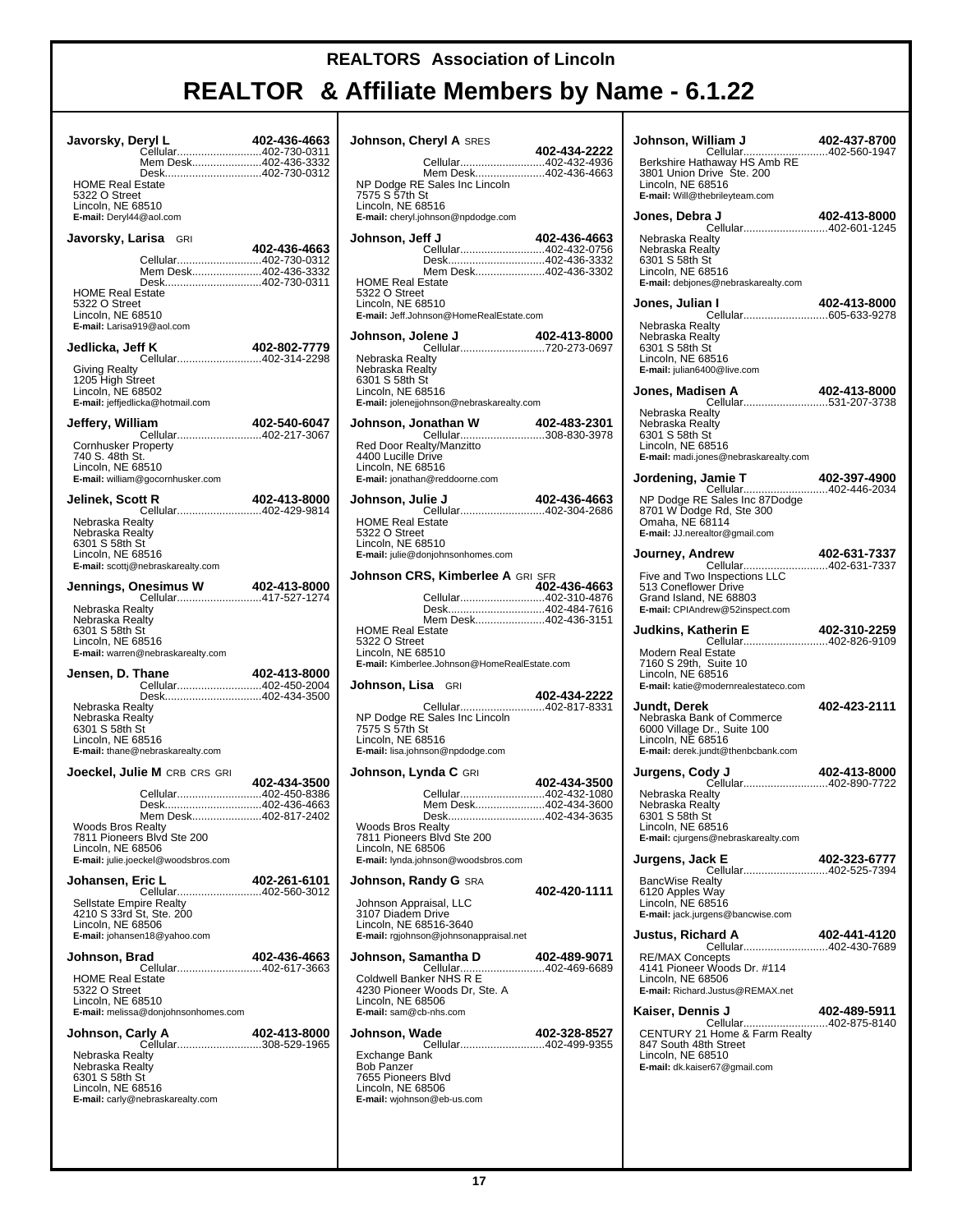| Kalogeras, John L<br>Cellular402-314-9734                                                                                                                                                             | 402-436-4663 | Κ |
|-------------------------------------------------------------------------------------------------------------------------------------------------------------------------------------------------------|--------------|---|
| <b>HOME Real Estate</b><br>5322 O Street<br>Lincoln, NE 68510<br>E-mail: john.kalogeras@homerealestate.com                                                                                            |              |   |
| Kardell, Madonna G GRI CRS                                                                                                                                                                            |              |   |
| Cellular402-450-5678<br>Mem Desk402-436-4663<br>Desk402-437-7506<br><b>HOME Real Estate</b><br>5322 O Street<br>Lincoln, NE 68510<br>E-mail: pmkardell@gmail.com                                      | 402-436-4663 | μ |
| Kardell, Paul D GRI                                                                                                                                                                                   |              | k |
| Cellular402-430-8321                                                                                                                                                                                  | 402-436-4663 |   |
| Mem Desk402-436-4663<br>Desk402-437-7506<br><b>HOME Real Estate</b><br>5322 O Street<br>Lincoln, NE 68510<br>E-mail: pmkardell@gmail.com                                                              |              | и |
| Karl, Laura                                                                                                                                                                                           | 402-323-6777 |   |
| Cellular402-540-2257<br><b>BancWise Realty</b><br>6120 Apples Way<br>Lincoln, NE 68516<br>E-mail: laurakarl11@gmail.com                                                                               |              | и |
| <b>Karr, Karen A</b> GRI                                                                                                                                                                              | 402-434-2222 |   |
| Cellular402-730-1003<br>Desk402-437-7571<br>NP Dodge RE Sales Inc Lincoln<br>7575 S 57th St<br>Lincoln, NE 68516<br>E-mail: Karen.Karr@npdodge.com                                                    |              | и |
| Kats, Derek J                                                                                                                                                                                         | 402-437-8700 |   |
| Cellular402-770-5021<br>Desk402-466-3748<br>Berkshire Hathaway HS Amb RE<br>3801 Union Drive Ste. 200<br>Lincoln, NE 68516<br>E-mail: derek.kats@bhhsamb.com                                          |              | μ |
| Kauk, Darren W<br>Absolute Comfort Heat & AC<br>9641 Glass Ridge Ct.<br>Lincoln, NE 68526<br>E-mail: absolutecomfort150@gmail.com                                                                     | 402-430-3959 | k |
| Kazebeer, Katie S<br>The 1867 Collective<br>3900 Old Cheney Rd. Suite 201<br>Lincoln, NE 68516<br>E-mail: katie@1867collective.com                                                                    | 402-413-2555 |   |
| Kealy-Robison, Darcy                                                                                                                                                                                  | 402-437-8700 |   |
| Cellular402-440-7962<br>Berkshire Hathaway HS Amb RE<br>3801 Union Drive Ste. 200<br>Lincoln, NE 68516<br>E-mail: dknotary@yahoo.com                                                                  |              | ĸ |
| Kearl, Charmaine R CRS PMN                                                                                                                                                                            | 402-434-2222 |   |
| Cellular402-641-1195<br>Mem Desk402-436-3241<br>Desk402-436-3232<br>NP Dodge RE Sales Inc Lincoln<br>7575 S 57th St<br>Lincoln, NE 68516<br>E-mail: charmaine.kearl@npdodge.com                       |              | и |
| Keck, Victoria M<br>Mem Desk402-434-3500<br>Desk402-434-3600<br>Cellular402-730-4878<br>Nebraska Realty<br>Nebraska Realty<br>6301 S 58th St<br>Lincoln, NE 68516<br>E-mail: VKeck@NebraskaRealty.com | 402-413-8000 | ĸ |

| Keetle, Amy GRI                                                                                                          |                                                                                                                             | 402-792-2820 |
|--------------------------------------------------------------------------------------------------------------------------|-----------------------------------------------------------------------------------------------------------------------------|--------------|
| Hickman, NE 68372                                                                                                        | Desk402-932-0730<br>Cellular402-440-7779<br>United Country First State RE<br>6740 Woodland Blvd, Ste B                      |              |
| E-mail: Amy@1FSR.com                                                                                                     |                                                                                                                             |              |
| Keller, Nate<br>Cornhusker Bank<br>8310 O Street<br>Lincoln, NE 68510                                                    | Cellular402-239-6000<br>E-mail: nate.keller@cornhuskerbank.com                                                              | 402-323-8271 |
| Nebraska Realty<br>Nebraska Realtv<br>6301 S 58th St<br>Lincoln, NE 68516<br>E-mail: tjkeller402@gmail.com               |                                                                                                                             |              |
| Kelling, Jessica L<br>Sellstate Empire Realty<br>4210 S 33rd St, Ste. 200<br>Lincoln, NE 68506                           | Cellular402-432-6175<br>E-mail: jkelling@sellstatene.com                                                                    | 402-261-6101 |
| Keogh, Michelle E<br>Hampton Enterprises, Inc.<br>3400 Plantation Dr., #110<br>Lincoln, NE 68516-5061                    | Cellular402-610-3996<br>E-mail: mkeogh@hampton1.com                                                                         | 402-489-8858 |
| Kerkman, Anne E<br><b>Woods Bros Realty</b>                                                                              | Desk402-434-3600<br>Cellular402-304-3165<br>7811 Pioneers Blvd Ste 200                                                      | 402-434-3500 |
| Lincoln, NE 68506                                                                                                        | E-mail: anne.kerkman@woodsbros.com                                                                                          |              |
|                                                                                                                          |                                                                                                                             |              |
| Kidney, Manette<br><b>Woods Bros Realty</b><br>Lincoln, NE 68506                                                         | ette 402-434-3500<br>Desk402-434-3671<br>Cellular402-450-8364<br>7811 Pioneers Blvd Ste 200<br>E-mail: mmckeeman@neb.rr.com |              |
| Kilpatrick, Kelsey L<br><b>HOME Real Estate</b><br>5322 O Street<br>Lincoln, NE 68510                                    | <b>Gelsey L 402-436-4663</b><br>Cellular308-737-8239<br>E-mail: kelsey.kilpatrick@homerealestate.com                        |              |
| Kilton, Kraig E<br><b>Advanced Radon LLC</b><br>18861 Prairie Ridge Dr<br>Louisville, NE 68037                           | Cellular402-699-8480<br>E-mail: kraig@advanced-radon.com                                                                    | 402-699-8480 |
| Kim, David H<br>Lincoln, NE 68516                                                                                        | Cellular402-440-6355<br>Berkshire Hathaway HS Amb RE<br>3801 Union Drive Ste. 200<br>E-mail: david.kim@bhhsamb.com          | 402-437-8700 |
| Kimball, Shelley K<br><b>NAI FMA Realty</b><br>1248 O St., Suite 550<br>Lincoln, NE 68508<br>E-mail: skimball@naifma.com | Cellular720-633-5455                                                                                                        | 402-441-5800 |

| King, Randal D<br>Cellular402-450-0978                                                                                                                           | 402-450-0978 |
|------------------------------------------------------------------------------------------------------------------------------------------------------------------|--------------|
| King's Inspection Services<br>P.O. Box 6291<br>Lincoln, NE 68506<br>E-mail: kingsinspections@hotmail.com                                                         |              |
| <b>King, Teri</b> E-PRO GRI SRES                                                                                                                                 |              |
| Desk402-434-3800                                                                                                                                                 | 402-413-8000 |
| Cellular402-450-6648<br>Nebraska Realty<br>Nebraska Realty<br>6301 S 58th St<br>Lincoln, NE 68516<br>E-mail: Teri.L.King@gmail.com                               |              |
| Kinning, Matthew 402-802-7779<br>Mem Desk402-434-3600                                                                                                            |              |
| Cellular402-430-1032<br><b>Giving Realty</b><br>1205 High Street<br>Lincoln, NE 68502<br>E-mail: matt@kinningdesignbuild.com                                     |              |
| Kirby, Joel<br>Joel Kirby, Appraiser<br>536 Iron Horse Dr.<br>Ashland, NE 68003-6222<br>E-mail: jakirby80@yahoo.com                                              | 402-841-7514 |
| <b>Kirby, Traci</b><br>Joel Kirby, Appraiser<br>536 Iron Horse Dr.<br>Ashland, NE 68003-6222<br>E-mail: tracib421@yahoo.com                                      | 402-841-7514 |
| Kircher, Michael<br>Cellular402-995-9549                                                                                                                         | 402-328-0200 |
| Keller Williams Lincoln<br>301 S 70th Street, Ste. 200<br>Lincoln, NE 68510<br>E-mail: mike.kircher@kw.com                                                       |              |
| Kircher, Val<br>Cellular402-580-4463                                                                                                                             | 402-413-7308 |
| Consumer Title and Escrow<br>301 South 70th St Ste 130-A<br>Lincoln, NE 68510<br>E-mail: valk@consumertitlelincoln.com                                           |              |
| <b>Kirkbride, Louise A</b> GRI                                                                                                                                   | 402-434-3500 |
| Cellular402-432-5943                                                                                                                                             |              |
| Desk402-434-3800<br><b>Woods Bros Realty</b><br>7811 Pioneers Blvd Ste 200<br>Lincoln. NE 68506<br>E-mail: Louise.Kirkbride@WoodsBros.com                        |              |
| Kirkland, Jennifer L                                                                                                                                             | 402-483-1214 |
| Cellular402-770-9977<br><b>Realty Works</b><br>1205 High Street<br>Lincoln, NE 68502-3726<br>E-mail: jennifer@realtyworksne.com                                  |              |
| Kirkland, Matthew<br>Cellular402-802-7018                                                                                                                        | 402-802-7779 |
| Giving Realty<br>1205 High Street<br>Lincoln, NE 68502<br>E-mail: matt@realtyworksne.com                                                                         |              |
| Kirkpatrick, Susan GRI                                                                                                                                           | 402-436-4663 |
| Cellular402-525-7330<br><b>HOME Real Estate</b><br>5322 O Street<br>Lincoln, NE 68510<br>E-mail: Susan.Kirkpatrick@HomeRealEstate.com                            |              |
| Kistler, Mike                                                                                                                                                    | 402-413-8000 |
| Cellular402-450-6631<br>Desk402-434-3800<br>Nebraska Realty<br>Nebraska Realty<br>6301 S 58th St<br>Lincoln, NE 68516<br>E-mail: Mike.kistler@nebraskarealty.com |              |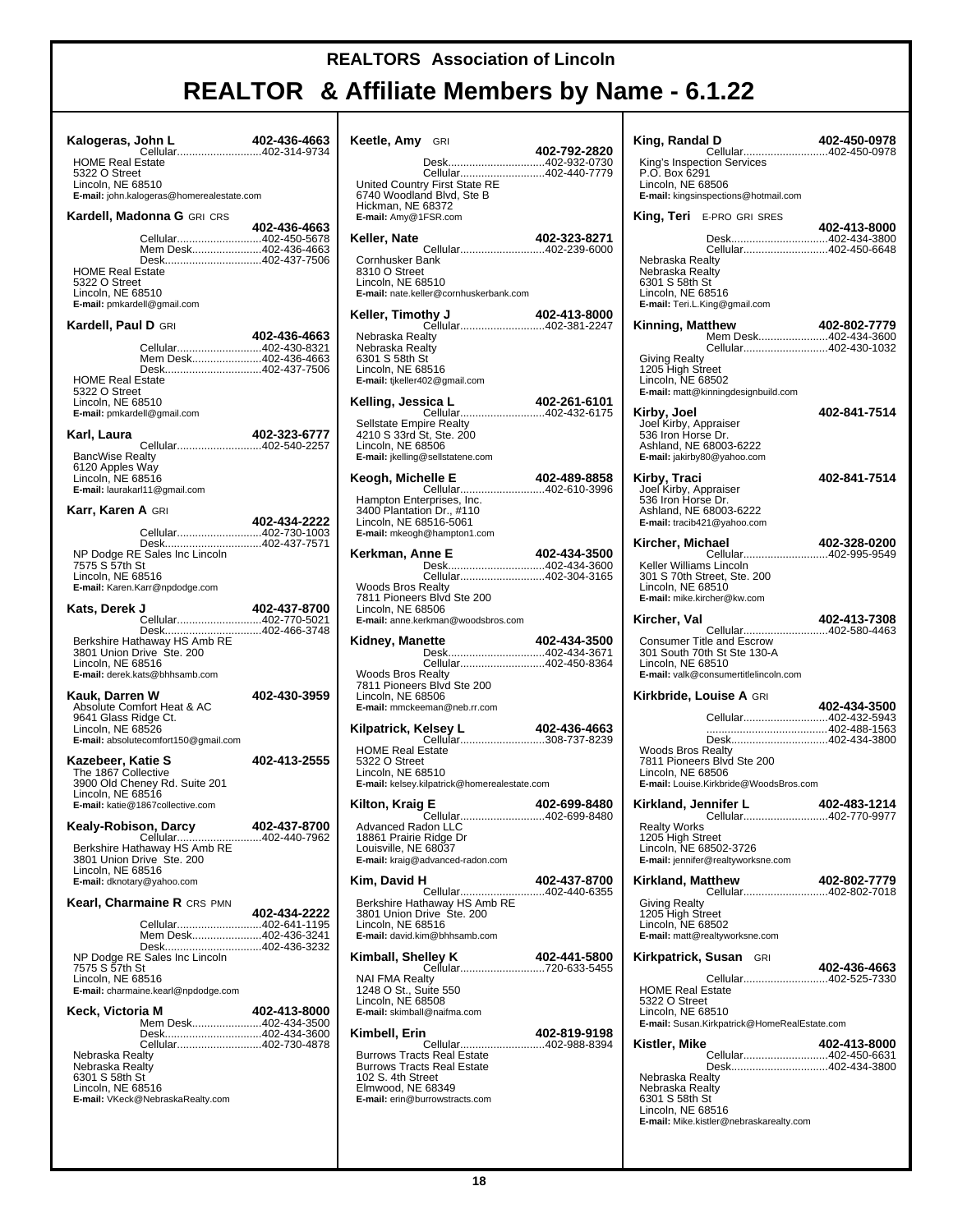| Kittelson, Bob                                                                          | Desk402-436-3103                                                                                                 | 402-261-0470 |
|-----------------------------------------------------------------------------------------|------------------------------------------------------------------------------------------------------------------|--------------|
| <b>Location Real Estate</b><br>P.O Box 22910<br>Lincoln, NE 68542                       | Cellular402-440-8344<br>E-mail: bkittelson51@gmail.com                                                           |              |
| Kizghin, Dilmurat                                                                       |                                                                                                                  | 402-413-8000 |
| Nebraska Realty<br>Nebraska Realty<br>6301 S 58th St<br>Lincoln, NE 68516               | E-mail: kizghin@gmail.com                                                                                        |              |
| Klassen, Micaela M                                                                      | <b>Cellular402-875-2006</b>                                                                                      | 402-413-2555 |
| The 1867 Collective<br>Lincoln, NE 68516                                                | 3900 Old Cheney Rd. Suite 201<br>E-mail: Kali@1867collective.com                                                 |              |
| Knoedler, Kari A<br><b>NAI FMA Realty</b><br>1248 O St., Suite 550<br>Lincoln, NE 68508 | E-mail: kknoedler@NAIFMA.com                                                                                     | 402-441-5800 |
| Knorr, Todd T                                                                           | Desk402-434-8688                                                                                                 | 402-434-2222 |
| 7575 S 57th St<br>Lincoln, NE 68516                                                     | E-mail: todd.knorr@npdodge.com                                                                                   |              |
| Knudson, Phil                                                                           | Mem Desk402-328-0200<br>Cellular402-730-0010                                                                     | 402-450-1355 |
| kwELITE<br>Omaha, NE 68118                                                              | 17838 Burke Street, Suite 201<br>E-mail: phil.knudson@kw.com                                                     |              |
| Koch, Brad GRI                                                                          |                                                                                                                  |              |
| U.S. Bank<br>233 S. 13th St.<br>Lincoln, NE 68508                                       | Desk402-434-1301<br>Cellular402-560-1668<br>E-mail: brad.koch@usbank.com                                         |              |
| Koepke, Steven J                                                                        |                                                                                                                  | 402-694-5432 |
| Steven Koepke<br>1910 9th<br>Aurora, NE 68818                                           | Koepke Appraisal, LLC<br>E-mail: steve@koepkeappraisal.com                                                       |              |
|                                                                                         | Kohmetscher. Lois GRI                                                                                            |              |
| <b>Woods Bros Realty</b><br>Lincoln, NE 68506                                           | Cellular402-984-4392<br>Desk402-434-3600<br>7811 Pioneers Blvd Ste 200<br>E-mail: lois.kohmetscher@woodsbros.com | 402-434-3500 |
| Korger, Whitney                                                                         |                                                                                                                  | 402-441-4120 |
| <b>RE/MAX Concepts</b><br>Lincoln, NE 68506                                             | Cellular402-610-2895<br>4141 Pioneer Woods Dr. #114<br>E-mail: whitneykorger@gmail.com                           |              |
|                                                                                         | Kosmicki, Brianna E                                                                                              | 402-436-4663 |
| <b>HOME Real Estate</b><br>5322 O Street<br>Lincoln, NE 68510                           | <b>112-430-402-430-402-4</b><br>Cellular402-430-5033<br>E-mail: brianna.kosmicki@homerealestate.com              |              |
| Kracke, Donald E                                                                        | <b>aid E</b><br>Cellular402-432-3462                                                                             | 402-432-3462 |
| Don Kracke<br>7990 SW 142nd Rd<br>Dewitt, NE 68341                                      | Kracke R.E./Keller Williams<br>E-mail: don@donaldkracke.com                                                      |              |

| Kracke, Jayne D<br>Cellular402-806-0555                                                                                                                                   | 402-432-3462 |
|---------------------------------------------------------------------------------------------------------------------------------------------------------------------------|--------------|
| Kracke R.E./Keller Williams<br>Don Kracke<br>7990 SW 142nd Rd<br>Dewitt, NE 68341<br>E-mail: jayne@donaldkracke.com                                                       |              |
| Kraft, Keaton                                                                                                                                                             | 402-413-8000 |
| Cellular402-805-0049<br>Nebraska Realty<br>Nebraska Realty<br>6301 S 58th St<br>Lincoln, NE 68516<br>E-mail: keatonkraft@gmail.com                                        |              |
| Kraft, Kelby                                                                                                                                                              |              |
| Nebraska Realty<br>Nebraska Realty<br>6301 S 58th St<br>Lincoln, NE 68516<br>E-mail: Kelby@gmail.com                                                                      |              |
| Kraft, Terry<br>Cellular402-840-4362                                                                                                                                      | 402-413-8000 |
| Mem Desk402-436-4663<br>Desk402-436-3361                                                                                                                                  |              |
| Nebraska Realty<br>Nebraska Realty<br>6301 S 58th St<br>Lincoln, NE 68516<br>E-mail: Terry@terrykraft.com                                                                 |              |
|                                                                                                                                                                           |              |
| <b>HOME Real Estate</b><br>5322 O Street<br>Lincoln. NE 68510<br>E-mail: ben.kramer@homerealestate.com                                                                    |              |
| Kramer, Jeffrey P<br>Cellular402-405-4763                                                                                                                                 | 402-405-4763 |
| Front Line Inspections LLC<br>8821 Garland St<br>Lincoln, NE 68505<br>E-mail: jeff@frontlineNE.com                                                                        |              |
| Kratochvil, Talli<br>.u<br>Cellular402-405-1281                                                                                                                           | 402-413-8000 |
| Desk402-323-8700<br>Nebraska Realty<br>Nebraska Realty<br>6301 S 58th St<br>Lincoln, NE 68516<br>E-mail: talli@nebraskarealty.com                                         |              |
| Krause, Annie                                                                                                                                                             | 402-489-9071 |
| Cellular402-499-9177<br>Coldwell Banker NHS R E<br>4230 Pioneer Woods Dr, Ste. A<br>Lincoln, NE 68506<br>E-mail: annie.nehomes@gmail.com                                  |              |
| Krause, Kaye<br>Union Bank & Trust Company<br>3643 S. 48th St.<br>Lincoln, NE 68506<br>E-mail: kaye.krause@ubt.com                                                        | 402-323-1828 |
| Kreifels, Kim L                                                                                                                                                           | 402-819-9198 |
| Cellular402-269-5424<br><b>Burrows Tracts Real Estate</b><br><b>Burrows Tracts Real Estate</b><br>102 S. 4th Street<br>Elmwood, NE 68349<br>E-mail: kim@burrowstracts.com |              |
| Kreifels, Tyler J                                                                                                                                                         | 402-819-9198 |
| Cellular402-269-5915<br><b>Burrows Tracts Real Estate</b><br><b>Burrows Tracts Real Estate</b><br>102 S. 4th Street<br>Elmwood, NE 68349<br>E-mail: tk@burrowstracts.com  |              |
| Kreikemeier, Wayne                                                                                                                                                        | 402-434-3453 |
|                                                                                                                                                                           |              |

| Mem Desk402-323-6521<br>West Gate Bank<br>6003 Old Cheney Rd., Suite 100<br>Lincoln, NE 68516<br>E-mail: wkreikemeier@westgate.bank     |              |
|-----------------------------------------------------------------------------------------------------------------------------------------|--------------|
| Krein, William G<br>Cellular402-430-6483                                                                                                | 402-323-8200 |
| Desk402-323-8217<br>Krein Real Estate<br>5955 S 56th Street, Ste 3<br>Lincoln, NE 68516<br>E-mail: billkrein@gmail.com                  |              |
| <b>Krenk, Dave</b> GRI                                                                                                                  | 402-489-9071 |
| Coldwell Banker NHS R E<br>4230 Pioneer Woods Dr, Ste. A<br>Lincoln, NE 68506<br>E-mail: dave@cb-nhs.com                                |              |
| Kriz, Amy C                                                                                                                             |              |
| Nebraska Realty<br>Nebraska Realty<br>6301 S 58th St<br>Lincoln, NE 68516<br>E-mail: amykriz@nebraskarealty.com                         |              |
| Kroeker, Samuel R<br>muel R 402-434-3500<br>Cellular402-202-6884                                                                        |              |
| <b>Woods Bros Realty</b><br>7811 Pioneers Blvd Ste 200<br>Lincoln, NE 68506<br>E-mail: sam.kroeker@woodsbros.com                        |              |
| E 402-310-2259<br>Cellular402-853-3691<br>Kroll, Chloe E                                                                                |              |
| Modern Real Estate<br>7160 S 29th, Suite 10<br>Lincoln, NE 68516<br>E-mail: chloe@modernrealestateco.com                                |              |
| Kruger, Tami J<br><b>i J                          402-413-2555</b><br>Cellular402-883-7447                                              |              |
| The 1867 Collective<br>3900 Old Cheney Rd. Suite 201<br>Lincoln, NE 68516<br>E-mail: tami@1867collective.com                            |              |
| Kruse, Stephannie A 402-434-4398                                                                                                        |              |
| Wells Fargo Home Mortgage<br>1248 O St<br>Lincoln, NE 68508<br>E-mail: stephannie.a.kruse@wellsfargo.com                                |              |
| <b>Kubert, Thomas W CCIM</b>                                                                                                            | 531-500-0890 |
| Kubert Appraisal Group P.C.<br>6001 S 58th Street, Ste F<br>Lincoln, NE 68516<br>E-mail: tkubert@kubertappraisal.com                    |              |
| Kubert, Timothy J                                                                                                                       | 402-817-1605 |
| <b>Cellular402-314-3400</b><br><b>West Blue Realty</b><br>1120 K Street, Ste 200<br>Lincoln, NE 68508<br>E-mail: tim@westbluerealty.com |              |
| Kubert, Wayne W<br>Kubert Appraisal Group P.C.<br>6001 S 58th Street, Ste F<br>Lincoln, NE 68516<br>E-mail: wkubert@kubertappraisal.com | 531-500-0890 |
| Kubick, Anna                                                                                                                            | 402-261-3366 |
| Cellular402-202-5732<br>SimpliCity Real Estate<br>6206 S. 96th St.<br>Lincoln, NE 68526<br>E-mail: Anna@SimpliCitybuyandsell.com        |              |
| Kubick, Joe                                                                                                                             | 402-261-3366 |
|                                                                                                                                         |              |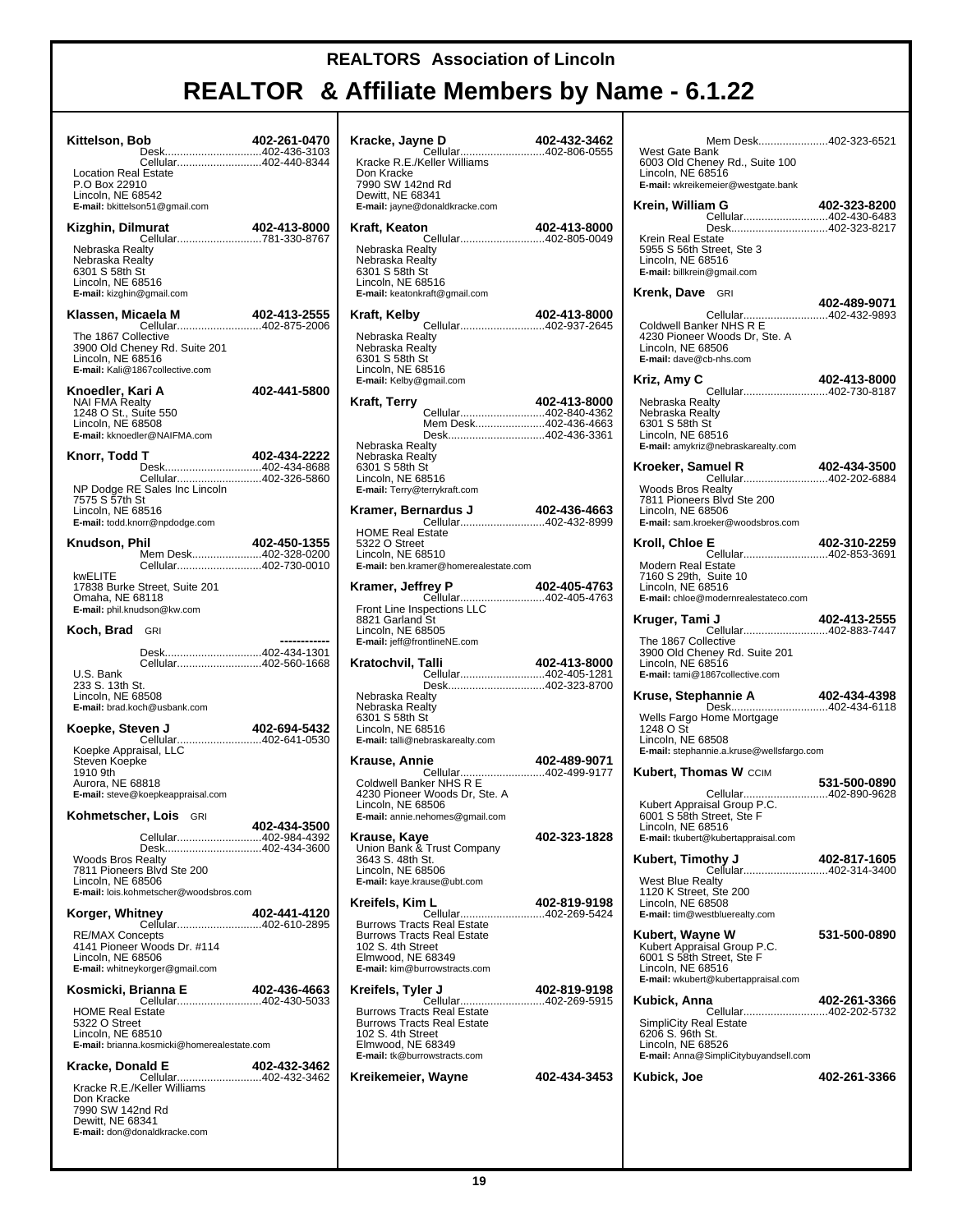| Cellular402-890-3069<br>SimpliCity Real Estate<br>6206 S. 96th St.                                                                                                                     |              |
|----------------------------------------------------------------------------------------------------------------------------------------------------------------------------------------|--------------|
| Lincoln, NE 68526<br>E-mail: Joe@Simplicitybuyandsell.com                                                                                                                              |              |
| Kuhlman, Linda GRI PMN                                                                                                                                                                 | 402-434-3500 |
| Desk402-761-2221<br>Cellular402-641-1977<br>Mem Desk402-434-3600<br><b>Woods Bros Realty</b><br>7811 Pioneers Blvd Ste 200<br>Lincoln. NE 68506<br>E-mail: Linda.Kuhlman@woodsbros.com |              |
| Kulovac, Arnesa                                                                                                                                                                        | 402-413-8000 |
| Cellular402-570-4830<br>Nebraska Realty<br>Nebraska Realty<br>6301 S 58th St<br>Lincoln, NE 68516<br>E-mail: arnesa@nebraskarealty.com                                                 |              |
| Kunz, Zachariah D<br>Cellular402-875-1059                                                                                                                                              | 402-413-8000 |
| Nebraska Realty<br>Nebraska Realty<br>6301 S 58th St<br>Lincoln, NE 68516<br>E-mail: zachkunz.re@gmail.com                                                                             |              |
| Lacy, Keith<br>Simmons Plumbing<br>PO Box 6365<br>Lincoln, NE 68506<br>E-mail: keith@simmonsplbg.com                                                                                   | 402-464-5888 |
| Lade, Renae A<br>Cellular402-432-8776                                                                                                                                                  | 402-413-2555 |
| The 1867 Collective<br>3900 Old Cheney Rd. Suite 201<br>Lincoln, NE 68516<br>E-mail: renae@1867collective.com                                                                          |              |
| Lambie, Tameria L<br>Cellular402-560-6152                                                                                                                                              | 402-434-3500 |
| Woods Bros Realty<br>7811 Pioneers Blvd Ste 200<br>Lincoln, NE 68506<br>E-mail: tamilambie@yahoo.com                                                                                   |              |
| Lamp, April L<br>Cellular402-318-1995                                                                                                                                                  | 402-261-3366 |
| <b>SimpliCity Real Estate</b><br>6206 S. 96th St.<br>Lincoln, NE 68526<br>E-mail: nathan@newconceptrealtygroup.com                                                                     |              |
| Lamp, Nathan<br>Cellular402-890-6311                                                                                                                                                   | 402-261-3366 |
| <b>SimpliCity Real Estate</b><br>6206 S. 96th St.<br>Lincoln, NE 68526<br><b>E-mail:</b> nathan@newconceptrealtygroup.com                                                              |              |
| Lane, Hayley N<br>Cellular402-890-3638                                                                                                                                                 | 402-792-2820 |
| United Country First State RE<br>6740 Woodland Blvd, Ste B<br>Hickman, NE 68372<br>E-mail: hayley@1fsr.com                                                                             |              |
| Lang, Shawn<br>City Bank & Trust<br>7101 S 82nd Street, Ste A<br>Lincoln, NE 68516<br>E-mail: slang@citybankandtrust.com                                                               | 402-420-3521 |
| Lange, Susan<br>Cellular402-483-7334                                                                                                                                                   | 402-261-3366 |
| <b>SimpliCity Real Estate</b><br>6206 S. 96th St.<br>Lincoln, NE 68526<br>E-mail: susan@simplicitybuyandsell.com                                                                       |              |
| Lanik, Margaret M                                                                                                                                                                      | 402-413-8000 |
|                                                                                                                                                                                        |              |

| Cellular402-443-7175                                                                                                                                 |              |
|------------------------------------------------------------------------------------------------------------------------------------------------------|--------------|
| Nebraska Realty<br>Nebraska Realty<br>6301 S 58th St<br>Lincoln, NE 68516<br>E-mail: margaret@nebraskarealty.com                                     |              |
|                                                                                                                                                      |              |
| <b>Avid Realty</b><br>5931 S 58th, Suite B<br>Lincoln, NE 68516<br>E-mail: Kari@avid-realty.com                                                      |              |
| Larkins, Douglas C<br>Century Sales & Management LLC<br>2855 S. 70th St., Suite 200<br>Lincoln, NE 68506-3660<br>E-mail: caseyl@gocentury.com        | 402-437-8321 |
| Larsen, Charles                                                                                                                                      | 402-436-4663 |
| Mem Desk402-436-3232<br>Desk402-817-2084<br><b>HOME Real Estate</b><br>5322 O Street<br>Lincoln, NE 68510<br>E-mail: chuck.larsen@homerealestate.com |              |
|                                                                                                                                                      |              |
| Larsen, Greg N<br>Cellular402-416-8464                                                                                                               | 402-323-6777 |
| <b>BancWise Realty</b><br>6120 Apples Way<br>Lincoln, NE 68516<br>E-mail: greg.larsen@bancwise.com                                                   |              |
| Larsen, Rod                                                                                                                                          | 402-323-1828 |
| Union Bank & Trust Company<br>3643 S. 48th St.<br>Lincoln, NE 68506<br>E-mail: rod.larsen@ubt.com                                                    |              |
| Larsen, Sandra Y<br>dra Y 402-323-6777<br>Cellular402-499-9607                                                                                       |              |
| <b>BancWise Realty</b><br>6120 Apples Way<br>Lincoln, NE 68516<br>E-mail: slarsen@bancwise.com                                                       |              |
| Larsen, Tom                                                                                                                                          | 402-436-4663 |
| Cellular402-450-3166<br><b>HOME Real Estate</b><br>5322 O Street<br>Lincoln, NE 68510<br>E-mail: Tom.Larsen@Homerealestate.com                       |              |
| Larson, Erika R                                                                                                                                      | 402-413-8000 |
| Cellular402-276-3200<br>Nebraska Realtv<br>Nebraska Realty<br>6301 S 58th St<br>Lincoln, NE 68516<br>E-mail: erika.larson@nebraskarealty.com         |              |
| Larson, Matthew C<br>hew C 402-413-8000<br>Cellular402-616-6747                                                                                      |              |
| Nebraska Realty<br>Nebraska Realty<br>6301 S 58th St<br>Lincoln, NE 68516<br>E-mail: matt@changehousedesign.com                                      |              |
| Lauritsen, Mike                                                                                                                                      | 402-328-8527 |
| Cellular402-617-8828<br>Exchange Bank<br><b>Bob Panzer</b><br>7655 Pioneers Blvd<br>Lincoln, NE 68506<br>E-mail: mlauritsen@eb-us.com                |              |
| Ledbetter, Monica                                                                                                                                    | 402-858-5631 |
| Cellular402-525-8412<br>Prosperity Home Mortgage<br>8600 S 30th Street, Suite 116<br>Lincoln, NE 68516<br>E-mail: monica.ledbetter@phmloans.com      |              |

| Leffert, Steve J GRI<br>Cellular402-416-1775                                                                                                                                                              | 402-416-1775 |
|-----------------------------------------------------------------------------------------------------------------------------------------------------------------------------------------------------------|--------------|
| Mem Desk402-436-3374<br>Desk402-436-3332<br><b>Brokers of Real Estate</b><br><b>Brokers of Real Estate</b><br>1221 Cottonwood Drive<br>Lincoln, NE 68510<br>E-mail: leffertrealestate@gmail.com           |              |
| Lehman, Megan M<br>Cellular402-937-5586<br><b>SimpliCity Real Estate</b><br>6206 S. 96th St.<br>Lincoln, NE 68526<br>E-mail: meganlehmanre@gmail.com                                                      | 402-261-3366 |
| Lehms, Jeffrey W<br>Carpet Land<br>4301 Industrial Av.<br>Lincoln, NE 68504-1108<br>E-mail: lehms4301@aol.com                                                                                             | 402-467-6363 |
| <b>Lehnert, Matthew G</b><br>Cellular402-540-8050<br>Concorde Real Estate Advisors<br>1314 O Street, Suite 101<br>Lincoln, NE 68508<br>E-mail: matt@concordemgmt.com                                      | 402-476-0086 |
| Lemke, Eric L CRS GRI<br>Cellular402-432-0742<br>Mem Desk402-436-3232<br>Desk402-437-7527<br><b>HOME Real Estate</b><br>5322 O Street<br>Lincoln, NE 68510<br>E-mail: Eric.Lemke@HomeRealEstate.com       | 402-436-4663 |
| Lemke, Jennifer L<br>Desk402-817-2131<br>Mem Desk402-436-3303<br>Cellular402-440-4406<br><b>HOME Real Estate</b><br>5322 O Street<br>Lincoln, NE 68510                                                    | 402-436-4663 |
| E-mail: Jennifer.Lemke@HomeRealEstate.com<br>Lenhoff, Tracy J<br>Cellular402-890-3928<br>Nebraska Realty<br>Nebraska Realty<br>6301 S 58th St<br>Lincoln. NE 68516<br>E-mail: tlenhoff@nebraskarealty.com | 402-413-8000 |
| Lenners, Michelle GRI<br>Desk402-436-3232<br>Cellular402-261-6081<br><b>HOME Real Estate</b><br>5322 O Street<br>Lincoln, NE 68510<br>E-mail: Michelle.Lenners@HomeRealEstate.com                         | 402-436-4663 |
| Lentz, Timothy<br>Cellular402-429-1494<br>Mem Desk402-405-5701<br>Nebraska Home Appraisals<br>5620 Calvert St.<br>Lincoln, NE 68506<br>E-mail: nehomeappr@gmail.com                                       | 402-429-1494 |
| Lesoing, Dean C<br>Cellular402-430-3719<br>Mem Desk402-434-3600<br>Desk402-434-3653<br><b>Woods Bros Realty</b><br>7811 Pioneers Blvd Ste 200<br>Lincoln, NE 68506<br>E-mail: dean.lesoing@woodsbros.com  | 402-434-3500 |
| Lessor, David<br>Cellular402-617-1800<br>Red Door Realty/Manzitto<br>4400 Lucille Drive<br>Lincoln, NE 68516<br>E-mail: dave@manzitto.com                                                                 | 402-483-2301 |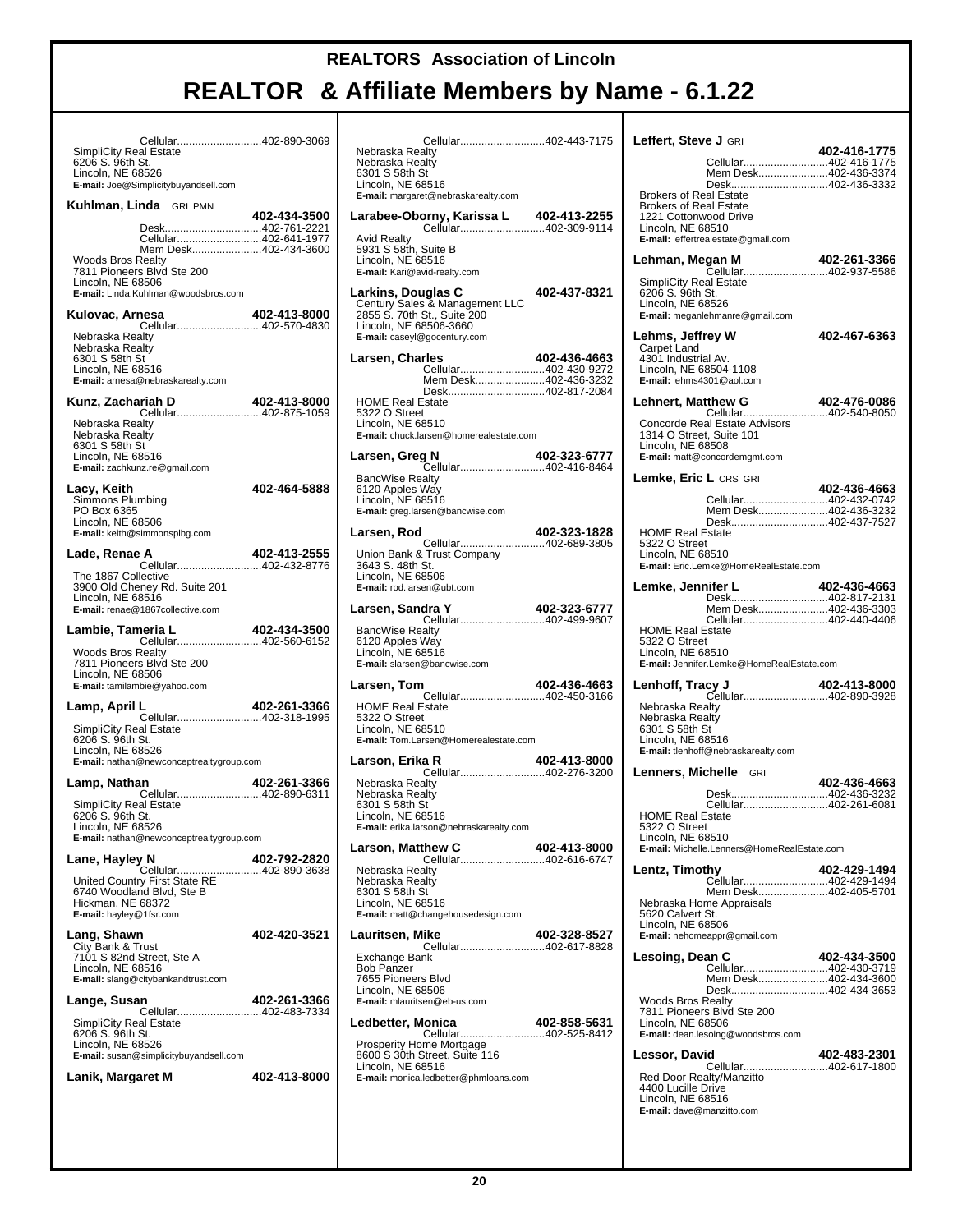# **REALTOR & Affiliate Members by Name - 6.1.22**

Τ

| Leupold, Pamela S                                                                                                                                                                        |              | Linscott, Donald                                                                                                                    |
|------------------------------------------------------------------------------------------------------------------------------------------------------------------------------------------|--------------|-------------------------------------------------------------------------------------------------------------------------------------|
| <b>HOME Real Estate</b><br>5322 O Street<br>Lincoln, NE 68510<br>E-mail: pam.leupold@homerealestate.com                                                                                  |              | Mem<br>Greenleaf Comm R<br>300 North 44th St.,<br>Lincoln, NE 68503<br>E-mail: don@greenlea                                         |
| Lewis, Angela                                                                                                                                                                            |              | Linscott, John                                                                                                                      |
| Boomerang Direct Marketing<br>9155 E Nichols Ave #175<br>Centennial, CO 80112<br>E-mail: angie@boomerangdm.com                                                                           |              | Cellu<br>Greenleaf Comm R<br>300 North 44th St.,<br>Lincoln, NE 68503<br>E-mail: jlinscott@gree                                     |
| Lewis, Jennifer E<br>Cellular402-430-2904                                                                                                                                                | 402-413-8000 | Livengood, Ashl                                                                                                                     |
| Nebraska Realty<br>Nebraska Realty<br>6301 S 58th St<br>Lincoln, NE 68516<br>E-mail: jlewis@nebraskarealty.com                                                                           |              | Cellu<br><b>Burrows Tracts Rea</b><br><b>Burrows Tracts Rea</b><br>102 S. 4th Street<br>Elmwood, NE 6834                            |
| Lewis, Jo<br>Mem Desk402-420-8364                                                                                                                                                        | 402-423-2111 | E-mail: livengood@bu                                                                                                                |
| Cellular402-432-9844<br>Nebraska Bank of Commerce<br>6000 Village Dr., Suite 100<br>Lincoln, NE 68516<br>E-mail: jo@thenbcbank.com                                                       |              | Long, Jacob M<br>Cellu<br>CJ Burleigh Real E<br>4300 S 48th Street<br>Lincoln. NE 68516<br>E-mail: jacob_long@r                     |
| Ley, Katherine J<br>Cellular402-730-5563                                                                                                                                                 | 402-489-9071 | Long, Taryn J                                                                                                                       |
| Coldwell Banker NHS R E<br>4230 Pioneer Woods Dr, Ste. A<br>Lincoln, NE 68506<br>E-mail: Kathy@cb-nhs.com                                                                                |              | Taryn J. Long, Brol<br>4535 Normal Blvd.<br>Lincoln, NE 68506-<br>E-mail: tarynlong@wi                                              |
| Leyden, Carie                                                                                                                                                                            |              | Loofe, Leane<br>Cellu                                                                                                               |
| Berkshire Hathaway HS Amb RE<br>3801 Union Drive Ste. 200<br>Lincoln, NE 68516<br>E-mail: carie.leyden@prg-ne.com                                                                        |              | <b>Berkshire Hathawa</b><br>3801 Union Drive:<br>Lincoln, NE 68516<br>E-mail: leanell30@gm                                          |
| Limbach, Jenni M<br><br>Cellular402-540-8102                                                                                                                                             | 402-875-5555 | Loontjer, Tyler J<br>Cellu                                                                                                          |
| Arrow Brokerage<br>1621 A Street<br>Lincoln, NE 68502<br>E-mail: jenni@arrowlincoln.com                                                                                                  |              | Coldwell Banker NI<br>4230 Pioneer Woo<br>Lincoln, NE 68506<br>E-mail: tyler@cb-nhs.                                                |
|                                                                                                                                                                                          |              | Lopez, Candy T                                                                                                                      |
| Arrow Brokerage<br>1621 A Street<br>Lincoln, NE 68502<br>E-mail: zach@arrowlincoln.com                                                                                                   |              | Cellu<br>kwELITE<br>17838 Burke Stree<br>Omaha, NE 68118<br>E-mail: lopez1realesta                                                  |
| Linares, Laura I                                                                                                                                                                         | 402-261-6101 | Lopez, Carlos E                                                                                                                     |
| Cellular402-314-6765<br>Sellstate Empire Realty<br>4210 S 33rd St. Ste. 200<br>Lincoln, NE 68506<br>E-mail: laura.linares@sellstatene.com                                                |              | Cellu<br><b>Great Plains Appra</b><br>PO Box 6415<br>Lincoln, NE 68506<br><b>E-mail:</b> clopez@gpap                                |
| Lindbeck, Ryan C<br>Cellular402-440-3505                                                                                                                                                 | 402-417-0678 | Lorenz, Todd<br>Cellu                                                                                                               |
| <b>Altitude Motion Media</b><br>8616 South 81st Street<br>Lincoln, NE 68516<br>E-mail: ryan@altitudemotion.com                                                                           |              | <b>HOME Real Estate</b><br>5322 O Street<br>Lincoln, NE 68510<br>E-mail: Todd.Lorenz@                                               |
| Lindstrom, Terry M GRI                                                                                                                                                                   | 402-466-8181 | Lottman, Dustin<br>Cellu                                                                                                            |
| Cellular402-730-6005<br>Mem Desk402-420-6700<br>Desk402-441-4127<br><b>EXIT Realty Professionals</b><br>5540 South Street, Ste 208<br>Lincoln, NE 68506<br>E-mail: TLindstrom@ExitRP.com |              | Farm Bureau Finar<br>5455 Red Rock Lar<br>Lincoln. NE 68516<br>E-mail: Dustin.Lottma<br>Lowney, Adam P<br>Cellu<br>Greenleaf Comm R |
| Lineweber, Lauren R                                                                                                                                                                      | 402-450-1355 | 300 North 44th St.,<br>Lincoln, NE 68503                                                                                            |
| Cellular402-430-8562<br>kwELITE<br>17838 Burke Street, Suite 201<br>Omaha, NE 68118<br>E-mail: lauren.lineweber@kw.com                                                                   |              | E-mail: adam@green<br>Lucero, Rhonda                                                                                                |

| Linscott, Donald W CCIM SIOR                                                                                                                                                    | 402-467-2525 | N۰                         |
|---------------------------------------------------------------------------------------------------------------------------------------------------------------------------------|--------------|----------------------------|
| Mem Desk402-467-7000<br>Greenleaf Comm Real Estate<br>300 North 44th St., Suite 112<br>Lincoln, NE 68503<br>E-mail: don@greenleafcommercial.com                                 |              | N۰<br>63<br>Li<br>E-       |
| Linscott, John                                                                                                                                                                  | 402-467-2525 | Lu                         |
| Cellular402-314-2338<br>Greenleaf Comm Real Estate<br>300 North 44th St., Suite 112<br>Lincoln, NE 68503<br>E-mail: jlinscott@greenleafproperties.com                           |              | W<br>11<br>Li<br>Ε.        |
| Livengood, Ashley C <sub>GRI</sub>                                                                                                                                              | 402-819-9198 | Lu                         |
| Cellular402-618-2992<br><b>Burrows Tracts Real Estate</b><br><b>Burrows Tracts Real Estate</b><br>102 S. 4th Street<br>Elmwood, NE 68349<br>E-mail: livengood@burrowstracts.com |              | C٥<br>42<br>Li<br>Ε-<br>Lu |
| Long, Jacob M                                                                                                                                                                   | 402-560-9088 |                            |
| Cellular402-640-7889<br>CJ Burleigh Real Estate<br>4300 S 48th Street, Ste 5<br>Lincoln, NE 68516<br>E-mail: jacob_long@msn.com                                                 |              | W<br>78<br>Li<br>E-<br>Lu  |
| <b>Long, Taryn J</b><br>Taryn J. Long, Broker<br>4535 Normal Blvd. #255<br>Lincoln, NE 68506-5576<br>E-mail: tarynlong@windstream.net                                           | 402-489-2333 | Н١<br>53                   |
| Loofe, Leane                                                                                                                                                                    | 402-437-8700 | Li<br>Ε.                   |
| <b>C</b><br>Cellular402-480-2374<br>Berkshire Hathaway HS Amb RE<br>3801 Union Drive Ste. 200<br>Lincoln, NE 68516<br>E-mail: leanell30@gmail.com                               |              | Ly<br>N۰<br>N<br>63        |
| <b>ler J</b> 402-489-9071<br>Cellular402-759-2219<br>Loontjer, Tyler J                                                                                                          |              | Li<br>Ε-                   |
| Coldwell Banker NHS R E<br>4230 Pioneer Woods Dr, Ste. A<br>Lincoln, NE 68506<br>E-mail: tyler@cb-nhs.com                                                                       |              | Lу<br>Pi                   |
| Lopez, Candy T<br>Cellular402-615-5418                                                                                                                                          | 402-450-1355 | 56<br>Li                   |
| kwELITE<br>17838 Burke Street, Suite 201<br>Omaha, NE 68118<br>E-mail: lopez1realestate@gmail.com                                                                               |              | Ε.<br>Lу<br>K٥             |
| Lopez, Carlos E                                                                                                                                                                 | 402-476-1144 | 30<br>Li                   |
| Cellular402-730-1854<br>Great Plains Appraisal<br>PO Box 6415<br>Lincoln, NE 68506<br>E-mail: clopez@gpappraisal.com                                                            |              | Ε.<br>Ма                   |
| Lorenz, Todd                                                                                                                                                                    | 402-436-4663 | М<br>71                    |
| Cellular402-730-3877<br><b>HOME Real Estate</b><br>5322 O Street<br>Lincoln, NE 68510                                                                                           |              | Li<br>Е-<br>Ма             |
| E-mail: Todd.Lorenz@HomeRealEstate.com                                                                                                                                          |              | Uı<br>36                   |
| Lottman, Dustin<br>Cellular402-770-0131                                                                                                                                         | 402-477-6262 | Li<br>Е-                   |
| Farm Bureau Financial Services<br>5455 Red Rock Lane, Suite 11<br>Lincoln, NE 68516<br>E-mail: Dustin.Lottman@fbfs.com                                                          |              | Мa<br>B                    |
| Lowney, Adam P                                                                                                                                                                  | 402-467-2525 | 61<br>Li                   |
| <br>Cellular402-730-8239<br>Greenleaf Comm Real Estate<br>300 North 44th St., Suite 112<br>Lincoln, NE 68503                                                                    |              | E-<br>Ма                   |
| E-mail: adam@greenleafcommercial.com<br>Lucero, Rhonda V                                                                                                                        | 402-413-8000 | B<br>38<br>Li<br>Ε-        |

| Cellular402-601-2000<br>Nebraska Realtv<br>Nebraska Realty<br>6301 S 58th St<br>Lincoln, NE 68516<br>E-mail: myhuskerhome@gmail.com          |              |
|----------------------------------------------------------------------------------------------------------------------------------------------|--------------|
| Luebbe, Tom R GRI                                                                                                                            |              |
| Cellular402-540-3768<br><b>West Blue Realty</b><br>1120 K Street, Ste 200<br>Lincoln, NE 68508<br>E-mail: tom.luebbe@westbluerealty.com      | 402-817-1605 |
| Luke, Brynna A                                                                                                                               | 402-489-9071 |
| Cellular402-853-4172<br>Coldwell Banker NHS R E<br>4230 Pioneer Woods Dr, Ste. A<br>Lincoln, NE 68506<br>E-mail: brynnaluke@gmail.com        |              |
| Luna, Roxana<br>Desk402-323-8700                                                                                                             | 402-434-3500 |
| Cellular402-429-4938<br><b>Woods Bros Realty</b><br>7811 Pioneers Blvd Ste 200<br>Lincoln. NE 68506<br>E-mail: roxana.luna@woodsbros.com     |              |
| Luxford, Susan C GRI                                                                                                                         | 402-436-4663 |
| Cellular402-525-7367<br>Desk402-323-8700                                                                                                     |              |
| <b>HOME Real Estate</b><br>5322 O Street<br>Lincoln. NE 68510<br>E-mail: Susie.Luxford@HomeRealEstate.com                                    |              |
| Lyle, Rose M GRI                                                                                                                             |              |
| Nebraska Realty<br>Nebraska Realty<br>6301 S 58th St<br>Lincoln, NE 68516<br>E-mail: rosemoore2211@gmail.com                                 | 402-413-8000 |
| Lyon, Marlin                                                                                                                                 | 402-436-2450 |
| Mem Desk402-434-3104<br>Pinnacle Bank<br>5651 S 59th Street<br>Lincoln, NE 68516<br>E-mail: marlin.lyon@pinnbank.com                         |              |
| Lyon, Samuel B                                                                                                                               | 402-328-0200 |
| Keller Williams Lincoln<br>301 S 70th Street, Ste. 200<br>Lincoln, NE 68510<br>E-mail: thefixitguy01@gmail.com                               |              |
| Maceo, Virginia                                                                                                                              | 402-310-2259 |
| Cellular402-418-2451<br>Modern Real Estate<br>7160 S 29th, Suite 10<br>Lincoln, NE 68516<br>E-mail: virginia@modernrealestateco.com          |              |
| Mach, Stein<br>Union Bank & Trust Company<br>3643 S. 48th St.<br>Lincoln, NE 68506<br>E-mail: stein.mach@ubt.com                             | 402-323-1828 |
| Madison, Jerry D                                                                                                                             | 402-323-6777 |
| <b>BancWise Realty</b><br>6120 Apples Way<br>Lincoln, NE 68516<br>E-mail: jmadison@bancwise.com                                              |              |
| Mahoney, John A<br>Cellular402-416-8015                                                                                                      | 402-437-8700 |
| Mem Desk800-777-3856<br>Berkshire Hathaway HS Amb RE<br>3801 Union Drive Ste. 200<br>Lincoln, NE 68516<br>E-mail: johnmahoney115@hotmail.com |              |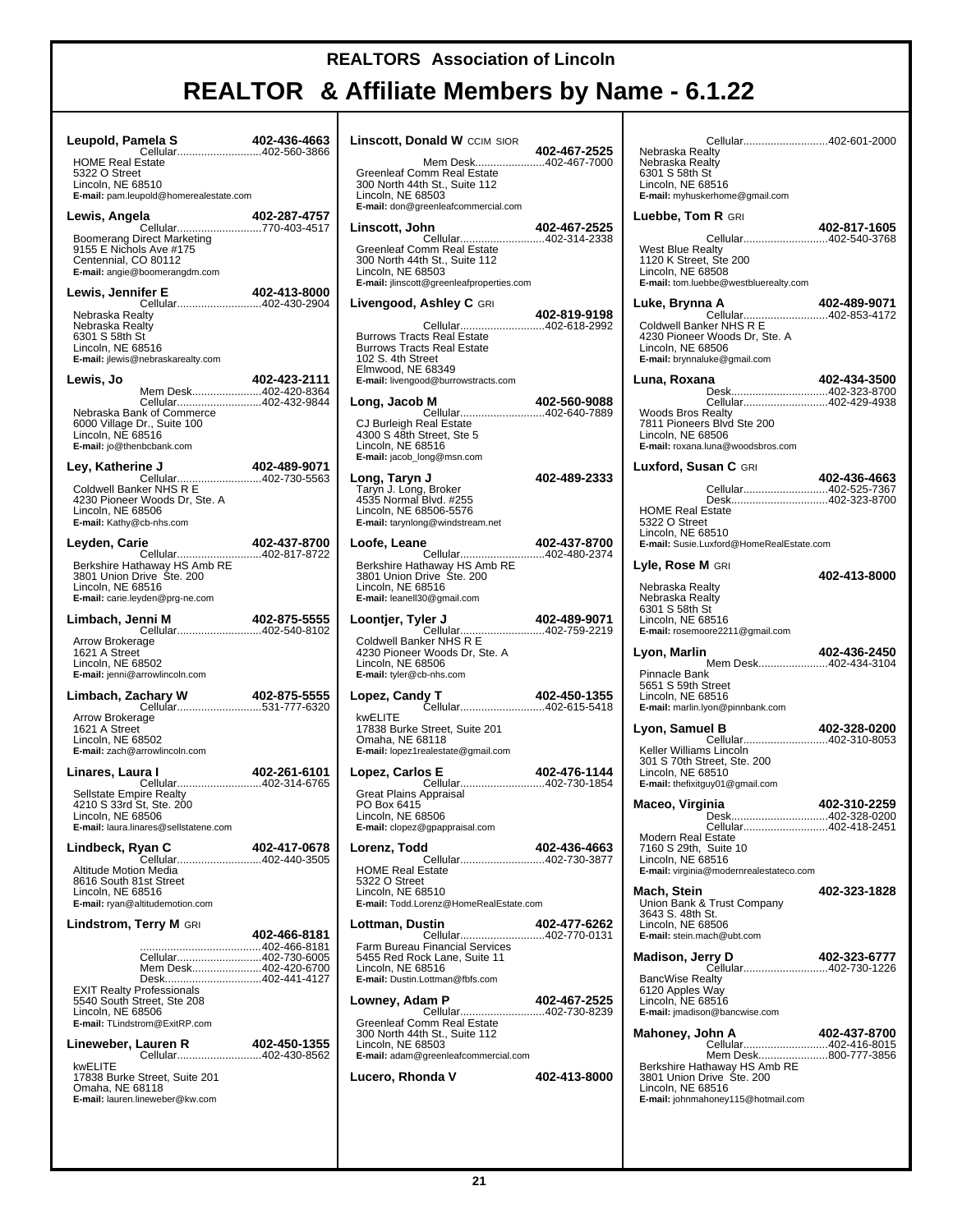# **REALTOR & Affiliate Members by Name - 6.1.22**

T

| <b>Mahony, Melody</b><br>Cellular402-405-3662                                                                                                                                     | 402-436-4663 |
|-----------------------------------------------------------------------------------------------------------------------------------------------------------------------------------|--------------|
| <b>HOME Real Estate</b><br>5322 O Street<br>Lincoln, NE 68510                                                                                                                     |              |
| E-mail: Melody.Mahony@HomeRealEstate.com                                                                                                                                          |              |
| Nebraska Realty<br>Nebraska Realty<br>6301 S 58th St<br>Lincoln, NE 68516<br>E-mail: amy.majerus@nebraskarealty.com                                                               |              |
| <b>Maley, Michael W</b>                                                                                                                                                           | 402-991-2095 |
| Cellular402-981-7400<br>Amoura Productions<br>8790 F Street #305<br>Omaha, NE 68137<br>E-mail: michael@amouraproductions.com                                                      |              |
|                                                                                                                                                                                   |              |
| Nebraska Realty<br>Nebraska Realty<br>6301 S 58th St<br>Lincoln. NE 68516<br>E-mail: harry@maloneteam.us                                                                          |              |
| Malone, Paul J                                                                                                                                                                    | 402-413-8000 |
| Nebraska Realty<br>Nebraska Realty<br>6301 S 58th St<br>Lincoln, NE 68516<br>E-mail: paul@maloneteam.us                                                                           |              |
| Manning, Katy<br>Cellular402-570-2677                                                                                                                                             | 402-436-4663 |
| Desk402-323-6100<br><b>HOME Real Estate</b><br>5322 O Street<br>Lincoln, NE 68510<br>E-mail: Katy.Manning@HomeRealEstate.com                                                      |              |
|                                                                                                                                                                                   |              |
|                                                                                                                                                                                   | 402-441-4120 |
| <b>Manning, Scott D</b><br><b>RE/MAX Concepts</b><br>4141 Pioneer Woods Dr. #114<br>Lincoln, NE 68506<br>E-mail: scott@recne.net                                                  |              |
| Manzitto Jr., Sam J                                                                                                                                                               |              |
| Sam J<br>Cellular402-416-5577<br>Red Door Realty/Manzitto<br>4400 Lucille Drive<br>Lincoln, NE 68516<br>E-mail: samjr@manzitto.com                                                |              |
| Mara, Joe GRI                                                                                                                                                                     |              |
| Cellular402-304-0540<br>Mem Desk402-434-3600<br>Desk402-434-3667<br>Woods Bros Realty<br>7811 Pioneers Blvd Ste 200<br>Lincoln, NE 68506<br><b>E-mail:</b> joe.mara@woodsbros.com | 402-434-3500 |
| Marcoe, Aleah L                                                                                                                                                                   | 402-413-8000 |
| Cellular402-570-6607<br>Nebraska Realty<br>Nebraska Realty<br>6301 S 58th St<br>Lincoln, NE 68516<br>E-mail: aleah@nebraskarealty.com                                             |              |
| Marion, Ryan                                                                                                                                                                      | 402-327-1323 |
| Cellular402-327-1323<br>At Ease Inspections<br>2317 R Street<br>Auburn, NE 68305<br>E-mail: ateaseinspections2021@gmail.com                                                       |              |
| Marquez, Fryda<br><b>402-441-5800/</b><br>Cellular402-369-6532                                                                                                                    | 402-441-5800 |

| Marsh, Beverly                                                                                                                                   | 402-434-3500 |
|--------------------------------------------------------------------------------------------------------------------------------------------------|--------------|
| Cellular402-730-3601<br>Desk402-434-3500                                                                                                         |              |
| <b>Woods Bros Realty</b><br>7811 Pioneers Blvd Ste 200<br>Lincoln, NE 68506<br>E-mail: beverly.marsh@WOODSBROS.com                               |              |
|                                                                                                                                                  |              |
| <b>Woods Bros Realty</b><br>7811 Pioneers Blvd Ste 200<br>Lincoln, NE 68506<br>E-mail: chris.marsh@woodsbros.com                                 |              |
| Marsh, Dory M<br>Cellular402-730-3602                                                                                                            | 402-434-3500 |
| Desk402-434-3500<br><b>Woods Bros Realty</b><br>7811 Pioneers Blvd Ste 200<br>Lincoln, NE 68506<br>E-mail: dory.marsh@woodsbros.com              |              |
| <b>E</b> 402-802-7779<br>Cellular402-540-1317<br>Martin, Holly E                                                                                 |              |
| <b>Giving Realty</b><br>1205 High Street<br>Lincoln, NE 68502<br><b>E-mail:</b> holly@giving-realty.com                                          |              |
| Martin, Michael C<br>J.C.M. Electric, Inc.<br>3333 S 6th St<br>Lincoln, NE 68502-4304<br>E-mail: mail@jcmelectric.com                            | 402-423-7640 |
| Martin, Shelley A<br>Cellular402-217-0033                                                                                                        | 402-441-4120 |
| <b>RE/MAX Concepts</b><br>4141 Pioneer Woods Dr. #114<br>Lincoln, NE 68506<br>E-mail: shelleymartin@neb.rr.com                                   |              |
| Martinez Eusse, Mauricio 402-441-4120<br>Cellular402-217-0339                                                                                    |              |
| <b>RE/MAX Concepts</b><br>4141 Pioneer Woods Dr. #114<br>Lincoln, NE 68506<br>E-mail: mauricio.martinez@remax.net                                |              |
| Martinez, Rosa<br>Cellular402-802-8827                                                                                                           | 402-434-3500 |
| <b>Woods Bros Realty</b><br>7811 Pioneers Blvd Ste 200<br>Lincoln, NE 68506<br>E-mail: rosaangelica.martinez@woodsbros.com                       |              |
|                                                                                                                                                  |              |
| Nebraska Realty<br>Nebraska Realty<br>6301 S 58th St<br>Lincoln, NE 68516<br>E-mail: BRAD.MARUSHAK@NEBRASKAREALTY.COM                            |              |
| Masley, Jorin M                                                                                                                                  | 402-413-8000 |
| <br>Cellular309-287-0882<br>Nebraska Realty<br>Nebraska Realty<br>6301 S 58th St<br>Lincoln, NE 68516<br>E-mail: jorin.masley@nebraskarealty.com |              |
| Massey, Malcolm J<br>Cellular402-413-1527                                                                                                        | 402-413-8000 |
| Nebraska Realty<br>Nebraska Realty<br>6301 S 58th St<br>Lincoln, NE 68516<br>E-mail: malcolm.massey@nebraskarealty.com                           |              |
| Matejka, Katelyn M<br>Cellular402-661-4177                                                                                                       | 402-436-4663 |
| <b>HOME Real Estate</b><br>5322 O Street<br>Lincoln, NE 68510<br>E-mail: Katelyn.matejka@homerealestate.com                                      |              |

| Mathews, Lisa                                                                                                                   | 402-310-2259 |
|---------------------------------------------------------------------------------------------------------------------------------|--------------|
| Cellular402-499-7756<br>Modern Real Estate<br>7160 S 29th, Suite 10<br>Lincoln, NE 68516<br>E-mail: lisa@modernrealestateco.com |              |
|                                                                                                                                 |              |
| Nebraska Realty<br>Nebraska Realty<br>6301 S 58th St<br>Lincoln, NE 68516<br>E-mail: jennie@nebraskarealty.com                  |              |
| Mau, Dede A GRI                                                                                                                 | 402-434-3500 |
| Desk402-434-3600<br>Cellular402-875-1311                                                                                        |              |
| <b>Woods Bros Realty</b><br>7811 Pioneers Blvd Ste 200<br>Lincoln, NE 68506<br>E-mail: dede.mau@woodsbros.com                   |              |
| Mayer, Kira<br>Desk402-436-3232                                                                                                 | 402-436-4663 |
| Cellular402-540-4024<br><b>HOME Real Estate</b><br>5322 O Street<br>Lincoln, NE 68510<br>E-mail: kira@homesbykira.com           |              |
| Mayo, Karen<br>Cellular402-641-5247                                                                                             | 402-323-6777 |
| <b>BancWise Realty</b><br>6120 Apples Way<br>Lincoln, NE 68516<br>E-mail: Karen.Mayo@bancwise.com                               |              |
| Mayrose, DeEtta M<br>Cellular402-450-0541                                                                                       | 402-434-2222 |
| Desk402-434-3800<br>NP Dodge RE Sales Inc Lincoln<br>7575 S 57th St<br>Lincoln, NE 68516<br>E-mail: deetta.mayrose@npdodge.com  |              |
| McCauley, Jim<br>Cellular402-525-8051                                                                                           | 402-441-4120 |
| <b>RE/MAX Concepts</b><br>4141 Pioneer Woods Dr. #114<br>Lincoln, NE 68506<br>E-mail: jim.mccauley@remax.net                    |              |
| McCauley, Karey S PMN                                                                                                           | 402-441-4120 |
| <b>RE/MAX Concepts</b><br>4141 Pioneer Woods Dr. #114<br>Lincoln, NE 68506<br>E-mail: kareymccauley@remax.net                   |              |
| McCombs, Bennie L<br><b>PETTITLE LADDETER 402-433-0000</b><br>Cellular402-432-4917                                              | 402-435-0000 |
| McCombs Commercial Realty LLC<br>6333 Apples Way, Ste. 115<br>Lincoln, NE 68516<br>E-mail: bmccombs@mccrealty.com               |              |
| McCombs, Mary A                                                                                                                 | 402-435-0000 |
|                                                                                                                                 |              |
| 6333 Apples Way, Ste. 115<br>Lincoln, NE 68516<br>E-mail: mmccombs@mccrealty.com                                                |              |
| McCown, Greg                                                                                                                    |              |
| eg 102-436-4663 Ext 372<br>Cellular402-540-4301<br>Desk402-871-2089<br>Mem Desk402-436-3232                                     |              |
| <b>HOME Real Estate</b><br>5322 O Street<br>Lincoln, NE 68510<br>E-mail: greg.mccown@homerealestate.com                         |              |
| McCoy, Joanne L<br>Cellular402-613-0613                                                                                         | 402-434-3500 |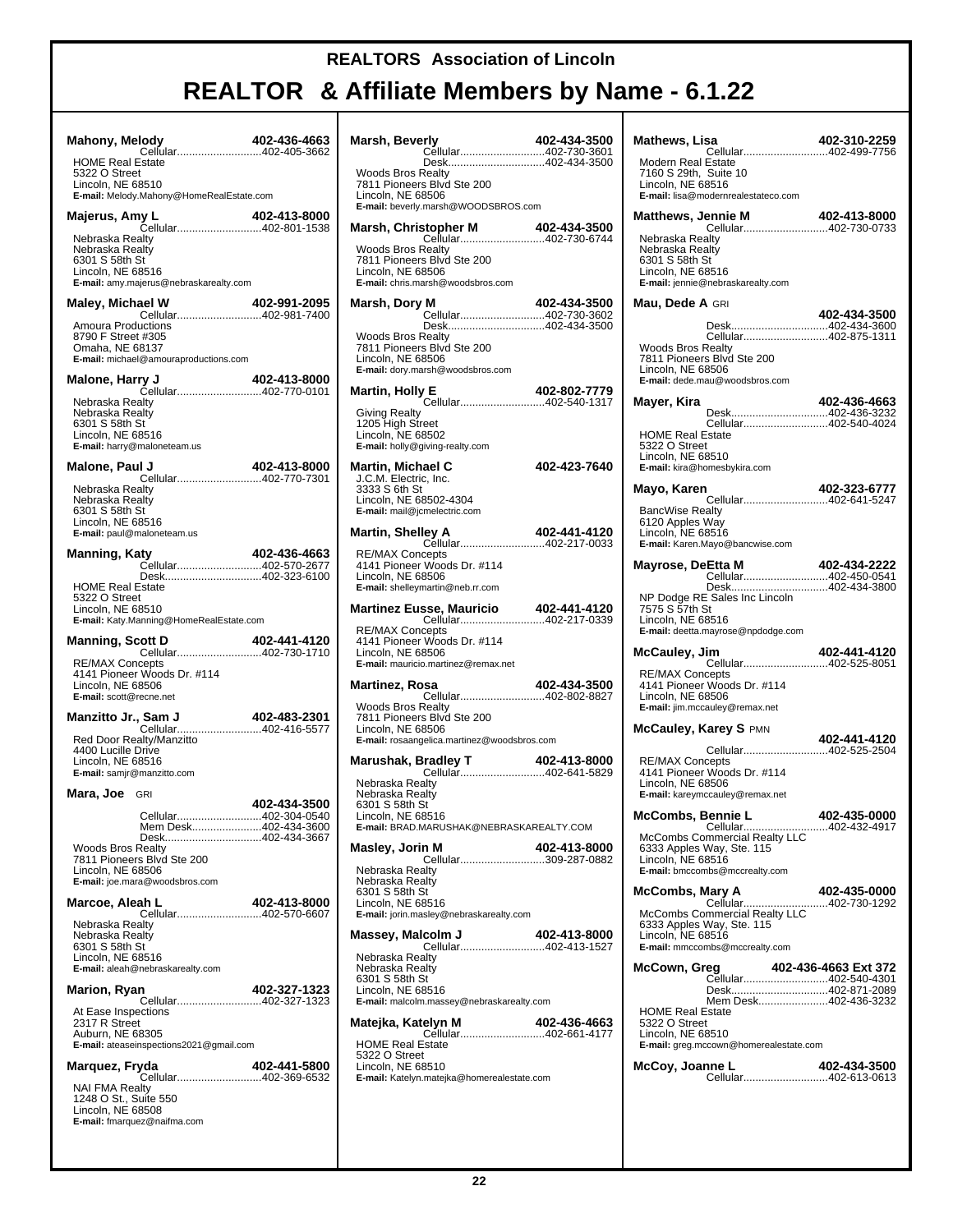| Desk402-434-3500                                                                                                                                               |              |
|----------------------------------------------------------------------------------------------------------------------------------------------------------------|--------------|
| Woods Bros Realty<br>7811 Pioneers Blvd Ste 200<br>Lincoln, NE 68506<br>E-mail: joanne.mccoy@woodsbros.com                                                     |              |
| McDermott, Zach                                                                                                                                                | 402-483-2301 |
| Cellular402-499-5746<br>Red Door Realty/Manzitto<br>4400 Lucille Drive<br>Lincoln, NE 68516<br>E-mail: zach@manzitto.com                                       |              |
| McDowell, Judy                                                                                                                                                 | 402-434-3500 |
| Desk402-434-2500<br>Cellular402-890-6871<br><b>Woods Bros Realty</b><br>7811 Pioneers Blvd Ste 200<br>Lincoln, NE 68506<br>E-mail: Judy.McDowell@WoodsBros.com |              |
| McEwen, Jessica R                                                                                                                                              |              |
| <b>Woods Bros Realty</b><br>7811 Pioneers Blvd Ste 200<br>Lincoln, NE 68506<br>E-mail: jessica.mcewen@woodsbros.com                                            |              |
| McEwen, Zulaika R                                                                                                                                              | 402-434-3500 |
| <b>Woods Bros Realty</b><br>7811 Pioneers Blvd Ste 200<br>Lincoln, NE 68506<br>E-mail: z1rose@hotmail.com                                                      |              |
| McGee, Sarah E                                                                                                                                                 | 402-261-7873 |
| Cellular402-750-7237<br><b>Redfin Corporation</b><br>11060 Oak St Ste 8<br>Omaha, NE 68144<br>E-mail: sarah.mcgee.aa@redfin.com                                |              |
| McKee, Kimberly                                                                                                                                                | 402-225-6564 |
| Cellular402-429-4247<br>Tenacious Realty<br>3301 N Street<br>Lincoln, NE 68510<br>E-mail: kimpossible@teamtenacious.com                                        |              |
| McKenzie, Daniel D                                                                                                                                             | 402-488-8770 |
| Desk402-488-8770<br>McKenzie Associates<br>237 So. 70th Street Ste. 214<br>Lincoln, NE 68510<br>E-mail: DMCKENZIE1@neb.rr.com                                  |              |
| McKillip, Ryan<br>Wells Fargo Home Mortgage<br>6600 O Street<br>Lincoln, NE 68510<br>E-mail: ryan.j.mckillip@wellsfargo.com                                    | 402-434-6140 |
| McKinstry, Gary                                                                                                                                                | 402-314-5284 |
| Cellular402-314-5284<br>Highridge Builders<br>14533 Red Guantlet<br>Waverly, NE 68462<br>E-mail: highridgebuilders@gmail.com                                   |              |
| McMahan, Sara A<br>Cellular402-480-6622                                                                                                                        | 402-413-8000 |
| Nebraska Realty<br>Nebraska Realty<br>6301 S 58th St<br>Lincoln, NE 68516<br>E-mail: smcmahan@nebraskarealty.com                                               |              |
| <b>McNeely, Andrew</b>                                                                                                                                         | 402-323-6777 |
| Cellular402-540-1689<br><b>BancWise Realty</b><br>6120 Apples Way<br>Lincoln, NE 68516<br>E-mail: andrew.mcneely@bancwise.com                                  |              |
| McTaggart, Andrea D                                                                                                                                            | 402-261-3366 |
| Cellular402-310-0722<br><b>SimpliCity Real Estate</b><br>6206 S. 96th St.<br>Lincoln, NE 68526<br>E-mail: Andrea@SimpliCitybuyandsell.com                      |              |

| McTaggart, Nicole E<br>Cellular531-739-2164                                                                                                       | 402-413-8000 |
|---------------------------------------------------------------------------------------------------------------------------------------------------|--------------|
| Nebraska Realty<br>Nebraska Realty<br>6301 S 58th St<br>Lincoln, NE 68516<br>E-mail: nicolem@nebraskarealty.com                                   |              |
| McTaggart, Tony<br><b>402-413-6000<br/>Cellular402-640-3642</b>                                                                                   | 402-413-8000 |
| Nebraska Realty<br>Nebraska Realty<br>6301 S 58th St<br>Lincoln, NE 68516<br>E-mail: armtag01@gmail.com                                           |              |
| Meader, Krisha L                                                                                                                                  | 402-858-8000 |
| Desk402-858-8646<br>402 Title Services<br>6001 S 58th Street, Ste. A<br>Lincoln, NE 68516<br>E-mail: kmeader@402title.com                         |              |
| Medill, Steve MAI                                                                                                                                 | 402-540-5933 |
| Cellular402-540-5933<br>Capital Appraisal Company<br>PO Box 67011<br>Lincoln, NE 68506<br>E-mail: steve@capitalappraisalco.com                    |              |
| Meduna, Joseph<br>Grafton & Associates<br>5935 S. 56th St., Suite A<br>Lincoln, NE 68516-3301<br>E-mail: Joseph@geacpa.com                        | 402-486-3600 |
| Meece, Maranda D<br>Desk402-466-8100                                                                                                              | 402-413-8000 |
| Modem402-466-7462                                                                                                                                 |              |
| Cellular402-805-7159<br>Nebraska Realty<br>Nebraska Realty<br>6301 S 58th St<br>Lincoln, NE 68516<br>E-mail: m.meece@nebraskarealty.com           |              |
| <b>Meginnis, Richard W</b> SIOR                                                                                                                   | 402-441-5800 |
| Cellular402-429-5800                                                                                                                              |              |
| Desk402-441-5828<br><b>NAI FMA Realty</b><br>1248 O St., Suite 550<br>Lincoln, NE 68508<br>E-mail: rmeginnis@naifma.com                           |              |
| Mehrhoff, Dennis R GRI                                                                                                                            |              |
| Cellular402-440-8585                                                                                                                              | 402-434-3500 |
| Desk402-434-3800<br><b>Woods Bros Realty</b><br>7811 Pioneers Blvd Ste 200<br>Lincoln, NE 68506<br>E-mail: dennis.mehrhoff@woodsbros.com          |              |
| Meier, Sarah<br>Baylor, Evnen, Curtiss, Grimit<br>& Witt, LLC.<br>1248 O Street, Suite 600<br>Lincoln, NE 68508<br>E-mail: smeier@baylorevnen.com | 402-475-1075 |
| Meierdierks, Mark                                                                                                                                 | 402-413-8000 |
| Cellular402-450-0395<br>Nebraska Realty<br>Nebraska Realty<br>6301 S 58th St<br>Lincoln, NE 68516<br>E-mail: carmark84@yahoo.com                  |              |
| Melichar, Deborah A<br>Charter West Bank<br>2901 S. 84th St., Suite 10<br>Lincoln, NE 68506<br>E-mail: dmelichar@charterwest.com                  | 402-484-0363 |
| Melichar, Larry D GRI CRB                                                                                                                         | 402-436-4663 |

|                                              | Cellular402-616-0003<br>Desk402-817-2078                 |              |
|----------------------------------------------|----------------------------------------------------------|--------------|
| <b>HOME Real Estate</b>                      |                                                          |              |
| 5322 O Street<br>Lincoln, NE 68510           |                                                          |              |
|                                              | E-mail: Larry.Melichar@HomeRealEstate.com                |              |
| Melichar, Matt                               | Desk402-323-8900                                         | 402-434-3453 |
|                                              | Cellular402-310-1520                                     |              |
| West Gate Bank                               | 6003 Old Cheney Rd., Suite 100                           |              |
| Lincoln, NE 68516                            | E-mail: mmelichar@westgate.bank                          |              |
| Menagh, Kimberly A                           |                                                          | 402-413-8000 |
| Nebraska Realty                              | 10 <b>00-113-102-413</b> nperly<br>Cellular402-327-1780  |              |
| Nebraska Realty                              |                                                          |              |
| 6301 S 58th St<br>Lincoln, NE 68516          |                                                          |              |
|                                              | E-mail: Kmenagh@nebraskarealty.com                       |              |
| <b>Messineo, Debbie M</b>                    | Cellular402-499-5458                                     | 402-436-4663 |
| <b>HOME Real Estate</b>                      | Desk402-437-7554                                         |              |
| 5322 O Street                                |                                                          |              |
| Lincoln, NE 68510                            | E-mail: debbie.messineo@homerealestate.com               |              |
|                                              | Mettenbrink, William L 402-434-3500                      |              |
| <b>Woods Bros Realty</b>                     | Cellular308-380-3280                                     |              |
| Lincoln, NE 68506                            | 7811 Pioneers Blvd Ste 200                               |              |
|                                              | E-mail: will.mettenbrink@woodsbros.com                   |              |
| Meyer Cook, Anne                             |                                                          | 402-441-4120 |
| <b>RE/MAX Concepts</b>                       | Cellular402-440-7789                                     |              |
| Lincoln, NE 68506                            | 4141 Pioneer Woods Dr. #114                              |              |
|                                              | E-mail: anneMcook@remax.net                              |              |
| <b>Meyer, Arla J</b> sres                    |                                                          |              |
|                                              |                                                          |              |
|                                              | Cellular402-450-4241                                     | 402-413-8000 |
|                                              | Desk402-434-3800<br>Mem Desk402-434-3868                 |              |
| Nebraska Realty<br>Nebraska Realty           |                                                          |              |
| 6301 S 58th St                               |                                                          |              |
| Lincoln, NE 68516                            | E-mail: arla@nebraskarealty.com                          |              |
| Meyer, Christine                             |                                                          | 402-489-9071 |
|                                              | Coldwell Banker NHS R E<br>4230 Pioneer Woods Dr, Ste. A |              |
| Lincoln, NE 68506                            | E-mail: christine@cb-nhs.com                             |              |
|                                              |                                                          |              |
| Meyer, Jamie L                               | Cellular402-770-8888                                     | 402-441-5800 |
| <b>NAI FMA Realty</b>                        |                                                          |              |
| 1248 O St., Suite 550<br>Lincoln, NE 68508   | E-mail: jmeyer@naifma.com                                |              |
| Meyer, Jeni                                  |                                                          | 402-413-8000 |
|                                              | Cellular402-770-6624<br>Desk402-323-8700                 |              |
| Nebraska Realty                              |                                                          |              |
| Nebraska Realty<br>6301 S 58th St            |                                                          |              |
| Lincoln, NE 68516                            | E-mail: jenilynnmeyer@gmail.com                          |              |
| Meyer, Jim                                   |                                                          | 402-323-1828 |
| 3643 S. 48th St.                             | Union Bank & Trust Company                               |              |
| Lincoln, NE 68506                            |                                                          |              |
|                                              | E-mail: jim.meyer@ubt.com                                |              |
| Meyer, Russ P                                | Cellular402-310-8262                                     | 402-489-9071 |
|                                              | Coldwell Banker NHS R E<br>4230 Pioneer Woods Dr, Ste. A |              |
| Lincoln, NE 68506<br>E-mail: russ@cb-nhs.com |                                                          |              |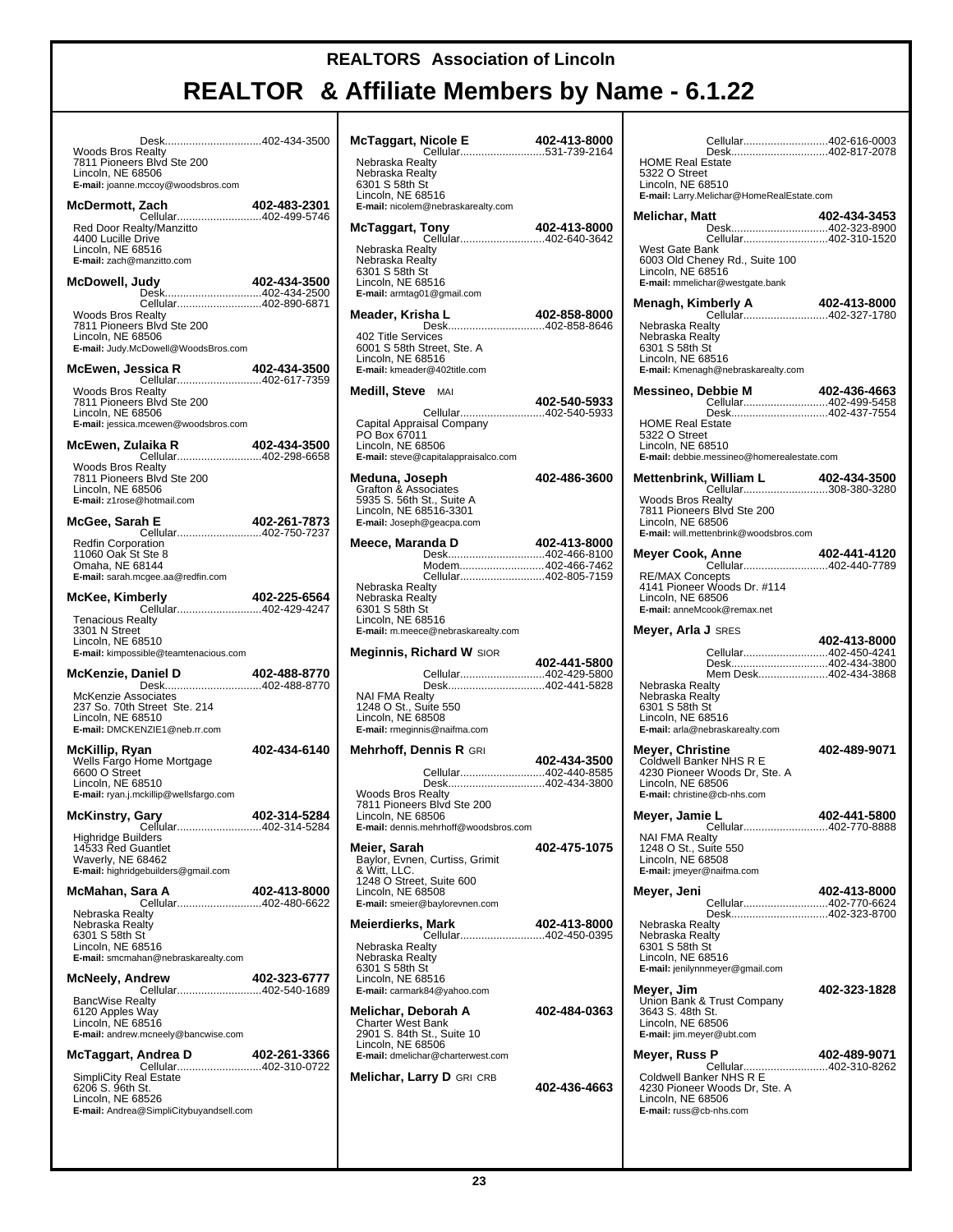# **REALTOR & Affiliate Members by Name - 6.1.22**

┯

| Meyer, Sadie M<br>- <b>n.</b><br>Cellular402-875-2213                                                                                                                      | 402-819-9198 |
|----------------------------------------------------------------------------------------------------------------------------------------------------------------------------|--------------|
| <b>Burrows Tracts Real Estate</b><br><b>Burrows Tracts Real Estate</b><br>102 S. 4th Street<br>Elmwood, NE 68349<br>E-mail: sadie@burrowstracts.com                        |              |
| Meyers, Steven D<br>Cellular402-200-8824                                                                                                                                   | 402-434-3500 |
| <b>Woods Bros Realty</b><br>7811 Pioneers Blvd Ste 200<br>Lincoln, NE 68506<br>E-mail: steve.meyers@woodsbros.com                                                          |              |
|                                                                                                                                                                            |              |
| <b>HOME Real Estate</b><br>5322 O Street<br>Lincoln, NE 68510<br>E-mail: Shannon.Meysenburg@HomeRealEstate.com                                                             |              |
| Michalek, Emily G<br>nily G 102-483-2301<br>Cellular402-541-8229                                                                                                           |              |
| Red Door Realty/Manzitto<br>4400 Lucille Drive<br>Lincoln, NE 68516<br>E-mail: emosborn1396@gmail.com                                                                      |              |
| Mick, Matt<br>Cellular402-278-1096                                                                                                                                         | 402-413-8000 |
| Nebraska Realty<br>Nebraska Realty<br>6301 S 58th St<br>Lincoln, NE 68516<br>E-mail: Matt.mick3@gmail.com                                                                  |              |
| Milana, Tony<br>Cellular402-202-5381                                                                                                                                       | 402-483-2301 |
| Red Door Realty/Manzitto<br>4400 Lucille Drive<br>Lincoln, NE 68516<br>E-mail: tony@manzitto.com                                                                           |              |
| Millard Sr, Joseph R<br>Mem Desk402-323-6007<br>Cellular402-432-4305<br>Desk402-434-3830<br>Berkshire Hathaway HS Amb RE<br>3801 Union Drive Ste. 200<br>Lincoln, NE 68516 | 402-437-8700 |
| E-mail: joe.millard@BHHSamb.com<br>Millard, Kristie J                                                                                                                      | 402-483-2301 |
| Red Door Realty/Manzitto<br>4400 Lucille Drive<br>Lincoln, NE 68516<br>E-mail: kristie@reddoorne.com                                                                       |              |
| Millard, Leanna                                                                                                                                                            | 402-435-1244 |
| Cellular402-421-2029<br>Charter Title & Escrow<br>6333 Apples Way, Suite 115<br>Lincoln, NE 68516<br>E-mail: Imillard@charter-title.net                                    |              |
| Miller, Angela M<br>Cellular402-499-8646                                                                                                                                   | 402-437-8700 |
| Berkshire Hathaway HS Amb RE<br>3801 Union Drive Ste. 200<br>Lincoln, NE 68516<br>E-mail: TheMillers@Millers2.com                                                          |              |
| Miller, Jennifer L<br>Cellular816-489-1628                                                                                                                                 | 402-802-7779 |
| Giving Realty<br>1205 High Street<br>Lincoln, NE 68502<br>E-mail: jayceesellshomes@gmail.com                                                                               |              |
| Miller, Ron<br>Cellular402-419-8992                                                                                                                                        | 402-436-4663 |
| <b>HOME Real Estate</b><br>5322 O Street<br>Lincoln, NE 68510<br>E-mail: Ron.Miller@HomeRealEstate.com                                                                     |              |
|                                                                                                                                                                            |              |

| Miller, Shawn A                                                                                                                                                              | 402-437-8700 |
|------------------------------------------------------------------------------------------------------------------------------------------------------------------------------|--------------|
| Lincoln. NE 68516<br>E-mail: TheMillers@Millers2.com                                                                                                                         |              |
| Mills, Aaron C                                                                                                                                                               |              |
| <b>Woods Bros Realty</b><br>7811 Pioneers Blvd Ste 200<br>Lincoln, NE 68506<br>E-mail: aaron.mills@woodsbros.com                                                             |              |
| Millspaugh, Leah<br>Cellular402-610-5427                                                                                                                                     | 402-413-8000 |
| Nebraska Realtv<br>Nebraska Realty<br>6301 S 58th St<br>Lincoln, NE 68516<br>E-mail: leah@nebraskarealty.com                                                                 |              |
| Milner, Ashley L<br><b>ey L</b><br>Cellular402-770-2914                                                                                                                      | 402-441-4120 |
| <b>RE/MAX Concepts</b><br>4141 Pioneer Woods Dr. #114<br>Lincoln, NE 68506<br>E-mail: ashley.milner@remax.net                                                                |              |
|                                                                                                                                                                              |              |
| <b>CMG Financial</b><br>5800 Hidcote Dr Suite 106<br>Lincoln, NE 68516<br>E-mail: Iminchow@cmgfi.com                                                                         |              |
| Mitchell, Luke<br>Desk402-434-2224                                                                                                                                           | 402-434-2220 |
| Cornhusker Bank - R.E. Lending<br>6100 Apples Way<br>Lincoln. NE 68516<br>E-mail: luke.mitchell@cornhuskerbank.com                                                           |              |
| <b>Minarik, Daniel J</b> CRS                                                                                                                                                 | 402-434-3700 |
| Cellular402-450-1009<br>Mem Desk402-436-3232                                                                                                                                 |              |
| Desk402-817-2085<br>HomeServices of Nebraska<br>7811 Pioneers Blvd Ste 200<br>Lincoln, NE 68506<br>E-mail: dan@homeservicesne.com                                            |              |
| Moehlenhoff, Jordan<br>West Gate Bank<br>6003 Old Cheney Rd., Suite 100<br>Lincoln, NE 68516<br>E-mail: jmoehlenhoff@westgatebank.com                                        | 402-434-3453 |
| Monico, Demari F<br>Cellular402-770-9166                                                                                                                                     | 402-441-4120 |
| <b>RE/MAX Concepts</b><br>4141 Pioneer Woods Dr. #114<br>Lincoln, NE 68506<br>E-mail: dmonico@remax.net                                                                      |              |
| Monroe, Misti<br>Desk402-436-3232                                                                                                                                            | 402-413-8000 |
| Cellular402-770-5128<br>Nebraska Realty<br>Nebraska Realty<br>6301 S 58th St<br>Lincoln, NE 68516<br>E-mail: Misti.Monroe@nebraskarealty.com                                 |              |
| Montes de Oca, Ageda<br>Cellular402-570-9617                                                                                                                                 | 402-434-3500 |
| <b>Woods Bros Realty</b><br>7811 Pioneers Blvd Ste 200<br>Lincoln, NE 68506<br>E-mail: ageda.montesdeoca@woodsbros.com                                                       |              |
| <b>Mooberry, Patrick L GRI</b>                                                                                                                                               |              |
| Mem Desk402-436-3332<br>Cellular402-430-7711<br>Desk402-436-3333<br><b>HOME Real Estate</b><br>5322 O Street<br>Lincoln, NE 68510<br>E-mail: Pat.Mooberry@HomeRealEstate.com | 402-436-4663 |

| Moran, Cami<br>Lincoln Federal Savings Bank<br>PO Box 80038<br>8400 Maddox Drive<br>Lincoln, NE 68520                                                                    | 402-474-1400 |
|--------------------------------------------------------------------------------------------------------------------------------------------------------------------------|--------------|
| E-mail: cmoran@lincolnfed.com<br>Morgan, Bryce D<br>Nebraska Bank of Commerce<br>6000 Village Dr., Suite 100<br>Lincoln, NE 68516<br>E-mail: bryce.morgan@thenbcbank.com | 402-423-2111 |
| Morgan, Kyle T                                                                                                                                                           | 402-277-0247 |
| Cellular402-277-0247<br>Avid Appraisal<br>340 E Sloup Dr<br>Wahoo, NE 68066<br>E-mail: avidappraisal@gmail.com                                                           |              |
| Morris, Keith E                                                                                                                                                          | 402-805-2420 |
| Cellular402-805-2420<br><b>Best Choice Realty</b><br>5025 Glade St.<br>Lincoln, NE 68506<br>E-mail: bestchoicerentals@gmail.com                                          |              |
| eeley <b>402-310-2259</b><br>Cellular402-670-7633<br><b>Morrison, Neeley</b>                                                                                             |              |
| Modern Real Estate<br>7160 S 29th, Suite 10<br>Lincoln, NE 68516<br>E-mail: neeley@modernrealestateco.com                                                                |              |
| Morrow, Carol A                                                                                                                                                          | 402-434-2222 |
| NP Dodge RE Sales Inc Lincoln<br>7575 S 57th St<br>Lincoln, NE 68516<br>E-mail: Carol.Morrow@npdodge.com                                                                 |              |
| <b>y M 402-434-3500</b><br>Cellular402-730-6818<br>Mosser, Amy M                                                                                                         |              |
| Desk402-434-3800                                                                                                                                                         |              |
| <b>Woods Bros Realty</b><br>7811 Pioneers Blvd Ste 200<br>Lincoln, NE 68506<br>E-mail: Amy.Mosser@WoodsBros.com                                                          |              |
| Mueller, Angela J                                                                                                                                                        | 402-434-3500 |
| Cellular402-646-8826<br><b>Woods Bros Realty</b><br>7811 Pioneers Blvd Ste 200<br>Lincoln, NE 68506<br>E-mail: angela.mueller@woodsbros.com                              |              |
| <b>Mueller, Nancy</b><br>Gershman Mortgage<br>8250 Old Cheney Rd, Ste B<br>Lincoln, NE 68516<br>E-mail: nmueller@gershman.com                                            | 402-512-1408 |
| Mueller, Tara D                                                                                                                                                          | 402-441-4120 |
| Cellular480-216-0433<br><b>RE/MAX Concepts</b><br>4141 Pioneer Woods Dr. #114<br>Lincoln, NE 68506<br>E-mail: taramueller@remax.net                                      |              |
| <b>Mullen, Thomas M ALC E-PRO RLI</b>                                                                                                                                    |              |
| Cellular402-610-1030                                                                                                                                                     | 402-310-2259 |
| Desk402-436-3332                                                                                                                                                         |              |
| Modern Real Estate<br>7160 S 29th, Suite 10<br>Lincoln, NE 68516<br>E-mail: Tom@modernrealestateco.com                                                                   |              |
| Mullin, Timothy J                                                                                                                                                        | 402-450-5086 |
| Cellular402-450-5086<br>Premier Appraisal Services<br>8100 Katrina Lane<br>Lincoln, NE 68512<br>E-mail: pasinc1@gmail.com                                                |              |
| Munro, Ariana S                                                                                                                                                          | 402-441-4120 |
|                                                                                                                                                                          |              |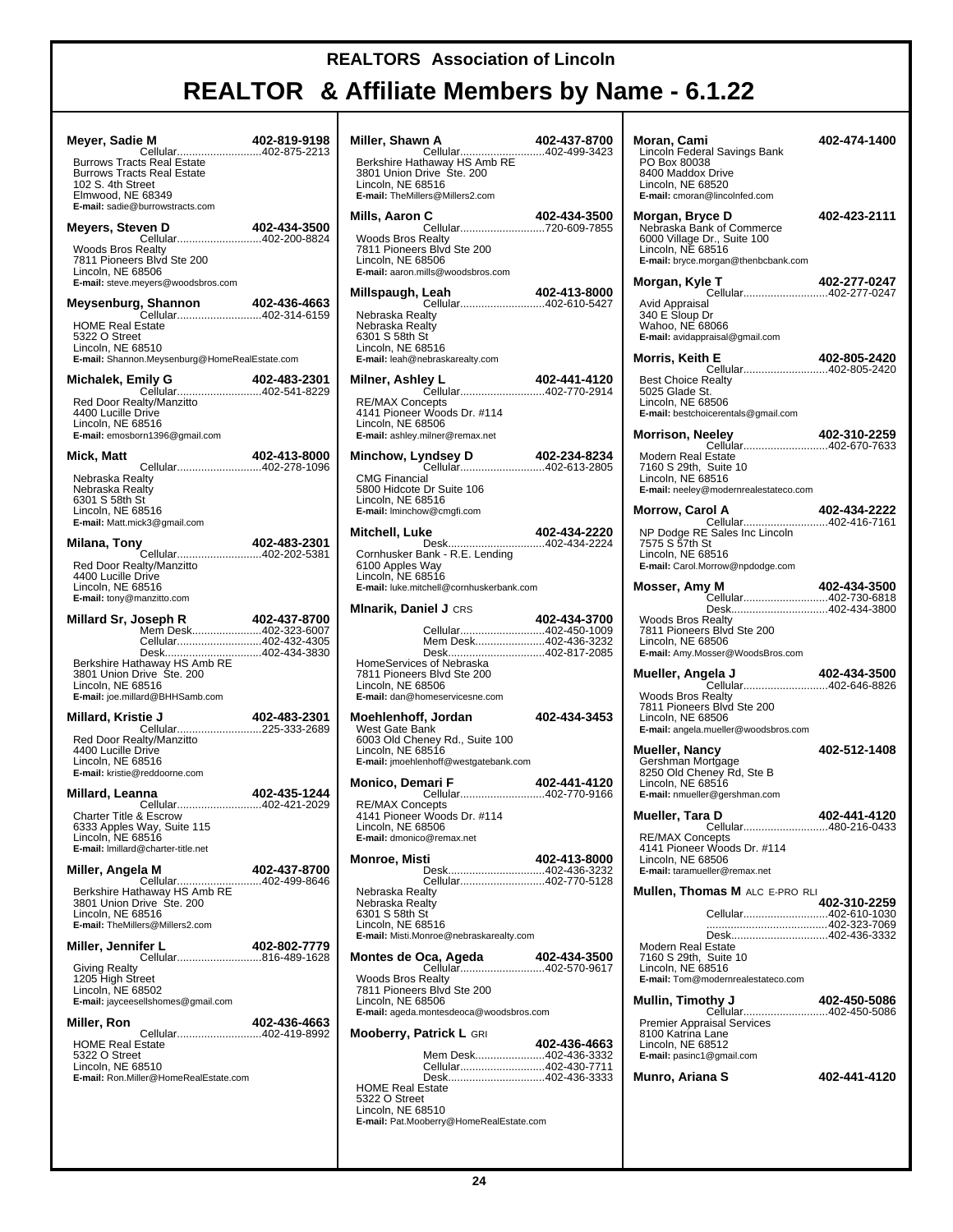| Cellular402-989-4090<br><b>RE/MAX Concepts</b>                       |              |
|----------------------------------------------------------------------|--------------|
| 4141 Pioneer Woods Dr. #114<br>Lincoln, NE 68506                     |              |
| E-mail: ariana.munro@remax.net                                       |              |
| Myers, Kasandra                                                      | 402-413-8000 |
|                                                                      |              |
| Nebraska Realty<br>Nebraska Realty                                   |              |
| 6301 S 58th St<br>Lincoln, NE 68516                                  |              |
| E-mail: kmyers@nebraskarealty.com                                    |              |
| Nagel, Mike J                                                        | 402-416-9721 |
| Ridgeline Appraisal, Inc.<br>PO Box 22986                            |              |
| Lincoln, NE 68542                                                    |              |
| E-mail: mnagel8962@gmail.com                                         |              |
| Nanos, John M<br>Cellular402-730-3564                                | 402-434-3500 |
| Mem Desk402-434-3500                                                 |              |
| Desk402-434-3600<br><b>Woods Bros Realty</b>                         |              |
| 7811 Pioneers Blvd Ste 200<br>Lincoln, NE 68506                      |              |
| E-mail: john.nanos@WoodsBros.com                                     |              |
| Neill, Josh A                                                        | 402-441-4085 |
| Cellular402-202-0587<br><b>PrimeSites</b>                            |              |
| PrimeSites, L.L.C                                                    |              |
| 5631 South 48th St - Suite 280<br>Lincoln, NE 68516                  |              |
| E-mail: josh@primesites.org                                          |              |
| Nelms, Chase R                                                       | 402-473-4300 |
| <b>Farm Credit Services</b>                                          |              |
| 855 Fallbrook Blvd                                                   |              |
| Lincoln, NE 68521-0298<br>E-mail: chase.nelms@fcsamerica.com         |              |
| Nelson, Jason P                                                      | 402-436-4663 |
| Cellular402-219-2505                                                 |              |
| <b>HOME Real Estate</b><br>5322 O Street                             |              |
| Lincoln, NE 68510<br>E-mail: jason.nelson@homerealestate.com         |              |
|                                                                      |              |
| <b>elly 402-413-8000</b><br>Cellular402-580-6726<br>Nessetti, Shelly |              |
| Nebraska Realty<br>Nebraska Realty                                   |              |
| 6301 S 58th St                                                       |              |
| Lincoln, NE 68516<br>E-mail: shelly@nebraskarealty.com               |              |
| Neumayer, Ronald N                                                   | 402-436-4663 |
| Cellular402-432-4654                                                 |              |
| Mem Desk402-436-4663<br>Desk                                         | 402-436-3155 |
| <b>HOME Real Estate</b><br>5322 O Street                             |              |
| Lincoln, NE 68510                                                    |              |
| <b>E-mail:</b> ron.neumayer@homerealestate.com                       |              |
| Ngoh, Carolina<br>Cellular402-802-4357                               | 402-413-8000 |
| Nebraska Realty                                                      |              |
| Nebraska Realty<br>6301 S 58th St                                    |              |
| Lincoln, NE 68516<br>E-mail: carolinangoh@nebraskarealty.com         |              |
|                                                                      |              |
| Nguyen, Johnny<br>Cellular402-314-3480                               | 402-413-8000 |
| Nebraska Realty                                                      |              |
| Nebraska Realty<br>6301 S 58th St                                    |              |
| Lincoln, NE 68516<br>E-mail: johnnynguyen96@outlook.com              |              |
|                                                                      |              |
| Nicol, Karen K<br>Cellular402-202-0271                               | 402-434-0292 |
| Albers Co.<br>9060 Andermatt Dr. Ste. 105                            |              |
| Lincoln, NE 68526                                                    |              |
| E-mail: KarenKNicol@aol.com                                          |              |
|                                                                      |              |

| <b>Woods Bros Realty</b><br>7811 Pioneers Blvd Ste 200<br>Lincoln, NE 68506                                                          |  |                                                          |
|--------------------------------------------------------------------------------------------------------------------------------------|--|----------------------------------------------------------|
| E-mail: buzz.niederklein@woodsbros.com<br>Nielsen, Jared D                                                                           |  |                                                          |
| <b>RE/MAX Concepts</b><br>4141 Pioneer Woods Dr. #114<br>Lincoln, NE 68506<br>E-mail: Jared@recne.net                                |  | <b>ed D</b> 402-441-4120<br>Cellular402-202-1857         |
| Nielsen, Melissa                                                                                                                     |  | <b>issa 402-436-4663</b><br>Cellular402-719-1670         |
| <b>HOME Real Estate</b><br>5322 O Street<br>Lincoln, NE 68510<br>E-mail: Melissa.Nielsen@HomeRealEstate.com                          |  |                                                          |
| Nienaber, Kelsey L                                                                                                                   |  | <b>elsey L 402-441-4120</b><br>Cellular402-416-1891      |
| <b>RE/MAX Concepts</b><br>4141 Pioneer Woods Dr. #114<br>Lincoln, NE 68506<br>E-mail: kelsey@recne.net                               |  |                                                          |
| Nitz, Kelby                                                                                                                          |  | 402-434-3500<br>Cellular402-646-0429                     |
| <b>Woods Bros Realty</b><br>7811 Pioneers Blvd Ste 200<br>Lincoln, NE 68506<br>E-mail: Kelby.Nitz@WoodsBros.com                      |  |                                                          |
| Nitz, Shelly J                                                                                                                       |  | 402-434-3500<br><b>Cellular402-641-0698</b>              |
| <b>Woods Bros Realty</b><br>7811 Pioneers Blvd Ste 200<br>Lincoln, NE 68506<br>E-mail: shelly.nitz@woodsbros.com                     |  | Desk402-643-2541                                         |
| Noecker, David A                                                                                                                     |  | 402-434-7368<br>Cellular402-432-2207                     |
| Commercial Investment Prop. Co.<br>7211 S 27th St<br>Lincoln, NE 68512-9300<br>E-mail: DavidN@RentCIP.com                            |  | Desk402-436-3413                                         |
| Noonan, Kevin F                                                                                                                      |  | 402-434-2222                                             |
| NP Dodge RE Sales Inc Lincoln<br>7575 S 57th St<br>Lincoln, NE 68516<br>E-mail: Kevin.Noonan@npdodge.com                             |  |                                                          |
| Nordhues, Angela A                                                                                                                   |  | 402-434-3500<br>Desk402-434-3800<br>Cellular402-890-6215 |
| <b>Woods Bros Realty</b><br>7811 Pioneers Blvd Ste 200<br>Lincoln, NE 68506<br><b>E-mail:</b> angela.nordhues@woodsbros.com          |  |                                                          |
| <b>Norsworthy, Shelley</b>                                                                                                           |  | 402-432-3462<br>Cellular308-530-4343                     |
| Kracke R.E./Keller Williams<br>Don Kracke<br>7990 SW 142nd Rd<br>Dewitt, NE 68341<br>E-mail: s.norsworthy@kw.com                     |  |                                                          |
| <b>Northey, Kim</b><br>Charter Title & Escrow<br>6333 Apples Way, Suite 115<br>Lincoln, NE 68516<br>E-mail: Imillard@theinagroup.com |  | 402-435-1244                                             |
| Novak, Darryl                                                                                                                        |  | 402-792-2820                                             |
| United Country First State RE<br>6740 Woodland Blvd, Ste B<br>Hickman, NE 68372<br><b>E-mail:</b> novakauction@gmail.com             |  | Cellular402-641-7213                                     |
|                                                                                                                                      |  |                                                          |

| Novak, Leslie L                                                                                                                           | 402-413-8000                 |
|-------------------------------------------------------------------------------------------------------------------------------------------|------------------------------|
| Cellular402-450-3593<br>Nebraska Realty<br>Nebraska Realty                                                                                |                              |
| 6301 S 58th St<br>Lincoln, NE 68516<br>E-mail: leslienovakrealtor@gmail.com                                                               |                              |
| Novak, Troy D<br>Cellular402-641-1526                                                                                                     | 402-792-2820                 |
| United Country First State RE<br>6740 Woodland Blvd, Ste B<br>Hickman, NE 68372<br>E-mail: Novakauction@gmail.com                         |                              |
| Novotny, Kelly<br>Union Bank & Trust Company<br>3643 S. 48th St.<br>Lincoln, NE 68506<br>E-mail: kelly.novotny@ubt.com                    | 402-323-1828                 |
| Noyd, Neeli<br>Cellular402-363-3082                                                                                                       | 402-434-3500                 |
| Desk402-434-3600<br><b>Woods Bros Realty</b><br>7811 Pioneers Blvd Ste 200<br>Lincoln, NE 68506<br>E-mail: Neeli.Noyd@WoodsBros.com       |                              |
| Nutter, Shannon N<br>Cellular402-499-5517                                                                                                 | 402-499-5517                 |
| Nutter Appraisal<br>6910 Lexington Ave.<br>Lincoln, NE 68505<br>E-mail: snutterappraisal@yahoo.com                                        |                              |
| O'Leary, Fran GRI SRES<br>Cellular402-770-7907                                                                                            | 402-434-3500                 |
| Mem Desk402-436-4663<br>Woods Bros Realty<br>7811 Pioneers Blvd Ste 200<br>Lincoln, NE 68506<br>E-mail: fran.oleary@woodsbros.com         |                              |
| Oakes, Patrick                                                                                                                            | 402-476-0086                 |
|                                                                                                                                           |                              |
| Cellular402-540-4935<br>Concorde Real Estate Advisors<br>1314 O Street, Suite 101<br>Lincoln, NE 68508<br>E-mail: poakes@concordemgmt.com |                              |
| Oborny, Ashley M                                                                                                                          | 402-489-9071                 |
| Cellular402-649-1690<br>Coldwell Banker NHS R E<br>4230 Pioneer Woods Dr, Ste. A<br>Lincoln, NE 68506<br>E-mail: ashley.oborny@gmail.com  |                              |
| <b>Obrist, Kent B ABR</b>                                                                                                                 |                              |
| Cellular<br>Mem Desk402-434-3500                                                                                                          | 402-434-3500<br>402-432-9695 |
| Desk402-434-3507<br><b>Woods Bros Realty</b><br>7811 Pioneers Blvd Ste 200<br>Lincoln, NE 68506<br>E-mail: Kent.Obrist@WoodsBros.com      |                              |
| Oehm, Scott M                                                                                                                             | 402-310-2259                 |
| <br>Cellular402-304-2803<br>Modern Real Estate<br>7160 S 29th, Suite 10<br>Lincoln, NE 68516<br>E-mail: scott@modernrealestateco.com      |                              |
| Ohlin, Cassandra                                                                                                                          | 402-413-8000                 |
| Cellular402-440-1727<br>Nebraska Realty<br>Nebraska Realty<br>6301 S 58th St<br>Lincoln, NE 68516<br>E-mail: cassi@nebraskarealty.com     |                              |
| Ohmberger, James W<br><b>James W</b> 402-436-4663<br>Cellular402-416-9025<br>Mem Desk402-436-3232                                         | 402-436-4663                 |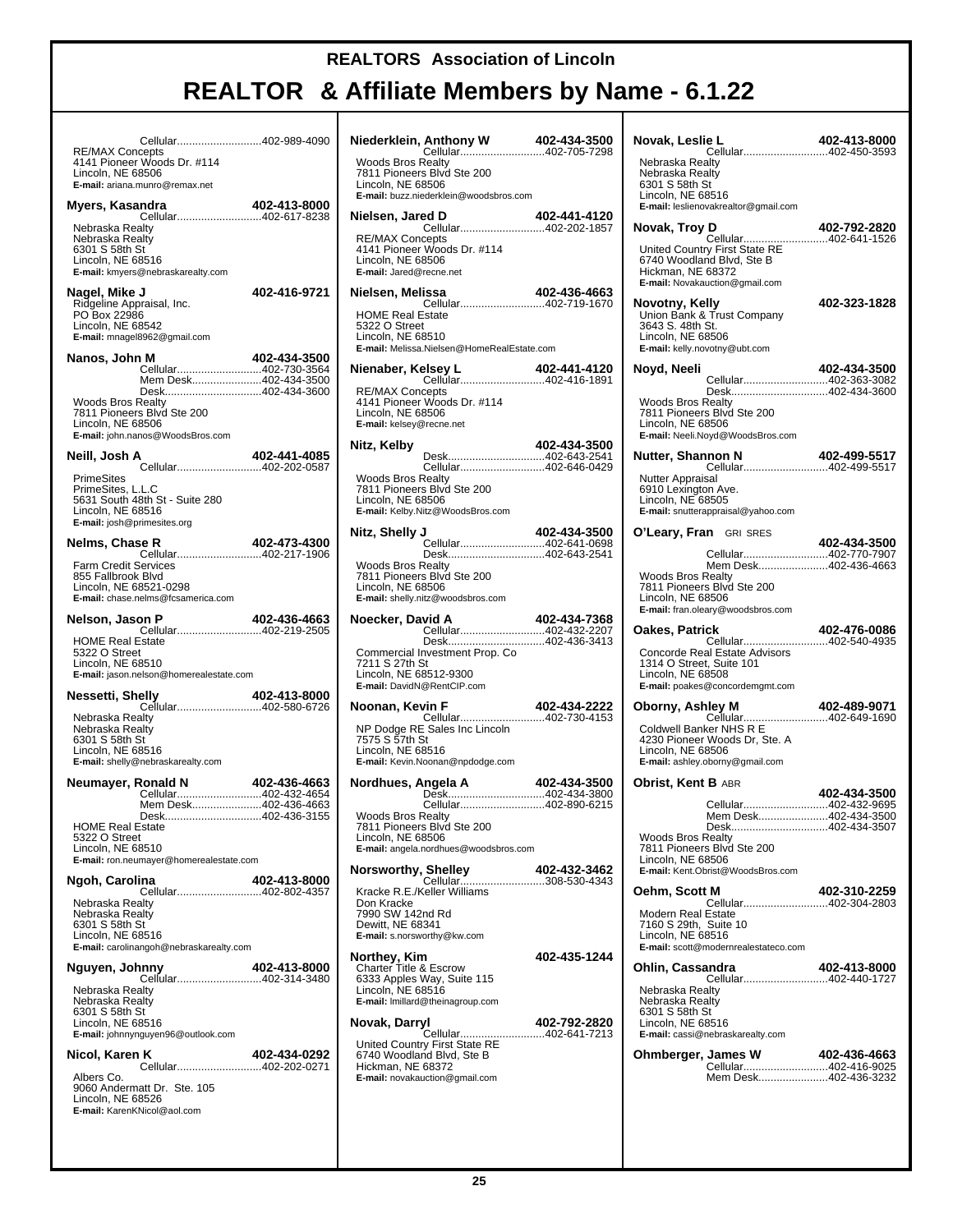| Desk402-436-3240<br><b>HOME Real Estate</b><br>5322 O Street<br>Lincoln, NE 68510                                                                                                                                                         |   |
|-------------------------------------------------------------------------------------------------------------------------------------------------------------------------------------------------------------------------------------------|---|
| E-mail: jim.ohmberger@homerealestate.com                                                                                                                                                                                                  |   |
| <b>Ohmberger, Patricia L GRI CRS PMN</b><br>402-436-4663<br>Cellular402-432-2822<br>Mem Desk402-436-3232<br>Desk402-436-3240<br><b>HOME Real Estate</b><br>5322 O Street<br>Lincoln, NE 68510<br>E-mail: Pat.Ohmberger@HomeRealEstate.com | C |
| Olderbak, Amber D                                                                                                                                                                                                                         |   |
| mber D 866-308-2448<br>Cellular402-570-8542<br>eXp Realty<br>Shellyn Sands<br>7000 Olive Creek Rd<br>Firth, NE 68358<br>E-mail: michael@BellRaeGroup.com                                                                                  |   |
| Olderbak, Michael B<br>866-308-2448<br><b>ichael B</b> 866-308-2448<br>Cellular402-430-7686                                                                                                                                               |   |
| eXp Realty<br>Shellyn Sands<br>7000 Olive Creek Rd<br>Firth, NE 68358<br>E-mail: Michael@BellRaeGroup.com                                                                                                                                 |   |
| Oldham, Sheryl L<br>402-434-3737<br>HomeServices Title<br>7811 Pioneers Blvd, Suite 200<br>Lincoln, NE 68506<br>E-mail: sheryl.oldham@hstitlene.com                                                                                       | C |
| Oliver, Brooke K<br>402-413-8000                                                                                                                                                                                                          |   |
| Nebraska Realty<br>Nebraska Realty<br>6301 S 58th St<br>Lincoln, NE 68516<br>E-mail: brooke@nebraskarealty.com                                                                                                                            |   |
|                                                                                                                                                                                                                                           |   |
| Oliver, Pamela GRI                                                                                                                                                                                                                        |   |
| 402-434-3500<br>Cellular402-405-5546<br>Mem Desk402-436-3232<br><b>Woods Bros Realty</b><br>7811 Pioneers Blvd Ste 200                                                                                                                    | C |
| Lincoln, NE 68506<br>E-mail: pam.oliver@woodsbros.com                                                                                                                                                                                     | C |
| 402-413-8000<br>Olivo, Maryory<br>Cellular402-310-1565<br>Nebraska Realty<br>Nebraska Realty<br>6301 S 58th St<br>Lincoln, NE 68516                                                                                                       |   |
| E-mail: marjorie@carpediemre.com                                                                                                                                                                                                          |   |
| Olsbo, Michael A<br>402-261-6101<br>Cellular402-540-1616<br><b>Sellstate Empire Realty</b><br>4210 S 33rd St, Ste. 200<br>Lincoln, NE 68506<br>E-mail: MOIsbo@SellstateNE.com                                                             | C |
| 402-483-2301<br>Olson, Amy                                                                                                                                                                                                                |   |
| Cellular402-440-9507<br>Desk402-483-2302<br>Red Door Realty/Manzitto<br>4400 Lucille Drive<br>Lincoln, NE 68516<br>E-mail: amy@manzitto.com                                                                                               |   |
| Olson, Cheryl L<br>402-434-3500                                                                                                                                                                                                           | C |
| Cellular402-730-8242<br><b>Woods Bros Realty</b><br>7811 Pioneers Blvd Ste 200<br>Lincoln, NE 68506<br>E-mail: cheryl.olson@woodsbros.com                                                                                                 |   |
| 402-413-8000<br>Olson, Jackie<br>Cellular402-560-2290                                                                                                                                                                                     | C |

| Olson, Mark                                                                   | 402-413-8000 |
|-------------------------------------------------------------------------------|--------------|
| Desk402-560-2290<br>Cellular402-560-2289                                      |              |
| Nebraska Realty                                                               |              |
| Nebraska Realty<br>6301 S 58th St                                             |              |
| Lincoln, NE 68516                                                             |              |
| E-mail: OlsonRealtyTeam@gmail.com                                             |              |
| Oltjenbruns, Eric S                                                           |              |
|                                                                               |              |
|                                                                               |              |
| 4230 Pioneer Woods Dr, Ste. A<br>Lincoln, NE 68506                            |              |
| E-mail: eric@cb-nhs.com                                                       |              |
| Opp, Gordon R                                                                 | 402-434-3500 |
| Cellular402-617-1129                                                          |              |
| Desk404-434-3800<br><b>Woods Bros Realty</b>                                  |              |
| 7811 Pioneers Blvd Ste 200                                                    |              |
| Lincoln, NE 68506                                                             |              |
| E-mail: Gordon.opp@woodsbros.com                                              |              |
|                                                                               |              |
| Mem Desk402-437-8335                                                          |              |
| Desk402-323-6006                                                              |              |
| Century Sales & Management LLC<br>2855 S. 70th St., Suite 200                 |              |
| Lincoln, NE 68506-3660                                                        |              |
| E-mail: Jason.Opp@gocentury.com                                               |              |
| Osborn, Cory R                                                                | 402-434-3500 |
| Cellular402-202-5387                                                          |              |
| <b>Woods Bros Realty</b><br>7811 Pioneers Blvd Ste 200                        |              |
| Lincoln, NE 68506                                                             |              |
| E-mail: cory.osborn@woodsbros.com                                             |              |
| Osborne, Catherine E<br><b>therine E</b> 402-817-1605<br>Cellular402-202-7897 |              |
|                                                                               |              |
| <b>West Blue Realty</b><br>1120 K Street, Ste 200                             |              |
| Lincoln, NE 68508                                                             |              |
| E-mail: cateyo95@gmail.com                                                    |              |
| Ostergard, Kayla                                                              | 402-234-8234 |
| <b>CMG Financial</b>                                                          |              |
| 5800 Hidcote Dr Suite 106                                                     |              |
| Lincoln, NE 68516                                                             |              |
| E-mail: kostergard@cmgfi.com                                                  |              |
| Osterman, Sandi K                                                             | 402-413-8000 |
| Nebraska Realty                                                               |              |
| Nebraska Realtv                                                               |              |
| 6301 S 58th St<br>Lincoln, NE 68516                                           |              |
| E-mail: sandio@nebraskarealty.com                                             |              |
| Ott, Terry                                                                    | 402-484-5553 |
|                                                                               |              |
| Faden Appraisal                                                               |              |
| 1640 So. 58th Street                                                          |              |
| Lincoln, NE 68506<br>E-mail: terry@fadenappraisal.com                         |              |
|                                                                               |              |
|                                                                               | 402-434-3500 |
| Cellular402-890-0535                                                          |              |
| Desk402-434-3500                                                              |              |
| <b>Woods Bros Realty</b><br>7811 Pioneers Blvd Ste 200                        |              |
| Lincoln, NE 68506                                                             |              |
| E-mail: vladimir@woodsbros.com                                                |              |
|                                                                               |              |
| Desk402-323-8700                                                              | 402-436-4663 |
| Cellular402-202-2122                                                          |              |
| <b>HOME Real Estate</b>                                                       |              |
| 5322 O Street<br>Lincoln, NE 68510                                            |              |
| E-mail: Megan.Ourada@HomeRealEstate.com                                       |              |
| <b>Oulianov, Vladimir</b> PMN<br><b>Ourada, Megan</b> GRI<br>Owens, Brock J   | 402-413-8000 |
|                                                                               |              |
|                                                                               |              |

| Cellular402-202-4683                                                                                                                                  | 402-202-4683                 |
|-------------------------------------------------------------------------------------------------------------------------------------------------------|------------------------------|
| Mem Desk402-436-4663<br>Nebraska Realty<br>Nebraska Realty<br>6301 S 58th St<br>Lincoln, NE 68516<br>E-mail: brock.owens@nebraskarealty.com           |                              |
| Owens, Danelle R<br><b>Modern Real Estate</b>                                                                                                         | 402-310-2259                 |
| 7160 S 29th, Suite 10<br>Lincoln, NE 68516<br>E-mail: Danelle@modernrealestateco.com                                                                  |                              |
| Owens, Trishel<br>Cellular402-202-2114                                                                                                                | 402-413-8000                 |
| Nebraska Realty<br>Nebraska Realty<br>6301 S 58th St<br>Lincoln, NE 68516<br>E-mail: trishel.owens@nebraskarealty.com                                 |                              |
| Oxford, Noah H<br><b>h H 402-413-2555</b><br>Cellular402-610-1777                                                                                     |                              |
| The 1867 Collective<br>3900 Old Cheney Rd. Suite 201<br>Lincoln, NE 68516<br>E-mail: noah@1867collective.com                                          |                              |
| <b>r, Jeremy 402-416-2429</b><br>Cellular402-416-2429<br>*See Schafer, Jeremy                                                                         |                              |
| Roof Maxx<br>Jeremy Schafer<br>2804 O'Hanlon Dr<br>Lincoln, NE 68516<br>E-mail: jschafer@roofmaxx.com                                                 |                              |
| Pace, Ryan R<br>Cellular402-875-1290                                                                                                                  | 402-434-3500                 |
| <b>Woods Bros Realty</b><br>7811 Pioneers Blvd Ste 200<br>Lincoln, NE 68506<br>E-mail: ryan.pace@woodsbros.com                                        |                              |
| <b>ando 402-450-5674</b><br>Cellular402-610-0589<br>Pages, Fernando<br>1st Choice Realty Team<br>2101 SW 35th Cr.                                     |                              |
| Lincoln, NE 68522<br>E-mail: fernandopages@live.com                                                                                                   |                              |
| Panzer, Robert A                                                                                                                                      |                              |
| Exchange Bank<br><b>Bob Panzer</b><br>7655 Pioneers Blvd<br>Lincoln, NE 68506<br>E-mail: rapanzer@eb-us.com                                           |                              |
| Paprocki, Ritch<br>Cellular                                                                                                                           | 402-438-2379<br>402-525-6345 |
| Dry Hero<br>11410 Van Dorn St.<br>Walton, NE 68461<br>E-mail: jodiepaprocki5@gmail.com                                                                |                              |
| Parde, Brandon D<br><b>402-819-9198</b><br>Cellular402-450-3497                                                                                       | 402-819-9198                 |
| <b>Burrows Tracts Real Estate</b><br><b>Burrows Tracts Real Estate</b><br>102 S. 4th Street<br>Elmwood, NE 68349<br>E-mail: brandon@burrowstracts.com |                              |
| Parks, Ryan A                                                                                                                                         | 402-413-8000                 |
| Nebraska Realty<br>Nebraska Realty<br>6301 S 58th St<br>Lincoln, NE 68516<br>E-mail: rparks@nebraskarealty.com                                        |                              |
| Parsley, Talisha<br>Cellular402-617-2213                                                                                                              | 402-467-2525                 |
| Greenleaf Comm Real Estate<br>300 North 44th St., Suite 112<br>Lincoln, NE 68503<br>E-mail: amy@greenleafcommercial.com                               |                              |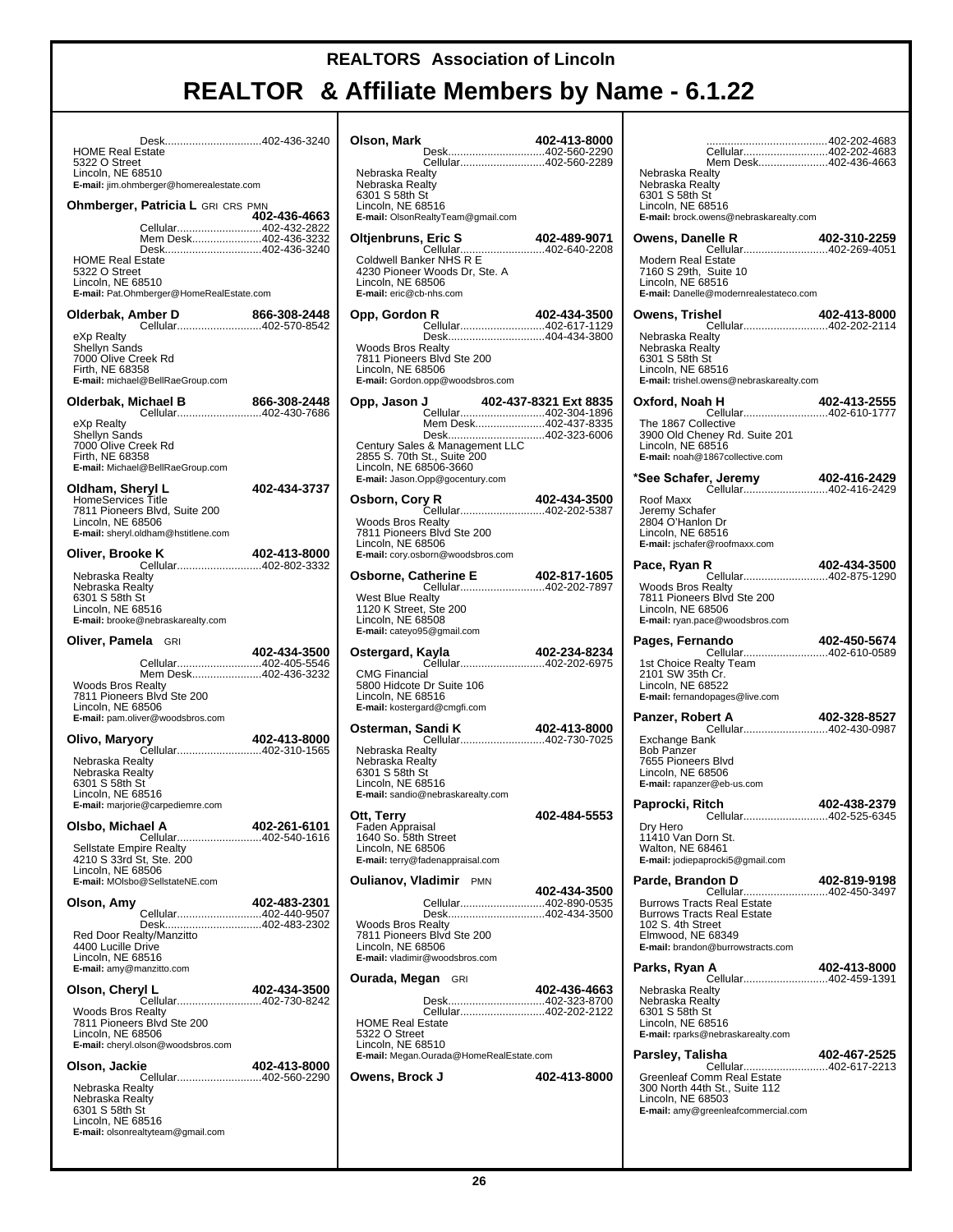## **REALTOR & Affiliate Members by Name - 6.1.22**

┯

| Patterson, Kevin R<br>Cellular402-416-7781<br>Red Door Appraisal<br>P.O. Box 57355<br>Lincoln, NE 68505                                      | 402-416-7781 | Peter, He<br>Amerisper<br>2008 Win<br>Polk City,<br>E-mail: hpe                     |
|----------------------------------------------------------------------------------------------------------------------------------------------|--------------|-------------------------------------------------------------------------------------|
| E-mail: pelo844700@gmail.com                                                                                                                 |              | Peter, Ne                                                                           |
| Ily J 402-413-2555<br>Cellular308-529-1617<br>Pearson, Kelly J<br>The 1867 Collective<br>3900 Old Cheney Rd. Suite 201<br>Lincoln, NE 68516  |              | Amerisper<br>2008 Win<br>Polk City,<br>E-mail: npe                                  |
| E-mail: Kelly@1867collective.com<br>Pekarek, Jenee'                                                                                          | 402-413-8000 | Peter, Ta                                                                           |
| Pager 402-770-7900<br>Toll Free800-347-1669<br>Cellular402-770-7973<br>Desk402-434-3800<br>Mem Desk402-434-3788                              |              | Woods Br<br>7811 Pion<br>Lincoln, N<br>E-mail: Tar                                  |
| Nebraska Realty<br>Nebraska Realty<br>6301 S 58th St<br>Lincoln, NE 68516<br>E-mail: jenee@nebraskarealty.com                                |              | Petersen<br><b>TP3 Servi</b><br>TJ Peters<br>1242 Clay<br>Ashland, I<br>E-mail: pet |
| Pelster, Christopher<br>istopher 402-423-0528<br>Cellular402-770-4224                                                                        |              | Peterson                                                                            |
| Compass Inspections & Testing<br>3925 S. 8th Street, Ste. 2<br>Lincoln, NE 68502<br>E-mail: office@atozcompass.com                           |              | City of Lin<br>920 O St.<br>Lincoln, N                                              |
| <b>402-934-0074</b><br>Cellular402-506-1725<br>Perez, Ana F                                                                                  |              | E-mail: kpe<br>Peterson                                                             |
| Realty ONE Group Sterling<br>440 N 8th St. Ste 120<br>Lincoln, NE 68508<br>E-mail: anaperez.realtorne@gmail.com                              |              | The 1867<br>3900 Old<br>Lincoln, N                                                  |
| Perez, Yareli                                                                                                                                | 402-934-0074 | E-mail: Kile                                                                        |
| Cellular402-269-8470<br>Realty ONE Group Sterling<br>440 N 8th St. Ste 120<br>Lincoln, NE 68508<br>E-mail: yareliperezrealtor@gmail.com      |              | Peterson<br>Liberty Fir<br>PO Box 5<br>Lincoln, N                                   |
| <b>D L 402-488-1666</b><br>Cellular402-429-6230<br>Perry, Phillip L                                                                          |              | <b>E-mail:</b> pet<br>Peterson                                                      |
| Perry Reid Properties<br>9200 Andermatt Ste. A<br>Lincoln, NE 68526<br>E-mail: pperry@perryreid.com                                          |              | kwELITE                                                                             |
| rt D 402-434-3500<br>Cellular402-862-5447<br>Perry, Robert D                                                                                 |              | 17838 Bu<br>Omaha, N<br>E-mail: bob                                                 |
| <b>Woods Bros Realty</b><br>7811 Pioneers Blvd Ste 200<br>Lincoln, NE 68506<br>E-mail: rob.perry@woodsbros.com                               |              | Peterson                                                                            |
| Persoma, Shannon D                                                                                                                           | 402-434-3500 |                                                                                     |
| Cellular307-640-3258<br><b>Woods Bros Realty</b><br>7811 Pioneers Blvd Ste 200<br>Lincoln, NE 68506<br>E-mail: shannon.persoma@woodsbros.com |              | kwELITE<br>17838 Bu<br>Omaha, N<br>E-mail: sall                                     |
| Person, Ashlev                                                                                                                               | 402-261-3366 | Peterson                                                                            |
| Cellular402-202-2752<br>SimpliCity Real Estate<br>6206 S. 96th St.<br>Lincoln, NE 68526<br>E-mail: ashley.c.person@gmail.com                 |              | kwELITE<br>17838 Bu<br>Omaha, N<br>E-mail: Bod                                      |
| Pesek, Kathryn E<br>Cellular402-499-8427                                                                                                     | 402-413-8000 | Petrie, Ka                                                                          |
| Nebraska Realty<br>Nebraska Realty<br>6301 S 58th St<br>Lincoln, NE 68516                                                                    |              | Woods Br<br>7811 Pion<br>Lincoln, N<br>E-mail: kak                                  |
| E-mail: TheRealtorKatyP@gmail.com<br>Peter, Carrie M                                                                                         | 402-436-4663 | Petrig, Ji                                                                          |
| Cellular402-440-9212<br><b>HOME Real Estate</b><br>5322 O Street<br>Lincoln, NE 68510<br>E-mail: carrie.peter@homerealestate.com             |              | <b>HOME Re</b><br>5322 O St<br>Lincoln, N<br>E-mail: jim.                           |

| Peter, Heidi<br>Amerispec Inspection Services<br>2008 Winding Creek Circle                                                                                                 | 402-483-2010 |
|----------------------------------------------------------------------------------------------------------------------------------------------------------------------------|--------------|
| Polk City, IA 50226<br>E-mail: hpeter@amerispec.net                                                                                                                        |              |
| Peter, Neal J                                                                                                                                                              | 402-483-2010 |
| Amerispec Inspection Services<br>2008 Winding Creek Circle<br>Polk City, IA 50226<br>E-mail: npeter@amerispec.net                                                          |              |
| Peter, Tammy M<br>Cellular402-499-0779                                                                                                                                     | 402-434-3500 |
| Desk402-434-3600<br><b>Woods Bros Realty</b><br>7811 Pioneers Blvd Ste 200<br>Lincoln, NE 68506<br>E-mail: Tammy.Peter@WoodsBros.com                                       |              |
| Petersen Jr, Anthony E<br><b>TP3 Services</b><br>TJ Petersen<br>1242 Clay Street<br>Ashland, NE 68003<br>E-mail: petersentj@hotmail.com                                    | 402-618-1116 |
| Peterson, Kerin CPM                                                                                                                                                        | 402-999-9999 |
| City of Lincoln<br>920 O St. #203<br>Lincoln, NE 68508<br>E-mail: kpeterson@lancaster.ne.gov                                                                               |              |
| Peterson, Kiley N<br>Cellular308-529-2133                                                                                                                                  | 402-413-2555 |
| The 1867 Collective<br>3900 Old Cheney Rd. Suite 201<br>Lincoln, NE 68516<br>E-mail: Kiley@1867collective.com                                                              |              |
| <b>ete</b> 402-465-1122<br>Desk402-465-1103<br>Peterson, Pete                                                                                                              |              |
| Liberty First Credit Union<br>PO Box 5248<br>Lincoln, NE 68504-3507<br>E-mail: petep@libertyfirstcu.com                                                                    |              |
| Peterson, Robert D<br>Mem Desk402-420-0070<br>Cellular402-432-1805<br>Desk402-434-3549<br>kwELITE                                                                          | 402-450-1355 |
| 17838 Burke Street, Suite 201<br>Omaha, NE 68118<br>E-mail: bob.peterson@prglincoln.com                                                                                    |              |
| Peterson, Sally D<br>Cellular402-430-2700                                                                                                                                  | 402-450-1355 |
| Desk402-434-3549<br>Mem Desk402-434-3500                                                                                                                                   |              |
| kwELITE<br>17838 Burke Street, Suite 201<br>Omaha, NE 68118<br>E-mail: sally.peterson@kw.com                                                                               |              |
| Peterson, Tyler<br>Desk402-420-0070                                                                                                                                        | 402-450-1355 |
| Cellular402-430-2318<br>kwELITE<br>17838 Burke Street, Suite 201<br>Omaha, NE 68118<br>E-mail: Boomer.Peterson@prglincoln.com                                              |              |
| Petrie, Kalen C                                                                                                                                                            | 402-434-3500 |
| <b>Woods Bros Realty</b><br>7811 Pioneers Blvd Ste 200<br>Lincoln, NE 68506<br>E-mail: kalen.petrie@woodsbros.com                                                          |              |
| Petrig, Jim W                                                                                                                                                              | 402-436-4663 |
| Cellular402-499-3733<br>Mem Desk402-436-4663<br>Desk402-436-3148<br><b>HOME Real Estate</b><br>5322 O Street<br>Lincoln, NE 68510<br>E-mail: jim.petrig@homerealestate.com |              |

|                                                                                                                                                                | 402-323-8200 |
|----------------------------------------------------------------------------------------------------------------------------------------------------------------|--------------|
| Pettet, Cheri<br>Krein Real Estate<br>5955 S 56th Street, Ste 3<br>Lincoln, NE 68516<br>E-mail: cheripettet@gmail.com                                          |              |
| Pfeffer, Adam                                                                                                                                                  | 402-441-4120 |
| Cellular402-840-0109<br><b>RE/MAX Concepts</b><br>4141 Pioneer Woods Dr. #114<br>Lincoln, NE 68506<br>E-mail: adam@recne.net                                   |              |
| n H 102-489-9071<br>Cellular402-304-6858<br>Pfeifer, Gwen H                                                                                                    |              |
| Coldwell Banker NHS R E<br>4230 Pioneer Woods Dr, Ste. A<br>Lincoln, NE 68506<br>E-mail: gwen@cb-nhs.com                                                       |              |
| my R 402-483-2301<br>Cellular402-520-0912<br>Pfingsten, Amy R                                                                                                  |              |
| Red Door Realty/Manzitto<br>4400 Lucille Drive<br>Lincoln, NE 68516<br>E-mail: amyp@reddoorne.com                                                              |              |
| Philippi, Terry E<br><b>POZ-454-5566</b><br>Cellular402-450-7657                                                                                               | 402-434-3500 |
| Mem Desk402-434-3600<br>Desk402-434-3650                                                                                                                       |              |
| <b>Woods Bros Realty</b><br>7811 Pioneers Blvd Ste 200<br>Lincoln, NE 68506<br>E-mail: terry.philippi@woodsbros.com                                            |              |
| <b>hua J</b> 402-310-2259<br>Cellular402-419-6862<br>Phillips, Joshua J                                                                                        |              |
| Modern Real Estate<br>7160 S 29th, Suite 10<br>Lincoln, NE 68516<br>E-mail: josh@modernrealestateco.com                                                        |              |
| Phillips, Luke<br>Phillips Home Inspection<br>7249 Lilee Lane<br>Lincoln, NE 68516-8906<br>E-mail: phillipshomeinspection@hotmail.com                          | 402-705-0355 |
| Pierce, Ryan                                                                                                                                                   |              |
| <b>402-261-3366</b><br>Cellular402-770-7559<br><b>SimpliCity Real Estate</b><br>6206 S. 96th St.<br>Lincoln, NE 68526<br>E-mail: Ryan@Simplicitybuyandsell.com |              |
| Pinyan, Tanner J<br>Cellular402-525-2026                                                                                                                       | 402-310-2259 |
| Modern Real Estate<br>7160 S 29th, Suite 10<br>Lincoln, NE 68516<br>E-mail: tanner@modernrealestateco.com                                                      |              |
| Pleasant, Taiheem R<br>Cellular402-309-9821                                                                                                                    | 402-434-3500 |
| Woods Bros Realty<br>7811 Pioneers Blvd Ste 200<br>Lincoln, NE 68506<br>E-mail: tai.pleasant@woodsbros.com                                                     |              |
| Plicanic, Adis<br>APL Home Inspections LLC<br>4621 Faulkner Ct.<br>Lincoln, NE 68516<br>E-mail: info@aplhomeinspections.com                                    | 402-304-7463 |
| Pocras, Katie                                                                                                                                                  | 402-261-0470 |
| <del>uv</del> ∠-∠vi-v÷rv<br>Cellular402-429-8111<br><b>Location Real Estate</b><br>P.O Box 22910<br>Lincoln, NE 68542<br>E-mail: katie@locationlincoln.com     |              |
| Podliska, Shane V<br>Desk402-474-4200 Ext 233                                                                                                                  | 402-474-1400 |
| Cellular402-770-6195<br>Lincoln Federal Savings Bank<br>PO Box 80038<br>8400 Maddox Drive<br>Lincoln, NE 68520<br>E-mail: spodliska@lincolnfed.com             |              |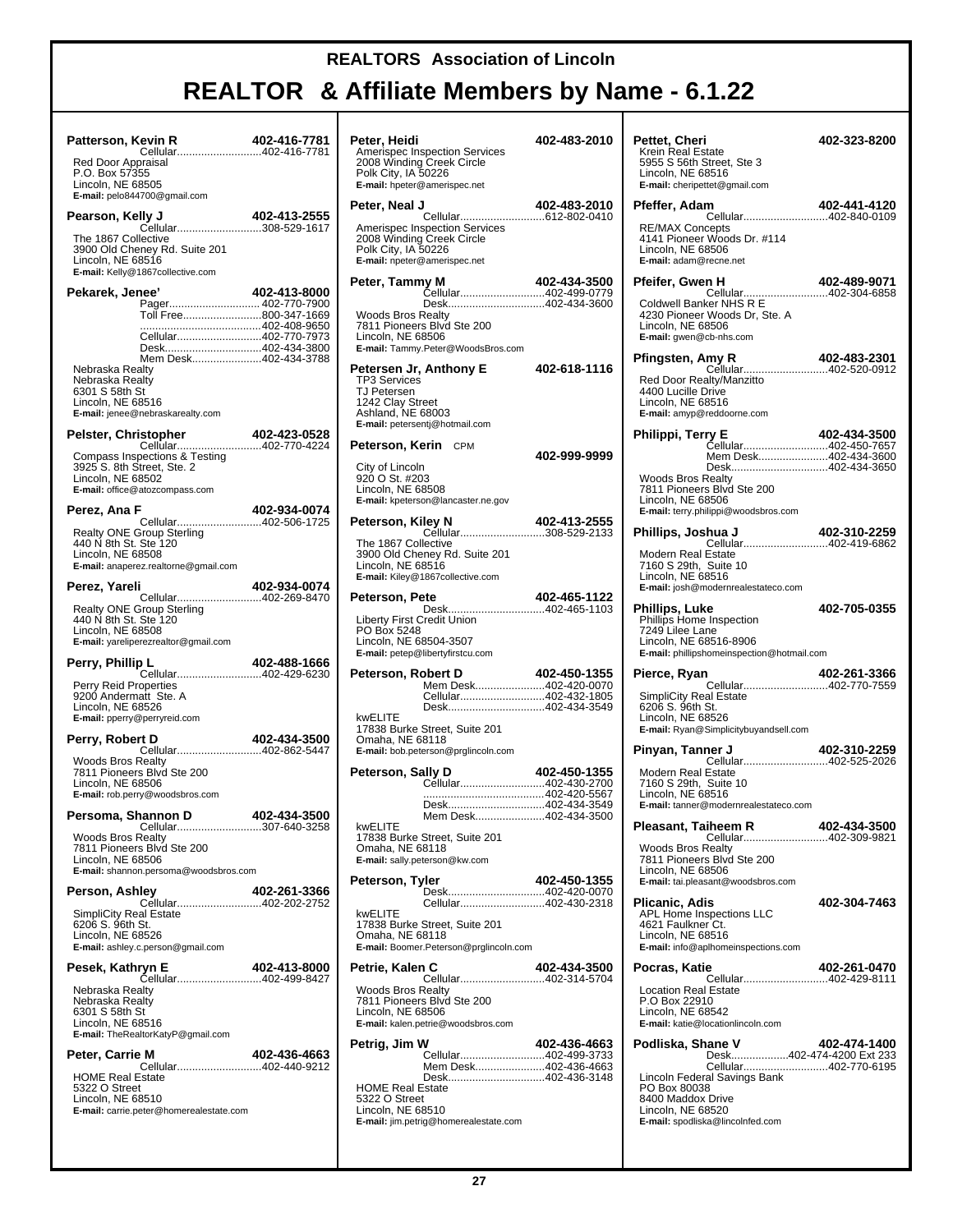# **REALTOR & Affiliate Members by Name - 6.1.22**

т

| Poethig, Daniel A                                                 | 402-437-8700 | Pı          |
|-------------------------------------------------------------------|--------------|-------------|
| Cellular531-500-9837<br>Berkshire Hathaway HS Amb RE              |              | ś           |
| 3801 Union Drive Ste. 200<br>Lincoln, NE 68516                    |              | ۷<br>L      |
| E-mail: danny.poethig@bhhsamb.com                                 |              | E           |
| <b>Polivka, Shawndel</b> GRI CRS                                  |              | Pı          |
| Cellular402-429-1523                                              | 402-436-4663 | C           |
| Mem Desk402-436-3232<br><b>HOME Real Estate</b>                   |              | Ź<br>L      |
| 5322 O Street                                                     |              | E           |
| Lincoln, NE 68510<br>E-mail: Shawndel.Polivka@homerealestate.com  |              | Pı          |
| <b>Poncelet, Denise R</b>                                         |              |             |
| Home Warranty, Inc.                                               |              | ľ<br>ľ      |
| P.O. Box 1                                                        |              | Е           |
| Rock Rapids, IA 51246-5124<br>E-mail: denisep@homewarrantyinc.com |              | L<br>E      |
| Pool, Audree J                                                    | 402-476-0086 | Pı          |
| Cellular402-937-4070                                              |              |             |
| Concorde Real Estate Advisors<br>1314 O Street, Suite 101         |              | ľ           |
| Lincoln, NE 68508<br>E-mail: audree@concordemgmt.com              |              | ľ<br>Е      |
| Pool, Dave                                                        | 531-207-0295 | L<br>E      |
| Cellular402-440-5211                                              |              |             |
| Home Federal Bank<br>5220 S 48th St, Suite 4                      |              | Pı          |
| Lincoln, NE 68510<br>E-mail: dpool@homefederalne.com              |              | ŀ<br>ŧ      |
|                                                                   |              | L           |
| Pool, Jordan B<br>Cellular402-432-9984                            | 402-437-8700 | E           |
| Berkshire Hathaway HS Amb RE<br>3801 Union Drive Ste. 200         |              | Pı          |
| Lincoln, NE 68516                                                 |              | ŀ           |
| E-mail: jordan.pool@thebrileyteam.com                             |              | E           |
|                                                                   |              |             |
| Popp, Josh                                                        | 402-441-4120 | L<br>E      |
| Cellular402-984-0544<br><b>RE/MAX Concepts</b>                    |              |             |
| 4141 Pioneer Woods Dr. #114<br>Lincoln, NE 68506                  |              | Pı          |
| E-mail: joshpopp@remax.net                                        |              | ŀ<br>ŧ      |
| Porn, Bill                                                        | 402-477-7181 | L           |
| <b>NeighborWorks</b><br>2530 Q Street                             |              | E           |
| Lincoln, NE 68503<br>E-mail: billp@nwlincoln.org                  |              | Pı          |
| Porter, Tanya A                                                   | 402-416-1775 | ŀ           |
| Cellular402-580-9046                                              |              | L           |
| <b>Brokers of Real Estate</b><br><b>Brokers of Real Estate</b>    |              | E           |
| 1221 Cottonwood Drive<br>Lincoln, NE 68510                        |              | Pı          |
| E-mail: tanya.porter.realtor@gmail.com                            |              | ŀ<br>Ξ      |
| Poskochil, Michael L                                              | 402-434-3500 | L           |
| Cellular402-432-3089<br>Desk402-434-3800                          |              | E           |
| <b>Woods Bros Realty</b><br>7811 Pioneers Blvd Ste 200            |              | Pı<br>ŀ     |
| Lincoln, NE 68506<br>E-mail: mike.poskochil@WOODSBROS.com         |              | :<br>L      |
|                                                                   |              | Е           |
| Post, Ann K<br>Cellular402-380-4586                               | 402-475-5100 | P۱          |
| Rembolt Ludtke LLP                                                |              |             |
| 1128 Lincoln Mall, Suite 300<br>Lincoln, NE 68508                 |              |             |
| E-mail: apost@remboltlawfirm.com                                  |              | L           |
| Potratz, Colleen                                                  | 402-436-4663 | E           |
| <b>HOME Real Estate</b><br>5322 O Street                          |              | R           |
| Lincoln, NE 68510                                                 |              | ľ           |
| E-mail: colleen.potratz@homerealestate.com                        |              | ľ<br>Е<br>L |

| den A 102-261-6101<br>Cellular515-269-0527<br>Prather, Hayden A                                                                             |              |
|---------------------------------------------------------------------------------------------------------------------------------------------|--------------|
| Sellstate Empire Realty<br>4210 S 33rd St, Ste. 200<br>Lincoln, NE 68506<br>E-mail: hayden@sellstatene.com                                  |              |
| Prather, Martiez K<br>Cellular402-802-7614                                                                                                  | 402-489-9071 |
| Coldwell Banker NHS R E<br>4230 Pioneer Woods Dr, Ste. A<br>Lincoln, NE 68506<br>E-mail: prather@cb-nhs.com                                 |              |
| Predmore, Rob G                                                                                                                             | 402-413-8000 |
| Desk402-434-3800<br>Nebraska Realty<br>Nebraska Realty<br>6301 S 58th St<br>Lincoln, NE 68516<br>E-mail: rob@predmoredesigns.com            |              |
| Predmore, Teresa K                                                                                                                          | 402-413-8000 |
| Cellular402-540-3818<br>Mem Desk402-499-0068                                                                                                |              |
| Nebraska Realty<br>Nebraska Realty<br>6301 S 58th St<br>Lincoln, NE 68516<br>E-mail: teresa@PredmoreDesigns.com                             |              |
| <b>rielle A</b> 402-436-4663<br>Cellular402-440-3531<br>Premer, Gabrielle A                                                                 |              |
| <b>HOME Real Estate</b><br>5322 O Street<br>Lincoln, NE 68510<br>E-mail: gabrielle.premer@homerealestate.com                                |              |
| <b>Prettyman, Eva M GRI</b>                                                                                                                 |              |
| Cellular402-440-4805                                                                                                                        | 402-436-4663 |
| <b>HOME Real Estate</b><br>5322 O Street<br>Lincoln, NE 68510<br>E-mail: eva.prettyman@homerealestate.com                                   |              |
| Prewett, Alicia                                                                                                                             | 402-436-4663 |
| Cellular402-432-5864<br><b>HOME Real Estate</b><br>5322 O Street<br>Lincoln, NE 68510<br>E-mail: alicia.prewett@homerealestate.com          |              |
| Protiva, Brent                                                                                                                              | 402-483-7970 |
| Cellular402-802-2357<br>Appraisal Consultants, Inc.<br>3315 S. 79th St.<br>Lincoln, NE 68506<br>E-mail: brentprotiva@gmail.com              |              |
| Protiva, Jason                                                                                                                              | 402-483-7970 |
| Cellular402-770-2720<br>Appraisal Consultants, Inc.<br>3315 S. 79th St.<br>Lincoln, NE 68506<br>E-mail: jasonprotiva@icloud.com             |              |
| Protiva, William C<br>Appraisal Consultants, Inc.<br>3315 S. 79th St.<br>Lincoln, NE 68506<br><b>E-mail:</b> bpro49@gmail.com               | 402-483-7970 |
| Ptaschek, Treva                                                                                                                             | 402-434-3260 |
| Desk402-434-3278<br>Stewart Title<br>Title Dept.<br>770 N Cotner Blvd. #407<br>Lincoln, NE 68505-2320<br>E-mail: Treva.ptaschek@Stewart.com |              |
| Raasch, Brett<br>Cellular402-440-4513                                                                                                       | 402-413-8000 |
| Nebraska Realty<br>Nebraska Realty<br>6301 S 58th St<br>Lincoln, NE 68516<br>E-mail: brettraasch@nebraskarealty.com                         |              |

| Raatz, Deb L<br>Cellular402-304-7717                                                                                                            | 402-436-4663 |
|-------------------------------------------------------------------------------------------------------------------------------------------------|--------------|
| Mem Desk402-436-4663<br><b>HOME Real Estate</b><br>5322 O Street<br>Lincoln, NE 68510<br>E-mail: deb.raatz@homerealestate.com                   |              |
| Rademacher, Jon CRS CSP GRI SFR                                                                                                                 | 402-261-6109 |
| Cellular402-416-8582                                                                                                                            |              |
| Desk402-434-3800<br>Performance Property Mgmt<br>6201 S 58th Street, Suite C<br>Lincoln, NE 68516<br>E-mail: jon@jonrademacher.com              |              |
| Ralston, Randall W<br><b>102-413-8000 102-413-8000</b><br>Cellular402-560-5387                                                                  | 402-413-8000 |
| Nebraska Realty<br>Nebraska Realty<br>6301 S 58th St<br>Lincoln, NE 68516<br>E-mail: diversionhobbies@gmail.com                                 |              |
| Randall, Paula                                                                                                                                  | 402-489-9071 |
| Cellular402-853-1810<br>Coldwell Banker NHS R E<br>4230 Pioneer Woods Dr, Ste. A<br>Lincoln, NE 68506<br>E-mail: paula@cb-nhs.com               |              |
| Rankin, Becky A                                                                                                                                 | 402-434-3500 |
| <b>Woods Bros Realty</b><br>7811 Pioneers Blvd Ste 200<br>Lincoln, NE 68506<br>E-mail: becky.rankin@woodsbros.com                               |              |
|                                                                                                                                                 |              |
| Nebraska Realty<br>Nebraska Realty<br>6301 S 58th St<br>Lincoln, NE 68516<br>E-mail: david.rasmussen@nebraskarealty.com                         |              |
|                                                                                                                                                 |              |
| Rasmussen, Jason                                                                                                                                | 402-413-8000 |
| Cellular402-770-7441<br>Nebraska Realty<br>Nebraska Realty<br>6301 S 58th St<br>Lincoln, NE 68516<br>E-mail: jason.rasmussen@nebraskarealty.com |              |
| Rath, Jill A                                                                                                                                    | 402-413-8000 |
| Cellular402-499-4828<br>Nebraska Realty<br>Nebraska Realtv<br>6301 S 58th St<br>Lincoln. NE 68516<br>E-mail: jillrath@nebraskarealty.com        |              |
| <b>Rawe, Matthew D</b>                                                                                                                          | 402-436-4663 |
| Cellular402-277-0365<br><b>HOME Real Estate</b><br>5322 O Street<br>Lincoln, NE 68510<br>E-mail: matthew.rawe@homerealestate.com                |              |
| Ray, Dana M                                                                                                                                     | 402-225-6564 |
| Cellular760-401-5999<br><b>Tenacious Realty</b><br>3301 N Street<br>Lincoln, NE 68510<br>E-mail: agent_mom@hotmail.com                          |              |
| Reddish, Connie                                                                                                                                 | 402-441-4120 |
| Cellular402-430-2136<br><b>RE/MAX Concepts</b><br>4141 Pioneer Woods Dr. #114<br>Lincoln, NE 68506<br>E-mail: Connie@recne.net                  |              |
| Reffert, Colby J<br>Čellular402-890-1253                                                                                                        | 402-434-3500 |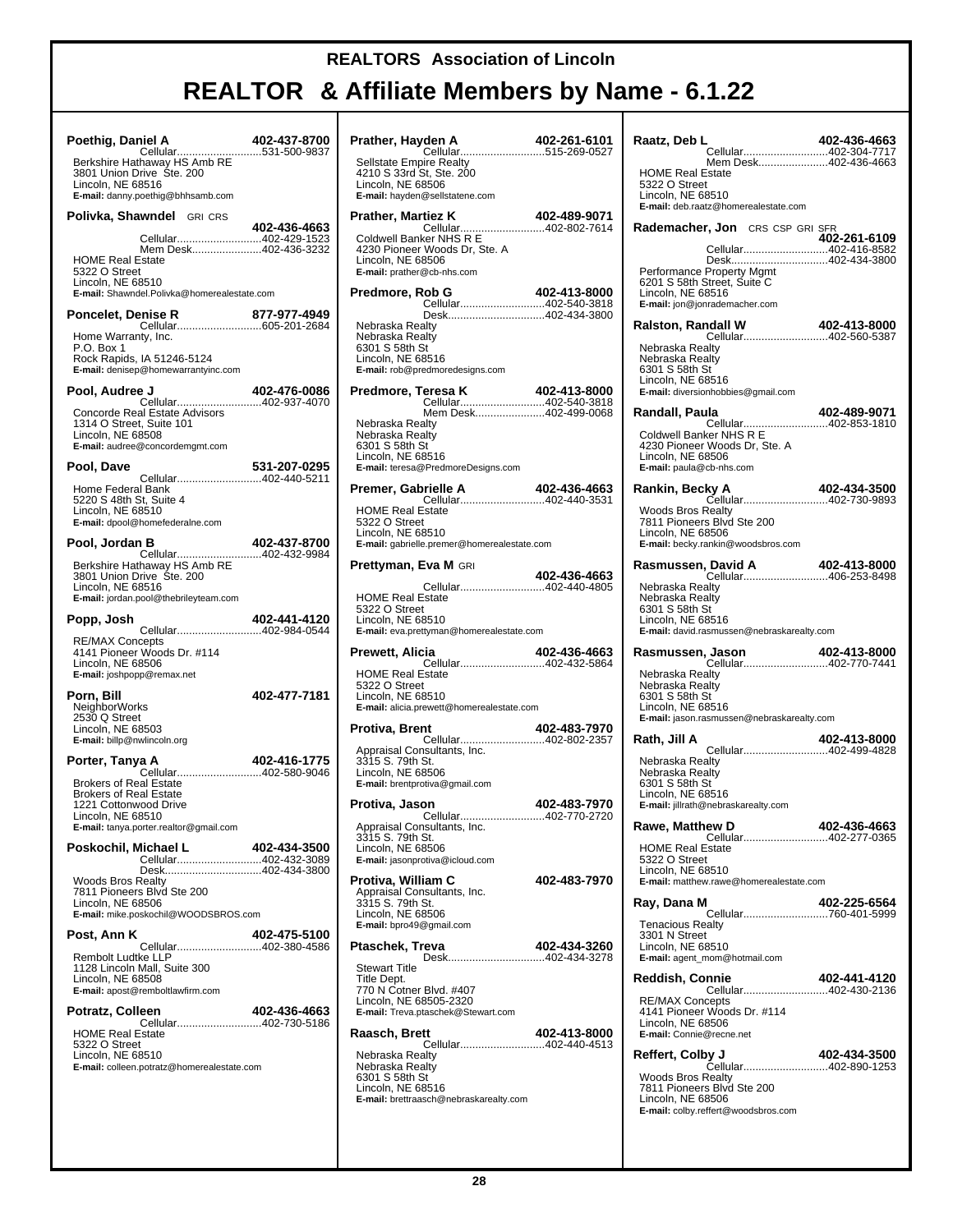| Reid, Charlene L<br>ne L 402-309-9322<br>Cellular402-309-9322                                                                             |              |
|-------------------------------------------------------------------------------------------------------------------------------------------|--------------|
| My Realty Dot Com<br>Char Reid<br>5234 Linden Street<br>Lincoln, NE 68516<br>E-mail: reidchar3@gmail.com                                  |              |
| Reid, Craig                                                                                                                               | 402-488-1666 |
| Cellular402-416-5590<br>Perry Reid Properties<br>9200 Andermatt Ste. A<br>Lincoln, NE 68526<br>E-mail: creid@perryreid.com                |              |
| Reimers, Jodi M                                                                                                                           | 402-434-3500 |
| Cellular402-984-0169<br><b>Woods Bros Realty</b><br>7811 Pioneers Blvd Ste 200<br>Lincoln, NE 68506<br>E-mail: jodi.reimers@woodsbros.com |              |
| <b>Reimers, Kristen L</b> ABR AHWD GRI SFR                                                                                                |              |
| <b>RE/MAX Concepts</b><br>4141 Pioneer Woods Dr. #114<br>Lincoln, NE 68506<br>E-mail: Kristen@recne.net                                   |              |
| <b>Reimers, Shelley W</b>                                                                                                                 | 402-323-1828 |
| Cellular402-310-3471<br>Union Bank & Trust Company<br>3643 S. 48th St.<br>Lincoln, NE 68506<br>E-mail: shelley.reimers@ubt.com            |              |
| Reins, Kristi M<br>Cellular402-580-4791                                                                                                   | 402-436-4663 |
| <b>HOME Real Estate</b><br>5322 O Street<br>Lincoln, NE 68510<br>E-mail: kristi.reins@gmail.com                                           |              |
| Rejda, Marty                                                                                                                              | 970-556-2462 |
| Rejda Home Inspections, LLC<br>5410 S 68th Street<br>Lincoln, NE 68516<br>E-mail: rejdahome@hotmail.com                                   |              |
| Rekte, Natassia H                                                                                                                         | 402-489-9071 |
| Cellular402-802-3821<br>Coldwell Banker NHS R E<br>4230 Pioneer Woods Dr, Ste. A<br>Lincoln, NE 68506<br>E-mail: natassia@cb-nhs.com      |              |
| <b>Rempel, Kimberly</b> GRI                                                                                                               |              |
| Cellular402-202-3754                                                                                                                      | 402-436-4663 |
| <b>HOME Real Estate</b><br>5322 O Street<br>Lincoln, NE 68510<br>E-mail: Kimberly.Rempel@HomeRealEstate.com                               |              |
| Rentschler, Kyle V                                                                                                                        | 402-413-8000 |
| Nebraska Realty<br>Nebraska Realty<br>6301 S 58th St<br>Lincoln, NE 68516<br>E-mail: kyler@nebraskarealty.com                             |              |
| <b>Rentschler, Rachel GRI</b>                                                                                                             |              |
| Cellular402-430-7431<br>The 1867 Collective<br>3900 Old Cheney Rd. Suite 201<br>Lincoln, NE 68516<br>E-mail: rachel@1867collective.com    | 402-413-2555 |
| Resnik-McNenny, Nada 402-560-2875                                                                                                         |              |
| Cellular402-560-2875<br>Prestige Homes Realty by Nada<br>7910 Myrtle St.<br>Lincoln, NE 68506<br>E-mail: nadarmc@gmail.com                |              |
|                                                                                                                                           |              |

| Reynolds, Tyler<br>Cellular402-610-6170                                                                                                         | 402-434-3500 |
|-------------------------------------------------------------------------------------------------------------------------------------------------|--------------|
| <b>Woods Bros Realty</b><br>7811 Pioneers Blvd Ste 200<br>Lincoln, NE 68506<br>E-mail: tyler.reynolds@woodsbros.com                             |              |
| Rezac, Elizabeth<br>Security First Bank<br>5505 Red Rock Ln.<br>Lincoln, NE 68516<br>E-mail: erezac@security1stbank.com                         | 402-323-8003 |
| Rhinehart, Laura D GRI                                                                                                                          | 402-441-4120 |
| Cellular402-310-0185<br><b>RE/MAX Concepts</b><br>4141 Pioneer Woods Dr. #114<br>Lincoln, NE 68506<br>E-mail: laura@recne.net                   |              |
| Rhoads, Johanna M<br>Cellular402-617-4678                                                                                                       | 402-441-4120 |
| Desk402-434-3600<br><b>RE/MAX Concepts</b><br>4141 Pioneer Woods Dr. #114<br>Lincoln, NE 68506<br>E-mail: JohannaR@Remax.net                    |              |
| Rhodes, Lindsay K<br>Cellular402-215-4877                                                                                                       | 402-261-3366 |
| <b>SimpliCity Real Estate</b><br>6206 S. 96th St.<br>Lincoln, NE 68526<br>E-mail: lindsay@simplicitybuyandsell.com                              |              |
| Rhodes, Tracy J<br>Cellular402-610-6407                                                                                                         | 402-261-3366 |
| SimpliCity Real Estate<br>6206 S. 96th St.<br>Lincoln, NE 68526<br>E-mail: tracy@simplicitybuyandsell.com                                       |              |
| <b>Rhone, Corey<br/>Lincoln Federal Savings Bank</b><br>PO Box 80038<br>8400 Maddox Drive<br>Lincoln, NE 68520<br>E-mail: crhone@lincoInfed.com | 402-474-1400 |
| Ridgeway, Kiann K<br><b>Kiann K 402-434-3453</b><br>Desk402-323-7253                                                                            |              |
| West Gate Bank<br>6003 Old Cheney Rd., Suite 100<br>Lincoln, NE 68516<br>E-mail: kridgeway@westgate.bank                                        |              |
| Riege, Emily A                                                                                                                                  | 402-413-8000 |
| Nebraska Realty<br>Nebraska Realty<br>6301 S 58th St<br>Lincoln, NE 68516<br>E-mail: emily.riege@nebraskarealty.com                             |              |
| Ring, June A<br>Desk402-434-8688                                                                                                                | 402-934-0074 |
| Cellular402-450-3894<br><b>Realty ONE Group Sterling</b><br>440 N 8th St. Ste 120<br>Lincoln, NE 68508<br>E-mail: jring@rogsterling.com         |              |
| Robbins, Lora J                                                                                                                                 | 402-434-3737 |
| Cellular402-806-2576<br>HomeServices Title<br>7811 Pioneers Blvd, Suite 200<br>Lincoln, NE 68506<br>E-mail: lora.robbins@hstitlene.com          |              |
|                                                                                                                                                 |              |
| <b>HOME Real Estate</b><br>5322 O Street<br>Lincoln, NE 68510<br>E-mail: rachel.spring@homerealestate.com                                       |              |
|                                                                                                                                                 |              |

| Roberts, L. Shane                                                                                                                                                          | 402-323-6161 |
|----------------------------------------------------------------------------------------------------------------------------------------------------------------------------|--------------|
| Prosperity Home Mortgage<br>2900 S 70th St., Suite 300<br>Lincoln, NE 68506<br>E-mail: shane.roberts@phmloans.com                                                          |              |
| <b>Roberts, Richard GRI</b>                                                                                                                                                | 402-434-2222 |
| Cellular402-432-0718<br>NP Dodge RE Sales Inc Lincoln<br>7575 S 57th St<br>Lincoln, NE 68516<br>E-mail: dick.roberts@npdodge.com                                           |              |
| Roberts, Tim<br>Roberts Home Inspection<br>9110 S. 28th St.<br>Lincoln, NE 68516<br>E-mail: rhi121893@gmail.com                                                            | 402-366-8667 |
| Robinson, Brent<br>Cellular531-375-0156<br>Coldwell Banker NHS R E<br>4230 Pioneer Woods Dr, Ste. A<br>Lincoln, NE 68506<br>E-mail: brent@cb-nhs.com                       | 402-489-9071 |
| Robison, Ann<br>Cellular402-730-5964<br><b>HOME Real Estate</b><br>5322 O Street<br>Lincoln, NE 68510<br>E-mail: ann.robison@homerealestate.com                            | 402-436-4663 |
| Rockenbach, Anita M<br>Cellular402-450-5897<br>Mem Desk402-436-4663<br>Desk402-436-3139                                                                                    | 402-436-4663 |
| <b>HOME Real Estate</b><br>5322 O Street<br>Lincoln, NE 68510<br>E-mail: anita.rockenbach@homerealestate.com                                                               |              |
| Rodenburg, Rich<br>Coldwell Banker NHS R E<br>4230 Pioneer Woods Dr, Ste. A<br>Lincoln, NE 68506<br>E-mail: rich@cb-nhs.com                                                | 402-489-9071 |
| <b>Rogers, Rhonda E</b> GRI PSA SRS ABR                                                                                                                                    | 402-436-4663 |
| Desk402-436-4663<br>Cellular402-525-8470<br><b>HOME Real Estate</b><br>5322 O Street<br>Lincoln, NE 68510<br>E-mail: Rhonda.Rogers@HomeRealEstate.com                      |              |
| Rohde, Monty D<br><b>1ty D 402-450-1355</b><br>Cellular402-770-3356                                                                                                        |              |
| kwELITE<br>17838 Burke Street, Suite 201<br>Omaha, NE 68118<br>E-mail: montyrohde@kw.com                                                                                   |              |
| <b>Rolf, Courtney</b><br>Cellular402-432-4142<br>Berkshire Hathaway HS Amb RE<br>3801 Union Drive Ste. 200<br>Lincoln, NE 68516<br>E-mail: courtney.rolf@thebrileyteam.com | 402-437-8700 |
| Rosburg, Lana K<br>Cellular402-304-7512                                                                                                                                    | 402-323-6777 |
| <b>BancWise Realty</b><br>6120 Apples Way<br>Lincoln, NE 68516<br>E-mail: Lana.rosburg@bancwise.com                                                                        |              |
| Roseberry, Brandon G<br>Brandon G 402-450-1355<br>Cellular402-318-9879                                                                                                     |              |
| kwELITE<br>17838 Burke Street, Suite 201<br>Omaha, NE 68118<br>E-mail: brandon@one80Lincoln.com                                                                            |              |
|                                                                                                                                                                            |              |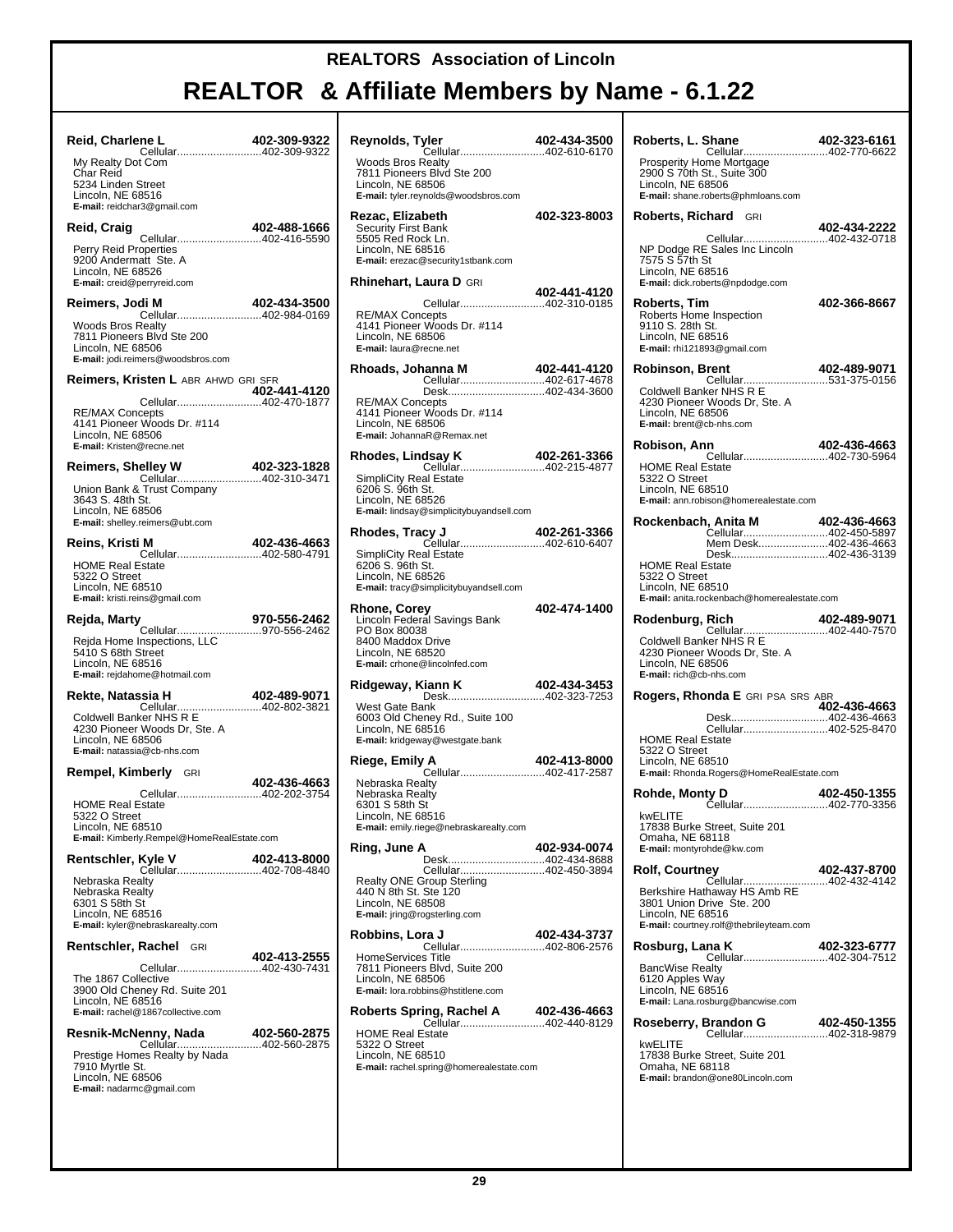| Rottler, Greta J<br>Cellular316-303-7294<br>Nebraska Realty                                                                              | 402-413-8000 |
|------------------------------------------------------------------------------------------------------------------------------------------|--------------|
| Nebraska Realty<br>6301 S 58th St<br>Lincoln, NE 68516<br>E-mail: greta@lincolnselect.com                                                |              |
| Roux, Lindsay M<br>Cellular402-560-2155<br>Arrow Brokerage<br>1621 A Street<br>Lincoln, NE 68502<br>E-mail: Iroux@arrowlincoln.com       | 402-875-5555 |
| Rudd, Mark A<br>Cellular402-730-0841                                                                                                     | 402-437-8700 |
| Berkshire Hathaway HS Amb RE<br>3801 Union Drive Ste. 200<br>Lincoln, NE 68516<br>E-mail: mark.rudd@bhhsamb.com                          |              |
| <b>Rush, Colton G</b><br>Cellular308-643-7412                                                                                            | 402-434-3500 |
| Woods Bros Realty<br>7811 Pioneers Blvd Ste 200<br>Lincoln, NE 68506<br>E-mail: colton.rush@woodsbros.com                                |              |
| Russell, Helen<br>Cellular402-890-2523                                                                                                   | 402-477-9300 |
| Desk402-436-3245<br>The Arter Group<br>209 S. 9th Street<br>Lincoln, NE 68508<br>E-mail: yourcondoqueen@yahoo.com                        |              |
| Ryan, Mary P<br>Mem Desk402-436-3332                                                                                                     | 402-436-4663 |
| Cellular402-499-6881                                                                                                                     |              |
| Desk402-436-3332<br><b>HOME Real Estate</b><br>5322 O Street<br>Lincoln, NE 68510<br>E-mail: mary.ryan@homerealestate.com                |              |
|                                                                                                                                          |              |
| Rybak, Andrey                                                                                                                            | 402-436-4663 |
| Mem Desk402-436-3332<br>Cellular402-580-0122                                                                                             |              |
| <b>HOME Real Estate</b><br>5322 O Street<br>Lincoln, NE 68510<br>E-mail: andrey.rybak@homerealestate.com                                 |              |
| Sabatka, Sarah                                                                                                                           | 402-473-4300 |
| Cellular402-429-2231<br>Farm Credit Services<br>855 Fallbrook Blvd<br>Lincoln, NE 68521-0298<br>E-mail: sarah.sabatka@fcsamerica.com     |              |
| Salak, Mark J                                                                                                                            | 402-437-8700 |
| Cellular402-770-9882<br>Berkshire Hathaway HS Amb RE<br>3801 Union Drive Ste. 200<br>Lincoln, NE 68516<br>E-mail: mark.salak@bhhsamb.com |              |
| Salas, Taylor                                                                                                                            | 402-413-8000 |
| Cellular308-539-3621<br>Nebraska Realty<br>Nebraska Realty<br>6301 S 58th St<br>Lincoln, NE 68516<br>E-mail: taylor@lincolnselect.com    |              |
| Saltzgaber, Lee                                                                                                                          | 402-436-4663 |
| Cellular402-440-8424<br><b>HOME Real Estate</b><br>5322 O Street<br>Lincoln, NE 68510<br>E-mail: I2saltzgaber@gmail.com                  |              |
| Sand, Joshua<br>Cellular402-617-2177<br>Mem Desk402-323-6762                                                                             | 402-323-6777 |

| Sanderson, Dan                                                         |                                                       | 402-413-8000 |
|------------------------------------------------------------------------|-------------------------------------------------------|--------------|
|                                                                        | Desk402-443-3415<br>Cellular402-720-0768              |              |
| Nebraska Realty                                                        |                                                       |              |
| Nebraska Realty<br>6301 S 58th St                                      |                                                       |              |
| Lincoln, NE 68516                                                      |                                                       |              |
| E-mail: dan13@windstream.net                                           |                                                       |              |
| Sanderson, Dustin J                                                    |                                                       | 402-261-0470 |
| <b>Location Real Estate</b>                                            |                                                       |              |
| P.O Box 22910<br>Lincoln, NE 68542                                     |                                                       |              |
| E-mail: dsanderson@locationlincoln.com                                 |                                                       |              |
|                                                                        |                                                       |              |
| <b>Sanderson, Stephen E</b> 402-261-0470<br>Cellular402-730-2556       |                                                       |              |
| <b>Location Real Estate</b><br>P.O Box 22910                           |                                                       |              |
| Lincoln, NE 68542                                                      |                                                       |              |
| E-mail: ssanderson@locationlincoln.com                                 |                                                       |              |
| Sandquist, Maxwell T                                                   | <b>Maxwell T</b> 402-413-8000<br>Cellular402-429-6810 |              |
| Nebraska Realty                                                        |                                                       |              |
| Nebraska Realty<br>6301 S 58th St                                      |                                                       |              |
| Lincoln, NE 68516                                                      |                                                       |              |
| E-mail: maxwell@nebraskarealty.com                                     |                                                       |              |
| Sands, Shellyn GRI                                                     |                                                       |              |
|                                                                        | Desk402-858-4709                                      | 866-308-2448 |
|                                                                        | Pager 402-419-4325                                    |              |
|                                                                        | Cellular402-419-4325<br>Mem Desk402-402-4194          |              |
| eXp Realty                                                             |                                                       |              |
| Shellyn Sands<br>7000 Olive Creek Rd                                   |                                                       |              |
| Firth, NE 68358                                                        |                                                       |              |
| E-mail: shellyn.sands@exprealty.com                                    |                                                       |              |
| Sanford, Sara                                                          | Cellular402-430-5540                                  | 402-323-6777 |
| <b>BancWise Realty</b>                                                 |                                                       |              |
| 6120 Apples Way<br>Lincoln, NE 68516                                   |                                                       |              |
| E-mail: ssanford@bancwise.com                                          |                                                       |              |
| Sasek, Judy K CRB GRI PMN                                              |                                                       |              |
|                                                                        | Cellular402-440-0875                                  | 402-434-3500 |
|                                                                        | Mem Desk402-434-3600                                  |              |
|                                                                        | Desk402-434-2671                                      |              |
| <b>Woods Bros Realty</b><br>7811 Pioneers Blvd Ste 200                 |                                                       |              |
| Lincoln, NE 68506<br>E-mail: judy.sasek@woodsbros.com                  |                                                       |              |
|                                                                        |                                                       |              |
| Satorie, Nathan A                                                      | Cellular402-719-6146                                  | 402-434-3500 |
| Woods Bros Realty                                                      |                                                       |              |
| 7811 Pioneers Blvd<br>Lincoln, NE 68506                                | Ste 200                                               |              |
| E-mail: nathan.satorie@woodsbros.com                                   |                                                       |              |
| Schaaf, Cody                                                           |                                                       | 402-413-8000 |
| Nebraska Realty                                                        | <del>y ==========</del><br>Cellular402-525-1171       |              |
| Nebraska Realty                                                        |                                                       |              |
| 6301 S 58th St<br>Lincoln, NE 68516                                    |                                                       |              |
| E-mail: cody@nebraskarealty.com                                        |                                                       |              |
| Schaardt, Clayton W                                                    |                                                       | 402-819-9198 |
|                                                                        | Cellular402-862-5903                                  |              |
| <b>Burrows Tracts Real Estate</b><br><b>Burrows Tracts Real Estate</b> |                                                       |              |
| 102 S. 4th Street                                                      |                                                       |              |
| Elmwood, NE 68349<br>E-mail: clay@burrowstracts.com                    |                                                       |              |
| <b>Schaeffer, Karen J</b> GRI CRS                                      |                                                       |              |
|                                                                        |                                                       | 402-436-4663 |
|                                                                        | Cellular402-432-3971<br>Desk402-436-3332              |              |
|                                                                        |                                                       |              |
|                                                                        |                                                       |              |

| Mem Desk402-436-3346<br><b>HOME Real Estate</b><br>5322 O Street<br>Lincoln, NE 68510                                                               |              |
|-----------------------------------------------------------------------------------------------------------------------------------------------------|--------------|
| E-mail: Karen.schaeffer@homerealestate.com<br>emy M 402-413-8000<br>Cellular402-416-2429<br>Schafer, Jeremy M                                       |              |
| Nebraska Realty<br>Nebraska Realty<br>6301 S 58th St<br>Lincoln, NE 68516<br>E-mail: jeremy@nebraskarealty.com                                      |              |
| Schaffer, Jeremy<br>City Bank & Trust<br>7101 S 82nd Street, Ste A<br>Lincoln, NE 68516<br>E-mail: jschaffer@citybankandtrust.com                   | 402-420-3521 |
| Scheele, Bethany E<br><b>thany E                     402-225-6564</b><br>Desk402-413-8479                                                           | 402-225-6564 |
| Cellular402-617-2513<br><b>Tenacious Realty</b><br>3301 N Street<br>Lincoln, NE 68510<br>E-mail: bethany@teamtenacious.com                          |              |
| Scherer, Theresa M<br>Cellular402-525-3551<br>CJ Burleigh Real Estate                                                                               | 402-560-9088 |
| 4300 S 48th Street, Ste 5<br>Lincoln, NE 68516<br>E-mail: tessscherer@msn.com                                                                       |              |
| Schilf, Diana L<br>Cellular402-440-9016<br>Desk402-441-5803                                                                                         | 402-441-5800 |
| <b>NAI FMA Realty</b><br>1248 O St., Suite 550<br>Lincoln, NE 68508<br>E-mail: dschilf@naifma.com                                                   |              |
| Schleis, Luke A<br>Cellular402-714-5226<br>Nebraska Realty                                                                                          | 402-413-8000 |
| Nebraska Realty<br>6301 S 58th St<br>Lincoln, NE 68516<br>E-mail: luke.schleis@nebraskarealty.com                                                   |              |
| <b>Premier Real Estate</b>                                                                                                                          |              |
| PO Box 69<br>Milford, NE 68405-0069<br>E-mail: joe@insureNE.com                                                                                     |              |
| Schmehl, Ashlee M<br>Nebraska Realty                                                                                                                |              |
| Nebraska Realty<br>6301 S 58th St<br>Lincoln, NE 68516<br>E-mail: aschmehl@nebraskarealty.com                                                       |              |
| Schmidt, Dana<br>Concorde Real Estate Advisors<br>1314 O Street, Suite 101<br>Lincoln, NE 68508<br>E-mail: dana.schmidt@tallgrassdevelopmentllc.com | 402-476-0086 |
| Schmidt, David M<br>Concorde Real Estate Advisors                                                                                                   | 402-476-0086 |
| 1314 O Street, Suite 101<br>Lincoln, NE 68508<br>E-mail: david@concordemgmt.com                                                                     |              |
| Schmidt, Troy J<br>Cellular402-450-8561                                                                                                             | 402-466-8181 |
| <b>EXIT Realty Professionals</b><br>5540 South Street, Ste 208<br>Lincoln, NE 68506<br>E-mail: TSchmidt@EXITRealtyProfessionalsNE.com               |              |
| <b>Schneider, Andrea</b> CSP                                                                                                                        | 402-441-4120 |
|                                                                                                                                                     |              |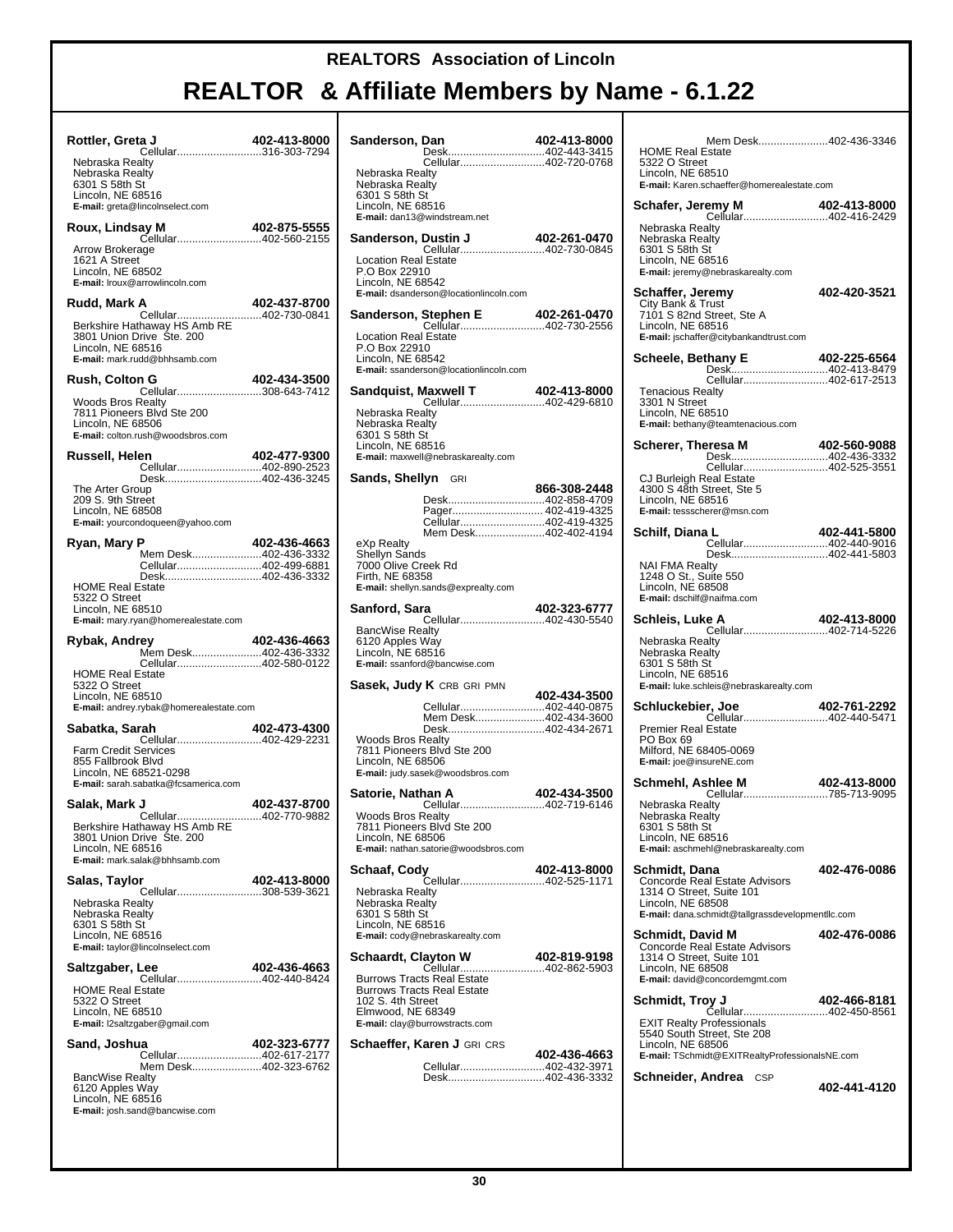| Cellular402-429-9300<br><b>RE/MAX Concepts</b><br>4141 Pioneer Woods Dr. #114<br>Lincoln, NE 68506<br>E-mail: andreaschneider@remax.net        |              | Schweitzer,<br>Premier Real<br>PO Box 69<br>Milford, NE 68<br>E-mail: brian@r         |
|------------------------------------------------------------------------------------------------------------------------------------------------|--------------|---------------------------------------------------------------------------------------|
| dsay M<br>Cellular402-318-9198<br>Schoen, Lindsay M                                                                                            |              | Schwindt, Th                                                                          |
| <b>Woods Bros Realty</b><br>7811 Pioneers Blvd Ste 200<br>Lincoln, NE 68506<br>E-mail: lindsay.schoen@woodsbros.com                            |              | <b>HOME Real E</b><br>5322 O Street<br>Lincoln, NE 68<br>E-mail: tom.sch              |
| Scholz, Elizabeth J<br>Cellular402-432-0668                                                                                                    | 402-413-8000 | Scott, Erin-A                                                                         |
| Desk402-434-3800<br>Nebraska Realty<br>Nebraska Realty<br>6301 S 58th St<br>Lincoln, NE 68516                                                  |              | RE/MAX Cond<br>4141 Pioneer<br>Lincoln, NE 68<br>E-mail: erinanns                     |
| E-mail: beth.scholz@nebraskarealty.com                                                                                                         |              | Scurto Jr., Ji                                                                        |
| Schrader, Kim Marie<br>Cellular402-430-9019<br>Mem Desk402-436-4663<br>Desk402-436-3168<br><b>HOME Real Estate</b>                             | 402-436-4663 | Scurto's Locks<br>14910 Castley<br>Waverly, NE 6<br>E-mail: scurtolo                  |
| 5322 O Street<br>Lincoln, NE 68510<br>E-mail: KimMarie.Schrader-Eberspacher@HomeRealEsta                                                       |              | Searcy, Jasp                                                                          |
| Schrader, Lonnie L<br><b>connie L. 402-434-0292</b><br>Cellular402-432-1270<br>Albers Co.<br>9060 Andermatt Dr. Ste. 105                       |              | <b>HOME Real E</b><br>5322 O Street<br>Lincoln, NE 68<br>E-mail: jasper@              |
| Lincoln, NE 68526<br>E-mail: LONNIESCHRADER@GMAIL.COM                                                                                          |              | Searcy, Jeffr                                                                         |
| Schraeder, Kandis<br><b>Kandis 402-483-2010</b><br>Cellular402-881-6981                                                                        |              |                                                                                       |
| Amerispec Inspection Services<br>2008 Winding Creek Circle<br>Polk City, IA 50226<br>E-mail: kschraeder@amerispec.net                          |              | <b>HOME Real E</b><br>5322 O Street<br>Lincoln, NE 68<br>E-mail: Jeff@Se              |
| Zach C 402-450-1355<br>Cellular402-202-4348<br>Schreiber, Zach C                                                                               |              | Searcy, Mary                                                                          |
| kwELITE<br>17838 Burke Street, Suite 201<br>Omaha, NE 68118<br>E-mail: zach.schreiber@kw.com                                                   |              | <b>HOME Real E</b><br>5322 O Street<br>Lincoln, NE 68                                 |
| <b>Schroder, Debbie S                   402-441-4120</b><br>Cellular402-219-1909                                                               |              | E-mail: Mary@S                                                                        |
| <b>RE/MAX Concepts</b><br>4141 Pioneer Woods Dr. #114<br>Lincoln, NE 68506<br>E-mail: debbieschroder@remax.net                                 |              | Sedlacek, Ar<br>Nebraska Title<br>5601 S. 59th,<br>Lincoln, NE 68<br>E-mail: asedlace |
| Schroeder, Lynne C                                                                                                                             | 402-434-2222 | Seevers, Ker                                                                          |
| Cellular402-499-2222<br>NP Dodge RE Sales Inc Lincoln<br>7575 S 57th St<br>Lincoln, NE 68516<br>E-mail: lynne.schroeder@npdodge.com            |              | <b>Coldwell Bank</b><br>4230 Pioneer<br>Lincoln, NE 68<br>E-mail: kent@cl             |
| Schuller, Jennifer L<br>Cellular402-429-1571                                                                                                   | 402-413-8000 | Segerstrom,                                                                           |
| Desk402-323-6118<br>Mem Desk402-434-3500<br>Nebraska Realty<br>Nebraska Realty<br>6301 S 58th St                                               |              | HOME Real E<br>5322 O Street<br>Lincoln, NE 68<br>E-mail: Tina.Seg                    |
| Lincoln, NE 68516<br>E-mail: jennifer.schuller@nebraskarealty.com                                                                              |              | Semin, Scott                                                                          |
| Schwab, Sandra K<br>Cellular402-802-1713<br>Nebraska Realty                                                                                    | 402-413-8000 | R.D. Hinkley &<br>2734 N. 48th :<br>Lincoln, NE 68<br>E-mail: staff@rd                |
| Nebraska Realty<br>6301 S 58th St<br>Lincoln, NE 68516<br>E-mail: sandraschwab049@gmail.com                                                    |              | Shanahan, T                                                                           |
| Schwartz, Angie                                                                                                                                | 402-474-1400 | Nebraska Rea<br>Nebraska Rea                                                          |
| Desk402-434-4334<br>Lincoln Federal Savings Bank<br>PO Box 80038<br>8400 Maddox Drive<br>Lincoln, NE 68520<br>E-mail: aschwartz@lincolnfed.com |              | 6301 S 58th S<br>Lincoln, NE 68<br>E-mail: timothyle                                  |

| Schweitzer, Brian<br><b>Premier Real Estate</b><br>PO Box 69<br>Milford, NE 68405-0069                                                    | 402-761-2292 |
|-------------------------------------------------------------------------------------------------------------------------------------------|--------------|
| E-mail: brian@nebauction.com                                                                                                              |              |
| Schwindt, Thomas A<br><b>homas A</b> 402-436-4663<br>Cellular402-405-6177                                                                 |              |
| <b>HOME Real Estate</b><br>5322 O Street<br>Lincoln, NE 68510<br>E-mail: tom.schwindt@homerealestate.com                                  |              |
| Scott, Erin-Ann E                                                                                                                         | 402-441-4120 |
| Cellular402-413-1714<br><b>RE/MAX Concepts</b><br>4141 Pioneer Woods Dr. #114<br>Lincoln, NE 68506<br>E-mail: erinannscott1@gmail.com     |              |
| Scurto Jr., Jim J                                                                                                                         | 402-890-3139 |
| Cellular402-890-3139<br>Scurto's Locksmith Service<br>14910 Castlewood St<br>Waverly, NE 68462<br>E-mail: scurtolock@gmail.com            |              |
| Searcy, Jasper                                                                                                                            | 402-436-4663 |
| Mem Desk402-475-5555<br>Desk402-436-3332                                                                                                  |              |
| Cellular402-432-5555<br><b>HOME Real Estate</b><br>5322 O Street<br>Lincoln, NE 68510<br>E-mail: jasper@searcyteam.com                    |              |
| Searcy, Jeffrey N                                                                                                                         | 402-436-4663 |
| Cellular402-430-7978<br>Mem Desk402-475-5555                                                                                              |              |
| Desk402-436-3332<br><b>HOME Real Estate</b><br>5322 O Street<br>Lincoln, NE 68510<br>E-mail: Jeff@SearcyTeam.com                          |              |
| Searcy, Mary C                                                                                                                            | 402-436-4663 |
| Cellular402-432-5556<br>Mem Desk402-436-3373<br>Desk402-436-3332                                                                          |              |
| <b>HOME Real Estate</b><br>5322 O Street<br>Lincoln, NE 68510<br>E-mail: Mary@SearcyTeam.com                                              |              |
| Sedlacek, Anna<br>Nebraska Title Company<br>5601 S. 59th, Suite C<br>Lincoln, NE 68516<br>E-mail: asedlacek@nebtitleco.com                | 402-476-8818 |
| Seevers, Kent C<br>Cellular402-998-5368<br>Coldwell Banker NHS R E<br>4230 Pioneer Woods Dr, Ste. A<br>Lincoln, NE 68506                  | 402-489-9071 |
| E-mail: kent@cb-nhs.com                                                                                                                   |              |
| Segerstrom, Tina M                                                                                                                        | 402-436-4663 |
| <b>HOME Real Estate</b><br>5322 O Street<br>Lincoln, NE 68510<br>E-mail: Tina.Segerstrom@homerealestate.com                               |              |
| Semin, Scott D                                                                                                                            | 402-466-1686 |
| Cellular402-432-1279<br>R.D. Hinkley & Associates<br>2734 N. 48th St.<br>Lincoln, NE 68504-3301<br>E-mail: staff@rdhinklev.com            |              |
| Shanahan, Timothy L<br>Desk402-443-3415                                                                                                   | 402-413-8000 |
| Cellular402-443-6767<br>Nebraska Realty<br>Nebraska Realty<br>6301 S 58th St<br>Lincoln, NE 68516<br>E-mail: timothyleoshanahan@yahoo.com |              |

| <b>Shandera, Kelly J</b> GRI                                                                                                                                                             | 402-434-3500 |
|------------------------------------------------------------------------------------------------------------------------------------------------------------------------------------------|--------------|
| Cellular402-525-0634                                                                                                                                                                     |              |
| Desk402-434-3600<br><b>Woods Bros Realty</b><br>7811 Pioneers Blvd Ste 200<br>Lincoln, NE 68506<br>E-mail: kelly.shandera@woodsbros.com                                                  |              |
| Shanks, Karen                                                                                                                                                                            | 402-434-3500 |
| Cellular402-730-7005<br><b>Woods Bros Realty</b><br>7811 Pioneers Blvd Ste 200<br>Lincoln, NE 68506<br>E-mail: karen.shanks@woodsbros.com                                                |              |
| Shelton, Jayme                                                                                                                                                                           | 402-483-2301 |
| Cellular402-525-6648<br>Red Door Realty/Manzitto<br>4400 Lucille Drive<br>Lincoln, NE 68516<br>E-mail: Jayme@manzitto.com                                                                |              |
| Shiffermiller, Nick D                                                                                                                                                                    | 402-261-0470 |
| <b>, Nick D                  402-261-0470</b><br>Cellular402-432-8455<br><b>Location Real Estate</b><br>P.O Box 22910<br>Lincoln, NE 68542<br>E-mail: nshiffermiller@locationlincoln.com |              |
| Shoecraft, Nicole J<br><b>SimpliCity Real Estate</b><br>6206 S. 96th St.<br>Lincoln, NE 68526<br>E-mail: nicole@simplicitybuyandsell.com                                                 | 402-261-3366 |
| Shortridge, Rick<br>Harley's Heating & A/C, Inc.<br>P. O. Box 29323<br>4224 Progressive Av.<br>Lincoln, NE 68504-1323<br>E-mail: kim@harleyshvac.com                                     | 402-466-3408 |
| Shuck, Serina M                                                                                                                                                                          | 402-310-2259 |
| Cellular308-390-1125<br>Modern Real Estate<br>7160 S 29th, Suite 10<br>Lincoln, NE 68516<br>E-mail: serina@modernrealestateco.com                                                        |              |
| Shullaw, Matthew A                                                                                                                                                                       | 402-261-6101 |
| Cellular402-217-7982<br>Sellstate Empire Realty<br>4210 S 33rd St, Ste. 200<br>Lincoln, NE 68506<br>E-mail: matt.shullaw@sellstatene.com                                                 |              |
| Siebrandt, Emma J                                                                                                                                                                        | 402-225-6564 |
| Cellular402-806-3570<br><b>Tenacious Realty</b><br>3301 N Street<br>Lincoln, NE 68510<br>emma@teamtenacious.com                                                                          |              |
| Simmerman, Brent<br>Midlands Home Inspections, Inc.<br>131 North Washington<br>Papillion, NE 68046<br>E-mail: brent@midlandshomeinspections.com                                          | 402-630-6555 |
| Simmons, George E<br>Cellular402-440-8306                                                                                                                                                | 402-413-8000 |
| Nebraska Realty<br>Nebraska Realty<br>6301 S 58th St<br>Lincoln, NE 68516<br>E-mail: gsimmons@NebraskaRealty.com                                                                         |              |
| Simmons, Tom                                                                                                                                                                             | 402-932-5989 |
| Cellular402-612-7418<br>Better Homes and Gardens R.E.<br>4908 Underwood Ave., Suite 201<br>Omaha, NE 68132<br>E-mail: tom.simmons@betteromaha.com                                        |              |
| Sinkule, Jay                                                                                                                                                                             | 402-434-2222 |
| Cellular402-450-3014<br>NP Dodge RE Sales Inc Lincoln<br>7575 S 57th St<br>Lincoln, NE 68516<br>E-mail: Sinkoocho@gmail.com                                                              |              |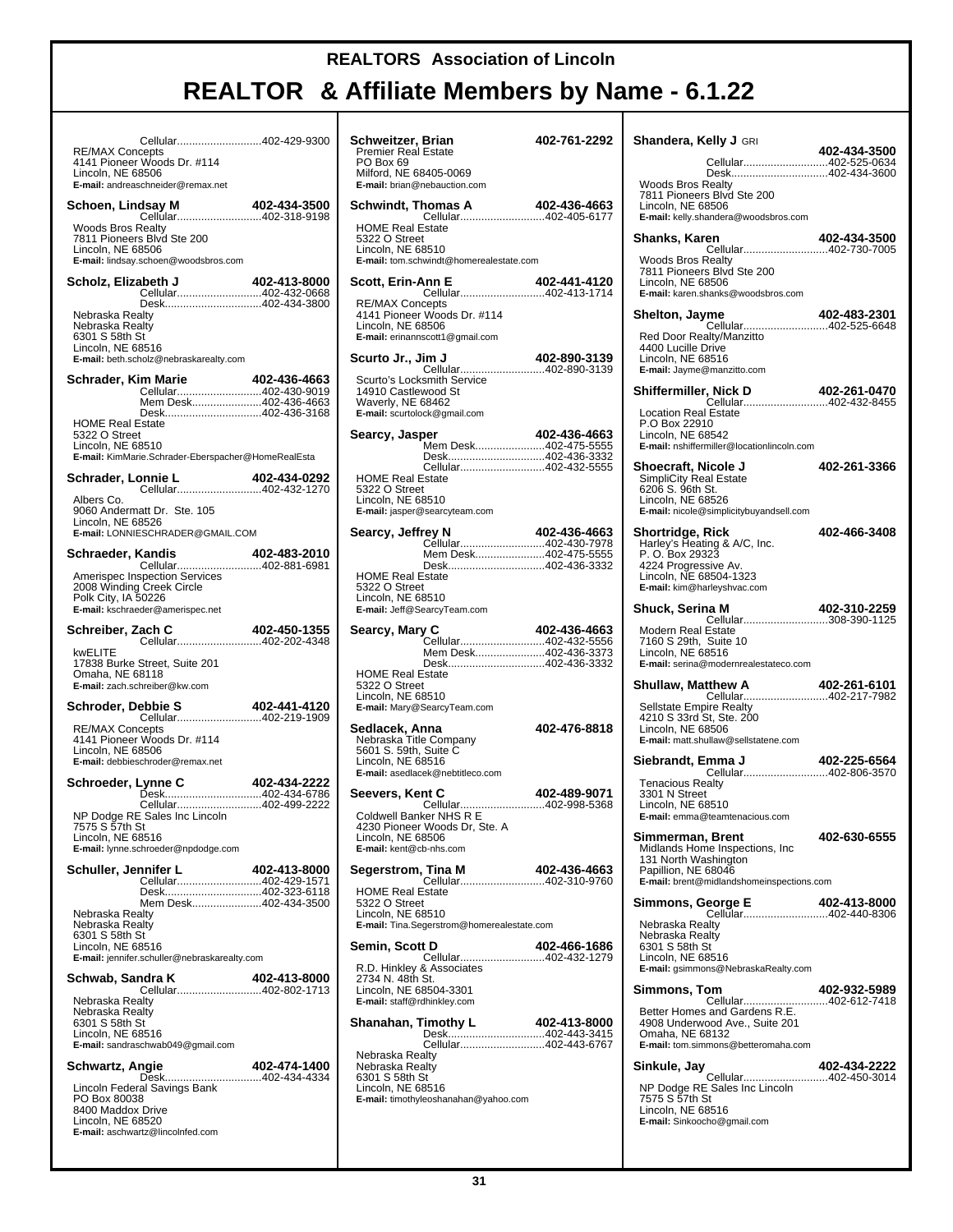# **REALTOR & Affiliate Members by Name - 6.1.22**

┯

| Sintek, Justine                                                                                                           | 402-435-1244 |
|---------------------------------------------------------------------------------------------------------------------------|--------------|
| Charter Title & Escrow<br>6333 Apples Way, Suite 115<br>Lincoln, NE 68516<br>E-mail: jsintek@charter-title.net            |              |
| Siske, Paula R<br>Cellular308-225-2599                                                                                    | 402-413-8000 |
| Nebraska Realtv<br>Nebraska Realty<br>6301 S 58th St<br>Lincoln, NE 68516<br>E-mail: paulasiske18@gmail.com               |              |
| Skolaut, Meranda L                                                                                                        | 402-436-4663 |
| <b>HOME Real Estate</b><br>5322 O Street<br>Lincoln, NE 68510<br>E-mail: meranda.skolaut@homerealestate.com               |              |
| <b>Slama, Dennis L GRI SRES</b>                                                                                           | 402-436-4663 |
| Cellular402-560-1173<br><b>HOME Real Estate</b><br>5322 O Street<br>Lincoln, NE 68510<br>E-mail: dennis@slamahomes.com    |              |
| Slama, Jason T<br>Cellular402-440-9031                                                                                    | 402-413-8000 |
| Nebraska Realty<br>Nebraska Realty<br>6301 S 58th St<br>Lincoln, NE 68516<br>E-mail: jasonslama@nebraskarealty.com        |              |
| <b>Smith, Albert S</b><br>+02−+ + +02−+ +02−+<br>Cellular308-215-0003                                                     | 402-413-8000 |
| Nebraska Realty<br>Nebraska Realty<br>6301 S 58th St<br>Lincoln, NE 68516<br>E-mail: SLADE.SMITH@NEBRASKAREALTY.COM       |              |
|                                                                                                                           |              |
| Smith, Kenneth J                                                                                                          | 402-413-8000 |
| Nebraska Realty<br>Nebraska Realty<br>6301 S 58th St<br>Lincoln, NE 68516<br><b>E-mail:</b> kensmithsells@gmail.com       |              |
| Smith, Kiley J                                                                                                            | 402-202-4899 |
| COMMAND<br>1620 Kennedy Drive<br>Lincoln, NE 68521<br>E-mail: idemandcommand@gmail.com                                    |              |
| Smith, Peggy A                                                                                                            | 402-525-7523 |
| Cellular402-853-6526<br>Brinkman Real Estate LLC<br>Anita R Brinkman<br>4306 NW 140th Street<br>Pleasant Dale, NE 68423   |              |
| E-mail: PeggySmith.BrinkmanRealEstate@gmail.com<br>Smith, Vanessa                                                         | 402-436-4663 |
| Desk402-436-3332<br>Cellular402-853-1499                                                                                  |              |
| <b>HOME Real Estate</b><br>5322 O Street<br>Lincoln, NE 68510<br>E-mail: vanessa.smith@homerealestate.com                 |              |
| Sobansky, Anne M                                                                                                          | 402-483-2301 |
| Cellular402-570-3570<br>Red Door Realty/Manzitto<br>4400 Lucille Drive<br>Lincoln, NE 68516<br>E-mail: anne@reddoorne.com |              |
| Soflin, Lori                                                                                                              | 402-420-3521 |
| City Bank & Trust<br>7101 S 82nd Street, Ste A<br>Lincoln, NE 68516<br>E-mail: Isoflin@citybankandtrust.com               |              |

| Sonday, Jacinda J<br>Desk402-802-6609                                   | 402-875-5555 |
|-------------------------------------------------------------------------|--------------|
| Cellular402-802-1040                                                    |              |
| Arrow Brokerage<br>1621 A Street                                        |              |
| Lincoln, NE 68502                                                       |              |
| E-mail: jaci@arrowlincoln.com                                           |              |
| Sorensen, Carrie<br>Desk400-434-3273                                    | 402-434-3260 |
| <b>Stewart Title</b>                                                    |              |
| Title Dept.<br>770 N Cotner Blvd. #407                                  |              |
| Lincoln, NE 68505-2320<br>E-mail: Carrie.Sorensen@stewart.com           |              |
|                                                                         |              |
| Sorensen, Vernon GRI                                                    | 402-436-4663 |
| Cellular402-429-5591                                                    |              |
| Mem Desk402-436-4663<br>Desk402-323-7074                                |              |
| <b>HOME Real Estate</b>                                                 |              |
| 5322 O Street                                                           |              |
| Lincoln, NE 68510<br>E-mail: Vern.Sorensen@HomeRealEstate.com           |              |
| Soucie, Joslyn D                                                        | 402-489-9071 |
| Cellular402-560-6762                                                    |              |
| Coldwell Banker NHS R E<br>4230 Pioneer Woods Dr, Ste. A                |              |
| Lincoln, NE 68506                                                       |              |
| E-mail: jdsoucie@aol.com                                                |              |
| Soucie, Kim                                                             | 402-489-9071 |
| Mem Desk402-434-3600                                                    |              |
| Cellular402-440-9199<br>Desk402-323-6764                                |              |
| Coldwell Banker NHS R E                                                 |              |
| 4230 Pioneer Woods Dr, Ste. A<br>Lincoln, NE 68506                      |              |
| E-mail: kim@cb-nhs.com                                                  |              |
| Sparks, Doug                                                            | 402-323-6777 |
| Cellular402-610-5790                                                    |              |
| <b>BancWise Realty</b><br>6120 Apples Way                               |              |
| Lincoln, NE 68516                                                       |              |
| E-mail: Doug.Sparks@Bancwise.com                                        |              |
| <b>ston A</b> 402-413-8000<br>Cellular402-890-3238<br>Sparks, Preston A |              |
| Nebraska Realty                                                         |              |
| Nebraska Realty                                                         |              |
| 6301 S 58th St<br>Lincoln, NE 68516                                     |              |
| E-mail: preston_sparks19@yahoo.com                                      |              |
| Spomer, Dayton                                                          | 402-413-8000 |
| Desk402-436-3332                                                        |              |
| Cellular402-310-0301<br>Nebraska Realty                                 |              |
| Nebraska Realty                                                         |              |
| 6301 S 58th St<br>Lincoln, NE 68516                                     |              |
| E-mail: dayton@nebraskarealty.com                                       |              |
| Spomer, Emily E                                                         | 402-413-8000 |
| <br>Cellular970-443-3247                                                |              |
| Nebraska Realty<br>Nebraska Realty                                      |              |
| 6301 S 58th St                                                          |              |
| Lincoln, NE 68516<br>E-mail: emily@nebraskarealty.com                   |              |
|                                                                         |              |
| Sprague, Stephen J                                                      | 402-601-3521 |
| Stephen Sprague Real Estate                                             |              |
| 1710 SW 30th St.                                                        |              |
| Lincoln, NE 68522<br>E-mail: stephen@stephenspraguerealestate.com       |              |
| Spring, Matthew M                                                       | 402-450-2025 |
| Cellular402-450-2025                                                    |              |
| Spring & Son Plumbing<br>3607 Holmes Park Rd.                           |              |
| Lincoln, NE 68506                                                       |              |
| E-mail: matthewspring@aol.com                                           |              |
|                                                                         |              |

| Springer, Daria<br>Cellular402-440-4259<br><b>HOME Real Estate</b>                                                                                                                       | 402-436-4663 |
|------------------------------------------------------------------------------------------------------------------------------------------------------------------------------------------|--------------|
| 5322 O Street<br>Lincoln, NE 68510<br>E-mail: Daria.Springer@HomeRealEstate.com                                                                                                          |              |
| Spry, Denise J GRI                                                                                                                                                                       |              |
| Cellular402-429-2418<br>Desk402-434-3800<br><b>Woods Bros Realty</b><br>7811 Pioneers Blvd Ste 200                                                                                       | 402-434-3500 |
| Lincoln, NE 68506<br>E-mail: denise.spry@woodsbros.com                                                                                                                                   |              |
| Stahl, Joanna<br>Cellular402-805-5589                                                                                                                                                    | 402-413-8000 |
| Nebraska Realty<br>Nebraska Realty<br>6301 S 58th St<br>Lincoln, NE 68516<br>E-mail: Joanna@nebraskarealty.com                                                                           |              |
| Stai, Brenden M<br>Nebraska Realty<br>Nebraska Realty<br>6301 S 58th St<br>Lincoln, NE 68516<br>E-mail: bstai@huskers.com                                                                | 402-413-8000 |
| Stai, Jennifer C                                                                                                                                                                         | 402-413-8000 |
| Nebraska Realty<br>Nebraska Realty<br>6301 S 58th St<br>Lincoln, NE 68516<br>E-mail: jstai@nebraskarealty.com                                                                            |              |
| Stanczyk, Lisa                                                                                                                                                                           | 402-323-6777 |
| <b>BancWise Realty</b><br>6120 Apples Way<br>Lincoln, NE 68516<br>E-mail: Istanczyk@bancwise.com                                                                                         |              |
| Stange, Dayton H<br>Cellular402-429-1239                                                                                                                                                 | 402-441-5800 |
| <b>NAI FMA Realty</b><br>1248 O St., Suite 550<br>Lincoln, NE 68508<br>E-mail: dhstange@naifma.com                                                                                       |              |
| <b>Stange, Drew D CCIM</b>                                                                                                                                                               | 402-441-5800 |
| Desk402-441-5808<br>Cellular402-429-5808<br><b>NAI FMA Realty</b><br>1248 O St., Suite 550<br>Lincoln, NE 68508<br>E-mail: dstange@naifma.com                                            |              |
| Starman, Albany P<br>Cellular402-806-3077                                                                                                                                                | 402-434-3500 |
| <b>Woods Bros Realty</b><br>7811 Pioneers Blvd Ste 200<br>Lincoln, NE 68506<br>E-mail: albany.starman@woodsbros.com                                                                      |              |
| <b>Starman, Darlene A GRI</b>                                                                                                                                                            | 402-434-3500 |
| Cellular402-432-2647<br>Desk402-434-3800<br>Mem Desk402-434-3821<br><b>Woods Bros Realty</b><br>7811 Pioneers Blvd Ste 200<br>Lincoln, NE 68506<br>E-mail: darlene.starman@woodsbros.com |              |
| States, Jessica J                                                                                                                                                                        | 402-328-0200 |
| Keller Williams Lincoln<br>301 S 70th Street, Ste. 200<br>Lincoln, NE 68510<br>E-mail: jessicastates@kw.com                                                                              |              |
|                                                                                                                                                                                          |              |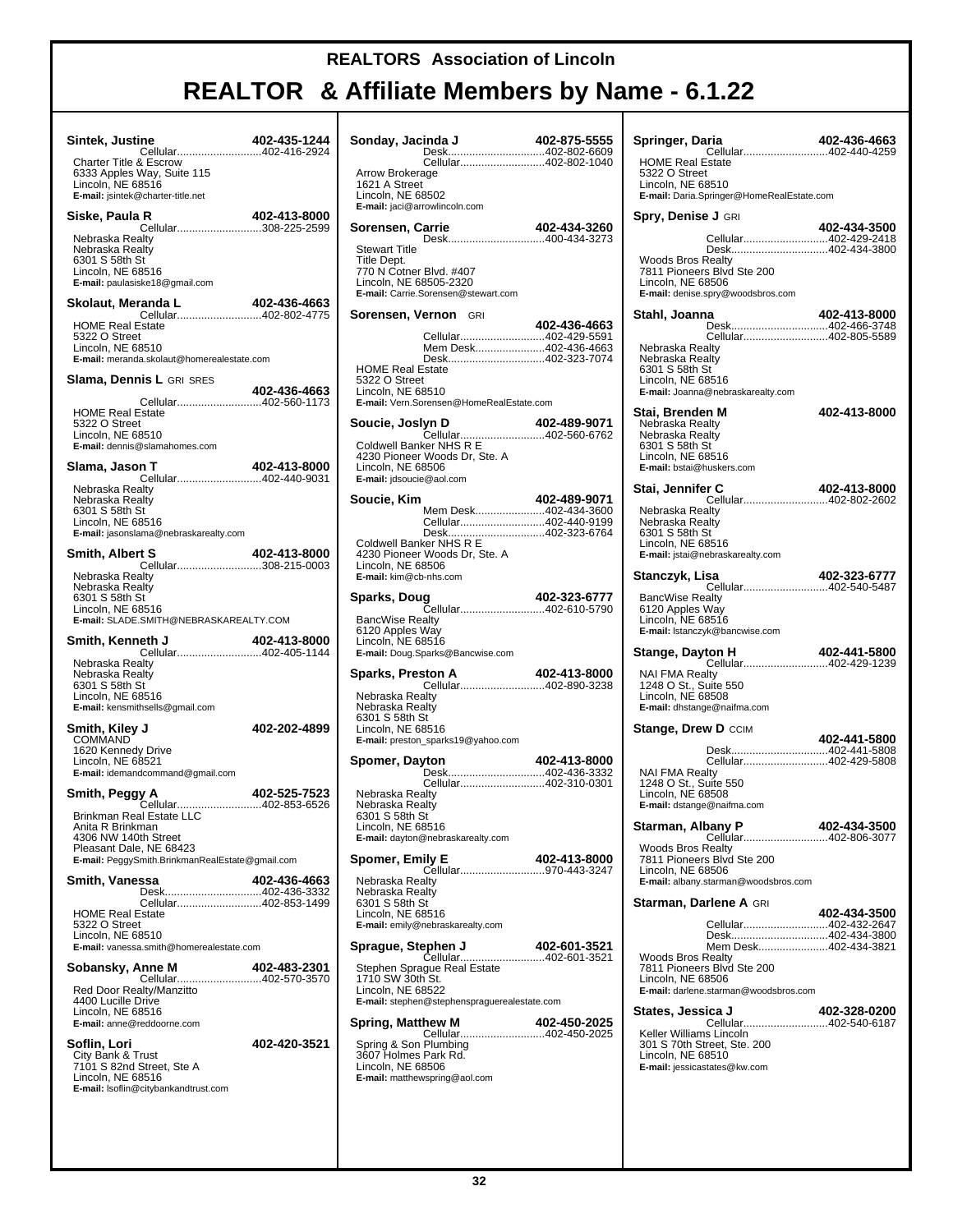| Steele, Susan L                                                                                                                       | 402-450-1355 | Stoki,                                 |
|---------------------------------------------------------------------------------------------------------------------------------------|--------------|----------------------------------------|
| Cellular402-840-0160<br>kwELITE                                                                                                       |              | <b>Berksl</b>                          |
| 17838 Burke Street, Suite 201<br>Omaha, NE 68118<br>E-mail: susiesteelerealtor@gmail.com                                              |              | ا 3801<br>Lincolı<br>E-mail:           |
|                                                                                                                                       |              | Story,                                 |
| The 1867 Collective<br>3900 Old Cheney Rd. Suite 201<br>Lincoln, NE 68516<br>E-mail: tarah@1867collective.com                         |              | Realty<br>440 N<br>Lincoli<br>E-mail:  |
| Steinke, Kathleen M GRI CRS                                                                                                           | 402-437-8700 | Stranc                                 |
| Mem Desk402-437-8700<br>Cellular402-430-9010                                                                                          |              | Nebra<br>5601 \$<br>Lincolı            |
| Desk402-436-3332<br>Berkshire Hathaway HS Amb RE<br>3801 Union Drive Ste. 200<br>Lincoln, NE 68516                                    |              | E-mail:<br><b>Stratto</b>              |
| E-mail: gksteinke@yahoo.com                                                                                                           |              | RE/M/<br>4141 F                        |
| Steinmeyer, Roger<br>Sentry Electric, Inc.<br>3400 Gladstone St.<br>Lincoln, NE 68504-1549<br>E-mail: roger@sentryelectric.com        | 402-467-5550 | Lincoli<br>E-mail:<br>Stroup           |
| Stelling, Ron                                                                                                                         | 402-434-3500 | Nebra                                  |
| Desk402-434-3600<br>Cellular402-450-5115<br><b>Woods Bros Realty</b><br>7811 Pioneers Blvd Ste 200                                    |              | Nebra<br>6301 \$<br>Lincolı<br>E-mail: |
| Lincoln, NE 68506<br>E-mail: ron.stelling@woodsbros.com                                                                               |              | Stull, I                               |
| Stelzer, Tom<br>Cellular402-309-9543                                                                                                  | 402-420-8124 | <b>HOME</b>                            |
| U.S. Bank<br>3300 South 10th Street<br>Lincoln, NE 68502<br>E-mail: tom.stelzer@usbank.com                                            |              | 53220<br>Lincolı<br>E-mail:            |
|                                                                                                                                       |              | Sucks<br>People<br>4400                |
| Nebraska Realty<br>Nebraska Realty<br>6301 S 58th St<br>Lincoln, NE 68516<br>E-mail: Cstephenson@nebraskarealty.com                   |              | Lincolı<br>E-mail:<br>Sukup<br>Nebra   |
| <b>Stephenson, Lea Ann</b> GRI                                                                                                        |              | 5601 \$<br>Lincolı                     |
| <b>HOME Real Estate</b><br>5322 O Street                                                                                              |              | E-mail:<br>Summ                        |
| Lincoln, NE 68510<br>E-mail: leaann.stephenson@homerealestate.com                                                                     |              | Keller                                 |
| Stertz, Shelly A GRI                                                                                                                  | 402-489-9071 | 301 S<br>Lincol                        |
| Cellular402-499-0325<br>Coldwell Banker NHS R E                                                                                       |              | E-mail:                                |
| 4230 Pioneer Woods Dr, Ste. A<br>Lincoln, NE 68506<br>E-mail: shelly@cb-nhs.com                                                       |              | Sup B<br>Wood:                         |
| <b>Stevens, Connie J GRI</b>                                                                                                          |              | 7811 I<br>Lincol                       |
| Modem402-420-0083                                                                                                                     | 402-413-8000 | E-mail:                                |
| Cellular402-432-0166<br>Nebraska Realty                                                                                               |              | Sutko,                                 |
| Nebraska Realty<br>6301 S 58th St<br>Lincoln, NE 68516<br>E-mail: conniejstevens@gmail.com                                            |              | SRE F<br>3801 \$<br>Omah<br>E-mail:    |
| Stewart, Rebecca ABR CRS E-PRO GRI PMN SER AHV& veen                                                                                  |              |                                        |
| Cellular402-432-6476<br>NP Dodge RE Sales Inc Lincoln<br>7575 S 57th St<br>Lincoln, NE 68516<br>E-mail: Becky@RealEstateInLincoln.com | 402-434-2222 | LINE (<br>1040<br>Lincolı<br>E-mail:   |
|                                                                                                                                       |              |                                        |

| Stoki, Scott<br>Cellular                                                                                                                      | 402-437-8700<br>402-440-9187 |
|-----------------------------------------------------------------------------------------------------------------------------------------------|------------------------------|
| Berkshire Hathaway HS Amb RE<br>3801 Union Drive Ste. 200<br>Lincoln, NE 68516<br>E-mail: sdstoki@yahoo.com                                   |                              |
| Story, Kevin J                                                                                                                                | 402-934-0074                 |
| Cellular402-706-8583<br>Realty ONE Group Sterling<br>440 N 8th St. Ste 120<br>Lincoln, NE 68508<br>E-mail: kstory@rogsterling.com             |                              |
| Strand, Jennifer<br><br>Mem Desk402-323-3844                                                                                                  | 402-476-8818                 |
| Nebraska Title Company<br>5601 S. 59th, Suite C<br>Lincoln, NE 68516<br>E-mail: jstrand@nebtitleco.com                                        |                              |
| Stratton, Jodi S<br>Cellular402-975-7178                                                                                                      | 402-441-4120                 |
| <b>RE/MAX Concepts</b><br>4141 Pioneer Woods Dr. #114<br>Lincoln, NE 68506<br>E-mail: jodi@recne.net                                          |                              |
| <b>Stroup, Lisa E</b> GRI                                                                                                                     | 402-413-8000                 |
| Cellular402-890-1725<br>Nebraska Realty                                                                                                       |                              |
| Nebraska Realty<br>6301 S 58th St<br>Lincoln. NE 68516<br>E-mail: lisa@lisastroup.com                                                         |                              |
| Stull, Mary E<br>Cellular402-770-0000                                                                                                         | 402-436-4663                 |
| Mem Desk402-436-4663                                                                                                                          |                              |
| <b>HOME Real Estate</b><br>5322 O Street<br>Lincoln, NE 68510<br>E-mail: mary.stull@homerealestate.com                                        |                              |
|                                                                                                                                               |                              |
| Suckstorf, Tara                                                                                                                               | 402-403-3646                 |
| Peoples Mortgage Company<br>4400 Lucile DR, Ste 101<br>Lincoln, NE 68516<br>E-mail: taras@peoplesmortgage.com                                 |                              |
|                                                                                                                                               | 402-476-8818                 |
| Sukup, Amy<br>Nebraska Title Company<br>5601 S. 59th, Suite C<br>Lincoln, NE 68516<br>E-mail: asukup@nebtitleco.com                           |                              |
| <b>Summers, Jane P CRS</b>                                                                                                                    |                              |
| Cellular316-262-4210                                                                                                                          | 402-328-0200                 |
| Keller Williams Lincoln<br>301 S 70th Street, Ste. 200                                                                                        |                              |
| Lincoln, NE 68510<br>E-mail: summersjanetony@hotmail.com                                                                                      |                              |
| Sup Bergo, Tafe                                                                                                                               | 402-434-3500                 |
| <b>Cellular402-730-7778</b><br><b>Woods Bros Realty</b><br>7811 Pioneers Blvd Ste 200<br>Lincoln, NE 68506                                    |                              |
| E-mail: tafe.supbergo@woodsbros.com<br>Sutko, John                                                                                            | 402-970-1340                 |
| Cellular402-669-1824<br><b>SRE Home Inspections</b><br>3801 S 148th St, Ste 101<br>Omaha, NE 68144<br>E-mail: jsutko@srenebraska.com          |                              |
| <b>।∖Sveen, Jared M</b>                                                                                                                       | 402-937-8855                 |
| .<br>Cellular402-770-5414<br><b>LINE Commercial Real Estate</b><br>1040 "O" Street, #200<br>Lincoln, NE 68510<br>E-mail: jaredsveen@gmail.com |                              |
|                                                                                                                                               |                              |

| <b>Swanson, James A</b> GRI                                                                     |                                                                                                                      | 402-436-4663 |
|-------------------------------------------------------------------------------------------------|----------------------------------------------------------------------------------------------------------------------|--------------|
|                                                                                                 | Cellular402-560-9317<br>Desk402-435-4595                                                                             |              |
| <b>HOME Real Estate</b><br>5322 O Street<br>Lincoln, NE 68510                                   | Mem Desk402-436-3232<br>E-mail: jim.swanson@homerealestate.com                                                       |              |
|                                                                                                 | Swanson, Matthew R<br>Desk531-289-3835                                                                               | 402-434-3453 |
| West Gate Bank<br>Lincoln, NE 68516                                                             | 6003 Old Cheney Rd., Suite 100<br>E-mail: mswanson@westgate.bank                                                     |              |
| Swim, Jill                                                                                      |                                                                                                                      |              |
| <b>RE/MAX Concepts</b><br>Lincoln, NE 68506                                                     | 4141 Pioneer Woods Dr. #114<br>E-mail: jillswimrealtor@gmail.com                                                     |              |
| Sysel-Barton, Jill R                                                                            |                                                                                                                      |              |
| 7575 S 57th St<br>Lincoln, NE 68516<br>E-mail: jbartonre@gmail.com                              | NP Dodge RE Sales Inc Lincoln                                                                                        |              |
| Tabor, Angela J                                                                                 | <b>la J                         402-819-9198</b><br>Cellular402-890-6433                                             | 402-819-9198 |
| 102 S. 4th Street<br>Elmwood, NE 68349                                                          | <b>Burrows Tracts Real Estate</b><br><b>Burrows Tracts Real Estate</b><br>E-mail: angela@burrowstracts.com           |              |
| Tafoya, Sherri L<br>Lincoln, NE 68516                                                           | Custom Blinds for Less, Inc.<br>6101 So. 56th Street Ste 6                                                           | 402-730-2000 |
|                                                                                                 | E-mail: katelyn@customblindsdesign.com                                                                               |              |
| Talbot, Nicole A<br><b>Charter West Bank</b><br>2901 S. 84th St., Suite 10<br>Lincoln, NE 68506 | E-mail: ntalbot@charterwest.com                                                                                      | 402-484-0363 |
| Tallichet, Robert W                                                                             |                                                                                                                      |              |
| <b>HOME Real Estate</b><br>5322 O Street<br>Lincoln, NE 68510                                   | <b>obert W</b> 402-436-4663<br>Cellular402-430-8255<br>E-mail: bob.tallichet@gmail.com                               |              |
| Tate, Ingrid                                                                                    |                                                                                                                      | 402-730-6652 |
| 6700 Van Dorn Street<br>Lincoln, NE 68506<br>E-mail: itate28@gmail.com                          | Good Life Real Estate, LLC.                                                                                          |              |
| Taylor, Stephanie<br>7575 S 57th St<br>Lincoln, NE 68516                                        | Cellular402-429-0409<br>NP Dodge RE Sales Inc Lincoln<br>E-mail: stephaniejtaylor09@gmail.com                        | 402-434-2222 |
| Taylor, Steven CRS GRI                                                                          |                                                                                                                      |              |
|                                                                                                 | Desk402-434-2222                                                                                                     | 402-434-2222 |
| 7575 S 57th St<br>Lincoln, NE 68516                                                             | Cellular402-429-0809<br>Pager 402-790-8777<br>NP Dodge RE Sales Inc Lincoln<br>E-mail: steve.taylor@npdodge.com      |              |
| Tejral, Austin J                                                                                |                                                                                                                      | 402-437-8700 |
| Lincoln, NE 68516                                                                               | Cellular402-367-8625<br>Berkshire Hathaway HS Amb RE<br>3801 Union Drive Ste. 200<br>E-mail: austin.tejral@gmail.com |              |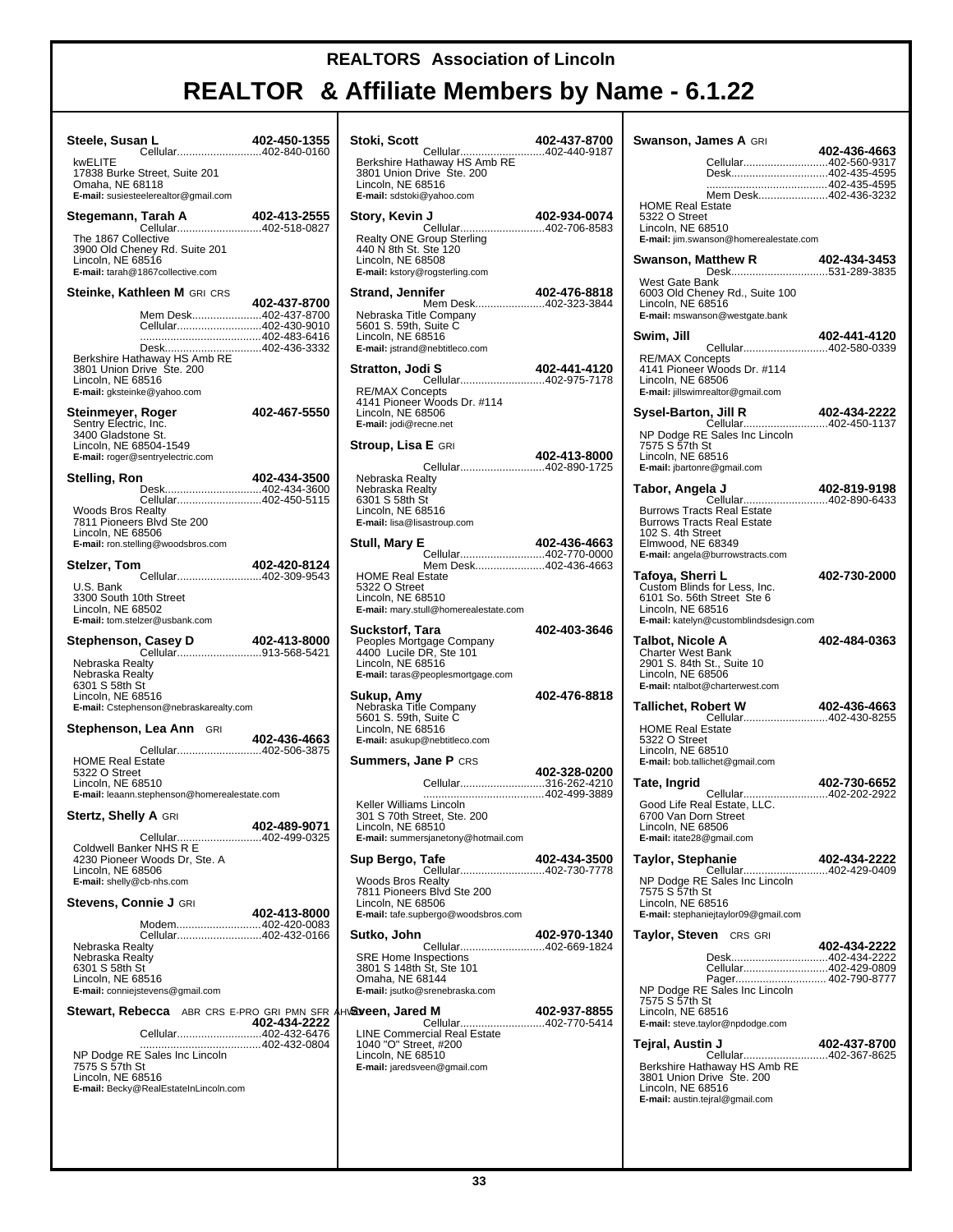# **REALTOR & Affiliate Members by Name - 6.1.22**

т

| <b>Teply, Marcy</b><br>Cellular402-781-2992                                                                                                                                                    | 402-434-3500 | Ti                          |
|------------------------------------------------------------------------------------------------------------------------------------------------------------------------------------------------|--------------|-----------------------------|
| <b>Woods Bros Realty</b><br>7811 Pioneers Blvd Ste 200<br>Lincoln, NE 68506<br>E-mail: marcy.teply@woodsbros.com                                                                               |              | ۲<br>5<br>L<br>E            |
| Terry, Ashley N<br><b>2000-02-434-3300</b><br>Cellular402-509-7755                                                                                                                             | 402-434-3500 | Ti                          |
| <b>Woods Bros Realty</b><br>7811 Pioneers Blvd Ste 200<br>Lincoln, NE 68506<br>E-mail: ashley.terry@woodsbros.com                                                                              |              | N<br>Ν<br>6<br>L            |
| Tharnish, Gary J<br><b>coo←oc-430-490</b><br>Cellular402-419-3354                                                                                                                              | 402-436-4663 | E                           |
| <b>HOME Real Estate</b><br>5322 O Street<br>Lincoln, NE 68510<br>E-mail: gary.tharnish@homerealestate.com                                                                                      |              | Ti<br>V<br>7<br>L           |
| Theisen, Scott D<br>Mem Desk402-323-6780                                                                                                                                                       | 402-323-6777 | E                           |
| Cellular402-540-4470<br><b>BancWise Realty</b><br>6120 Apples Way<br>Lincoln, NE 68516<br>E-mail: Scott. Theisen@Bancwise.com                                                                  |              | Тο<br>k<br>1<br>C<br>E      |
| Theobald, Kendra L<br><b>Gendra L 402-323-6777</b><br>Cellular402-419-3732                                                                                                                     |              | Τo                          |
| <b>BancWise Realty</b><br>6120 Apples Way<br>Lincoln, NE 68516<br>E-mail: ktheobald@bancwise.com                                                                                               |              | k<br>1<br>C<br>Е            |
| <b>ew D</b> 402-819-9198<br>Cellular402-540-5407<br><b>Thies, Andrew D</b><br><b>Burrows Tracts Real Estate</b><br><b>Burrows Tracts Real Estate</b><br>102 S. 4th Street<br>Elmwood, NE 68349 |              | Т٥<br>V<br>6<br>L<br>E      |
| E-mail: andy@burrowstracts.com<br>Thies, Jesse<br>A-1 Total Home Pest Control<br>P.O. Box 22<br>Hickman, NE 68372<br>E-mail: a-1thpc@hotmail.com                                               | 402-540-0200 | Т٥<br>Е<br>3<br>L<br>E      |
| <b>Thomalla, Michael L PMN</b>                                                                                                                                                                 | 402-434-3500 | Т٥                          |
| Cellular402-430-8122<br>Desk402-434-3600<br><b>Woods Bros Realty</b><br>7811 Pioneers Blvd Ste 200<br>Lincoln, NE 68506<br>E-mail: mike.thomalla@woodsbros.com                                 |              | Е<br>3<br>L<br>Е            |
| Thomas, Andrew A<br>Cellular402-319-6004                                                                                                                                                       | 402-413-8000 | Тο                          |
| Nebraska Realtv<br>Nebraska Realty<br>6301 S 58th St<br>Lincoln, NE 68516<br>E-mail: doorman54@gmail.com                                                                                       |              | ٧<br>7<br>L<br>Е            |
| Thompson, Kent C<br>Thompson Realty Group<br>2601 Jamie Lane, Suite 110<br>Lincoln, NE 68512<br><b>E-mail:</b> kthompson@cretrg.com                                                            | 402-421-7700 | Tr<br>κ<br>3<br>L<br>Е      |
| Thompson, Topher<br>Mem Desk402-421-5455<br>Thompson Realty Group<br>2601 Jamie Lane, Suite 110<br>Lincoln, NE 68512<br>E-mail: tthompson@cretrg.com                                           | 402-421-7700 | Τr<br>L<br>F<br>8<br>L<br>Е |
| <b>Tidball, Josie C GRI</b>                                                                                                                                                                    |              | Τr                          |
| Cellular402-304-3820<br><b>Giving Realty</b><br>1205 High Street<br>Lincoln, NE 68502<br>E-mail: josie@giving-realty.com                                                                       | 402-802-7779 | Т<br>7<br>L<br>Е            |
|                                                                                                                                                                                                |              |                             |

| Tiemann Brady, Alycia 402-436-4663<br>Cellular402-499-7710                                                                                                     |              |
|----------------------------------------------------------------------------------------------------------------------------------------------------------------|--------------|
| <b>HOME Real Estate</b><br>5322 O Street<br>Lincoln, NE 68510<br>E-mail: alycia.brady@homerealestate.com                                                       |              |
| Tietjen, Stephanie A<br>Cellular402-432-2723                                                                                                                   | 402-413-8000 |
| Desk402-323-8720<br>Nebraska Realty<br>Nebraska Realty<br>6301 S 58th St<br>Lincoln, NE 68516<br>E-mail: soldbystephaniet@gmail.com                            |              |
| Tinant, Rebecca R                                                                                                                                              | 402-434-3500 |
| Cood N<br>Cellular402-890-1925<br><b>Woods Bros Realty</b><br>7811 Pioneers Blvd Ste 200<br>Lincoln, NE 68506<br>E-mail: becky@CapitalCityRG.com               |              |
| Toof, Tamera<br>Cellular402-450-8882                                                                                                                           | 402-450-1355 |
| kwELITE<br>17838 Burke Street, Suite 201<br>Omaha, NE 68118<br>E-mail: ttoof@kw.com                                                                            |              |
| Toof, Trevor J                                                                                                                                                 | 402-450-1355 |
| kwELITE<br>17838 Burke Street, Suite 201<br>Omaha, NE 68118<br>E-mail: trevortoof@kw.com                                                                       |              |
| Topolski, Troy<br>Wilson Appraisal<br>6001 S. 58th St., Suite D<br>Lincoln, NE 68516-3652<br>E-mail: wilsonappraisalcompany@gmail.com                          | 402-475-3030 |
| Topp, Drew                                                                                                                                                     | 402-437-8700 |
| Cellular402-430-5095<br>Berkshire Hathaway HS Amb RE<br>3801 Union Drive Ste. 200<br>Lincoln, NE 68516<br>E-mail: drew.topp@BHHSamb.com                        |              |
| Topp, Kimberly A GRI                                                                                                                                           |              |
| Mem Desk402-798-7000<br>Cellular402-430-7034<br>Berkshire Hathaway HS Amb RE<br>3801 Union Drive Ste. 200<br>Lincoln, NE 68516<br>E-mail: kim.topp@BHHSamb.com | 402-437-8700 |
| Townsley, Jeff<br>leff 402-434-3500<br>Cellular402-318-8074                                                                                                    |              |
| <b>Woods Bros Realty</b><br>7811 Pioneers Blvd Ste 200<br>Lincoln, NE 68506<br><b>E-mail:</b> jeff.townsley@woodsbros.com                                      |              |
| Tran, Ben                                                                                                                                                      | 402-328-0200 |
| Cellular402-802-1513<br>Keller Williams Lincoln<br>301 S 70th Street, Ste. 200<br>Lincoln, NE 68510<br>E-mail: ben.tran@kw.com                                 |              |
| Trausch, Ryan<br>Lincoln Federal Savings Bank<br>PO Box 80038<br>8400 Maddox Drive<br>Lincoln, NE 68520<br>E-mail: RTrausch@LincolnFed.com                     | 402-474-1400 |
| Trautman, Gregg L<br>Cellular402-580-7298                                                                                                                      | 402-580-7298 |
| Desk402-441-4643<br><b>Trautman Real Estate</b><br>700 Lakewood Drive<br>Lincoln, NE 68510<br>E-mail: TrautmanRealEstate@gmail.com                             |              |
|                                                                                                                                                                |              |

| Troidl, James<br>Cellular402-560-7205<br>Keller Williams Lincoln<br>301 S 70th Street, Ste. 200<br>Lincoln, NE 68510<br>E-mail: jimtroidl@gmail.com                                                      | 402-328-0200          |
|----------------------------------------------------------------------------------------------------------------------------------------------------------------------------------------------------------|-----------------------|
| Trost, Bryan M<br>Mem Desk402-323-6751<br>Cellular402-730-0453<br>Desk402-323-8040<br><b>BancWise Realty</b><br>6120 Apples Way<br>Lincoln, NE 68516<br>E-mail: Bryan.Trost@Bancwise.com                 | 402-323-6777          |
| <b>HOME Real Estate</b><br>5322 O Street<br>Lincoln, NE 68510<br>E-mail: long.truong@homerealestate.com                                                                                                  |                       |
| Truong, Tri T<br>Cellular402-304-0872<br><b>HOME Real Estate</b><br>5322 O Street<br>Lincoln, NE 68510<br>E-mail: tri.truong@homerealestate.com                                                          | 402-436-4663          |
| Tucker, Vicki<br>Cellular402-314-4489<br><b>Premier Real Estate</b><br>PO Box 69<br>Milford, NE 68405-0069<br>E-mail: vickituckerrealtor@gmail.com                                                       | 402-761-2292          |
| Turner, Meghan M<br>Farm Credit Services<br>855 Fallbrook Blvd<br>Lincoln, NE 68521-0298<br>E-mail: meghan.turner@fcsamerica.com                                                                         | 402-473-4300          |
| <b>Tvrdy, Mark C</b> GRI                                                                                                                                                                                 | 402-434-3500          |
| Cellular402-440-8944<br>Desk402-434-3800<br>Woods Bros Realty<br>7811 Pioneers Blvd Ste 200<br>Lincoln, NE 68506<br>E-mail: mark.tvrdy@woodsbros.com                                                     |                       |
| Tyler, Barbara B<br>Krein Real Estate<br>5955 S 56th Street, Ste 3<br>Lincoln, NE 68516<br>E-mail: btyler@neb.rr.com                                                                                     | 402-323-8200          |
| Tyler, Julian B<br>McCombs Commercial Realty LLC<br>6333 Apples Way, Ste. 115<br>Lincoln, NE 68516<br>E-mail: juliantyler54@gmail.com                                                                    |                       |
| Uher, Jennifer J<br>Nebraska Realtv<br>Nebraska Realty<br>6301 S 58th St<br>Lincoln, NE 68516<br>E-mail: jenn.uher@nebraskarealty.com                                                                    | 402-413-8000          |
| Uher, Kenneth G<br>Cellular402-821-8429<br>Nebraska Realty<br>Nebraska Realty<br>6301 S 58th St<br>Lincoln, NE 68516<br>E-mail: Ken.Uher@NebraskaRealty.com                                              | 402-413-8000          |
| <b>Ulrich, Brad J</b> GRI<br>Cellular402-499-1608<br>Mem Desk402-323-8788<br>Desk402-323-8700<br><b>HOME Real Estate</b><br>5322 O Street<br>Lincoln, NE 68510<br>E-mail: Brad.Ulrich@HomeRealEstate.com | 402-436-4663 Ext 1608 |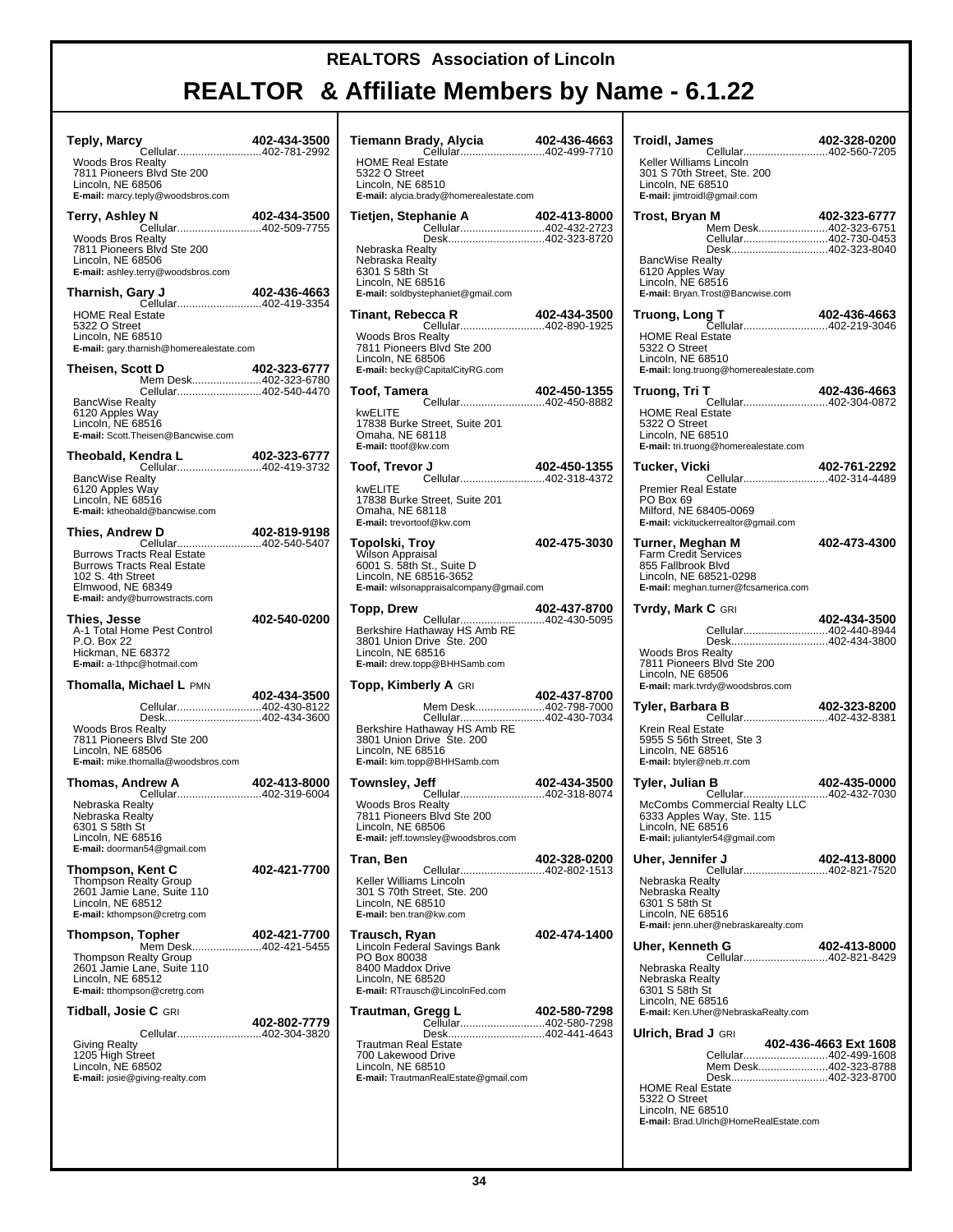| Ulrich, Katie E<br>Cellular402-432-4012                                                                                                           | 402-436-4663 |
|---------------------------------------------------------------------------------------------------------------------------------------------------|--------------|
| <b>HOME Real Estate</b><br>5322 O Street<br>Lincoln, NE 68510<br>E-mail: katie.ulrich@homerealestate.com                                          |              |
| Underwood, William<br>William 402-436-4663<br>Cellular402-432-1432                                                                                |              |
| <b>HOME Real Estate</b><br>5322 O Street<br>Lincoln, NE 68510<br>E-mail: UnderwoodTeam@HomeRealEstate.com                                         |              |
| Unick, Kelly A                                                                                                                                    | 402-413-8000 |
| Cellular402-613-5574<br>Nebraska Realtv<br>Nebraska Realtv<br>6301 S 58th St<br>Lincoln, NE 68516<br>E-mail: kellyU@nebraskarealty.com            |              |
| Utter, Noah J                                                                                                                                     | 402-436-4663 |
| Cellular402-641-1180<br><b>HOME Real Estate</b><br>5322 O Street<br>Lincoln, NE 68510<br>E-mail: noah.utter@homerealestate.com                    |              |
| Vacha, Bridget<br>Home Standards Inspection Serv<br>Bridget Vacha<br>13512 Shongaska Road<br>Omaha, NE 68112<br>E-mail: bridget@hsinspections.com | 402-706-6175 |
| Van Horn, Andrew                                                                                                                                  | 402-483-2802 |
| Andy Van Horn State Farm<br>8421 Amber Hill Ct., Ste 1<br>Lincoln, NE 68526<br>E-mail: andy@thevanhornteam.com                                    |              |
| Van Horn, Michelle                                                                                                                                | 402-234-8234 |
| <b>CMG Financial</b><br>5800 Hidcote Dr Suite 106<br>Lincoln, NE 68516<br>E-mail: mvanhorn@cmgfi.com                                              |              |
| Vanarsdall, Trevor S<br>Trevor S 402-436-4663<br>Cellular402-217-5952<br><b>HOME Real Estate</b><br>5322 O Street                                 | 402-436-4663 |
| Lincoln, NE 68510<br>E-mail: trevor.vanarsdall@homerealestate.com                                                                                 |              |
|                                                                                                                                                   |              |
| Nebraska Realty<br>Nebraska Realty<br>6301 S 58th St<br>Lincoln, NE 68516<br>E-mail: melissav@nebraskarealty.com                                  |              |
| <b>Vanderplow, Lori</b><br>Desk402-937-9197                                                                                                       | 402-413-8000 |
| Cellular402-309-0707<br>Nebraska Realty<br>Nebraska Realty<br>6301 S 58th St<br>Lincoln, NE 68516<br>E-mail: loriusa@outlook.com                  |              |
| Vanek, Jessica                                                                                                                                    | 402-484-0363 |
| Cellular515-783-3862<br><b>Charter West Bank</b><br>2901 S. 84th St., Suite 10<br>Lincoln, NE 68506<br>E-mail: ithomas@charterwest.com            |              |
| Vang, Jessica M<br>Cellular402-209-2875                                                                                                           | 402-413-8000 |
| Nebraska Realty<br>Nebraska Realty<br>6301 S 58th St<br>Lincoln, NE 68516<br>E-mail: jessica.vang@nebraskarealty.com                              |              |

| Vant Hul, Jon S                                                                                                                                         | 402-616-6233                 |
|---------------------------------------------------------------------------------------------------------------------------------------------------------|------------------------------|
| Cellular402-616-6233<br>Next Door Photos Omaha<br>16919 Camden Ave<br>Omaha, NE 68116<br>E-mail: jon.vanthul@nextdoorphotos.com                         |                              |
| Vasek, Chris J                                                                                                                                          | 402-937-8855                 |
| <b>LINE Commercial Real Estate</b><br>1040 "O" Street, #200<br>Lincoln, NE 68510<br>E-mail: cvasek@linepartners.com                                     |                              |
| Velte, Sean H<br>4 <b>02-413-0000</b><br>Cellular402-239-3228                                                                                           | 402-413-8000                 |
| Nebraska Realty<br>Nebraska Realty<br>6301 S 58th St<br>Lincoln, NE 68516<br>E-mail: sean.velte@nebraskarealty.com                                      |                              |
| Villalobos, Louise<br>ouise 402-434-3500<br>Cellular402-310-1355                                                                                        |                              |
| Desk402-434-3500<br><b>Woods Bros Realty</b><br>7811 Pioneers Blvd Ste 200<br>Lincoln, NE 68506<br>E-mail: Lou. Villalobos@woodsbros.com                |                              |
| Vitko, Bethany D                                                                                                                                        |                              |
| <b>HOME Real Estate</b><br>5322 O Street<br>Lincoln, NE 68510<br>E-mail: bethany.vitko@homerealestate.com                                               |                              |
| Vitosh, Tyler M GRI                                                                                                                                     | 402-441-4120                 |
| Cellular402-239-1879<br><b>RE/MAX Concepts</b><br>4141 Pioneer Woods Dr. #114<br>Lincoln, NE 68506<br>E-mail: tylervitosh@remax.net                     |                              |
| Vo, Anthony<br>Cellular402-417-4336                                                                                                                     | 402-413-8000                 |
| Nebraska Realty<br>Nebraska Realty<br>6301 S 58th St<br>Lincoln, NE 68516<br>E-mail: avo@carpediemre.com                                                |                              |
| Vocelka, James<br>Cellular402-306-0562                                                                                                                  | 402-392-2211                 |
| Jerry's Basement Waterproofing<br>3030 Keystone Dr.<br>Omaha, NE 68134<br>E-mail: jim@jerryswaterproofing.com                                           |                              |
| vonRentzell, Travis<br>Cellular                                                                                                                         | 402-474-6021<br>402-310-4133 |
| Tracker Home Inspection LLC<br>11660 Stagecoach Road<br>Hickman, NE 68372-7002<br>E-mail: Trackerllc.ne@gmail.com                                       |                              |
| Vorm, Heather A<br>Cellular402-730-1076                                                                                                                 | 402-416-1775                 |
| <b>Brokers of Real Estate</b><br><b>Brokers of Real Estate</b><br>1221 Cottonwood Drive<br>Lincoln, NE 68510<br>E-mail: heather.vorm@sellinglincoln.com |                              |
| Vu, Andy<br>Cellular402-450-5674                                                                                                                        | 402-450-5674                 |
| 1st Choice Realty Team<br>2101 SW 35th Cr.<br>Lincoln, NE 68522<br>E-mail: Andyvu@1stchoicerealtyteam.com                                               |                              |
| <b>Vyskocil, Scott A CPM</b>                                                                                                                            | 402-441-5800                 |
| Cellular402-770-2215<br>Desk402-441-5818                                                                                                                |                              |
| <b>NAI FMA Realty</b><br>1248 O St., Suite 550<br>Lincoln, NE 68508<br>E-mail: svyskocil@naifmarealty.com                                               |                              |

| <b>Wacker, Sandy</b> GRI                                                                                                                       |              |
|------------------------------------------------------------------------------------------------------------------------------------------------|--------------|
|                                                                                                                                                | 402-434-3500 |
| Cellular402-499-7206<br>Desk402-434-3600                                                                                                       |              |
| Woods Bros Realty<br>7811 Pioneers Blvd Ste 200<br>Lincoln, NE 68506<br>E-mail: Sandy.Wacker@woodsbros.com                                     |              |
| Waddell, William W<br>Cellular402-450-4176                                                                                                     | 402-450-4176 |
| Waddell Company, Inc.<br>245 S. 84th St., Suite 220<br>Lincoln, NE 68510<br>E-mail: bwaddell520@gmail.com                                      |              |
| Wadhams, Shaina                                                                                                                                | 402-429-4271 |
| Prosperity Home Mortgage<br>5322 O Street<br>Lincoln, NE 68510<br>E-mail: shaina.wadhams@phmloans.com                                          |              |
| Wagner, Aaron<br>Cellular402-416-9917                                                                                                          | 402-261-3366 |
| <b>SimpliCity Real Estate</b><br>6206 S. 96th St.<br>Lincoln, NE 68526<br>E-mail: aaron@simplicitybuyandsell.com                               |              |
| <b>Wagner, Debra</b> GRICRS                                                                                                                    | 402-413-8000 |
| Cellular402-440-1314<br>Desk402-434-3800                                                                                                       |              |
| Nebraska Realty<br>Nebraska Realty<br>6301 S 58th St<br>Lincoln, NE 68516<br>E-mail: Deb@DebWagnerHomes.com                                    |              |
| Wagner, Linda S                                                                                                                                |              |
| Woods Bros Realty<br>7811 Pioneers Blvd Ste 200<br>Lincoln, NE 68506<br>E-mail: Linda.Wagner@woodsbros.com                                     |              |
| <b>Waite, M. Pat</b> GRI                                                                                                                       |              |
| Desk402-434-6786                                                                                                                               | 402-434-2222 |
| Cellular402-430-7494                                                                                                                           |              |
| Mem Desk402-436-4663<br>NP Dodge RE Sales Inc Lincoln<br>7575 S 57th St<br>Lincoln, NE 68516<br>E-mail: marypat.waite@npdodge.com              |              |
| Wakefield, John L                                                                                                                              | 402-525-3595 |
| Cellular402-525-3595<br>Wakefield Management Services<br>2005 Southernlight Drive<br>Lincoln, NE 68512<br><b>E-mail:</b> kwakefield@neb.rr.com |              |
| Waldbaum, Carla J CRS GRI                                                                                                                      |              |
| Cellular402-430-3033                                                                                                                           | 402-436-4663 |
| Mem Desk402-323-8700                                                                                                                           |              |
| Desk402-323-8729<br><b>HOME Real Estate</b><br>5322 O Street<br>Lincoln, NE 68510<br>E-mail: cwaldbaum@hotmail.com                             |              |
| Waldman, Amy                                                                                                                                   | 402-434-2222 |
| Cellular402-304-5110<br>NP Dodge RE Sales Inc Lincoln<br>7575 S 57th St<br>Lincoln, NE 68516<br>E-mail: amy.waldman@npdodge.com                |              |
| Walker, Cindy<br>Berkshire Hathaway HS Amb RE<br>3801 Union Drive Ste. 200<br>Lincoln, NE 68516<br>E-mail: cindy.walker@bhhsamb.com            | 402-437-8700 |
|                                                                                                                                                |              |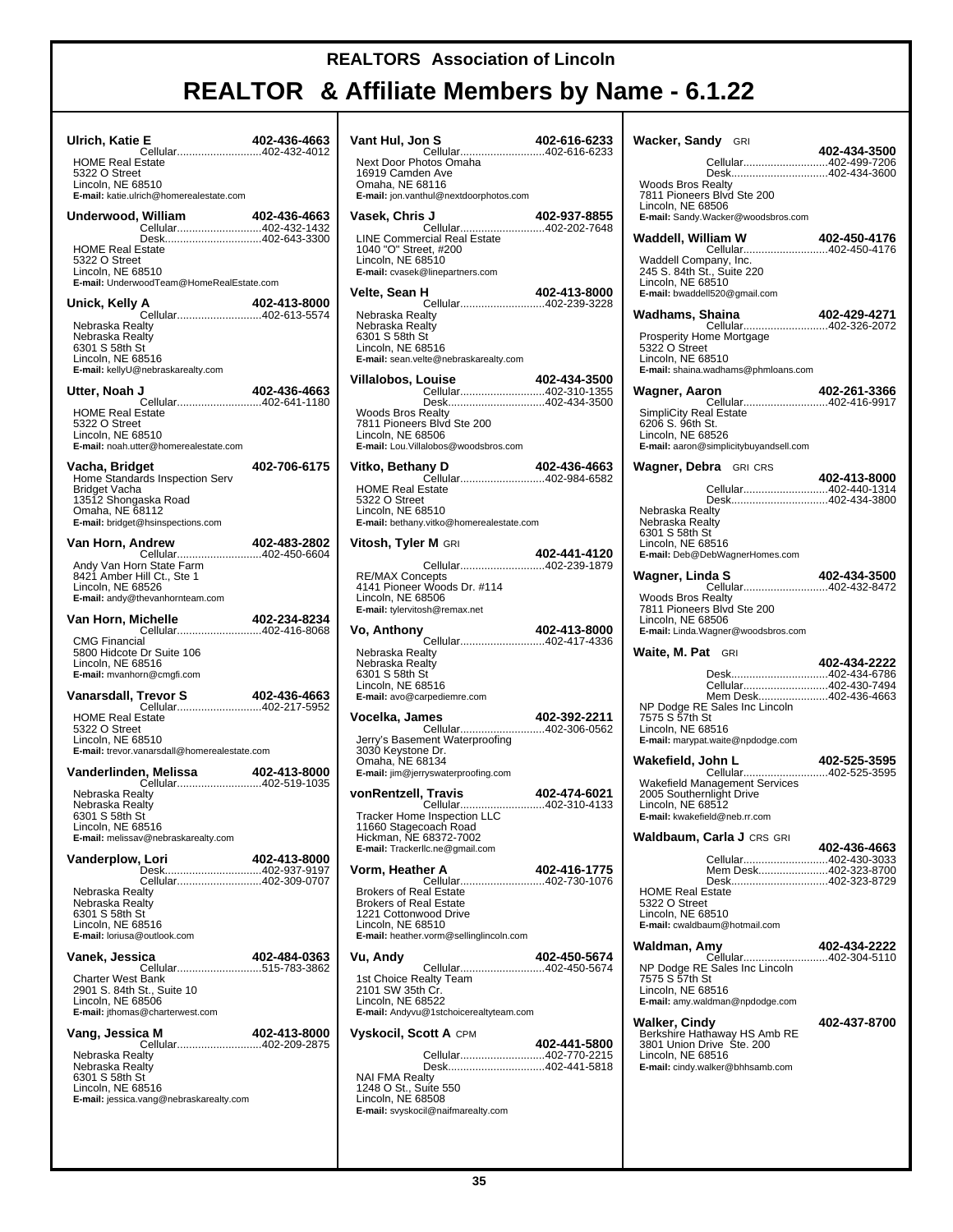| Walker, Joel<br>Cellular402-430-1376                                                                                                                                                             | 402-420-0251 |  |
|--------------------------------------------------------------------------------------------------------------------------------------------------------------------------------------------------|--------------|--|
| A Plus Appraisal<br>4425 Spencer Ln<br>Roca, NE 68430<br>E-mail: jwalker@aplus-appraisals.com                                                                                                    |              |  |
| ra C 402-413-8000<br>Cellular402-416-0057<br>Walker, Laura C                                                                                                                                     |              |  |
| Nebraska Realty<br>Nebraska Realty<br>6301 S 58th St<br>Lincoln, NE 68516<br>E-mail: laura.walker@nebraskarealty.com                                                                             |              |  |
| Walsh, Jessica R                                                                                                                                                                                 | 402-323-6777 |  |
| Cellular402-314-7607<br><b>BancWise Realty</b><br>6120 Apples Way<br>Lincoln, NE 68516<br>E-mail: jessica.walsh@bancwise.com                                                                     |              |  |
| <b>Walter, Tammy M</b><br>NAI FMA Realty                                                                                                                                                         | 402-441-5800 |  |
| 1248 O St., Suite 550<br>Lincoln, NE 68508<br>E-mail: twalter@NAIFMARealty.com                                                                                                                   |              |  |
| chelle L 402-937-8855<br>Cellular402-610-0334<br>Wangler, Michelle L                                                                                                                             |              |  |
| LINE Commercial Real Estate<br>1040 "O" Street, #200<br>Lincoln, NE 68510<br>E-mail: mwangler@linepartners.com                                                                                   |              |  |
| Wanninger, John<br>Cellular402-880-4281                                                                                                                                                          | 402-506-5711 |  |
| Inspectix Home Inspections<br>John Wanninger<br>14649 Industrial Rd<br>Omaha, NE 68144<br><b>E-mail:</b> office@inspectixusa.com                                                                 |              |  |
| Want, Duane<br>Union Title Company<br>3800 Normal Blvd.<br>Lincoln, NE 68506<br>E-mail: Duane.Want@UnionTitle.com                                                                                | 402-323-1888 |  |
| Warner, Tessa GRI                                                                                                                                                                                | 402-441-4120 |  |
| Cellular402-499-0115<br><b>RE/MAX Concepts</b>                                                                                                                                                   |              |  |
| 4141 Pioneer Woods Dr. #114<br>Lincoln, NE 68506<br><b>E-mail:</b> tessawarner@remax.net                                                                                                         |              |  |
| Wasser, Amanda<br>Cellular402-580-8695                                                                                                                                                           | 402-413-8000 |  |
| Nebraska Realty<br>Nebraska Realty<br>6301 S 58th St<br>Lincoln, NE 68516<br>E-mail: amanda.wasser@noplacelikehomeLNK.com                                                                        |              |  |
| Watson, Don K                                                                                                                                                                                    | 402-489-5677 |  |
| Rainbow International<br><b>Restoration &amp; Cleaning</b><br>9221 Keystone Drive<br>Lincoln, NE 68516-4122<br>E-mail: rainbowinternationallincoln@gmail.com                                     |              |  |
| Watson, John R GRI                                                                                                                                                                               |              |  |
| Mem Desk402-437-8330<br>2855 S. 70th St., Suite 200<br>Lincoln, NE 68506-3660<br>E-mail: John.Watson@GoCentury.com                                                                               | 402-437-8321 |  |
| Watson, Miranda                                                                                                                                                                                  | 402-434-3500 |  |
| <b>990-1-201-201-</b><br>Cellular402-617-1748<br>Desk402-434-3800<br><b>Woods Bros Realty</b><br>7811 Pioneers Blvd Ste 200<br>Lincoln, NE 68506<br>E-mail: miranda.watson@lincoInrealestate.com |              |  |

| Watson, Todd F                                                                                                                                                | 402-437-8321 |
|---------------------------------------------------------------------------------------------------------------------------------------------------------------|--------------|
| Cellular402-802-3594                                                                                                                                          |              |
| Desk402-437-8313<br>Century Sales & Management LLC<br>2855 S. 70th St., Suite 200<br>Lincoln, NE 68506-3660<br>E-mail: todd.watson@gocentury.com              |              |
| Watts, Jillian E                                                                                                                                              |              |
| n E 402-489-9071<br>Cellular402-432-4742<br>Coldwell Banker NHS R E<br>4230 Pioneer Woods Dr, Ste. A<br>Lincoln, NE 68506<br>E-mail: jillianwatts17@gmail.com |              |
| Wayne, Bob L                                                                                                                                                  | 402-323-6777 |
| Cellular402-304-5834<br>Mem Desk402-323-6750<br><b>BancWise Realty</b><br>6120 Apples Way<br>Lincoln, NE 68516                                                |              |
| E-mail: bob.wayne@bancwise.com                                                                                                                                |              |
|                                                                                                                                                               |              |
| <b>BancWise Realty</b><br>6120 Apples Way<br>Lincoln, NE 68516<br>E-mail: keri.wayne@bancwise.com                                                             |              |
| Weatherwax, Deena M 402-413-8000<br>Cellular402-326-0204                                                                                                      |              |
| Nebraska Realty<br>Nebraska Realty<br>6301 S 58th St<br>Lincoln, NE 68516<br>E-mail: deena@nebraskarealty.com                                                 |              |
| Weatherwax, Saidee M<br><b>Saidee M</b> 402-413-8000<br>Cellular402-890-3490                                                                                  |              |
| Nebraska Realty<br>Nebraska Realty<br>6301 S 58th St<br>Lincoln, NE 68516<br>E-mail: saidee@nebraskarealty.com                                                |              |
| Webb, Christy                                                                                                                                                 | 402-261-0470 |
| Cellular402-499-8081<br><b>Location Real Estate</b><br>P.O Box 22910<br>Lincoln, NE 68542<br>E-mail: christywebb04@gmail.com                                  |              |
| Weber, Alyssa M                                                                                                                                               | 402-434-3500 |
| Cellular402-310-8796<br><b>Woods Bros Realty</b><br>7811 Pioneers Blvd Ste 200<br>Lincoln, NE 68506<br>E-mail: alyssa.weber@woodsbros.com                     |              |
| Weber, Travis L<br>Weber Home Inspections LLC<br>Travis Weber<br>3832 S 76th St<br>Lincoln, NE 68506<br>E-mail: weberinspect@gmail.com                        | 402-405-1982 |
| Weddle, Clayton D                                                                                                                                             | 402-489-5911 |
| Desk402-489-5911<br>CENTURY 21 Home & Farm Realty<br>847 South 48th Street<br>Lincoln, NE 68510<br>E-mail: clay.weddle@century21.com                          |              |
| Weddle, Marcia L PMN                                                                                                                                          |              |
| Cellular402-432-2652<br>CENTURY 21 Home & Farm Realty<br>847 South 48th Street<br>Lincoln, NE 68510<br>E-mail: maricaw@aol.com                                | 402-489-5911 |
| Weiss, Cynthia GRI PMN                                                                                                                                        |              |
| Cellular402-890-6408<br>Desk402-434-3500<br><b>Woods Bros Realty</b><br>7811 Pioneers Blvd Ste 200<br>Lincoln, NE 68506                                       | 402-434-3500 |
| E-mail: cindy.weiss@woodsbros.com                                                                                                                             |              |

| Welander, Jamie N 402-413-6000                                                                                                                                                                         |              |
|--------------------------------------------------------------------------------------------------------------------------------------------------------------------------------------------------------|--------------|
| Nebraska Realty<br>Nebraska Realty<br>6301 S 58th St<br>Lincoln, NE 68516<br>E-mail: jayme@nebraskarealty.com                                                                                          |              |
| Welton, Gerald L<br><b>402-434-3500 402-434</b><br>Cellular402-730-7381                                                                                                                                | 402-434-3500 |
| <b>Woods Bros Realty</b><br>7811 Pioneers Blvd Ste 200<br>Lincoln, NE 68506<br>E-mail: jerry.welton@woodsbros.com                                                                                      |              |
| Wenta, Amanda R                                                                                                                                                                                        |              |
| Nebraska Realty<br>Nebraska Realty<br>6301 S 58th St<br>Lincoln, NE 68516<br>E-mail: Amanda.wenta@nebraskarealty.com                                                                                   |              |
| Wenzl, Mattison<br>Cellular402-540-8587                                                                                                                                                                | 402-937-8855 |
| <b>LINE Commercial Real Estate</b><br>1040 "O" Street, #200<br>Lincoln, NE 68510<br>E-mail: mwenzl@linepartners.com                                                                                    |              |
| da L 402-413-8000<br>Cellular402-314-7745<br>West, Miranda L                                                                                                                                           |              |
| Nebraska Realty<br>Nebraska Realty<br>6301 S 58th St<br>Lincoln. NE 68516<br>E-mail: mirandwest.realty@gmail.com                                                                                       |              |
| Weston, Janae<br>Cellular402-366-4278                                                                                                                                                                  | 402-434-3500 |
| <b>Woods Bros Realty</b><br>7811 Pioneers Blvd Ste 200<br>Lincoln, NE 68506<br>E-mail: janae.weston@woodsbros.com                                                                                      |              |
|                                                                                                                                                                                                        |              |
| Whitaker, Jon                                                                                                                                                                                          | 402-416-1775 |
| Cellular402-610-6274<br><b>Brokers of Real Estate</b><br><b>Brokers of Real Estate</b><br>1221 Cottonwood Drive<br>Lincoln, NE 68510<br>E-mail: jonwhitakerrealty@gmail.com                            |              |
|                                                                                                                                                                                                        |              |
| Whitaker, Tamika S<br>Cellular402-580-7859<br><b>Brokers of Real Estate</b><br><b>Brokers of Real Estate</b><br>1221 Cottonwood Drive<br>Lincoln, NE 68510<br>E-mail: tamika.whitaker.realty@gmail.com |              |
| White, Alex D                                                                                                                                                                                          | 402-434-3260 |
| Stewart Title<br>Title Dept.<br>770 N Cotner Blvd. #407<br>Lincoln, NE 68505-2320<br>E-mail: alex.white@stewart.com                                                                                    |              |
| White, Andrea                                                                                                                                                                                          | 402-413-8000 |
| Cellular402-817-8668<br>Nebraska Realty<br>Nebraska Realty<br>6301 S 58th St<br>Lincoln, NE 68516<br>E-mail: andrea@AskAndreaWhite.com                                                                 |              |
| White, Jeff                                                                                                                                                                                            | 402-466-6800 |
| Aqua Systems<br>5501 N. 58th Ct. #100<br>Lincoln, NE 68507-3111<br>E-mail: jeff@ilovemywater.net                                                                                                       |              |
| White, Kendra<br>Cellular402-326-6606                                                                                                                                                                  | 402-420-3521 |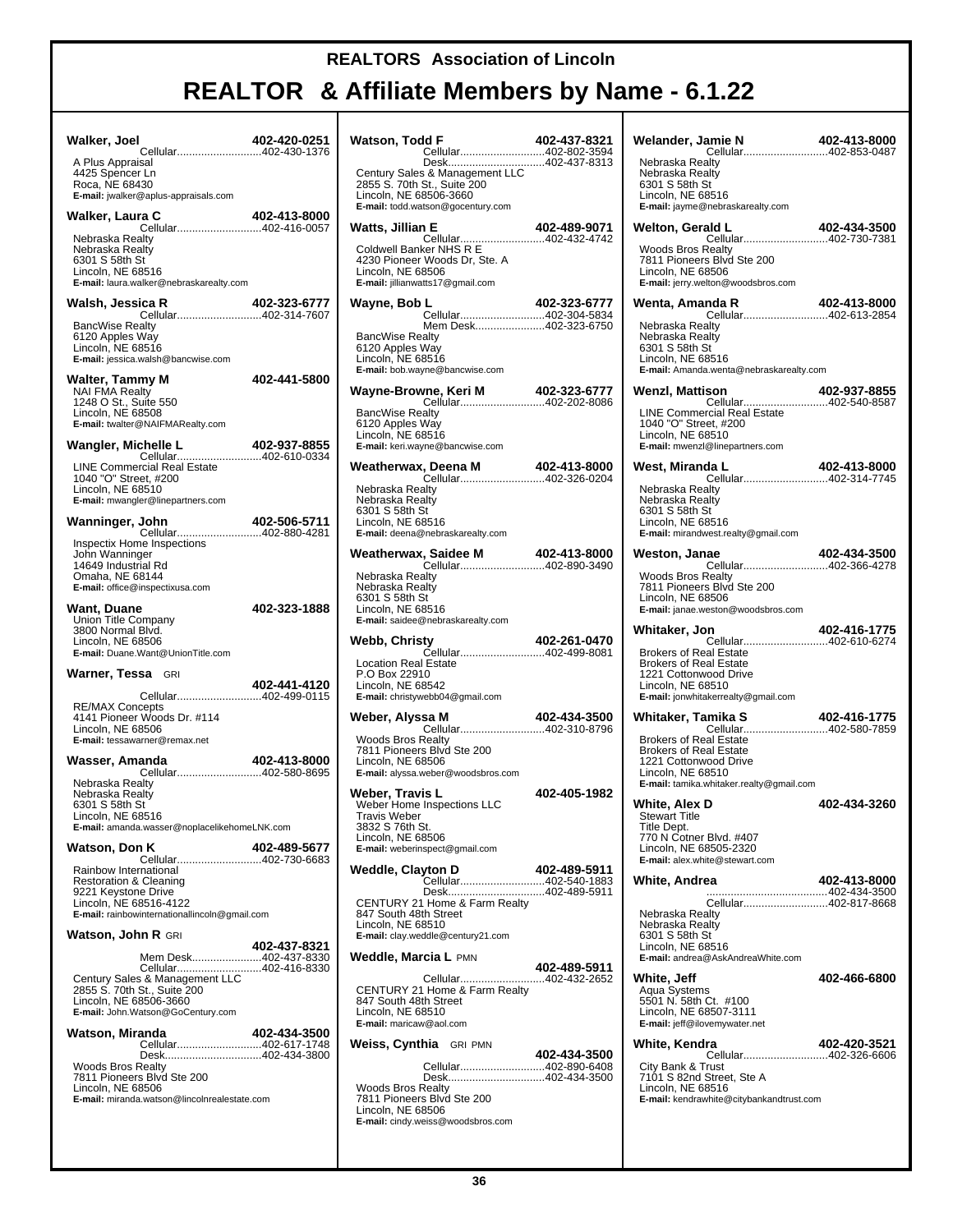| <b>Whitford, Dallas L</b><br><b>Block &amp; Beam Construction</b><br>4511 Baldwin                                                                                               | 402-467-5196 |
|---------------------------------------------------------------------------------------------------------------------------------------------------------------------------------|--------------|
| Lincoln, NE 68504<br>E-mail: blockbeam@windstream.net                                                                                                                           |              |
| Wibbels, Linda K CRS PMN                                                                                                                                                        | 402-434-3500 |
| Cellular402-730-0203<br>Mem Desk402-434-3500<br>Desk402-434-3559<br>Woods Bros Realty<br>7811 Pioneers Blvd Ste 200<br>Lincoln, NE 68506<br>E-mail: linda.wibbels@woodsbros.com |              |
| Wick, Alison<br>Desk402-436-3232                                                                                                                                                | 402-413-8000 |
| Cellular402-560-8115<br>Nebraska Realty<br>Nebraska Realty<br>6301 S 58th St<br>Lincoln, NE 68516<br>E-mail: alison.wick@nebraskarealty.com                                     |              |
| <b>Wick, Ronald A MAI SRA</b>                                                                                                                                                   | 402-489-3358 |
| Wick Appraisal<br>9410 Hollow Tree Drive<br>Lincoln, NE 68512-2132<br>E-mail: wickappraisal2@windstream.net                                                                     |              |
| Wiedenbeck, Kim                                                                                                                                                                 | 402-413-8000 |
| Nebraska Realty<br>Nebraska Realty<br>6301 S 58th St<br>Lincoln, NE 68516<br>E-mail: kimw@nebraskarealty.com                                                                    |              |
| Wiedenfeld, Derek<br>Cellular402-992-4531                                                                                                                                       | 402-474-1400 |
| Mem Desk402-325-4862<br>Lincoln Federal Savings Bank<br>PO Box 80038<br>8400 Maddox Drive<br>Lincoln, NE 68520<br>E-mail: dwiedenfeld@lincolnfed.com                            |              |
| Wiekamp, Adam GRI                                                                                                                                                               | 402-436-4663 |
| Mem Desk402-436-3332<br>Cellular402-540-2883<br>Desk402-436-3332<br><b>HOME Real Estate</b><br>5322 O Street<br>Lincoln, NE 68510<br>E-mail: adam@livelincoln.net               |              |
| Wieser, Tom<br>Capitol Heating & A/C                                                                                                                                            | 402-483-6080 |
| 3040 South St.<br>Lincoln, NE 68502-3258<br>E-mail: tom.wieser@capitolheatair.com                                                                                               |              |
| Wilken, Daryle<br>National Property Inspections<br>16119 Gertrude Street<br>Omaha, NE 68136-1043<br>E-mail: dw@npiomaha.com                                                     | 402-981-5022 |
| Wilkinson, Charles P<br>Cellular308-539-3282                                                                                                                                    | 402-413-8000 |
| Nebraska Realty<br>Nebraska Realty<br>6301 S 58th St<br>Lincoln, NE 68516<br>E-mail: charlie@lincolnselect.com                                                                  |              |
| Wilkinson, Lori A CRS GRI PMN SRES                                                                                                                                              | 402-261-0470 |
| Cellular402-570-4687<br><b>Location Real Estate</b><br>P.O Box 22910<br>Lincoln, NE 68542<br>E-mail: Lwilkinson@locationlincoln.com                                             |              |

| <b>licholas W</b> 402-436-4663<br>Cellular308-539-4995<br>Wilkinson, Nicholas W                                                                 |                      |
|-------------------------------------------------------------------------------------------------------------------------------------------------|----------------------|
| <b>HOME Real Estate</b><br>5322 O Street<br>Lincoln, NE 68510<br>E-mail: nick.wilkinson@homerealestate.com                                      |                      |
| Williams, Shannon E GRI                                                                                                                         | 402-436-4663         |
| <b>HOME Real Estate</b><br>5322 O Street<br>Lincoln, NE 68510<br>E-mail: shannon.williams@homerealestate.com                                    |                      |
| Williard, Shelley R<br>Cellular402-677-9903                                                                                                     | 402-413-8000         |
| Nebraska Realty<br>Nebraska Realty<br>6301 S 58th St<br>Lincoln, NE 68516<br>E-mail: shellwill@nebraskarealty.com                               |                      |
| Williard, William B                                                                                                                             |                      |
| Nebraska Realty<br>Nebraska Realty<br>6301 S 58th St<br>Lincoln, NE 68516<br>E-mail: billwill@nebraskarealty.com                                |                      |
| Wilson, Hollie<br>Desk402-884-4545                                                                                                              | 402-884-4500         |
| Mem Desk402-884-4500<br>Ambassador Title Services<br>3801 Union Drive #200<br>Lincoln, NE 68516<br>E-mail: hwilson@ambassadortitle.com          |                      |
| Wilson, Mark A<br>Wells Fargo Home Mortgage<br>1248 O St<br>Lincoln, NE 68508<br>E-mail: mark.wilson@wellsfargo.com                             | 402-434-4398         |
| Wilson, Matthew J                                                                                                                               | 402-450-5183         |
| Cellular402-450-5183<br>Joe Wilson & Co.<br>4801 Eagle Ridge Rd<br>Lincoln, NE 68516<br>E-mail: appraiserjoe@yahoo.com                          |                      |
| Wilson, Stephanie<br>Desk402-434-3500                                                                                                           | 402-413-8000         |
| Cellular402-405-4275<br>Nebraska Realty<br>Nebraska Realty<br>6301 S 58th St<br>Lincoln, NE 68516<br>E-mail: stephaniewilson@nebraskarealty.com |                      |
| Wilson, Susan R GRI                                                                                                                             | 402-434-3500         |
| Cellular<br><b>Woods Bros Realty</b><br>7811 Pioneers Blvd Ste 200<br>Lincoln, NE 68506<br>E-mail: susan.wilson@woodsbros.com                   | $\dots$ 402-499-0044 |
| Winans, Megan A                                                                                                                                 | 402-370-0903         |
| Cellular402-480-1498<br><b>LH Real Estate</b><br>10020 S 31 Street<br>Roca, NE 68430<br>E-mail: megan@LHRealestatene.com                        |                      |
| Wise, Janelle M<br>Cellular402-429-7679                                                                                                         | 402-413-8000         |
| Mem Desk402-436-4663<br>Nebraska Realty<br>Nebraska Realty<br>6301 S 58th St<br>Lincoln, NE 68516<br>E-mail: JanelleWise@nebraskarealty.com     |                      |
| Witzel, Jennifer<br>Cellular402-416-9858                                                                                                        | 402-413-8000         |

| Mem Desk402-436-3332<br>Nebraska Realty<br>Nebraska Realty<br>6301 S 58th St<br>Lincoln, NE 68516                                                |              |
|--------------------------------------------------------------------------------------------------------------------------------------------------|--------------|
| E-mail: Jennifer. Witzel@nebraskarealty.com                                                                                                      |              |
| Wixson, Robin K<br>Cellular402-432-3044                                                                                                          | 402-370-0903 |
| LH Real Estate<br>10020 S 31 Street<br>Roca, NE 68430<br>E-mail: robin@lhrealestatene.com                                                        |              |
| an M 402-261-3366<br>Cellular402-480-3903<br>Woita, Megan M                                                                                      |              |
| <b>SimpliCity Real Estate</b><br>6206 S. 96th St.<br>Lincoln, NE 68526<br>E-mail: megan@woitahomes.com                                           |              |
| Wold, Nathan D<br><b>n D</b> 402-413-8000 Ext 168<br>Desk402-434-3600                                                                            |              |
| Cellular402-202-0168                                                                                                                             |              |
| Nebraska Realty<br>Nebraska Realty<br>6301 S 58th St<br>Lincoln, NE 68516<br>E-mail: natewold@gmail.com                                          |              |
| Wolf. Dick R<br>Cellular402-430-7288                                                                                                             | 402-486-1234 |
| Wolf Professional Realty, PC.<br>8108 Upton Grey Lane<br>Lincoln, NE 68516<br>E-mail: Dick@WolfProRealty.com                                     |              |
| Wolf, Patricia E                                                                                                                                 | 402-486-1234 |
| Cellular402-450-8133                                                                                                                             |              |
| Mem Desk866-667-8134<br>Wolf Professional Realty, PC.<br>8108 Upton Grey Lane<br>Lincoln, NE 68516<br>E-mail: Pat@WolfProRealty.com              |              |
| Wolf, Scott                                                                                                                                      | 402-486-1234 |
| Desk402-323-7085<br>Wolf Professional Realty, PC.<br>8108 Upton Grey Lane<br>Lincoln, NE 68516<br>E-mail: Scott@wolfprorealty.com                |              |
| Wolff, Robert                                                                                                                                    | 402-560-2077 |
| <b>Wolff Appraisal Service</b><br>7421 Brentwood Cr.<br>Lincoln, NE 68506-1707<br>E-mail: rob.wolffappraisal@gmail.com                           |              |
| Wolford, Tami<br>Union Bank & Trust Company<br>3643 S. 48th St.<br>Lincoln, NE 68506<br>E-mail: Tami.Wolford@ubt.com                             | 402-323-1828 |
| Woll, Halie E                                                                                                                                    | 402-476-0086 |
| Cellular402-617-1211<br>Concorde Real Estate Advisors<br>1314 O Street, Suite 101<br>Lincoln, NE 68508<br>E-mail: hwoll@concordemgmt.com         |              |
| Wolsleger, Amy L<br>020 020 020<br>Desk402-430-5945                                                                                              | 402-328-0200 |
| Cellular402-430-2400<br>Keller Williams Lincoln<br>301 S 70th Street, Ste. 200<br>Lincoln, NE 68510<br>E-mail: awolsleger@kw.com                 |              |
| Wolzen, Monica J                                                                                                                                 | 402-858-4003 |
| Cellular402-890-7548<br>Fairway Independent Mortgage<br>2901 S 84th Street, Suite 10<br>Lincoln, NE 68506<br>E-mail: monica.wolzen@fairwaymc.com |              |